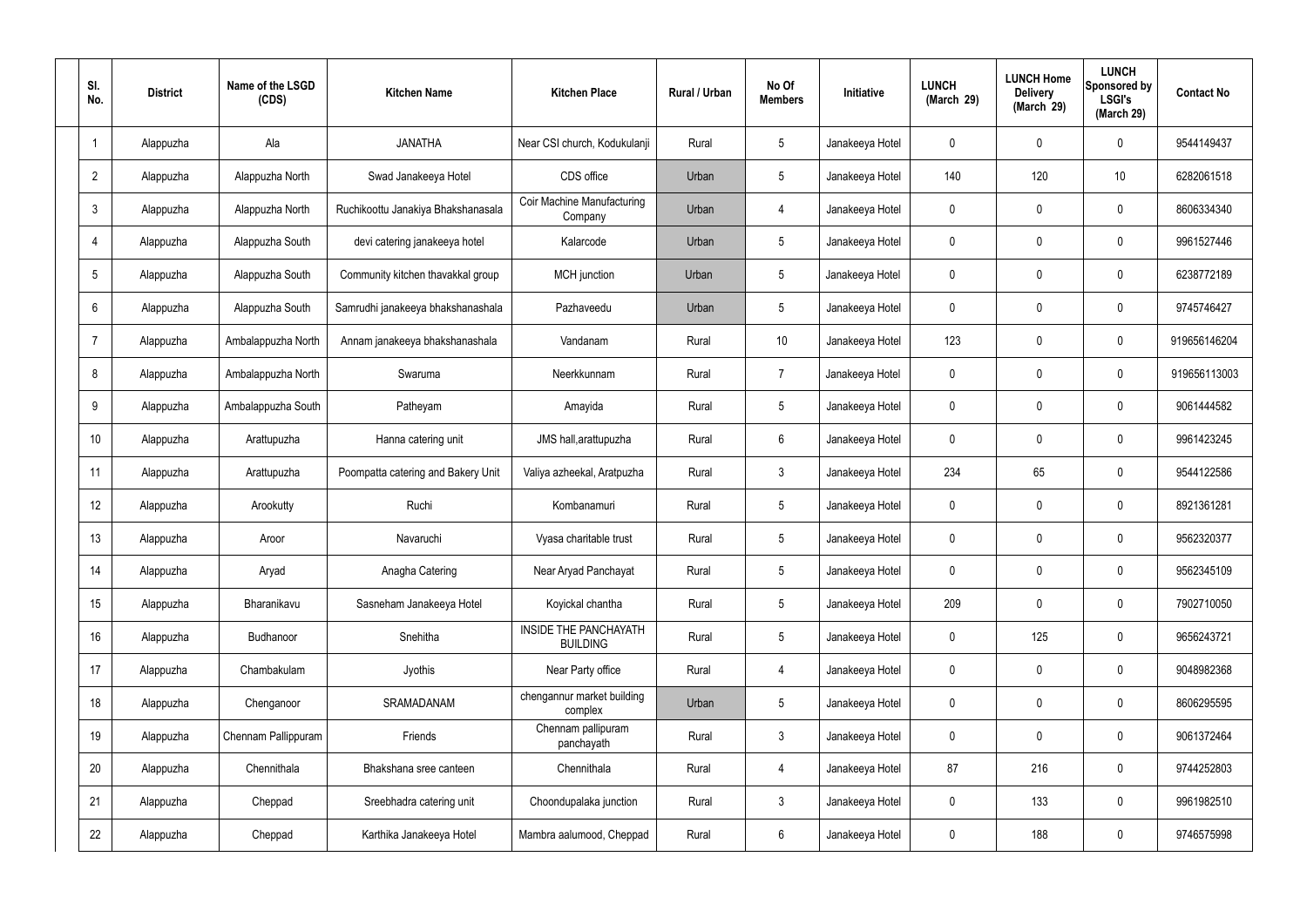|    | SI.<br>No. | <b>District</b> | Name of the LSGD<br>(CDS) | <b>Kitchen Name</b>           | <b>Kitchen Place</b>                    | <b>Rural / Urban</b> | No Of<br><b>Members</b> | Initiative      | <b>LUNCH</b><br>(March 29) | <b>LUNCH Home</b><br><b>Delivery</b><br>(March 29) | <b>LUNCH</b><br>Sponsored by<br><b>LSGI's</b><br>(March 29) | <b>Contact No</b> |
|----|------------|-----------------|---------------------------|-------------------------------|-----------------------------------------|----------------------|-------------------------|-----------------|----------------------------|----------------------------------------------------|-------------------------------------------------------------|-------------------|
|    | 23         | Alappuzha       | Cheriyanad                | <b>DARSANA</b>                | Near GOLDEN PALACE<br><b>AUDITORIUM</b> | Rural                | 5                       | Janakeeya Hotel | 0                          | $\mathbf 0$                                        | $\mathbf 0$                                                 | 9747958424        |
|    | 24         | Alappuzha       | Cherthala Municipality    | Santwanam                     | Ward 10                                 | Urban                | 5                       | Janakeeya Hotel | $\mathbf 0$                | $\mathbf 0$                                        | $\mathbf 0$                                                 | 8848178001        |
|    | 25         | Alappuzha       | Cherthala Municipality    | <b>NULM</b> canteen           | Cherthala Municipality                  | Urban                | 5                       | Janakeeya Hotel | 0                          | $\mathbf 0$                                        | $\mathbf 0$                                                 | 6282870356        |
|    | 26         | Alappuzha       | Cherthala South           | Kashinandana                  | Cherthala S                             | Rural                | 10                      | Janakeeya Hotel | 0                          | $\mathbf 0$                                        | $\pmb{0}$                                                   | 9745940057        |
|    | 27         | Alappuzha       | Cheruthana                | Sreedurga janakeeya hotel     | Near govt HSS aayaparambu               | Rural                | $\overline{4}$          | Janakeeya Hotel | 171                        | $\boldsymbol{0}$                                   | $\mathbf 0$                                                 | 9961178936        |
|    | 28         | Alappuzha       | Chettikulangara           | SREE VINAYAKA JANAKEEYA HOTEL | <b>KARIPUZHA</b>                        | Rural                | $\mathfrak{Z}$          | Janakeeya Hotel | 205                        | $\mathbf 0$                                        | $\pmb{0}$                                                   | 9656810109        |
|    | 29         | Alappuzha       | Chingoli                  | souhridam unit                | karthikappally I p school               | Rural                | $\mathbf{3}$            | Janakeeya Hotel | 0                          | $\boldsymbol{0}$                                   | $\mathbf 0$                                                 | 7559808470        |
|    | 30         | Alappuzha       | Chunakkara                | Vanitha Canteen               | Chunakkara                              | Rural                | $\mathfrak{Z}$          | Janakeeya Hotel | $\mathbf 0$                | $\mathbf 0$                                        | $\mathbf 0$                                                 | 9400509985        |
|    | 31         | Alappuzha       | Devikulangara             | Thripthi                      | Buds school, devikulangara              | Rural                | $\overline{4}$          | Janakeeya Hotel | 0                          | $\mathbf 0$                                        | $\mathbf 0$                                                 | 9746712528        |
|    | 32         | Alappuzha       | Edathua                   | Theertham                     | Edathua market                          | Rural                | 3                       | Janakeeya Hotel | 0                          | $\mathbf 0$                                        | $\mathbf 0$                                                 | 9544351169        |
|    | 33         | Alappuzha       | Ezhupunna                 | Neethipeedam                  | Eramalloor                              | Rural                | 8                       | Janakeeya Hotel | 0                          | $\boldsymbol{0}$                                   | $\mathbf 0$                                                 | 9946790986        |
|    | 34         | Alappuzha       | Harippad                  | Swad                          | A private Hotel's Kitchen               | Urban                | $\overline{4}$          | Janakeeya Hotel | 0                          | 0                                                  | $\mathbf 0$                                                 | 9562373933        |
|    | 35         | Alappuzha       | Kadakkarappally           | Soorya                        | Kandamangalam temple<br>auditorium      | Rural                | 5                       | Janakeeya Hotel | 0                          | $\mathbf 0$                                        | $\mathbf 0$                                                 | 9895266763        |
|    | 36         | Alappuzha       | Kainakary                 | Sivakashi                     | Near Panchayath                         | Rural                | 5                       | Janakeeya Hotel | 125                        | $\mathbf 0$                                        | $\mathbf 0$                                                 | 8111821552        |
|    | 37         | Alappuzha       | Kandalloor                | Annapoorna Hotel              | Near Velanchira junction                | Rural                | $\overline{4}$          | Janakeeya Hotel | 0                          | $\mathbf 0$                                        | $\pmb{0}$                                                   | -9747600181       |
|    | 38         | Alappuzha       | Kanjikuzhy                | Santhwanam                    | Opposite NSS college                    | Rural                | 5                       | Janakeeya Hotel | 0                          | $\mathbf 0$                                        | $\pmb{0}$                                                   | 9605307328        |
|    | 39         | Alappuzha       | Karthikappally            | Ruchi                         | Community hall                          | Rural                | $6\phantom{.}6$         | Janakeeya Hotel | 0                          | $\mathbf 0$                                        | $\pmb{0}$                                                   | 9747607478        |
|    | 40         | Alappuzha       | Karuvatta                 | Karunya janakeeya hotel       | Near Aashramam junction                 | Rural                | 6                       | Janakeeya Hotel | 198                        | $\pmb{0}$                                          | $\pmb{0}$                                                   | 916282508791      |
|    | 41         | Alappuzha       | Kavalam                   | Koottukari Janakeeya Hotel    | <b>Near Permanent Outlet</b>            | Rural                | 5                       | Janakeeya Hotel | 0                          | $\mathbf 0$                                        | $\pmb{0}$                                                   | 9744173219        |
|    | 42         | Alappuzha       | Kayamkulam West           | palazhy catering unit         | Kallummood junction                     | Urban                | 5                       | Janakeeya Hotel | $\mathbf 0$                | 121                                                | $\mathbf 0$                                                 | 9388819110        |
| 89 | 43         | Alappuzha       | Kodamthurath              | <b>MATRUSAKTHI</b>            | <b>KUTHIYATHODE</b>                     | Rural                | 5                       | Janakeeya Hotel | $\mathbf 0$                | $\mathbf 0$                                        | $\pmb{0}$                                                   | 8281687439        |
|    | 44         | Alappuzha       | Krishnapuram              | Kanivu catering unit          | Near SCB, kappil                        | Rural                | $\overline{4}$          | Janakeeya Hotel | 0                          | $\boldsymbol{0}$                                   | $\pmb{0}$                                                   | 9544047480        |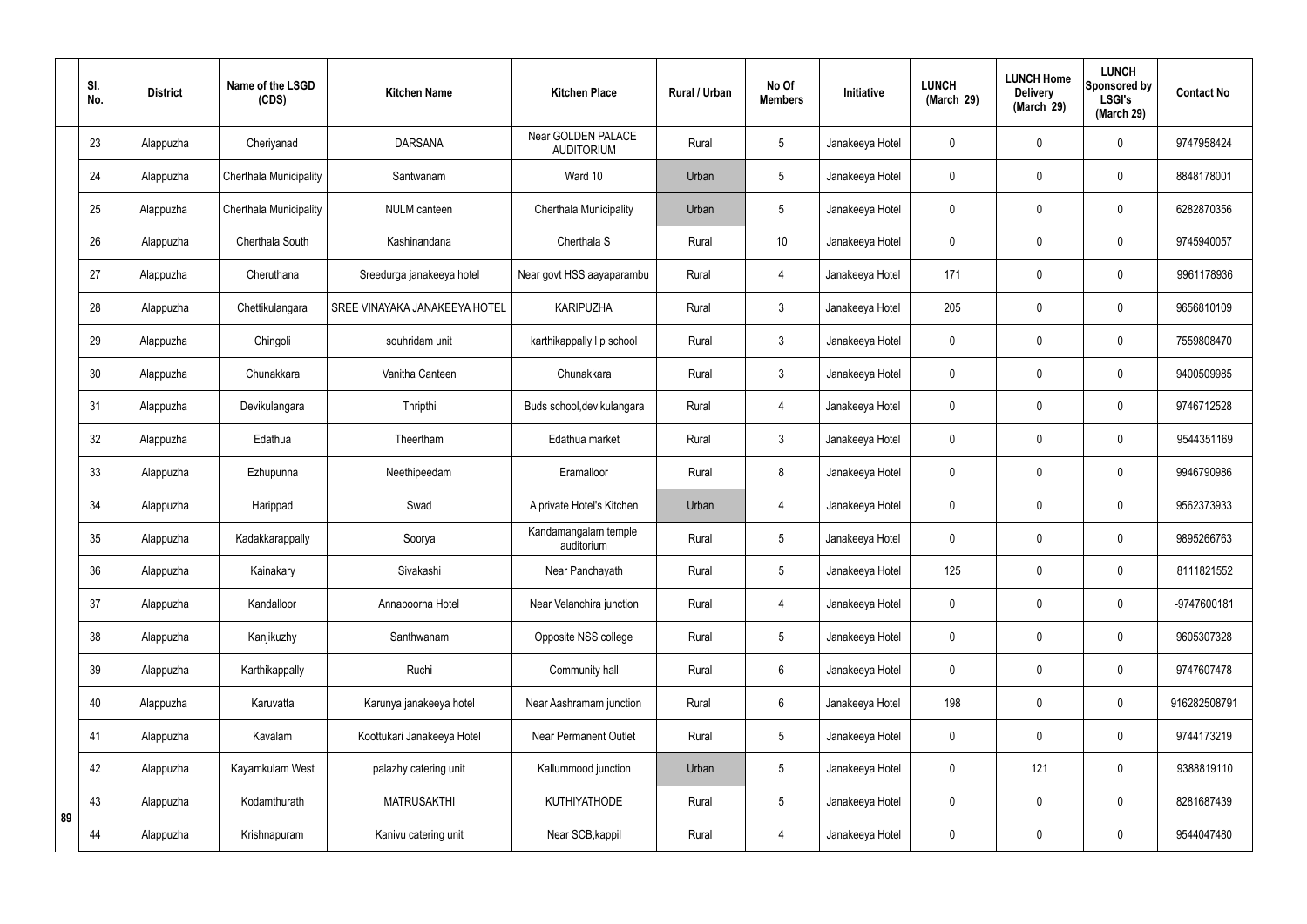| SI.<br>No. | <b>District</b> | Name of the LSGD<br>(CDS)   | <b>Kitchen Name</b>             | <b>Kitchen Place</b>                        | Rural / Urban | No Of<br><b>Members</b> | Initiative      | <b>LUNCH</b><br>(March 29) | <b>LUNCH Home</b><br><b>Delivery</b><br>(March 29) | <b>LUNCH</b><br>Sponsored by<br><b>LSGI's</b><br>(March 29) | <b>Contact No</b> |
|------------|-----------------|-----------------------------|---------------------------------|---------------------------------------------|---------------|-------------------------|-----------------|----------------------------|----------------------------------------------------|-------------------------------------------------------------|-------------------|
| 45         | Alappuzha       | Kumarapuram                 | Mahadeva jankeeya hotel         | Near kavarattu temple                       | Rural         | $\mathfrak{Z}$          | Janakeeya Hotel | 339                        | 0                                                  | $\mathbf 0$                                                 | 918606736168      |
| 46         | Alappuzha       | Kumarapuram                 | Navodhaya janakeeya hotel       | Kumarapuram                                 | Rural         | $\mathbf{3}$            | Janakeeya Hotel | 184                        | 0                                                  | $\mathbf 0$                                                 | 9037499871        |
| 47         | Alappuzha       | Kuthiyathode                | Ruchi Janakeeya Hotel           | Near kuthiyathode panchayath<br>office      | Rural         | $5\phantom{.0}$         | Janakeeya Hotel | 0                          | 0                                                  | $\mathbf 0$                                                 | 9249269374        |
| 48         | Alappuzha       | Mannanchery                 | Snehitha                        | Panchayat building                          | Rural         | $\overline{4}$          | Janakeeya Hotel | $\mathbf 0$                | 34                                                 | $\mathbf 0$                                                 | 9544461740        |
| 49         | Alappuzha       | Mannar                      | Snehadhara                      | Kunnathur devasom                           | Rural         | $5\phantom{.0}$         | Janakeeya Hotel | 0                          | 0                                                  | $\mathbf 0$                                                 | 9567853570        |
| 50         | Alappuzha       | Mararikulam South           | Snehasparsham                   | Kattoor                                     | Rural         | $\overline{4}$          | Janakeeya Hotel | $\mathbf 0$                | 60                                                 | $\overline{2}$                                              | 9747881642        |
| 51         | Alappuzha       | Mavelikkara<br>Thamarakulam | Thripthi Catering               | Thamarakulam                                | Rural         | $5\phantom{.0}$         | Janakeeya Hotel | 0                          | 0                                                  | $\mathbf 0$                                                 | 8281558036        |
| 52         | Alappuzha       | Mavelikkara<br>Thekkekara   | Bhai catering                   | Pallarimangalam                             | Rural         | $\sqrt{5}$              | Janakeeya Hotel | 158                        | 0                                                  | $\mathbf 0$                                                 | 9539851155        |
| 53         | Alappuzha       | Mavelikkara<br>Thekkekara   | Snehatheeram                    | Kurathikkadu                                | Rural         | $5\phantom{.0}$         | Janakeeya Hotel | 0                          | 0                                                  | $\mathbf 0$                                                 | 9656960190        |
| 54         | Alappuzha       | Muhamma                     | <b>SNV Catering</b>             | <b>Near Community Health</b><br>Centre      | Rural         | $5\phantom{.0}$         | Janakeeya Hotel | 100                        | 0                                                  | $\boldsymbol{0}$                                            | 9605388763        |
| 55         | Alappuzha       | Mulakkuzha                  | Snehathanal                     | Mulakkuzha                                  | Rural         | $5\phantom{.0}$         | Janakeeya Hotel | 0                          | 0                                                  | $\boldsymbol{0}$                                            | 9037085079        |
| 56         | Alappuzha       | Muttar                      | Ruchi Catering Unit             | Panchayat Building                          | Rural         |                         | Janakeeya Hotel | 0                          | 0                                                  | $\boldsymbol{0}$                                            | 9072276826        |
| 57         | Alappuzha       | Nedumudy                    | Oruma                           | Champakulam                                 | Rural         | $5\phantom{.0}$         | Janakeeya Hotel | 0                          | 0                                                  | 0                                                           | 9188536147        |
| 58         | Alappuzha       | Neelamperoor                | Amrutha Janakeeya Bhakshanasala | Panchayat Building                          | Rural         | $\mathbf{3}$            | Janakeeya Hotel | $\mathbf 0$                | 0                                                  | $\mathbf 0$                                                 | 9656167060        |
| 59         | Alappuzha       | Nooranad                    | Amma Canteen                    | Inside market place, Noornad                | Rural         | $5\phantom{.0}$         | Janakeeya Hotel | 200                        | $\mathsf{0}$                                       | $\mathbf 0$                                                 | 7034377340        |
| 60         | Alappuzha       | Palamel                     | Arogya Canteen                  | Panchayat office compound                   | Rural         | 4                       | Janakeeya Hotel | 280                        | $\mathbf 0$                                        | $\mathbf 0$                                                 | 9497107651        |
| 61         | Alappuzha       | Pallippad                   | Annapoorneswari catering unit   | Irattakulangara junction                    | Rural         | $5\phantom{.0}$         | Janakeeya Hotel | 189                        | $\mathsf{0}$                                       | $\mathbf 0$                                                 | 9562318624        |
| 62         | Alappuzha       | Panavally                   | Harikrishnan                    | near nalpatheneswaram<br>temple             | Rural         | $\overline{1}$          | Janakeeya Hotel | $\mathbf 0$                | 0                                                  | $\mathbf 0$                                                 | 9961774363        |
| 63         | Alappuzha       | Pandanad                    | Sreebhadra                      | Muthavazhi                                  | Rural         | $5\phantom{.0}$         | Janakeeya Hotel | $\mathbf 0$                | $\mathbf 0$                                        | $\mathbf 0$                                                 | 9947120239        |
| 64         | Alappuzha       | Pathiyoor                   | Dakshina catering unit          | Mahalekshmi auditorium,<br>kareelakulangara | Rural         | $5\phantom{.0}$         | Janakeeya Hotel | $\mathbf 0$                | 233                                                | $\mathbf 0$                                                 | 9048200655        |
| 65         | Alappuzha       | Pattanakkad                 | Aparna                          | Opposite of pattanakkad<br>gramapanchayath  | Rural         | $5\phantom{.0}$         | Janakeeya Hotel | $\mathbf 0$                | 0                                                  | $\mathbf 0$                                                 | 9037450634        |
| 66         | Alappuzha       | Perumbalam                  | Amritham                        | Near by govt hospital                       | Rural         | 4                       | Janakeeya Hotel | 144                        | $\pmb{0}$                                          | $\boldsymbol{0}$                                            | 8592809257        |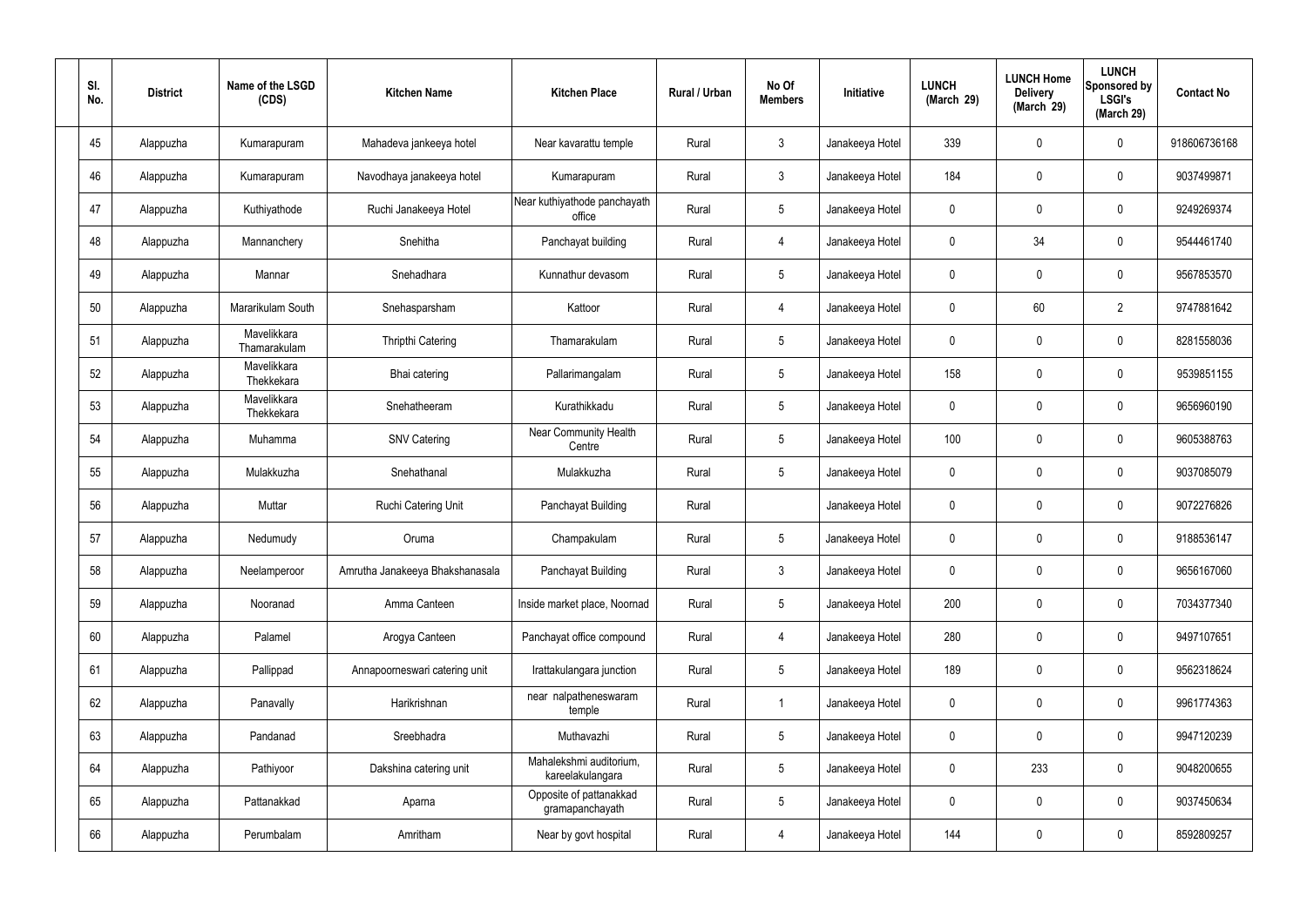|    | SI.<br>No. | <b>District</b> | Name of the LSGD<br>(CDS) | <b>Kitchen Name</b>         | <b>Kitchen Place</b>                                        | Rural / Urban | No Of<br><b>Members</b> | Initiative      | <b>LUNCH</b><br>(March 29) | <b>LUNCH Home</b><br><b>Delivery</b><br>(March 29) | <b>LUNCH</b><br>Sponsored by<br><b>LSGI's</b><br>(March 29) | <b>Contact No</b> |
|----|------------|-----------------|---------------------------|-----------------------------|-------------------------------------------------------------|---------------|-------------------------|-----------------|----------------------------|----------------------------------------------------|-------------------------------------------------------------|-------------------|
|    | 67         | Alappuzha       | Pulincunnu                | Nanma Janakeeya Hotel       | Near Krishi Bhavan                                          | Rural         | $5\phantom{.0}$         | Janakeeya Hotel | $\mathbf 0$                | $\mathbf 0$                                        | $\mathbf 0$                                                 | 9544752465        |
|    | 68         | Alappuzha       | Puliyoor                  | <b>UPPUM MULAKUM</b>        | <b>INSIDE PANCHAYATH</b><br><b>COMPOUND</b>                 | Rural         | $5\overline{)}$         | Janakeeya Hotel | $\mathbf 0$                | $\mathbf 0$                                        | $\mathbf 0$                                                 | 6238836314        |
|    | 69         | Alappuzha       | Punnapra North            | Annapoorneshwary            | Janajagrithi                                                | Rural         | $\overline{4}$          | Janakeeya Hotel | $\mathbf 0$                | $\mathbf 0$                                        | $\mathbf 0$                                                 | 8129450136        |
|    | 70         | Alappuzha       | Punnapra South            | Thripthy janakeeya hotel    | Punnapra south                                              | Rural         | 9                       | Janakeeya Hotel | $\mathbf 0$                | $\mathbf 0$                                        | $\mathbf 0$                                                 | 9846179646        |
|    | 71         | Alappuzha       | Purakad                   | Pulari                      | Purakkad gp                                                 | Rural         | $5\overline{)}$         | Janakeeya Hotel | $\mathbf 0$                | $\mathbf 0$                                        | $\mathbf 0$                                                 | 7034494313        |
|    | 72         | Alappuzha       | Purakad                   | Thiruvonam catering service | Thottappally                                                | Rural         | $\overline{4}$          | Janakeeya Hotel | $\mathbf 0$                | $\mathbf 0$                                        | $\mathbf 0$                                                 |                   |
|    | 73         | Alappuzha       | Ramankary                 | Kudumbashree Vanitha Hotel  | Ramankary Town, Opposite<br>Judicial First Class Magistrate | Rural         | $\overline{4}$          | Janakeeya Hotel | $\mathbf 0$                | $\mathbf 0$                                        | $\mathbf 0$                                                 | 8281314746        |
|    | 74         | Alappuzha       | Thaicattussery            | Unarv                       | Thyakattusheri junction                                     | Rural         | $\overline{4}$          | Janakeeya Hotel | $\mathbf 0$                | $\mathbf 0$                                        | $\mathbf 0$                                                 | 9605897567        |
|    | 75         | Alappuzha       | Thakazhy                  | Thripthi Thakazhy           | <b>GBHSS Thakazhy</b>                                       | Rural         | $6\overline{6}$         | Janakeeya Hotel | $\mathbf 0$                | $\mathbf 0$                                        | $\mathbf 0$                                                 | 9747405368        |
|    | 76         | Alappuzha       | Thannermukkom             | Patheyam                    | Panchayath office                                           | Rural         | 4                       | Janakeeya Hotel | $\mathbf 0$                | $\mathbf 0$                                        | $\mathbf 0$                                                 | 9633933288        |
|    | 77         | Alappuzha       | Thazhakkara               | Akshaya catering            | Building at glassfactory<br>junction                        | Rural         | $5\phantom{.0}$         | Janakeeya Hotel | 160                        | $\mathbf 0$                                        | $\mathbf 0$                                                 | 9847177930        |
|    | 78         | Alappuzha       | Thiruvanvandoor           | <b>SREE KRISHNA</b>         | Near pravinkoodu junction,                                  | Rural         | $5\phantom{.0}$         | Janakeeya Hotel | $\mathbf 0$                | $\mathbf 0$                                        | $\mathbf 0$                                                 | 9446627175        |
|    | 79         | Alappuzha       | Thrikkunnappuzha          | Akshara janakeeya hotel     | KV jetty road                                               | Rural         | 5                       | Janakeeya Hotel | 136                        | $\mathbf 0$                                        | $\mathbf 0$                                                 | 918891921223      |
|    | 80         | Alappuzha       | Thuravoor                 | RUCHI JANAKEEYA HOTEL       | Near alakkaparambu                                          | Rural         | $5\phantom{.0}$         | Janakeeya Hotel | $\mathbf 0$                | $\mathbf 0$                                        | $\mathbf 0$                                                 | 8157934346        |
|    | 81         | Alappuzha       | Vallikunnam               | Samthripthi                 | Padayanivattom temple<br>Auditorium                         | Rural         | $\overline{4}$          | Janakeeya Hotel | 175                        | $\mathbf 0$                                        | $\mathbf 0$                                                 | 8078962129        |
|    | 82         | Alappuzha       | Vayalar                   | Five star                   | Near Nagamkulangara Market                                  | Rural         | $5\overline{)}$         | Janakeeya Hotel | $\pmb{0}$                  | $\mathbf 0$                                        | $\mathbf 0$                                                 | 8606081847        |
|    | 83         | Alappuzha       | Veeyapuram                | Swad 2                      | Veeyapuram jn                                               | Rural         | $5\overline{)}$         | Janakeeya Hotel | 336                        | $\mathbf 0$                                        | $\mathbf 0$                                                 |                   |
|    | 84         | Alappuzha       | Veeyapuram                | Karuthal                    | Payippad LPS                                                | Rural         | $5\overline{)}$         | Janakeeya Hotel | 225                        | $\mathbf 0$                                        | $\mathbf 0$                                                 | 8606846513        |
|    | 85         | Alappuzha       | Veliyanad                 | Manus Janakeeya Hotel       | Kurishmoodu, Near Veliyanadu<br>Grama Panchayat             | Rural         | $\mathbf{3}$            | Janakeeya Hotel | $\pmb{0}$                  | $\pmb{0}$                                          | $\mathbf 0$                                                 | 8086782924        |
|    | 86         | Alappuzha       | Venmoney                  | Annapoorna                  | Poyka                                                       | Rural         | $5\overline{)}$         | Janakeeya Hotel | $\pmb{0}$                  | $\pmb{0}$                                          | $\mathbf 0$                                                 |                   |
| 89 |            |                 |                           |                             |                                                             |               | 405                     |                 | 4118                       | 1295                                               | 12                                                          |                   |
|    |            | Ernakulam       | Aikkaranad                | Subiksha Janakeeya Hotel    | Kolancherry                                                 | Rural         | 4                       | Janakeeya Hotel | $\pmb{0}$                  | $\pmb{0}$                                          | $\boldsymbol{0}$                                            | 9074033529        |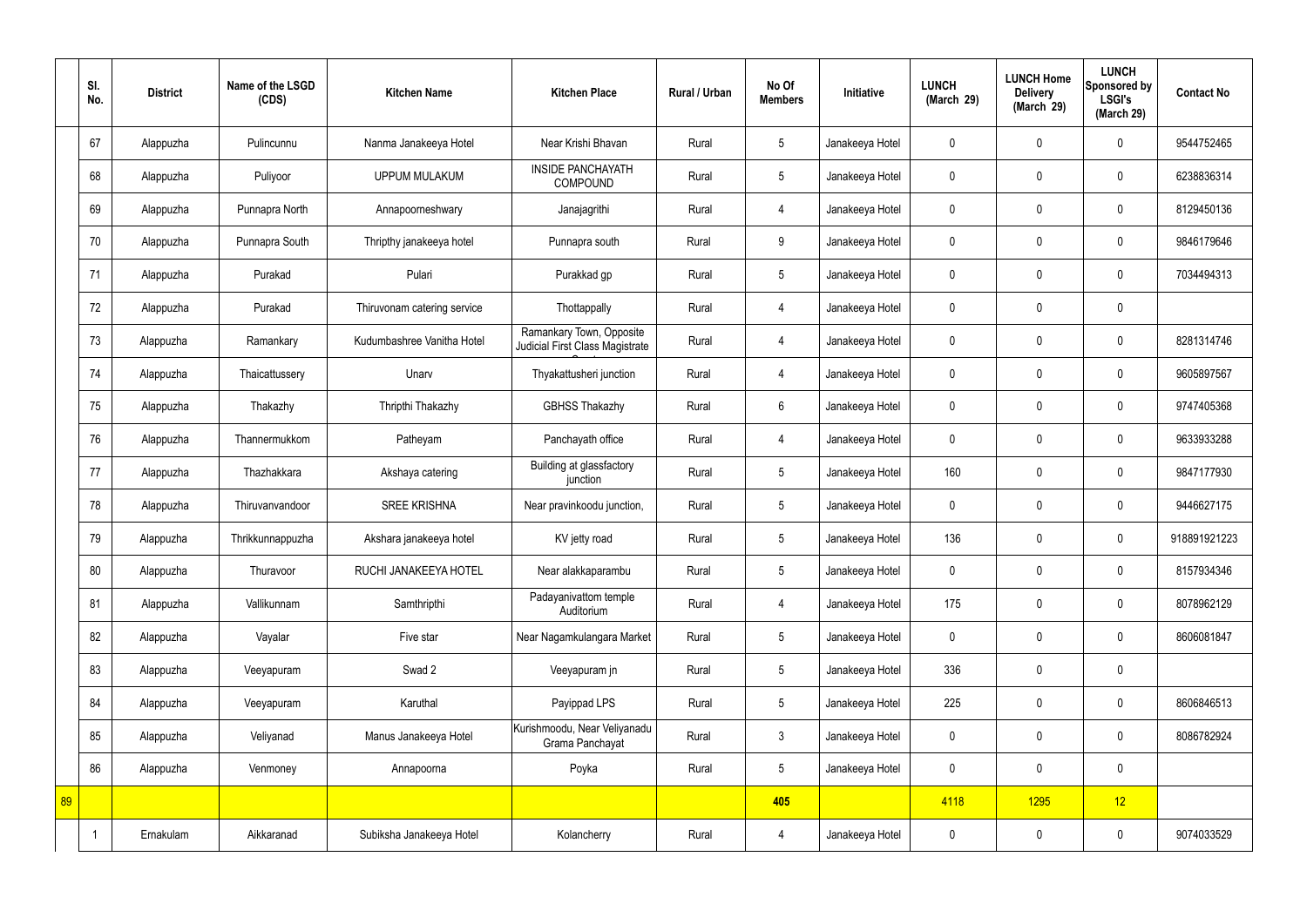| SI.<br>No.      | <b>District</b> | Name of the LSGD<br>(CDS) | <b>Kitchen Name</b>              | <b>Kitchen Place</b>         | Rural / Urban | No Of<br><b>Members</b> | Initiative      | <b>LUNCH</b><br>(March 29) | <b>LUNCH Home</b><br><b>Delivery</b><br>(March 29) | <b>LUNCH</b><br>Sponsored by<br><b>LSGI's</b><br>(March 29) | <b>Contact No</b> |
|-----------------|-----------------|---------------------------|----------------------------------|------------------------------|---------------|-------------------------|-----------------|----------------------------|----------------------------------------------------|-------------------------------------------------------------|-------------------|
| $\overline{2}$  | Ernakulam       | Alengade                  | Kasthurba kitchen                | Neerikkode                   | Rural         | $\mathbf{3}$            | Janakeeya Hotel | 47                         | $\mathbf 0$                                        | 0                                                           | 9388462558        |
| $\mathbf{3}$    | Ernakulam       | Alengade                  | Thanima foods                    | Koduvazhanga                 | Rural         | $\mathbf{3}$            | Janakeeya Hotel | 23                         | $\mathbf 0$                                        | 0                                                           | 9349013322        |
| $\overline{4}$  | Ernakulam       | Alengade                  | Mr.Bakers                        | Malikam peedika              | Rural         | $\mathbf{3}$            | Janakeeya Hotel | 0                          | $\mathbf 0$                                        | 0                                                           | 9633887779        |
| $5\overline{)}$ | Ernakulam       | Aluva                     | Ruchi janakeeya hotel            | Aluva                        | Urban         | $\overline{4}$          | Janakeeya Hotel | $\mathbf 0$                | $\mathbf 0$                                        | 0                                                           | 9947236080        |
| 6               | Ernakulam       | Amballoor                 | Dhanshree catering               | St.ignatius schools Amballur | Rural         | $5\phantom{.0}$         | Janakeeya Hotel | $\mathbf 0$                | $\mathbf 0$                                        | 0                                                           | 8330081552        |
| $\overline{7}$  | Ernakulam       | Angamaly                  | Cafe Shree Canteen               | <b>Municipality Canteen</b>  | Urban         | $5\phantom{.0}$         | Janakeeya Hotel | $\mathbf 0$                | $\mathbf 0$                                        | 0                                                           | 9656619614        |
| 8               | Ernakulam       | Angamaly                  | Cafe Kudumbashree                | T B Junction                 | Urban         | $\mathbf{3}$            | Janakeeya Hotel | 0                          | $\mathbf 0$                                        | 0                                                           | 9447924974        |
| 9               | Ernakulam       | Arakuzha                  | Ruchi Janakeeya hotel, Arakkuzha | Pandappilly                  | Rural         | $5\phantom{.0}$         | Janakeeya Hotel | $\mathbf 0$                | $\mathbf 0$                                        | 0                                                           | 9744864225        |
| 10              | Ernakulam       | Assamannoor               | New Life kudumbasree Hotel       | Cherukunnam                  | Rural         | $\mathbf{3}$            | Janakeeya Hotel | $\mathbf 0$                | $\mathbf 0$                                        | 0                                                           | 9656729450        |
| 11              | Ernakulam       | Avoly                     | Janakeeya Hotel, Avoli           | Hostel Junction, Avoli       | Rural         | $\mathbf{3}$            | Janakeeya Hotel | $\mathbf 0$                | $\mathbf 0$                                        | 0                                                           | 9847983621        |
| 12              | Ernakulam       | Ayavana                   | Keralashree Janakeeya hotel      | Ayavana                      | Rural         | $5\phantom{.0}$         | Janakeeya Hotel | 0                          | 0                                                  | 0                                                           | 9744864210        |
| 13              | Ernakulam       | Ayyampuzha                | Sneha Janakeeya Hotel            | Ayyamppuzha                  | Rural         | $\overline{4}$          | Janakeeya Hotel | $\mathbf 0$                | 0                                                  | 0                                                           | 8590753551        |
| 14              | Ernakulam       | Ayyampuzha                | Five Star Hotel and Catering     | Panchayat Junction           | Rural         | $\overline{4}$          | Janakeeya Hotel | 0                          | $\mathbf 0$                                        | 0                                                           | 9744836324        |
| 15              | Ernakulam       | Chendamangalam            | Anugraha Kudumbashree hotel      | Vadakkumpuram                | Rural         | $5\phantom{.0}$         | Janakeeya Hotel | $\mathbf 0$                | $\mathbf 0$                                        | 0                                                           | 9061419729        |
| 16              | Ernakulam       | Chengamanade              | Mythri janakeeya hotel           | Purayar                      | Rural         | $5\phantom{.0}$         | Janakeeya Hotel | $\mathbf 0$                | $\mathbf 0$                                        | 0                                                           | 9496818865        |
| 17              | Ernakulam       | Cheranalloor              | Chaithanya Janakeeya hotel       | Vishnupuram                  | Rural         | $5\phantom{.0}$         | Janakeeya Hotel | $\mathbf 0$                | $\mathbf 0$                                        | 0                                                           | 9747411465        |
| 18              | Ernakulam       | Cheranalloor              | Adukkala                         | Chittoor                     | Rural         | $5\phantom{.0}$         | Janakeeya Hotel | $\mathbf 0$                | $\pmb{0}$                                          | 0                                                           | 9846423001        |
| 19              | Ernakulam       | Chittattukara             | Swadh Janakeeya Hotel            | Neendoor                     | Rural         | $5\phantom{.0}$         | Janakeeya Hotel | $\mathbf 0$                | $\mathbf 0$                                        | 0                                                           | 9447812788        |
| 20              | Ernakulam       | Choornikkara              | Metro hotel                      | Ambattukavu                  | Rural         | $\mathbf{3}$            | Janakeeya Hotel | $\mathbf 0$                | $\mathbf 0$                                        | 0                                                           | 9605319455        |
| 21              | Ernakulam       | Chottanikkara             | Ahalya Cafe                      | Kottayatthupara              | Rural         | $6\overline{6}$         | Janakeeya Hotel | $\mathbf 0$                | $\mathbf 0$                                        | 0                                                           | 9567512337        |
| 22              | Ernakulam       | Edakkattuvayal            | SANDHVANAM JANAKEEYA HOTEL       | <b>PEPPATHI</b>              | Rural         | $\mathbf{3}$            | Janakeeya Hotel | $\mathbf 0$                | $\mathbf 0$                                        | $\mathbf 0$                                                 | 9447047980        |
| 23              | Ernakulam       | Edathala                  | Veetiloru oonne                  | Manalimukke                  | Rural         | $\mathbf{3}$            | Janakeeya Hotel | 187                        | $\pmb{0}$                                          | 0                                                           |                   |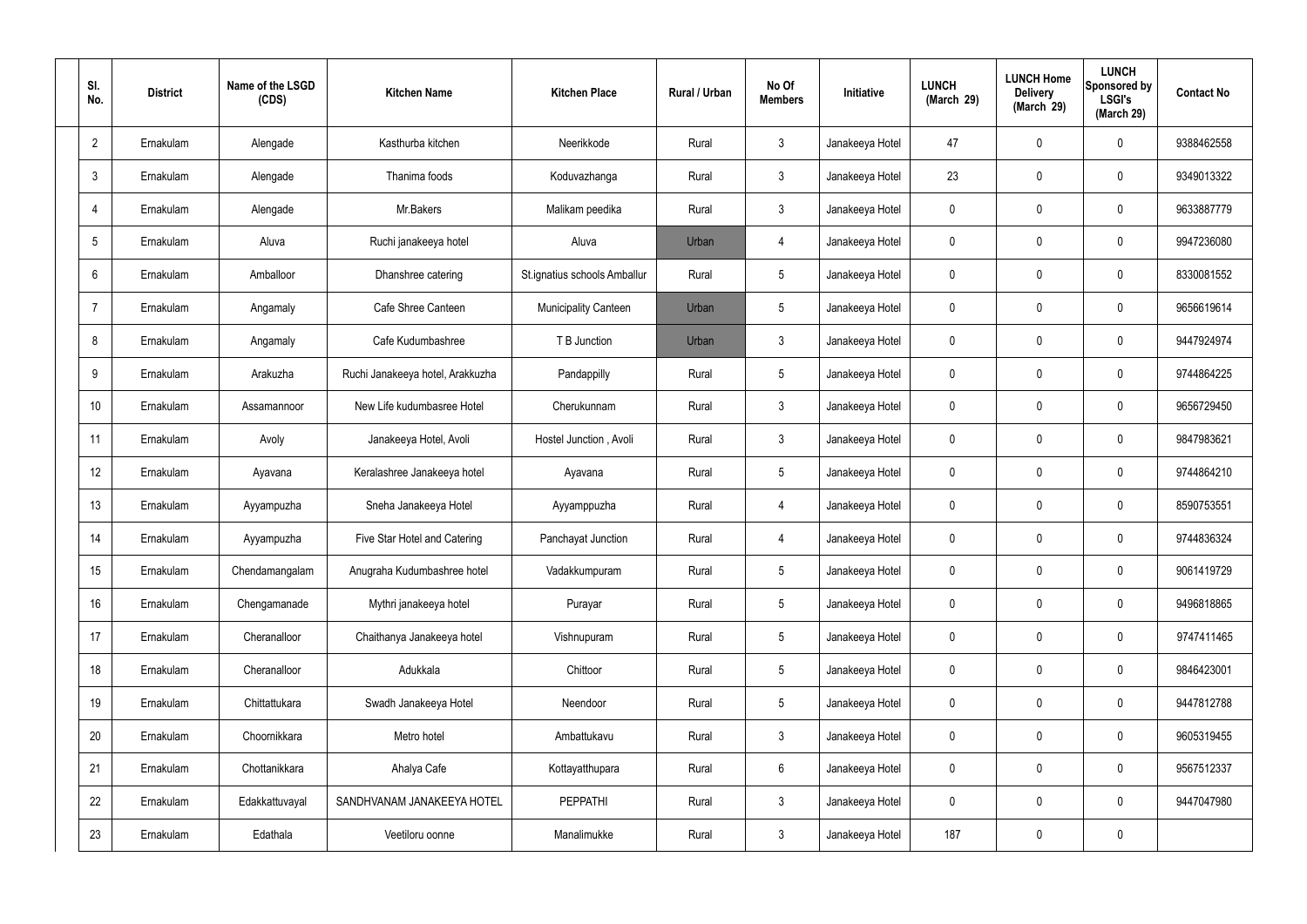| SI.<br>No. | <b>District</b> | Name of the LSGD<br>(CDS) | <b>Kitchen Name</b>                | <b>Kitchen Place</b>                      | Rural / Urban | No Of<br><b>Members</b> | Initiative      | <b>LUNCH</b><br>(March 29) | <b>LUNCH Home</b><br><b>Delivery</b><br>(March 29) | <b>LUNCH</b><br>Sponsored by<br><b>LSGI's</b><br>(March 29) | <b>Contact No</b> |
|------------|-----------------|---------------------------|------------------------------------|-------------------------------------------|---------------|-------------------------|-----------------|----------------------------|----------------------------------------------------|-------------------------------------------------------------|-------------------|
| 24         | Ernakulam       | Edathala                  | Souhridam Kudumbashree canteen     | Edathala                                  | Rural         | $\mathbf{3}$            | Janakeeya Hotel | 0                          | 0                                                  | $\mathbf 0$                                                 | 7593057378        |
| 25         | Ernakulam       | Edavanakkad               | Royal Hotel                        | Edavanakad                                | Rural         | $\mathbf{3}$            | Janakeeya Hotel | $\mathbf 0$                | 0                                                  | $\mathbf 0$                                                 | 9446742863        |
| 26         | Ernakulam       | Elanji                    | janakiya hotel elanji              | elanji punjayathu junction                | Rural         | $5\phantom{.0}$         | Janakeeya Hotel | 0                          | 0                                                  | $\mathbf 0$                                                 | 8921266850        |
| 27         | Ernakulam       | Eloor                     | Nalanandhana janakeeya hotel       | Eloor                                     | Urban         | $\mathbf{3}$            | Janakeeya Hotel | $\mathbf 0$                | 0                                                  | $\mathbf 0$                                                 | 8848524108        |
| 28         | Ernakulam       | Ezhikkara                 | Sree Rajarajeswari Janakeeya Hotel | Ezhikkara                                 | Rural         | $5\phantom{.0}$         | Janakeeya Hotel | 0                          | 0                                                  | $\mathbf 0$                                                 | 7558020438        |
| 29         | Ernakulam       | Kadungalloor              | Snehitha janakeeya hotel           | Kadungalloor                              | Rural         | $\mathfrak{Z}$          | Janakeeya Hotel | $\mathbf 0$                | 0                                                  | $\mathbf 0$                                                 | $9.20E + 11$      |
| 30         | Ernakulam       | Kalady                    | Jyothi Vanitha Canteen             | Kalady                                    | Rural         | $5\phantom{.0}$         | Janakeeya Hotel | $\mathbf 0$                | 0                                                  | $\mathbf 0$                                                 | 9544624439        |
| 31         | Ernakulam       | <b>Kalamassery East</b>   | Thanima Janakeeya Hotel            | Kangarappady Medical college<br>Road      | Urban         | $\mathbf{3}$            | Janakeeya Hotel | $\mathbf 0$                | 0                                                  | $\mathbf 0$                                                 | 9745481742        |
| 32         | Ernakulam       | <b>Kalamassery East</b>   | Nanma janakeeya hotel              | HMT, kalammassery                         | Urban         | $\mathbf{3}$            | Janakeeya Hotel | $\mathbf 0$                | 0                                                  | $\mathbf 0$                                                 | 9061986861        |
| 33         | Ernakulam       | Kalamassery West          | Pulari janakeeya hotel             | Kunamthai                                 | Urban         | $\mathbf{3}$            | Janakeeya Hotel | 0                          | 0                                                  | $\boldsymbol{0}$                                            | 7736594305        |
| 34         | Ernakulam       | Kalamassery West          | Kismath janakeeya hotel            | Vattekkunnam                              | Urban         | $\mathbf{3}$            | Janakeeya Hotel | 380                        | 0                                                  | $\mathbf 0$                                                 | 9895049873        |
| 35         | Ernakulam       | Kalloorkkad               | Puthuma Janakeeya Hotel            | Kallorkkad                                | Rural         | $\mathfrak{Z}$          | Janakeeya Hotel | $\mathbf 0$                | 0                                                  | $\boldsymbol{0}$                                            | 7558091353        |
| 36         | Ernakulam       | Kanjoor                   | Ammachiyude Adukkala               | Parappuram                                | Rural         | $\mathbf{3}$            | Janakeeya Hotel | 0                          | 0                                                  | 0                                                           | 8547064578        |
| 37         | Ernakulam       | Karukutty                 | Anugraha Janakeeya Hotel           | Pallissery                                | Rural         | $5\phantom{.0}$         | Janakeeya Hotel | $\mathbf 0$                | 0                                                  | $\mathbf 0$                                                 | 8943838295        |
| 38         | Ernakulam       | Karumalloor               | Koottayma janakeeya hotel          | Kariyachira                               | Rural         | $\overline{4}$          | Janakeeya Hotel | $\mathbf 0$                | $\mathsf{0}$                                       | $\mathbf 0$                                                 | 8281548828        |
| 39         | Ernakulam       | Kavalangad                | Five star Janakeeya Hotel          | Nellimattom                               | Rural         | $5\phantom{.0}$         | Janakeeya Hotel | $\mathbf 0$                | $\mathbf 0$                                        | $\mathbf 0$                                                 | 9744705648        |
| 40         | Ernakulam       | Keerampara                | Abhaya Janakeeya Hotel             | Punnekkad                                 | Rural         | $\overline{4}$          | Janakeeya Hotel | $\mathbf 0$                | $\mathsf{0}$                                       | $\mathbf 0$                                                 | 9074528135        |
| 41         | Ernakulam       | Keezhmad                  | Sadyalayam janakeeya hotel         | Keezhmad                                  | Rural         | $5\phantom{.0}$         | Janakeeya Hotel | $\mathbf 0$                | $\mathbf 0$                                        | $\mathbf 0$                                                 | 7012778281        |
| 42         | Ernakulam       | Kochi East                | ANNAPOORNA JANAKEEYA HOTEL         | ALINCHUVADU                               | Urban         | $5\phantom{.0}$         | Janakeeya Hotel | $\mathbf 0$                | $\mathbf 0$                                        | $\mathbf 0$                                                 | 9567529849        |
| 43         | Ernakulam       | Kochi East                | YUMMEES KITCHEN                    | VADUTHALA                                 | Urban         | $5\phantom{.0}$         | Janakeeya Hotel | $\mathbf 0$                | $\mathbf 0$                                        | $\mathbf 0$                                                 | 9497680558        |
| 44         | Ernakulam       | Kochi East                | ORUMA KITCHEN                      | <b>PACHALAM</b>                           | Urban         | $\mathfrak{Z}$          | Janakeeya Hotel | $\pmb{0}$                  | 0                                                  | $\mathbf 0$                                                 | 9497680558        |
| 45         | Ernakulam       | Kochi East                | <b>PONPULARI</b>                   | <b>KEERHI NAGAR,</b><br><b>ELAMAKKARA</b> | Urban         | $\mathbf{3}$            | Janakeeya Hotel | 0                          | 0                                                  | $\boldsymbol{0}$                                            | 9446607548        |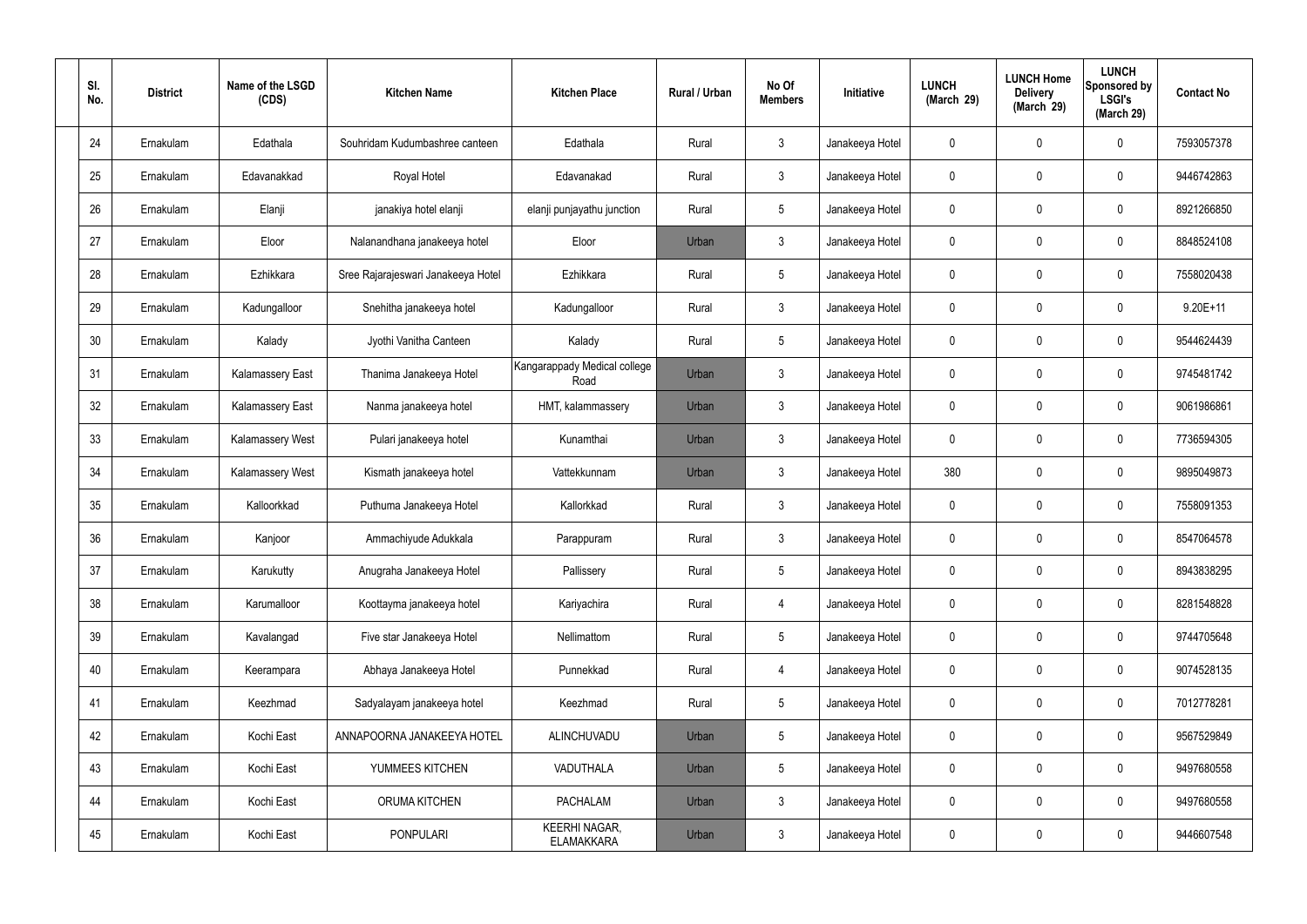|     | SI.<br>No. | <b>District</b> | Name of the LSGD<br>(CDS) | <b>Kitchen Name</b>              | <b>Kitchen Place</b>                   | <b>Rural / Urban</b> | No Of<br><b>Members</b> | Initiative      | <b>LUNCH</b><br>(March 29) | <b>LUNCH Home</b><br><b>Delivery</b><br>(March 29) | <b>LUNCH</b><br>Sponsored by<br><b>LSGI's</b><br>(March 29) | <b>Contact No</b> |
|-----|------------|-----------------|---------------------------|----------------------------------|----------------------------------------|----------------------|-------------------------|-----------------|----------------------------|----------------------------------------------------|-------------------------------------------------------------|-------------------|
|     | 46         | Ernakulam       | Kochi East                | <b>RUCHI CATERING</b>            | PUNNACKAL                              | Urban                | 5                       | Janakeeya Hotel | 0                          | 0                                                  | $\mathbf 0$                                                 | 9947080022        |
|     | 47         | Ernakulam       | Kochi East                | Samrudhi @ Kochi                 | Ernakulam North                        | Urban                | 14                      | Janakeeya Hotel | 1800                       | 846                                                | $\boldsymbol{0}$                                            | 9048609615        |
|     | 48         | Ernakulam       | Kochi South               | NEW AKSHAYA HOTEL                | <b>PONNURUNNI</b>                      | Urban                | 5                       | Janakeeya Hotel | 0                          | 0                                                  | $\mathbf 0$                                                 | 8547855284        |
|     | 49         | Ernakulam       | Kochi South               | <b>AMMAS KITCHEN</b>             | <b>THEVARA</b>                         | Urban                | $\overline{4}$          | Janakeeya Hotel | 0                          | 0                                                  | $\boldsymbol{0}$                                            | 8547855284        |
|     | 50         | Ernakulam       | Kochi South               | <b>FRIENDS</b>                   | <b>MINI PARK</b>                       | Urban                | 5                       | Janakeeya Hotel | 280                        | 0                                                  | $\mathbf 0$                                                 | 9567127064        |
|     | 51         | Ernakulam       | Kochi West                | NAMMUDE ADUKKALA                 | <b>ERAVELI COLONY</b>                  | Urban                | 5                       | Janakeeya Hotel | 0                          | 0                                                  | $\mathbf 0$                                                 | 9496025576        |
|     | 52         | Ernakulam       | Kochi West                | PUTHUMA KUDUMBASHREE HOTEL       | PALLURUTHY NADA                        | Urban                | 5                       | Janakeeya Hotel | 0                          | 0                                                  | $\mathbf 0$                                                 | 9496025576        |
|     | 53         | Ernakulam       | Kochi West                | USHUS KUDUMBASHREE HOTEL         | <b>FORT KOCHI</b>                      | Urban                | $\overline{4}$          | Janakeeya Hotel | 0                          | 0                                                  | $\mathbf 0$                                                 | 9847866090        |
|     | 54         | Ernakulam       | Koothattukulam            | Niravu janakeeya hotel           | Near ksrtc bus stand<br>koothattukulam | Urban                | $\mathbf{3}$            | Janakeeya Hotel | 0                          | 0                                                  | $\mathbf 0$                                                 | 9656619614        |
|     | 55         | Ernakulam       | Koovappady                | Kaipunyam Janakeeya hotel        | Koovappady                             | Rural                | 5                       | Janakeeya Hotel | 0                          | 0                                                  | $\pmb{0}$                                                   | 9526628158        |
|     | 56         | Ernakulam       | Kothamangalam             | P.K Janakeeya hotel              | Kothamangalam                          | Urban                | $\mathbf{3}$            | Janakeeya Hotel | 0                          | 0                                                  | $\boldsymbol{0}$                                            | 8156869114        |
|     | 57         | Ernakulam       | Kothamangalam             | Thanima catering unit            | Kothamangalam                          | Urban                | $\mathbf{3}$            | Janakeeya Hotel | 0                          | 0                                                  | $\boldsymbol{0}$                                            | 9846664377        |
| 114 | 58         | Ernakulam       | Kottapady                 | Janakeeya Hotel                  | Kottappady junction                    | Rural                | $\mathbf{3}$            | Janakeeya Hotel | 0                          | 0                                                  | $\mathbf 0$                                                 | 9497406993        |
|     | 59         | Ernakulam       | Kottuvally                | Amritha Janakeeya Hotel          | kottuvally                             | Rural                | 5                       | Janakeeya Hotel | 0                          | 0                                                  | $\mathbf 0$                                                 | 8590034196        |
|     | 60         | Ernakulam       | Kumbalam                  | JANAKEEYA HOTEL KUMBALAM         | <b>MADAVANA</b>                        | Rural                | 5                       | Janakeeya Hotel | 0                          | 0                                                  | $\mathbf 0$                                                 | 9746652717        |
|     | 61         | Ernakulam       | Kumbalangy                | St Antoneys kudumbashree         | OLD POST OFFICE                        | Rural                | $\mathbf{3}$            | Janakeeya Hotel | 80                         | 0                                                  | $\mathbf 0$                                                 | 8138860764        |
|     | 62         | Ernakulam       | Kunnathunad               | Thripthi Janakeeya Hotel         | Pallikkara                             | Rural                | 6                       | Janakeeya Hotel | 0                          | 0                                                  | $\pmb{0}$                                                   | 9744561425        |
|     | 63         | Ernakulam       | Kunnukara                 | Greenchilly cafe                 | Kunnukara                              | Rural                | $\mathbf{3}$            | Janakeeya Hotel | 0                          | 0                                                  | $\mathbf 0$                                                 | 9496852989        |
|     | 64         | Ernakulam       | Kunnukara                 | Thanima canteen                  | North aduvassery                       | Rural                | 5                       | Janakeeya Hotel | 0                          | 0                                                  | $\pmb{0}$                                                   | 9744200583        |
|     | 65         | Ernakulam       | Kuttampuzha               | Nila kudumbashree janakiya hotel | Mini stadium, vadattupara              | Rural                | $6\phantom{.}6$         | Janakeeya Hotel | 0                          | 0                                                  | $\pmb{0}$                                                   | 9496754018        |
|     | 66         | Ernakulam       | Kuzhippilly               | Janakeeya hotel                  | Kuzhupilli                             | Rural                | $\mathbf 0$             | Janakeeya Hotel | 0                          | 0                                                  | $\mathbf 0$                                                 | 9744631998        |
|     | 67         | Ernakulam       | Malayattoor               | Whats app Janakeeya Hotel        | Thottuva                               | Rural                | $\mathfrak{Z}$          | Janakeeya Hotel | 0                          | 0                                                  | $\pmb{0}$                                                   | $9.19E + 11$      |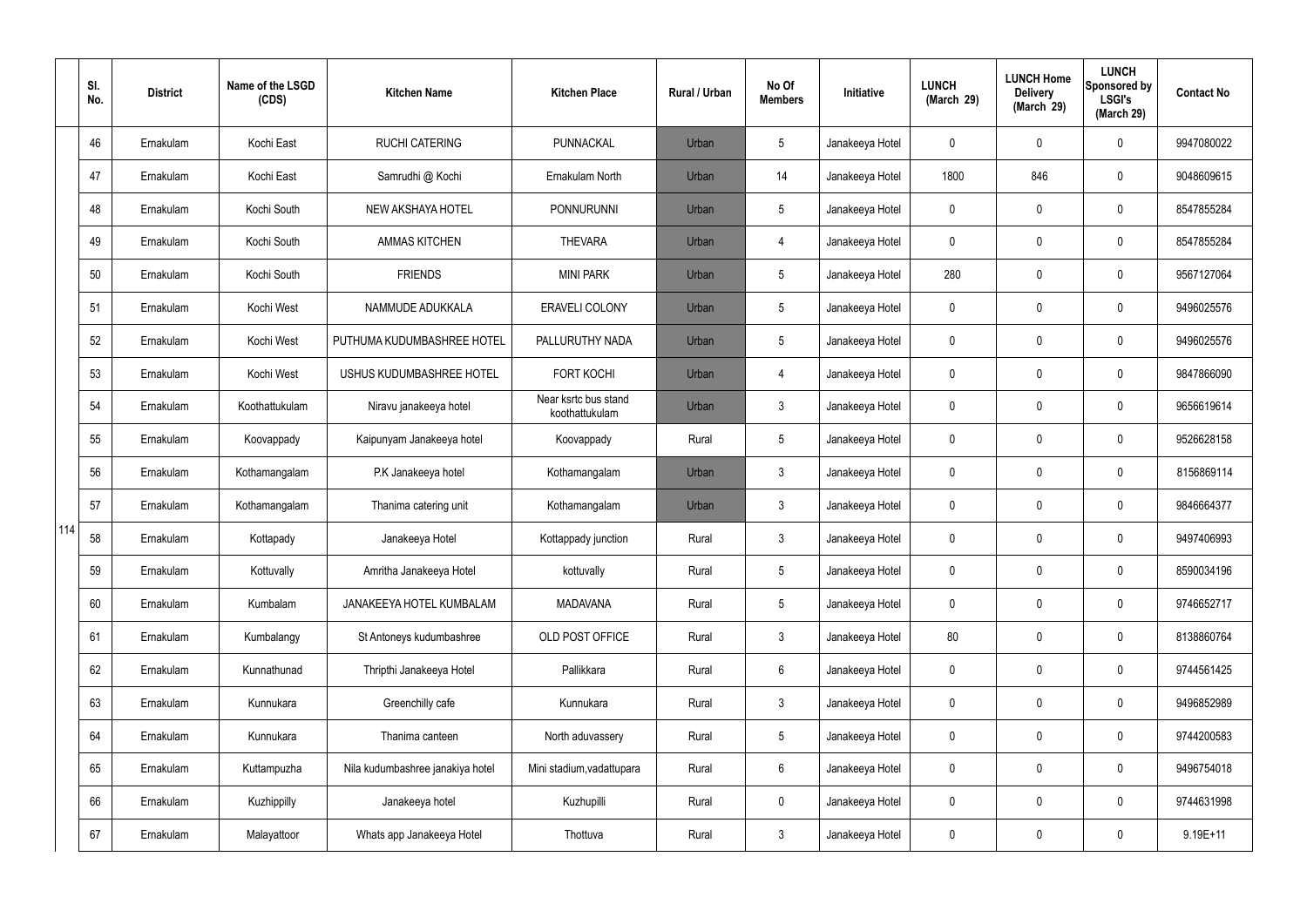| SI.<br>No. | <b>District</b> | Name of the LSGD<br>(CDS) | <b>Kitchen Name</b>            | <b>Kitchen Place</b>                    | Rural / Urban | No Of<br><b>Members</b> | Initiative      | <b>LUNCH</b><br>(March 29) | <b>LUNCH Home</b><br><b>Delivery</b><br>(March 29) | <b>LUNCH</b><br>Sponsored by<br><b>LSGI's</b><br>(March 29) | <b>Contact No</b> |
|------------|-----------------|---------------------------|--------------------------------|-----------------------------------------|---------------|-------------------------|-----------------|----------------------------|----------------------------------------------------|-------------------------------------------------------------|-------------------|
| 68         | Ernakulam       | Malayattoor               | Natturuchi Janakeeya Hotel     | Ettakkadavu                             | Rural         | $\mathbf{3}$            | Janakeeya Hotel | 0                          | 0                                                  | $\mathbf 0$                                                 | 9745470234        |
| 69         | Ernakulam       | Maneed                    | Coral Island                   | Maneed                                  | Rural         | $\overline{4}$          | Janakeeya Hotel | $\mathbf 0$                | 0                                                  | $\mathbf 0$                                                 | 7012652495        |
| 70         | Ernakulam       | Manjalloor                | Thanima Kudumbashree hotel     | Vazhakkulam                             | Rural         | $5\phantom{.0}$         | Janakeeya Hotel | 0                          | 0                                                  | $\mathbf 0$                                                 | 7306907918        |
| 71         | Ernakulam       | Manjapra                  | Sara's Kitchen                 | Puthenpalli                             | Rural         | $\mathbf{3}$            | Janakeeya Hotel | 0                          | 0                                                  | $\mathbf 0$                                                 | 8547392730        |
| 72         | Ernakulam       | Maradu                    | <b>VANITHA HOTEL</b>           | <b>KUNDANNOR JN</b>                     | Urban         | $\overline{4}$          | Janakeeya Hotel | 0                          | 0                                                  | $\mathbf 0$                                                 | 9349505008        |
| 73         | Ernakulam       | Marady                    | Janakeeya hotel, Marady        | Unnakkuppa                              | Rural         | $\overline{4}$          | Janakeeya Hotel | $\mathbf 0$                | 0                                                  | $\boldsymbol{0}$                                            | 9947943177        |
| 74         | Ernakulam       | Mazhuvannoor              | Sruthi Janakeeya Hotel         | Valayanchirangara                       | Rural         | $\mathbf{3}$            | Janakeeya Hotel | 0                          | 0                                                  | $\mathbf 0$                                                 | 9747924485        |
| 75         | Ernakulam       | Mookkannoor               | Mammaks Kitchen                | Mookkannoor                             | Rural         | $\mathbf{3}$            | Janakeeya Hotel | $\mathbf 0$                | 0                                                  | $\boldsymbol{0}$                                            | 9.19E+11          |
| 76         | Ernakulam       | Mudakkuzha                | Janakeeya Hotel                | Mudakkuzha                              | Rural         | $\mathbf{3}$            | Janakeeya Hotel | $\mathbf 0$                | 0                                                  | $\mathbf 0$                                                 | $9.19E + 11$      |
| 77         | Ernakulam       | Mulanthuruthy             | Sulabha                        | karikode, mulanthuruthy                 | Rural         | $\mathbf 0$             | Janakeeya Hotel | $\mathbf 0$                | 0                                                  | $\mathbf 0$                                                 | 9633427553        |
| 78         | Ernakulam       | Mulavukad                 | Kudumbashree Veetile bakshanam | Mulavukad                               | Rural         | $5\phantom{.0}$         | Janakeeya Hotel | 58                         | 68                                                 | $\mathbf 0$                                                 | 9061339557        |
| 79         | Ernakulam       | Muvattupuzha              | Oottupura                      | Muvattupuzha                            | Urban         | $\mathbf{3}$            | Janakeeya Hotel | $\mathbf 0$                | 0                                                  | $\mathbf 0$                                                 |                   |
| 80         | Ernakulam       | Nayarambalam              | Four star cafe                 | Nayarambalam                            | Rural         | $\mathbf{3}$            | Janakeeya Hotel | 0                          | 0                                                  | 0                                                           | 8891755948        |
| 81         | Ernakulam       | Nedumbassery              | Thani Nadan                    | Athani                                  | Rural         | $\sqrt{5}$              | Janakeeya Hotel | $\mathbf 0$                | $\mathbf 0$                                        | $\mathbf 0$                                                 | 8138917514        |
| 82         | Ernakulam       | Nellikuzhy                | Janakeeya Hotel                | Nellikkuzhi                             | Rural         | 3 <sup>1</sup>          | Janakeeya Hotel | 96                         | 0                                                  | $\mathbf 0$                                                 | 9562713076        |
| 83         | Ernakulam       | Njarakkal                 | Kripa Catering Unit            | Njarakkal                               | Rural         | $\mathbf{3}$            | Janakeeya Hotel | $\pmb{0}$                  | 0                                                  | $\mathbf 0$                                                 | 9567534006        |
| 84         | Ernakulam       | Okkal                     | Manna Janakeeya Hotel          | Edavoor                                 | Rural         | $\overline{4}$          | Janakeeya Hotel | $\pmb{0}$                  | 0                                                  | $\mathbf 0$                                                 | 9539507674        |
| 85         | Ernakulam       | Paingottoor               | Janakeeya hotel                | Paingottoor                             | Rural         | $\overline{7}$          | Janakeeya Hotel | 0                          | 0                                                  | $\mathbf 0$                                                 | 9656855730        |
| 86         | Ernakulam       | Paipra                    | Nanma Janakeeya Hotel          | Pezhakkappilly                          | Rural         | $\mathfrak{Z}$          | Janakeeya Hotel | $\pmb{0}$                  | 0                                                  | $\mathbf 0$                                                 | 9567747725        |
| 87         | Ernakulam       | Pallarimangalam           | Janakeeya Hotel                | Janakeeya Hotel, Koovalloor             | Rural         | $\overline{4}$          | Janakeeya Hotel | 0                          | 0                                                  | $\mathbf 0$                                                 | 7025992310        |
| 88         | Ernakulam       | Pallipuram                | SANTHWANAM Janakeeyahotel      | Pothen valav                            | Rural         | $5\,$                   | Janakeeya Hotel | $\mathbf 0$                | 0                                                  | $\mathbf 0$                                                 | 9747525176        |
| 89         | Ernakulam       | Pambakkuda                | viswastha catering unit        | pambakkuda block punjayathu<br>building | Rural         | 4                       | Janakeeya Hotel | 0                          | 0                                                  | $\mathbf 0$                                                 | 9946404045        |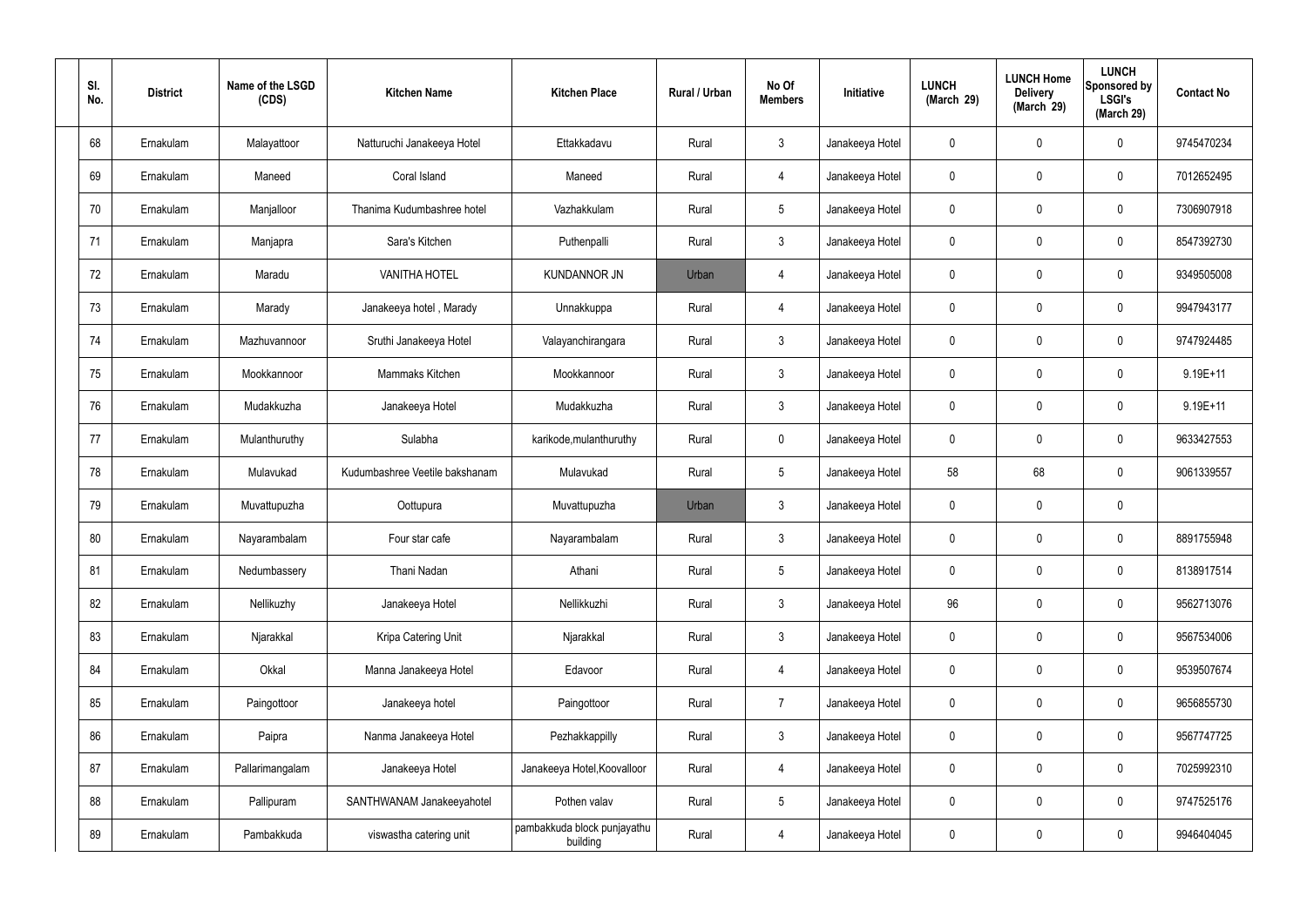| SI.<br>No. | <b>District</b> | Name of the LSGD<br>(CDS) | <b>Kitchen Name</b>                                      | <b>Kitchen Place</b>                        | Rural / Urban | No Of<br><b>Members</b> | Initiative      | <b>LUNCH</b><br>(March 29) | <b>LUNCH Home</b><br><b>Delivery</b><br>(March 29) | <b>LUNCH</b><br>Sponsored by<br><b>LSGI's</b><br>(March 29) | <b>Contact No</b> |
|------------|-----------------|---------------------------|----------------------------------------------------------|---------------------------------------------|---------------|-------------------------|-----------------|----------------------------|----------------------------------------------------|-------------------------------------------------------------|-------------------|
| 90         | Ernakulam       | Parakkadave               | Thejus catering unit                                     | Moozhikkulam                                | Rural         | 10                      | Janakeeya Hotel | $\mathbf 0$                | $\mathbf 0$                                        | 0                                                           | 9847936303        |
| 91         | Ernakulam       | Paravoor                  | sree vigneswara sc cafe                                  | Govt.boys' HSS, N.Paravur                   | Urban         | 4                       | Janakeeya Hotel | $\mathbf 0$                | $\mathbf 0$                                        | 0                                                           |                   |
| 92         | Ernakulam       | Perumbavoor               | <b>JANAKEEYA HOTEL MINI CIVIL</b><br>STATION PERUMBAVOOR | <b>CIVIL STATION</b>                        | Urban         | $\mathbf{3}$            | Janakeeya Hotel | $\mathbf 0$                | $\mathbf 0$                                        | 0                                                           | 9847008734        |
| 93         | Ernakulam       | Perumbavoor               | Swath kudumbashree canteen                               | Perumbavoor                                 | Urban         | $\mathbf{3}$            | Janakeeya Hotel | $\mathbf 0$                | $\mathbf 0$                                        | 0                                                           | 9847015470        |
| 94         | Ernakulam       | Perumbavoor               | Janakeeya Hotel                                          | Kanjirakkad pallippady                      | Urban         | $\mathbf{3}$            | Janakeeya Hotel | 0                          | $\mathbf 0$                                        | 0                                                           | 9847015470        |
| 95         | Ernakulam       | Pindimana                 | Janakeeya hotel                                          | Muthamkuzhi                                 | Rural         | $\overline{4}$          | Janakeeya Hotel | $\mathbf 0$                | $\mathbf 0$                                        | 0                                                           | 9656297799        |
| 96         | Ernakulam       | Piravam                   | sneha canteen                                            | municipality building base floor<br>piravom | Urban         | $\overline{4}$          | Janakeeya Hotel | 175                        | 0                                                  | 0                                                           | 8075376906        |
| 97         | Ernakulam       | Pootrikka                 | <b>GRANDMA JANAKEEYA HOTEL</b>                           | <b>CHOONDI</b>                              | Rural         | $\mathbf{3}$            | Janakeeya Hotel | $\mathbf 0$                | $\mathbf 0$                                        | 0                                                           | 9400550287        |
| 98         | Ernakulam       | Pothanikkad               | Taj hotel                                                | Pothanikkad                                 | Rural         | $\mathbf{3}$            | Janakeeya Hotel | $\mathbf 0$                | $\mathbf 0$                                        | 0                                                           | 9645079573        |
| 99         | Ernakulam       | Puthanvelikkara           | Panjami cafe kudumbashree                                | Near panjayath office                       | Rural         | $5\phantom{.0}$         | Janakeeya Hotel | $\mathbf 0$                | $\mathbf 0$                                        | 0                                                           | 9645530669        |
| 100        | Ernakulam       | Ramamangalam              | Kalavara janakeeya hotel                                 | ramamngalam                                 | Rural         | $\overline{4}$          | Janakeeya Hotel | 180                        | $\boldsymbol{0}$                                   | 0                                                           | 9961344346        |
| 101        | Ernakulam       | Rayamangalam              | Arya canteen                                             | Kuruppampady                                | Rural         | $\mathbf{3}$            | Janakeeya Hotel | $\mathbf 0$                | $\mathbf 0$                                        | 0                                                           | 8281825730        |
| 102        | Ernakulam       | Thirumarady               | janakiya hotel thirumarady                               | edappara jn.                                | Rural         | $\mathbf{3}$            | Janakeeya Hotel | 0                          | $\mathbf 0$                                        | 0                                                           | 7594811868        |
| 103        | Ernakulam       | Thiruvaniyoor             | Thanima                                                  | Thiruvaniyoor                               | Rural         | $\pmb{0}$               | Janakeeya Hotel | $\mathbf 0$                | $\pmb{0}$                                          | 0                                                           | 9061239698        |
| 104        | Ernakulam       | Thrikkakkara East         | Thanima Janakeeya Hotel                                  | Kakkanad                                    | Urban         | 8                       | Janakeeya Hotel | $\mathbf 0$                | $\boldsymbol{0}$                                   | 0                                                           | 9207134763        |
| 105        | Ernakulam       | Thrikkakkara west         | Janakeeya hotel                                          | Chembumukku                                 | Urban         | $5\phantom{.0}$         | Janakeeya Hotel | 397                        | $\pmb{0}$                                          | 0                                                           | 9496530576        |
| 106        | Ernakulam       | Thuravoor                 | e-grill Janakeeya Hotel                                  | Yudapuram                                   | Rural         | $\overline{4}$          | Janakeeya Hotel | 183                        | $\pmb{0}$                                          | 0                                                           | 9526845935        |
| 107        | Ernakulam       | Tripunithura              | Janakeeya Hotel Tripunithura                             | Eroor                                       | Urban         | $\mathbf{3}$            | Janakeeya Hotel | 57                         | $\mathbf 0$                                        | 0                                                           | 8137977644        |
| 108        | Ernakulam       | Vadakkekkara              | vadakkekkara kudumbasree janakeeya<br>hotel              | Madaplathuruth                              | Rural         | $\overline{4}$          | Janakeeya Hotel | $\mathbf 0$                | $\pmb{0}$                                          | 0                                                           | 8301806778        |
| 109        | Ernakulam       | Vadavukode<br>Puthancruz  | JANAKEEYA HOTEL                                          | Puthencruz                                  | Rural         | $\mathbf{3}$            | Janakeeya Hotel | $\mathbf 0$                | $\boldsymbol{0}$                                   | 0                                                           | $9.19E + 11$      |
| 110        | Ernakulam       | Valakom                   | Ruchi                                                    | Valakom                                     | Rural         | $\overline{5}$          | Janakeeya Hotel | $\overline{0}$             | $\boldsymbol{0}$                                   | 0                                                           | 9074232700        |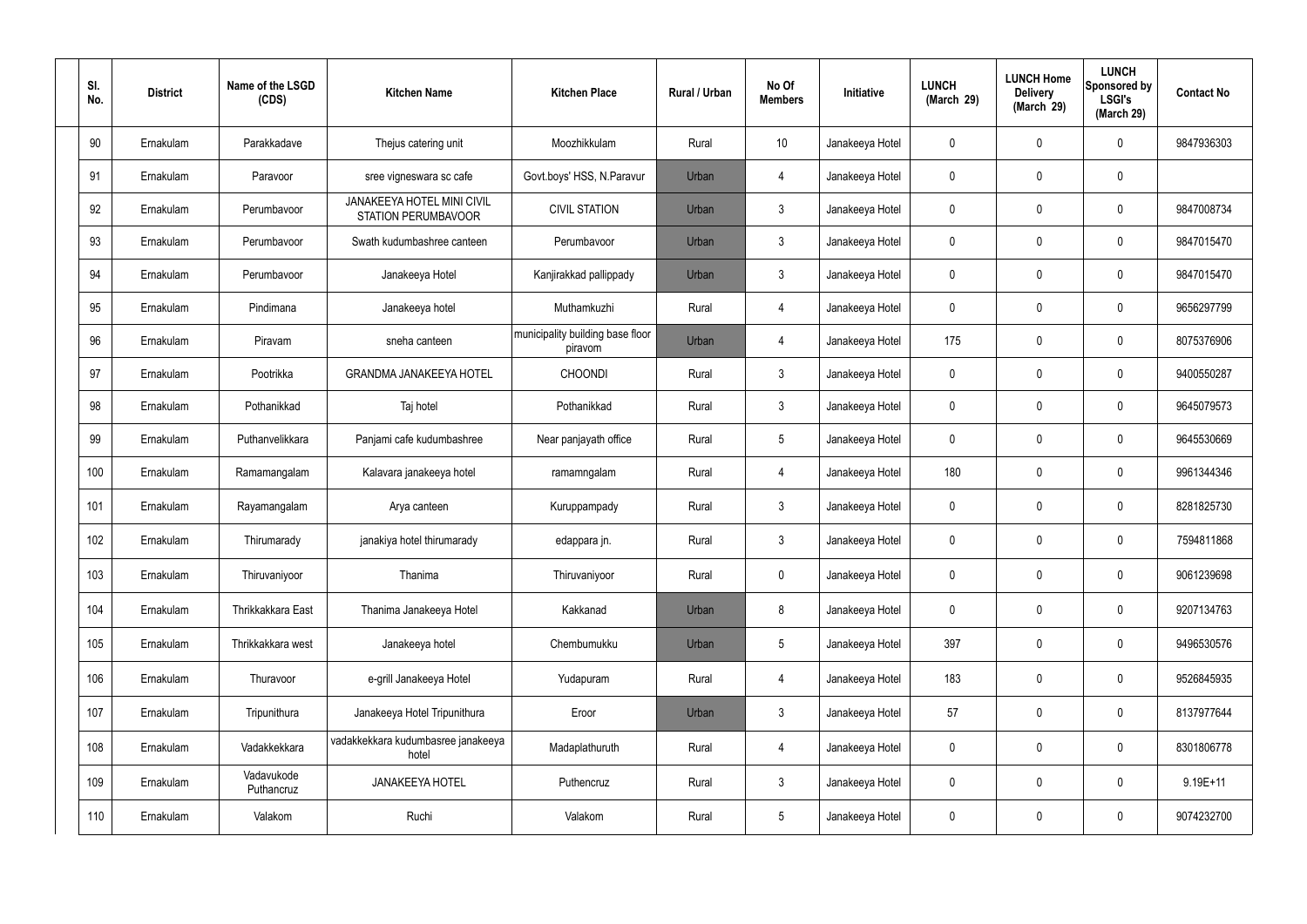|     | SI.<br>No.     | <b>District</b> | Name of the LSGD<br>(CDS) | <b>Kitchen Name</b>          | <b>Kitchen Place</b>                              | Rural / Urban | No Of<br><b>Members</b> | Initiative      | <b>LUNCH</b><br>(March 29) | <b>LUNCH Home</b><br><b>Delivery</b><br>(March 29) | <b>LUNCH</b><br>Sponsored by<br><b>LSGI's</b><br>(March 29) | <b>Contact No</b> |
|-----|----------------|-----------------|---------------------------|------------------------------|---------------------------------------------------|---------------|-------------------------|-----------------|----------------------------|----------------------------------------------------|-------------------------------------------------------------|-------------------|
|     | 111            | Ernakulam       | Varapuzha                 | DURGA ACTIVITY               | CHETTIBHAGAM                                      | Rural         | 8                       | Janakeeya Hotel | 0                          | $\mathbf 0$                                        | $\mathbf 0$                                                 | 9496160074        |
|     | 112            | Ernakulam       | Vazhakulam                | Three Star Hotel             | Marampally                                        | Rural         | $\mathbf{3}$            | Janakeeya Hotel | 0                          | $\mathbf 0$                                        | $\mathbf 0$                                                 | 6282644893        |
|     | 113            | Ernakulam       | Vengola                   | Janakeeya Hotel              | Pathipalam                                        | Rural         | $5\overline{)}$         | Janakeeya Hotel | 88                         | $\mathbf 0$                                        | $\mathbf 0$                                                 | 8137887455        |
|     | 114            | Ernakulam       | Vengoor                   | <b>JANAKEEYA HOTEL</b>       | Choorathod                                        | Rural         | $\overline{4}$          | Janakeeya Hotel | 0                          | $\mathbf 0$                                        | $\mathbf 0$                                                 | 9656904682        |
| 114 |                |                 |                           |                              |                                                   |               | 449                     |                 | 4031                       | 914                                                | $\overline{0}$                                              |                   |
|     |                | Idukki          | Adimaly                   | Friends Janakeeya Hotel      | Adimaly                                           | Rural         | $\overline{4}$          | Janakeeya Hotel | 0                          | $\mathbf 0$                                        | $\mathbf 0$                                                 | 9961635779        |
|     | $\overline{2}$ | Idukki          | Alackode                  | Five Star Canteen            | Elamdesham Block<br>Panchayath Building, Alakode  | Rural         | $5\overline{)}$         | Janakeeya Hotel | 0                          | $\mathbf 0$                                        | $\mathbf 0$                                                 | 9961482164        |
|     | 3              | Idukki          | Arakkulam                 | Sabhalyam                    | Moolamattom                                       | Rural         | $\overline{4}$          | Janakeeya Hotel | 0                          | $\mathbf 0$                                        | $\mathbf 0$                                                 | 8848124921        |
|     | $\overline{4}$ | Idukki          | Ayyappancovil             | Maria Janakeeya Hotel        | Parappu                                           | Rural         | $\mathbf{3}$            | Janakeeya Hotel | 0                          | $\mathbf 0$                                        | $\mathbf 0$                                                 | 9544622096        |
|     | 5              | Idukki          | Bysonvalley               | Famous Janakiya Hotel        | Pottankad                                         | Rural         | 4                       | Janakeeya Hotel | 0                          | 0                                                  | $\mathbf 0$                                                 | 9744566398        |
|     | 6              | Idukki          | Chakkupallam              | Vanithasree Janakeeya Hotel  | Anakkara                                          | Rural         | $\mathbf{3}$            | Janakeeya Hotel | 132                        | 0                                                  | $\mathbf 0$                                                 | 8075143547        |
|     |                | Idukki          | Devikulam                 | Kudumbashree Janakeeya Hotel | Echo point                                        | Rural         | $\mathbf{3}$            | Janakeeya Hotel | 115                        | $\mathbf 0$                                        | $\mathbf 0$                                                 | 8281640208        |
|     | 8              | Idukki          | Edavetty                  | Kudumbashree Janakeeya Hotel | Edavetty                                          | Rural         | $\mathbf{3}$            | Janakeeya Hotel | 0                          | 0                                                  | $\mathbf 0$                                                 | 6238694173        |
|     | 9              | Idukki          | Erattayar                 | Vanitha Janakeeya Hotel      | Erattayar                                         | Rural         | $\overline{4}$          | Janakeeya Hotel | 0                          | $\mathbf 0$                                        | $\mathbf 0$                                                 | 9188166929        |
|     | 10             | Idukki          | Kamakshi                  | Kripa Catering               | Thankamani                                        | Rural         | $5\phantom{.0}$         | Janakeeya Hotel | $\mathbf 0$                | $\mathbf 0$                                        | $\mathbf 0$                                                 | 9544021398        |
|     | 11             | Idukki          | Kanchiyar                 | Swadh Janakeeya Hotel        | Kanchiyar                                         | Rural         | $5\phantom{.0}$         | Janakeeya Hotel | 0                          | $\mathbf 0$                                        | $\mathbf 0$                                                 | 8606856496        |
|     | 12             | Idukki          | Kanjikkuzhi               | Samarppanam                  | Kanjikkuzhi                                       | Rural         | $\overline{4}$          | Janakeeya Hotel | $\mathbf 0$                | 0                                                  | $\mathbf 0$                                                 | 9447169262        |
|     | 13             | Idukki          | Kanthaloor                | Morningstar Janakeeya Hotel  | Sahayagiri complex, near<br>Kanthalloor Bus stand | Rural         | $\overline{4}$          | Janakeeya Hotel | 0                          | 0                                                  | $\mathbf 0$                                                 | 9447941632        |
|     | 14             | Idukki          | Karimannoor               | Rujiya Catering Unit         | Karimannoor                                       | Rural         | $5\overline{)}$         | Janakeeya Hotel | $\mathbf 0$                | 0                                                  | $\mathbf 0$                                                 | 9497454952        |
|     | 15             | Idukki          | Karunapuram               | Karuna Hotel                 | Panchayathu complex                               | Rural         | $\overline{4}$          | Janakeeya Hotel | 0                          | 0                                                  | $\mathbf 0$                                                 | 9961152820        |
|     | 16             | Idukki          | Kattappana                | Karunya Janakeeya Hotel      | Kattappana                                        | Urban         | $5\phantom{.0}$         | Janakeeya Hotel | 170                        | 0                                                  | $\mathbf 0$                                                 | 9497684477        |
|     | 17             | Idukki          | Kodikkulam                | Kulirma Janakiya Hotel       | Kodikkulam                                        | Rural         | $6\phantom{.}6$         | Janakeeya Hotel | 0                          | 0                                                  | $\overline{0}$                                              | 9605111852        |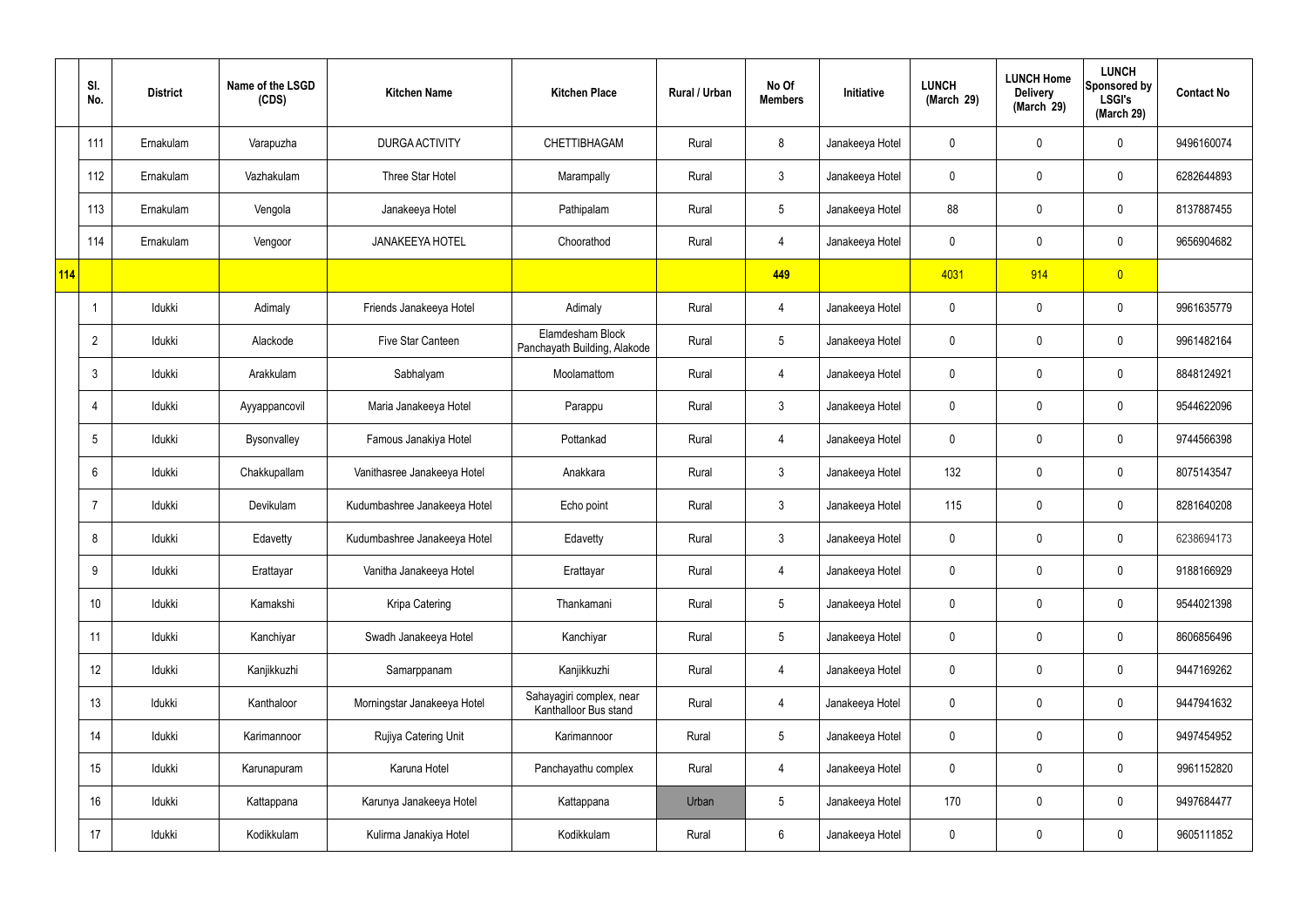|    | SI.<br>No. | <b>District</b> | Name of the LSGD<br>(CDS) | <b>Kitchen Name</b>                | <b>Kitchen Place</b>          | Rural / Urban | No Of<br><b>Members</b> | Initiative      | <b>LUNCH</b><br>(March 29) | <b>LUNCH Home</b><br><b>Delivery</b><br>(March 29) | <b>LUNCH</b><br>Sponsored by<br><b>LSGI's</b><br>(March 29) | <b>Contact No</b> |
|----|------------|-----------------|---------------------------|------------------------------------|-------------------------------|---------------|-------------------------|-----------------|----------------------------|----------------------------------------------------|-------------------------------------------------------------|-------------------|
|    | 18         | Idukki          | Kokkayar                  | Sevana Janakeeya hotel             | 35th Mile                     | Rural         | $\mathbf{3}$            | Janakeeya Hotel | 37                         | $\mathbf 0$                                        | $\mathbf 0$                                                 | 9562067674        |
|    | 19         | Idukki          | Konnathadi                | Friends Janakeeya Hotel            | Panickankudi                  | Rural         | $6\overline{6}$         | Janakeeya Hotel | 0                          | $\mathbf 0$                                        | $\mathbf 0$                                                 | 9544048878        |
|    | 20         | Idukki          | Konnathadi                | Janapriya Janakeeya Hotel          | Konnathadi                    | Rural         | $\mathbf{3}$            | Janakeeya Hotel | 0                          | $\mathbf 0$                                        | $\mathbf 0$                                                 | 9895147074        |
|    | 21         | Idukki          | Kudayathoor               | Kudumbashree Janakeeya Hotel       | Kanjar                        | Rural         | $\mathbf{3}$            | Janakeeya Hotel | 0                          | $\mathbf 0$                                        | $\mathbf 0$                                                 | 9526762560        |
|    | 22         | Idukki          | Kumaramangalam            | Kumaramangalam Janakeeya Hotel     | Kumaramangalam                | Rural         | $\overline{4}$          | Janakeeya Hotel | 0                          | $\mathbf 0$                                        | $\mathbf 0$                                                 | 9745633509        |
|    | 23         | Idukki          | Kumili                    | Ruchi Hotel                        | Kumili                        | Rural         | $\overline{4}$          | Janakeeya Hotel | 0                          | $\mathbf 0$                                        | $\mathbf 0$                                                 | 9447980637        |
|    | 24         | Idukki          | Manakkadu                 | Vanitha Hotel                      | Chittoor                      | Rural         | $\mathbf{3}$            | Janakeeya Hotel | 0                          | $\mathbf 0$                                        | $\mathbf 0$                                                 | 8330097933        |
| 50 | 25         | Idukki          | Mankulam                  | Jeevanam Catering Janakeeya Hotel  | Panchayathu Building          | Rural         | $\overline{4}$          | Janakeeya Hotel | 0                          | $\mathbf 0$                                        | $\mathbf 0$                                                 | 9495060505        |
|    | 26         | Idukki          | Mankulam                  | Happy Janakéeya Hotel              | Aanakkulam                    | Rural         | $\mathbf{3}$            | Janakeeya Hotel | 110                        | $\mathbf 0$                                        | $\mathbf 0$                                                 | 9496251027        |
|    | 27         | Idukki          | Marayoor                  | Malabar food court Janakeeya Hotel | Marayoor Near IDCB bank       | Rural         | 4                       | Janakeeya Hotel | 0                          | $\mathbf 0$                                        | $\mathbf 0$                                                 | 9446925610        |
|    | 28         | Idukki          | Mariyapuram               | Anaswara Hotel & Catering          | Idukki                        | Rural         | 4                       | Janakeeya Hotel | 0                          | 0                                                  | $\mathbf 0$                                                 | 9526329438        |
|    | 29         | Idukki          | Munnar                    | Annapoorna catering                | Lorry stand, old munnar       | Rural         | $5\phantom{.0}$         | Janakeeya Hotel | 275                        | $\mathbf 0$                                        | $\mathbf 0$                                                 | 8281009478        |
|    | 30         | Idukki          | Muttom                    | Nila Janakeeya Hotel               | Muttom                        | Rural         | $\mathbf{3}$            | Janakeeya hotel | 0                          | 0                                                  | $\mathbf 0$                                                 | 9961104818        |
|    | 31         | Idukki          | Nedumkandam               | Annus catering                     | Nedumkandam<br>Kizhakkekavala | Rural         | $\overline{4}$          | Janakeeya Hotel | 0                          | $\mathsf{0}$                                       | $\mathbf 0$                                                 | 9747458576        |
|    | 32         | Idukki          | Pallivasal                | <b>Blessing Janakeeya Hotel</b>    | Pallivasal                    | Rural         | $\overline{4}$          | Janakeeya Hotel | 0                          | $\mathsf{0}$                                       | $\mathbf 0$                                                 | 9947981574        |
|    | 33         | Idukki          | Pampadumpara              | Thripthy Janakeeya Hotel           | Pampadumpara                  | Rural         | $\mathbf{3}$            | Janakeeya Hotel | 0                          | $\mathbf 0$                                        | $\mathbf 0$                                                 | 9207150558        |
|    | 34         | Idukki          | Peermedu                  | Thripthy Janakeeya Hotel           | Peermedu                      | Rural         | $\mathbf{3}$            | Janakeeya Hotel | 0                          | 0                                                  | $\mathbf 0$                                                 | 9633311267        |
|    | 35         | Idukki          | Peruvanthanam             | Janakeeya Hotel                    | Peruvanthanam                 | Rural         | $5\overline{)}$         | Janakeeya Hotel | 0                          | 0                                                  | $\mathbf 0$                                                 | 9562274720        |
|    | 36         | Idukki          | Purappuzha                | Ammas Janakeeya Hotel              | Purappuzha                    | Rural         | $\mathbf{3}$            | Janakeeya Hotel | 0                          | 0                                                  | $\mathbf 0$                                                 | 9744954032        |
|    | 37         | Idukki          | Rajakkadu                 | Janakeeya Hotel                    | Rajakkadu Town                | Rural         | $\mathbf{3}$            | Janakeeya Hotel | 265                        | 0                                                  | $\mathbf 0$                                                 | 9446766999        |
|    | 38         | Idukki          | Rajakumari                | Aiswarya Vanitha Restaurent        | Rajakumari South              | Rural         | $\overline{4}$          | Janakeeya Hotel | $\mathbf 0$                | 0                                                  | $\mathbf 0$                                                 | 9526570410        |
|    | 39         | Idukki          | Santhanpara               | Janakeeya Hotel                    | Santhanpara                   | Rural         | 4                       | Janakeeya Hotel | 0                          | 0                                                  | $\boldsymbol{0}$                                            | 9526174553        |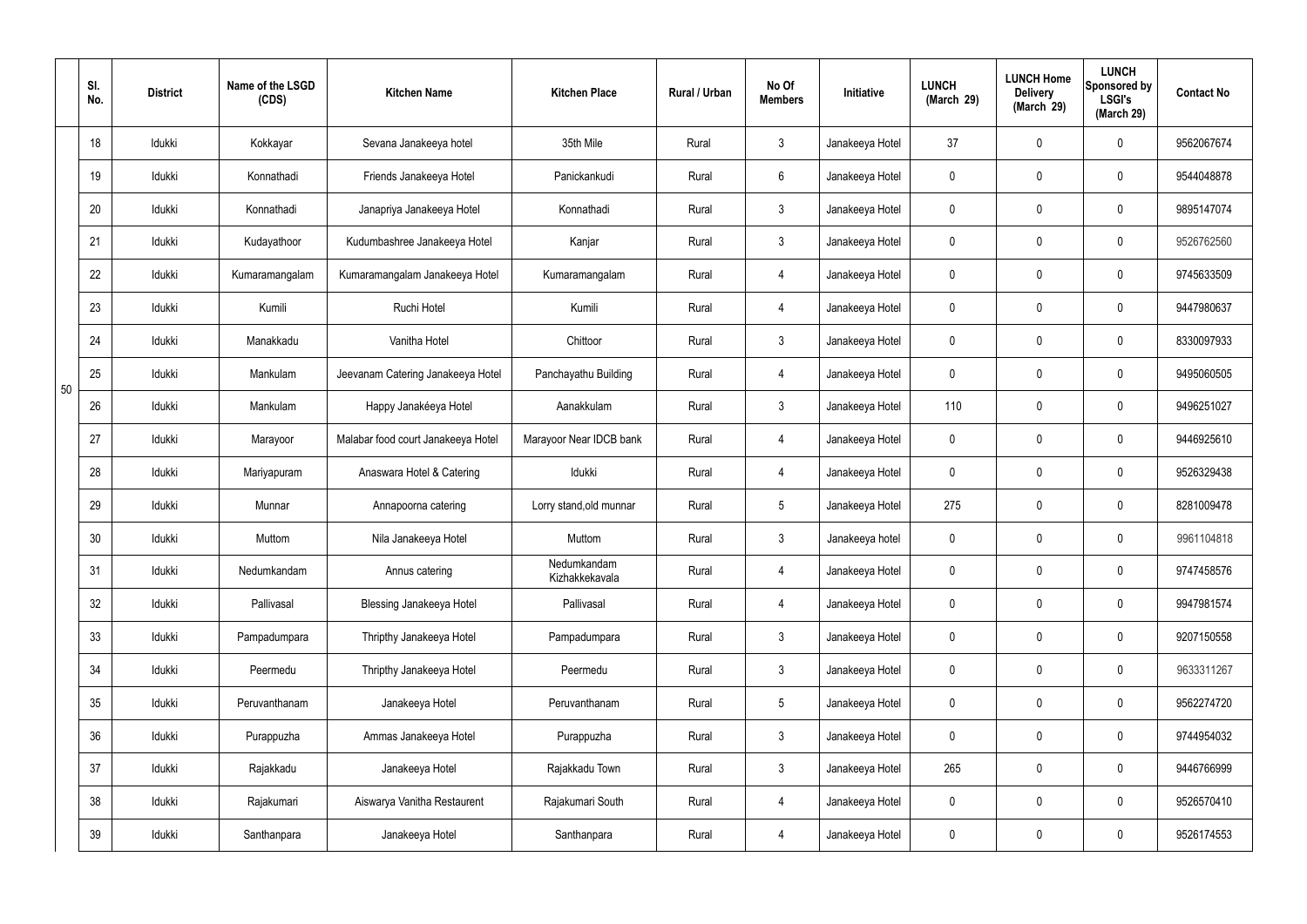|    | SI.<br>No.      | <b>District</b> | Name of the LSGD<br>(CDS)   | <b>Kitchen Name</b>                       | <b>Kitchen Place</b>                      | Rural / Urban | No Of<br><b>Members</b> | Initiative      | <b>LUNCH</b><br>(March 29) | <b>LUNCH Home</b><br><b>Delivery</b><br>(March 29) | <b>LUNCH</b><br>Sponsored by<br><b>LSGI's</b><br>(March 29) | <b>Contact No</b> |
|----|-----------------|-----------------|-----------------------------|-------------------------------------------|-------------------------------------------|---------------|-------------------------|-----------------|----------------------------|----------------------------------------------------|-------------------------------------------------------------|-------------------|
|    | 40              | Idukki          | Senapathy                   | Ammoose Hotel                             | Mangathotty                               | Rural         | 3                       | Janakeeya Hotel | $\mathbf 0$                | $\mathbf 0$                                        | $\mathbf 0$                                                 | 9539396626        |
|    | 41              | Idukki          | Udumbannoor                 | Kudumbashree Janakeeya Hotel              | Udumbannor                                | Rural         | $\mathbf{3}$            | Janakeeya Hotel | $\mathbf 0$                | $\mathbf 0$                                        | $\mathbf 0$                                                 | 9633678438        |
|    | 42              | Idukki          | Upputhara                   | Samarppitha Janakeeya hotel               | Upputhara                                 | Rural         | $5\phantom{.0}$         | Janakeeya Hotel | $\mathbf 0$                | $\mathbf 0$                                        | $\mathbf 0$                                                 | 9526590710        |
|    | 43              | Idukki          | Vandanmedu                  | Dharshana Janakeeya Hotel                 | Vandanmedu                                | Rural         | $\overline{4}$          | Janakeeya Hotel | $\mathbf 0$                | $\mathbf 0$                                        | $\mathbf 0$                                                 | 9744038737        |
|    | 44              | Idukki          | Vandiperiyar                | Vandiperiyar Janakeeya Hotel              | Vandiperiyar                              | Rural         | $5\overline{)}$         | Janakeeya Hotel | $\mathbf 0$                | $\mathbf 0$                                        | $\mathbf 0$                                                 | 8086863254        |
|    | 45              | Idukki          | Vannappuram                 | Souhrudham Janakeeya Hotel                | Vannappuram                               | Rural         | $5\overline{)}$         | Janakeeya Hotel | $\mathbf 0$                | $\mathbf 0$                                        | $\mathbf 0$                                                 | 8113054492        |
|    | 46              | Idukki          | Vathikudy                   | Mahima                                    | Murickassery                              | Rural         | $\mathbf{3}$            | Janakeeya Hotel | $\mathbf 0$                | $\mathbf 0$                                        | $\mathbf 0$                                                 | 8289945652        |
|    | 47              | Idukki          | Vattavada                   | Vattavada Kudumbashree Janakeeya<br>Hotel | Keekkara, Kovilur                         | Rural         | $\overline{4}$          | Janakeeya Hotel | 140                        | $\mathbf 0$                                        | $\mathbf 0$                                                 | 9497790469        |
|    | 48              | Idukki          | Vazhathoppu                 | Grahalakshmi Hotel & Catering             | Cheruthoni                                | Rural         | $\overline{4}$          | Janakeeya Hotel | $\mathbf 0$                | $\mathbf 0$                                        | $\mathbf 0$                                                 | 9496178884        |
|    | 49              | Idukki          | Vellathooval                | Flowers Janakeeya Hotel                   | Vellathooval                              | Rural         | $\overline{4}$          | Janakeeya Hotel | $\mathbf 0$                | $\mathbf 0$                                        | $\mathbf 0$                                                 | 9961419892        |
|    | 50              | Idukki          | Velliyamattam               | Padhayam Kudumbashree Janakeeya<br>Hotel  | Velliyamattam                             | Rural         | $\overline{4}$          | Janakeeya Hotel | $\mathbf 0$                | $\mathbf 0$                                        | $\mathbf 0$                                                 | 7902854627        |
| 50 |                 |                 |                             |                                           |                                           |               | 197                     |                 | 1244                       | $\bullet$                                          | $\overline{\mathbf{0}}$                                     |                   |
|    |                 | Kannur          | Maloor                      | Maloor Janakeeya Hotel                    | Thrikandaripoyil, PO-<br>Thrikandaripoyil | Rural         | $\mathbf{3}$            | Janakeeya Hotel | $\mathbf 0$                | 0                                                  | $\mathbf 0$                                                 | 9656132294        |
|    | $\overline{2}$  | Kannur          | Kolachery                   | Janakeeya Hotel                           | Kolachery Paramba, PO-<br>Kolacheri       | Rural         | $5\phantom{.0}$         | Janakeeya Hotel | $\mathbf 0$                | 0                                                  | $\mathbf 0$                                                 | 9895324699        |
|    | $\mathbf{3}$    | Kannur          | Pinarayi                    | Janakeeya hotel, Pinarayi                 | Pinarayi                                  | Rural         | $6\overline{6}$         | Janakeeya Hotel | $\pmb{0}$                  | $\pmb{0}$                                          | $\mathbf 0$                                                 | 9447215211        |
|    | 4               | Kannur          | Muzhakunnu                  | Thripthy Janakeeya Hotel                  | Kakkayangad, Muzhakkunnu                  | Rural         | $5\overline{)}$         | Janakeeya Hotel | $\pmb{0}$                  | $\mathbf 0$                                        | $\mathbf 0$                                                 | 9526047538        |
|    | $5\phantom{.0}$ | Kannur          | Chapparappadavu             | Kudumbasree janakeeya hotel               | Near village office,<br>Chapparappadav    | Rural         | $\mathbf{3}$            | Janakeeya Hotel | $\pmb{0}$                  | $\pmb{0}$                                          | $\mathbf 0$                                                 | 9605413324        |
|    | 6               | Kannur          | Iritty                      | Roopasree Kudumbashree hotel              | Koolichembra                              | Urban         | 8                       | Janakeeya Hotel | $\pmb{0}$                  | $\mathbf 0$                                        | $\mathbf 0$                                                 | 8589921533        |
|    | $\overline{7}$  | Kannur          | Dharmadam                   | Dharmadam Janakeeya hotel                 | Near Andalloor kav,<br>Dharmadam          | Rural         | $\mathbf{3}$            | Janakeeya Hotel | $\pmb{0}$                  | $\pmb{0}$                                          | $\mathbf 0$                                                 | 9526975778        |
|    | 8               | Kannur          | Peralassery                 | Janakeeya Hotel                           | Peralassery Town, PO -<br>Mundallur       | Rural         | $\boldsymbol{9}$        | Janakeeya Hotel | $\pmb{0}$                  | $\pmb{0}$                                          | $\mathbf 0$                                                 | 70256213909       |
|    | 9               | Kannur          | Kadannappalli<br>Panappuzha | Kudumbasree janakeeya hotel               | Chanthappura                              | Rural         | $\overline{4}$          | Janakeeya Hotel | $\pmb{0}$                  | $\pmb{0}$                                          | $\mathbf 0$                                                 | 9961089935        |
|    | 10 <sup>°</sup> | Kannur          | Anthur                      | Janakeeya hotel                           | Dharmasala                                | Urban         | $5\phantom{.0}$         | Janakeeya Hotel | 0                          | $\pmb{0}$                                          | $\boldsymbol{0}$                                            | 9544138650        |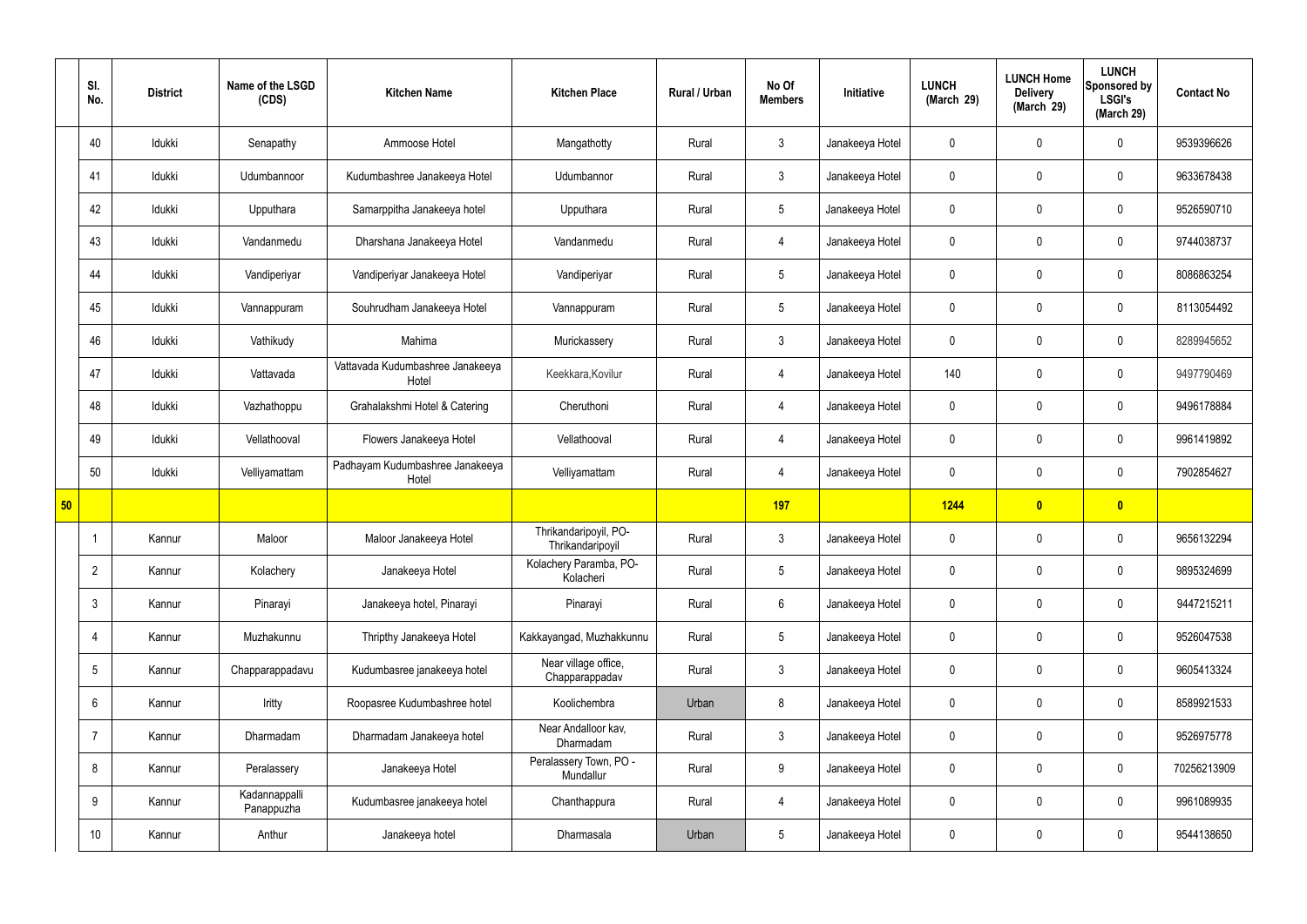| SI.<br>No. | <b>District</b> | Name of the LSGD<br>(CDS) | <b>Kitchen Name</b>                                | <b>Kitchen Place</b>                           | Rural / Urban | No Of<br><b>Members</b> | Initiative      | <b>LUNCH</b><br>(March 29) | <b>LUNCH Home</b><br><b>Delivery</b><br>(March 29) | <b>LUNCH</b><br>Sponsored by<br><b>LSGI's</b><br>(March 29) | <b>Contact No</b> |
|------------|-----------------|---------------------------|----------------------------------------------------|------------------------------------------------|---------------|-------------------------|-----------------|----------------------------|----------------------------------------------------|-------------------------------------------------------------|-------------------|
| 11         | Kannur          | Cheruthazham              | Janakeeya Hotel (Thripthi<br>Kudumbashree Canteen) | Pilathara                                      | Rural         | $\mathbf{3}$            | Janakeeya Hotel | $\mathbf 0$                | 0                                                  | $\mathbf 0$                                                 | 9947540361        |
| 12         | Kannur          | Peravoor                  | Kudumbashree Janakeeya Hotel                       | Peravoor Bus stand, Peravoor<br>P <sub>O</sub> | Rural         | $\mathbf{3}$            | Janakeeya Hotel | $\mathbf 0$                | $\mathbf 0$                                        | $\mathbf 0$                                                 | 9947567857        |
| 13         | Kannur          | Kalliassery               | Janakeeya Hotel                                    | Irinav Road, Payyattam, PO-<br>Irinav          | Rural         | 4                       | Janakeeya Hotel | $\mathbf 0$                | 0                                                  | $\mathbf 0$                                                 | 8848330570        |
| 14         | Kannur          | Panniyannur               | Janakeeya Hotel                                    | Panoor Block office compound                   | Rural         | $6\overline{6}$         | Janakeeya Hotel | $\mathbf 0$                | $\mathbf 0$                                        | $\mathbf 0$                                                 | 9447449875        |
| 15         | Kannur          | Kannapuram                | Janakeeya Hotel                                    | Chynaclay road, Kannapuram                     | Rural         | $5\overline{)}$         | Janakeeya Hotel | $\mathbf 0$                | $\mathbf 0$                                        | $\mathbf 0$                                                 | 8089127045        |
| 16         | Kannur          | Sreekandapuram            | Janakeeya Hotel                                    | Sreekandapuram, near bus<br>stand              | Urban         | $5\phantom{.0}$         | Janakeeya Hotel | $\mathbf 0$                | $\mathbf 0$                                        | $\mathbf 0$                                                 | 7591948757        |
| 17         | Kannur          | Thalasseri                | Janakeeya Hotel                                    | New bus stand, Thalasseri                      | Urban         | $6\overline{6}$         | Janakeeya Hotel | $\mathbf 0$                | $\mathbf 0$                                        | $\mathbf 0$                                                 | 9446263864        |
| 18         | Kannur          | Chokli                    | Janakeeya Hotel                                    | Olavilam, Chokli                               | Rural         | $5\overline{)}$         | Janakeeya Hotel | $\mathbf 0$                | $\mathbf 0$                                        | $\mathbf 0$                                                 | 9846892821        |
| 19         | Kannur          | Udayagiri                 | Janakeeya Hotel                                    | Karthikapuram                                  | Rural         | 4                       | Janakeeya Hotel | $\mathbf 0$                | $\mathbf 0$                                        | $\mathbf 0$                                                 | 9562375342        |
| 20         | Kannur          | Karivellur Peralam        | Janakeeya Hotel                                    | Panchayah building,<br>Onakkunnu               | Rural         | $\overline{4}$          | Janakeeya Hotel | $\mathbf 0$                | $\mathbf 0$                                        | $\mathbf 0$                                                 | 7025519714        |
| 21         | Kannur          | Muzhappilangad            | Janakeeya Hotel                                    | Near FCI godown,<br>Muzhappilangad             | Rural         | $5\overline{)}$         | Janakeeya Hotel | $\mathbf 0$                | $\mathbf 0$                                        | $\mathbf 0$                                                 | 7306005267        |
| 22         | Kannur          | Narath                    | Janakeeya Hotel                                    | Janakeeya Hotel, Kambil,<br>Narath             | Rural         | $\overline{7}$          | Janakeeya Hotel | $\mathbf 0$                | 0                                                  | $\mathbf 0$                                                 | 9747441162        |
| 23         | Kannur          | Payyannur                 | Janakeeya Hotel                                    | Municipality compoud,<br>Payyannur             | Urban         | $\mathbf{3}$            | Janakeeya Hotel | $\mathbf 0$                | $\mathbf 0$                                        | $\mathbf 0$                                                 | 9526620805        |
| 24         | Kannur          | Kangol Alappadamba        | Janakeeya Hotel                                    | Mathil, Near Kangol<br>Alappadamba Panchayath  | Rural         | $\overline{4}$          | Janakeeya Hotel | $\mathbf 0$                | $\pmb{0}$                                          | $\mathbf 0$                                                 | 9495296142        |
| 25         | Kannur          | Naduvil                   | Janakeeya Hotel                                    | Panchayath compound,<br>Naduvil town           | Rural         | $\overline{4}$          | Janakeeya Hotel | $\mathbf 0$                | $\pmb{0}$                                          | $\mathbf 0$                                                 | 7902902490        |
| 26         | Kannur          | Koothuparamba             | Janakeeya Hotel                                    | Manghad Vayal, Near HSS<br>Koothuparamba, PO-  | Urban         | 8                       | Janakeeya Hotel | $\mathbf 0$                | $\mathbf 0$                                        | $\mathbf 0$                                                 | 9645608253        |
| 27         | Kannur          | Kuttiatoor                | Janakeeya Hotel                                    | Near Panchayath office,<br>Chattukappara       | Rural         | $5\overline{)}$         | Janakeeya Hotel | $\mathbf 0$                | $\pmb{0}$                                          | $\mathbf 0$                                                 | 9544644195        |
| 28         | Kannur          | Kathirur                  | Janakeeya Hotel                                    | Panchayath office building,<br>Kathirur        | Rural         | $5\overline{)}$         | Janakeeya Hotel | $\mathbf 0$                | $\pmb{0}$                                          | $\mathbf 0$                                                 | 8129404833        |
| 29         | Kannur          | Panoor                    | Janakeeya Hotel                                    | Elangode, Panoor                               | Urban         | $5\phantom{.0}$         | Janakeeya Hotel | $\mathbf 0$                | $\pmb{0}$                                          | $\mathbf 0$                                                 | 9605852157        |
| 30         | Kannur          | Chirakkal                 | Janakeeya Hotel                                    | Chirakkal weavers,<br>Puthiyatheru             | Rural         | 5 <sup>5</sup>          | Janakeeya Hotel | $\mathbf 0$                | $\pmb{0}$                                          | $\mathbf 0$                                                 | 9895854873        |
| 31         | Kannur          | Eranjoli                  | Janakeeya Hotel                                    | Near Thalassery RTO office,<br>Chungam         | Rural         | $5\phantom{.0}$         | Janakeeya Hotel | $\mathbf 0$                | $\pmb{0}$                                          | $\mathbf 0$                                                 | 9656368808        |
| 32         | Kannur          | Payam                     | Janakeeya Hotel                                    | Near Panchayath office,<br>Madathil            | Rural         | $\overline{4}$          | Janakeeya Hotel | $\pmb{0}$                  | 0                                                  | $\mathbf 0$                                                 | 9496554678        |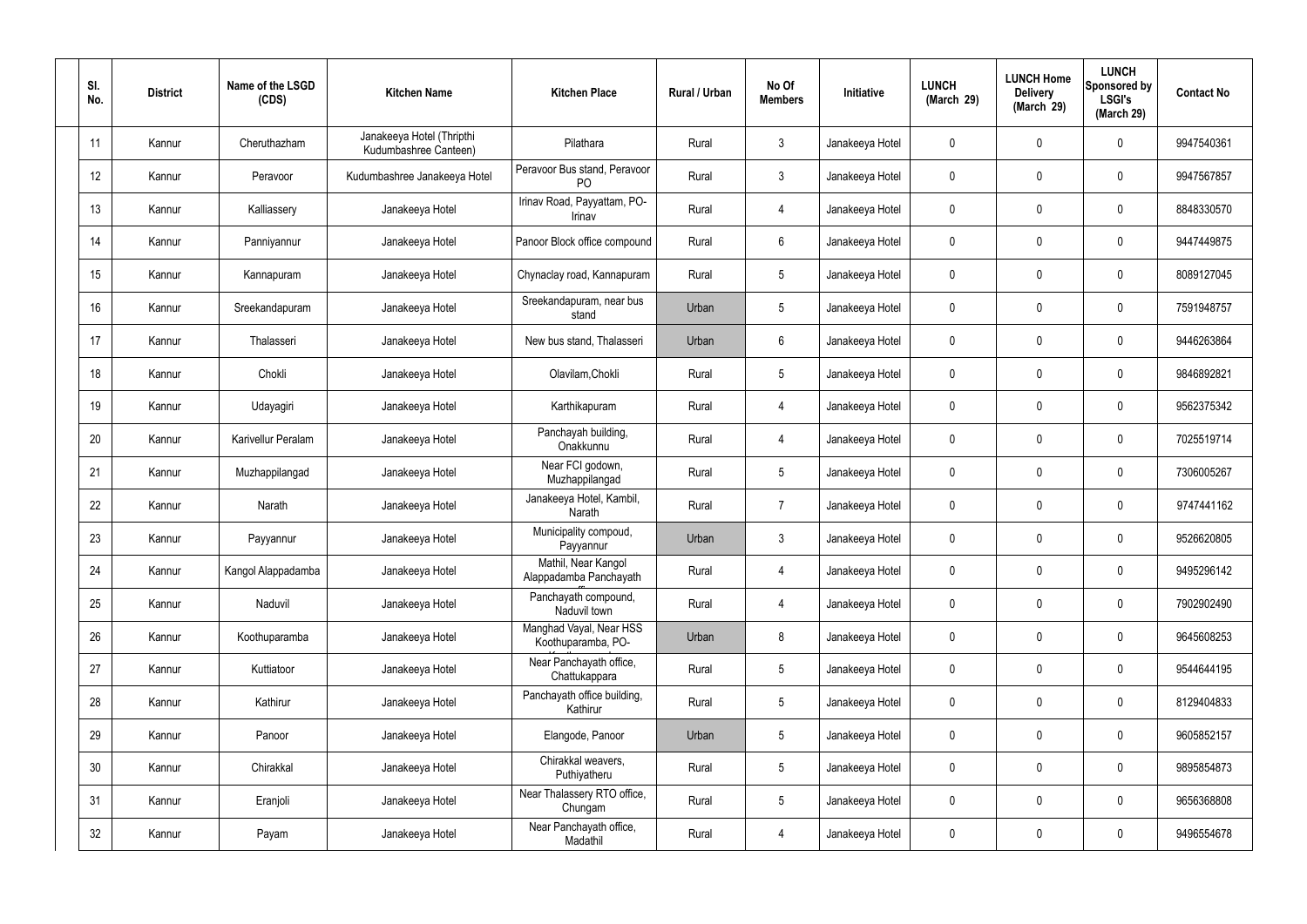|    | SI.<br>No. | <b>District</b> | Name of the LSGD<br>(CDS) | <b>Kitchen Name</b> | <b>Kitchen Place</b>                                           | Rural / Urban | No Of<br><b>Members</b> | Initiative      | <b>LUNCH</b><br>(March 29) | <b>LUNCH Home</b><br><b>Delivery</b><br>(March 29) | <b>LUNCH</b><br>Sponsored by<br><b>LSGI's</b><br>(March 29) | <b>Contact No</b> |
|----|------------|-----------------|---------------------------|---------------------|----------------------------------------------------------------|---------------|-------------------------|-----------------|----------------------------|----------------------------------------------------|-------------------------------------------------------------|-------------------|
|    | 33         | Kannur          | Eramam Kuttoor            | Janakeeya Hotel     | Mathamangalam, Near CDS<br>office                              | Rural         | 4                       | Janakeeya Hotel | $\mathbf 0$                | $\mathbf 0$                                        | $\mathbf 0$                                                 | 9562473576        |
|    | 34         | Kannur          | Ramanthally               | Janakeeya hotel     | Ramanthally                                                    | Rural         | 4                       | Janakeeya Hotel | $\mathbf 0$                | $\mathbf 0$                                        | $\overline{0}$                                              | 9496705429        |
|    | 35         | Kannur          | Thripangottur             | Janakeeya Hotel     | Kallikkandy, Thripangottur                                     | Rural         | $\mathbf{3}$            | Janakeeya Hotel | $\mathbf 0$                | 0                                                  | $\mathbf 0$                                                 | 9495191659        |
|    | 36         | Kannur          | Madayi                    | Janakeeya Hotel     | Eripuram, Near Vrindhavan<br>Residency, PO Pazhayangadi        | Rural         | $\mathbf{3}$            | Janakeeya Hotel | $\mathbf 0$                | 0                                                  | $\mathbf 0$                                                 | 7561006271        |
|    | 37         | Kannur          | Kelakam                   | Janakeeya Hotel     | Kelakam PO                                                     | Rural         | $\mathbf{3}$            | Janakeeya Hotel | $\mathbf 0$                | 0                                                  | $\mathbf 0$                                                 | 8113866296        |
|    | 38         | Kannur          | Kurumathoor               | Janakeeya Hotel     | Near GVHSS, Kurumathoor                                        | Rural         | $\mathbf{3}$            | Janakeeya Hotel | $\pmb{0}$                  | 0                                                  | $\mathbf 0$                                                 | 9633816470        |
|    | 39         | Kannur          | Peringome Vayakkara       | Janakeeya Hotel     | Peringome, Near Police station                                 | Rural         | $5\phantom{.0}$         | Janakeeya Hotel | $\mathbf 0$                | 0                                                  | $\mathbf 0$                                                 | 9961413726        |
|    | 40         | Kannur          | Munderi                   | Janakeeya Hotel     | Kanjirode Karakkadu, Munderi                                   | Rural         | $\overline{4}$          | Janakeeya Hotel | $\pmb{0}$                  | 0                                                  | $\mathbf 0$                                                 | 8547609196        |
|    | 41         | Kannur          | Anjarakandy               | Janakeeya Hotel     | Panayatham Paramba,<br>Anjarankandy                            | Rural         | 4                       | Janakeeya Hotel | $\mathbf 0$                | 0                                                  | $\mathbf 0$                                                 | 9496900755        |
| 90 | 42         | Kannur          | Ayyankkunnu               | Janakeeya Hotel     | Ayyankunnu Panchayth<br>Anghadikkadavu                         | Rural         | $\overline{4}$          | Janakeeya Hotel | $\pmb{0}$                  | 0                                                  | $\mathbf 0$                                                 | 9946734976        |
|    | 43         | Kannur          | Padiyoor                  | Janakeeya Hotel     | Padiyoor PO                                                    | Rural         | 4                       | Janakeeya Hotel | $\mathbf 0$                | 0                                                  | $\mathbf 0$                                                 | 9539028498        |
|    | 44         | Kannur          | Ezhome                    | Janakeeya Hotel     | Pazhayangadi bus stand,<br>Ezhom                               | Rural         | $5\phantom{.0}$         | Janakeeya Hotel | $\pmb{0}$                  | 0                                                  | $\mathbf 0$                                                 | 8086910862        |
|    | 45         | Kannur          | Koodali                   | Janakeeya Hotel     | Near Koodali Panchayath<br>Office, Kololam, PO -<br>Edavannoor | Rural         |                         | Janakeeya Hotel | $\boldsymbol{0}$           | $\mathbf 0$                                        | 0                                                           | 9526524230        |
|    | 46         | Kannur          | Pappinisseri              | Janakeeya Hotel     | Near EMS Smaraka Govt.<br>Higher secondary school,             | Rural         | $\overline{4}$          | Janakeeya Hotel | $\pmb{0}$                  | $\pmb{0}$                                          | $\mathbf 0$                                                 | 9605727307        |
|    | 47         | Kannur          | Mattannur                 | Janakeeya Hotel     | Near Municipality office,<br>Mattannur                         | Urban         | $5\phantom{.0}$         | Janakeeya Hotel | $\pmb{0}$                  | $\pmb{0}$                                          | $\mathbf 0$                                                 | 7510706897        |
|    | 48         | Kannur          | Chenghalayi               | Janakeeya Hotel     | Valakai, Chenghalayi                                           | Rural         | $\mathbf{3}$            | Janakeeya Hotel | $\mathbf 0$                | $\pmb{0}$                                          | $\mathbf 0$                                                 | 8547696233        |
|    | 49         | Kannur          | Pattiam                   | Janakeeya Hotel     | Cheruvancheri PO,<br>Cheruvancheri                             | Rural         | $\overline{4}$          | Janakeeya Hotel | $\pmb{0}$                  | $\pmb{0}$                                          | $\mathbf 0$                                                 | 7025025275        |
|    | 50         | Kannur          | Thaliparamba              | Janakeeya Hotel     | Municipality compoud,<br>Thaliparamba                          | Urban         | $\overline{4}$          | Janakeeya Hotel | $\mathbf 0$                | $\pmb{0}$                                          | $\mathbf 0$                                                 | 8547849019        |
|    | 51         | Kannur          | Payyavoor                 | Janakeeya Hotel     | Payyavoor - PO, Payyavoor                                      | Rural         | $5\phantom{.0}$         | Janakeeya Hotel | $\mathbf 0$                | $\pmb{0}$                                          | $\mathbf 0$                                                 | 9495311608        |
|    | 52         | Kannur          | Kottiyoor                 | Janakeeya Hotel     | Neendunokki, Kottiyoor - PO                                    | Rural         | $5\overline{)}$         | Janakeeya Hotel | $\mathbf 0$                | $\pmb{0}$                                          | $\mathbf 0$                                                 | 6282565854        |
|    | 53         | Kannur          | Kunnothparamba            | Janakeeya Hotel     | Kunnothparamba PO,<br>Kunnothparamba                           | Rural         | 3 <sup>5</sup>          | Janakeeya Hotel | $\mathbf 0$                | 0                                                  | $\boldsymbol{0}$                                            | 8156840487        |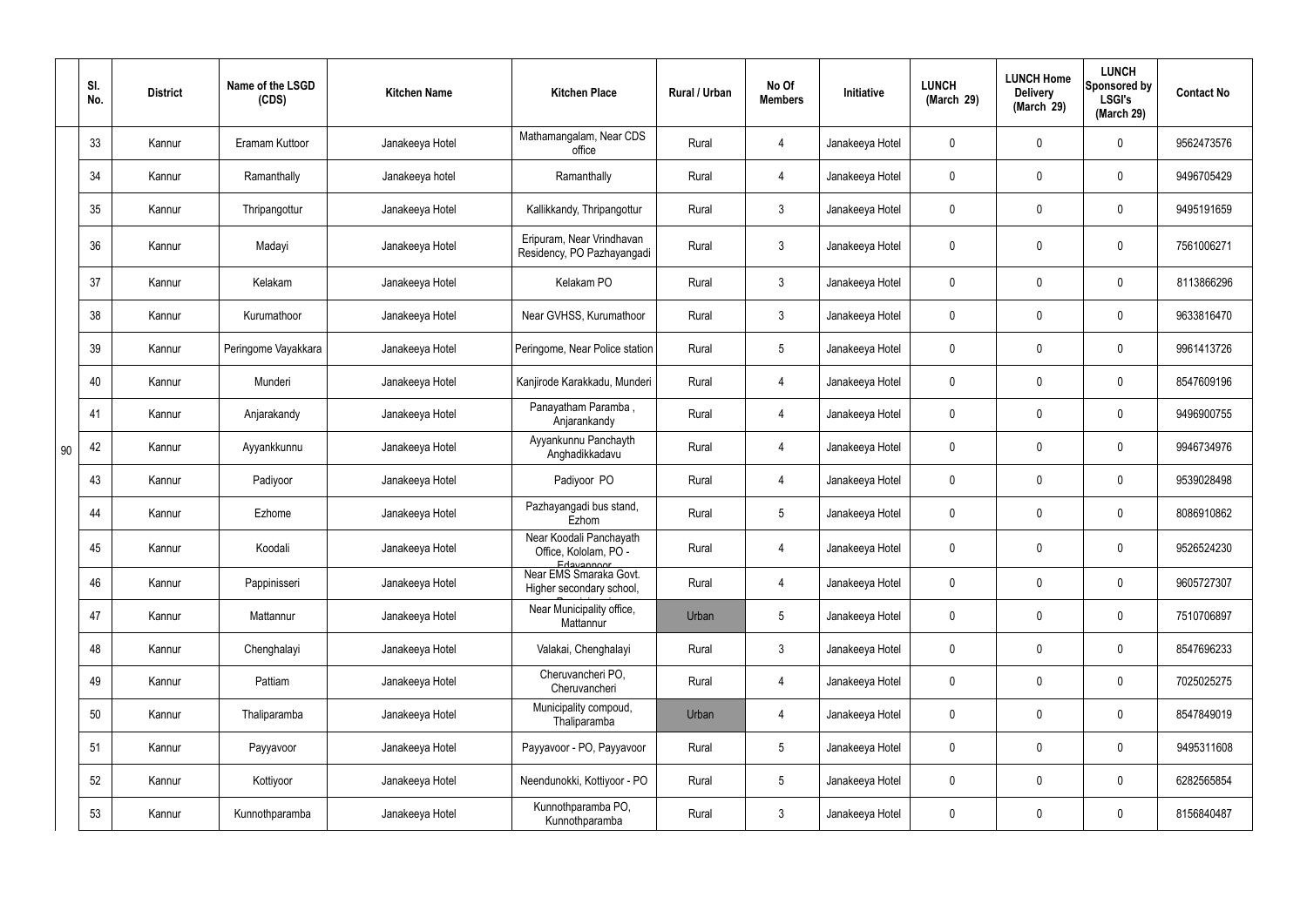| SI.<br>No. | <b>District</b> | Name of the LSGD<br>(CDS) | <b>Kitchen Name</b>                          | <b>Kitchen Place</b>                                    | Rural / Urban | No Of<br><b>Members</b> | Initiative      | <b>LUNCH</b><br>(March 29) | <b>LUNCH Home</b><br><b>Delivery</b><br>(March 29) | <b>LUNCH</b><br>Sponsored by<br><b>LSGI's</b><br>(March 29) | <b>Contact No</b> |
|------------|-----------------|---------------------------|----------------------------------------------|---------------------------------------------------------|---------------|-------------------------|-----------------|----------------------------|----------------------------------------------------|-------------------------------------------------------------|-------------------|
| 54         | Kannur          | Pariyaram                 | Janakeeya Hotel                              | Near Panchayath Office,<br>Chithappile poyil, Pariyaram | Rural         | 4                       | Janakeeya Hotel | $\mathbf 0$                | 0                                                  | $\mathbf 0$                                                 | 9744385083        |
| 55         | Kannur          | Kunjimangalam             | Janakeeya Hotel                              | Old Post office building,<br>Andamkovil, Kunjimangalam  | Rural         | $\overline{4}$          | Janakeeya Hotel | $\mathbf 0$                | 0                                                  | $\mathbf 0$                                                 | 9526981326        |
| 56         | Kannur          | Thillenkeri               | Janakeeya Hotel                              | Thekkam poyil, Near Uliyil<br>Town                      | Rural         | $\mathbf{3}$            | Janakeeya Hotel | $\mathbf 0$                | 0                                                  | $\mathbf 0$                                                 | 9745059451        |
| 57         | Kannur          | Chittariparamba           | Janakeeya Hotel                              | Poovathinkeezhil, PO-<br>Chittariparamba                | Rural         | $6\phantom{.}6$         | Janakeeya Hotel | $\mathbf 0$                | 0                                                  | $\mathbf 0$                                                 | 8943506825        |
| 58         | Kannur          | Mayyil                    | Janakeeya Hotel                              | Near Mayyil Panchayath office,<br>Mayyil                | Rural         | 4                       | Janakeeya Hotel | $\mathbf 0$                | 0                                                  | $\mathbf 0$                                                 | 9526072638        |
| 59         | Kannur          | Cherukunnu                | Janakeeya Hotel                              | Pallichal, PO - Cherukunnu,<br>Pin -670301              | Rural         | $\overline{4}$          | Janakeeya Hotel | $\mathbf 0$                | $\mathbf 0$                                        | $\mathbf 0$                                                 | 8547361298        |
| 60         | Kannur          | Aaralam                   | Janakeeya Hotel                              | Athikkal, PO - Keezhpally                               | Rural         | $5\phantom{.0}$         | Janakeeya Hotel | $\mathbf 0$                | $\mathbf 0$                                        | $\mathbf 0$                                                 | 9961285762        |
| 61         | Kannur          | Alakkode                  | Janakeeya Hotel                              | Therthally, Therthally PO,<br>Alakkode                  | Rural         | $5\overline{)}$         | Janakeeya Hotel | $\mathbf 0$                | $\mathbf 0$                                        | $\mathbf 0$                                                 | 8547045070        |
| 62         | Kannur          | Malappattam               | Janakeeya Hotel                              | Near Malappattam<br>panchayath, Malappattam             | Rural         | $\mathbf{3}$            | Janakeeya Hotel | $\mathbf 0$                | $\mathbf 0$                                        | $\mathbf 0$                                                 | 9400571842        |
| 63         | Kannur          | Kanichar                  | Janakeeya Hotel                              | Kanichar PO, Kanichar                                   | Rural         | $\mathbf{3}$            | Janakeeya Hotel | $\mathbf 0$                | 0                                                  | $\pmb{0}$                                                   | 9526167667        |
| 64         | Kannur          | Mokeri                    | Kudumbashree Janakeeya Hotel,<br>Mokeri      | Vallangad, Mokeri                                       | Rural         | $5\overline{)}$         | Janakeeya Hotel | $\mathbf 0$                | 0                                                  | $\mathbf 0$                                                 | 9947037223        |
| 65         | Kannur          | Anjarakandy 2             | Kudumbashree Janakeeya Hotel,<br>Anjarakandy | Kavinmoola, Anjarakandy                                 | Rural         | $5\phantom{.0}$         | Janakeeya Hotel | $\mathbf 0$                | 0                                                  | $\mathbf 0$                                                 | 9446657510        |
| 66         | Kannur          | Newmahi                   | Kudumbashree Janakeeya Hotel                 | Newmahi bridge, Newmahi                                 | Rural         | 3                       | Janakeeya Hotel | $\mathbf 0$                | $\mathbf 0$                                        | 0                                                           | 9946056862        |
| 67         | Kannur          | Keezhallur                | Janakeeya Hotel                              | Kummanam, Elambara                                      | Rural         | 3                       | Janakeeya Hotel | $\pmb{0}$                  | 0                                                  | $\mathbf 0$                                                 | 9947648580        |
| 68         | Kannur          | Chembilode                | Janakeeya hotel                              | Chakkarakal bus stand,<br>mowanchery                    | Rural         | 5 <sub>5</sub>          | Janakeeya Hotel | $\mathbf 0$                | 0                                                  | $\overline{0}$                                              | 9847951631        |
| 69         | Kannur          | vengad                    | Janakeeya hotel                              | mambaram                                                | Rural         | 6                       | Janakeeya Hotel | $\mathbf 0$                | 0                                                  | $\overline{0}$                                              | 7902970902        |
| 70         | Kannur          | Azhikode                  | Janakeeya hotel                              | vankulathvayayal                                        | Rural         | 4                       | Janakeeya Hotel | $\mathbf 0$                | 0                                                  | $\overline{0}$                                              | 9895910633        |
| 71         | Kannur          | Kolayad                   | Janakeeya hotel                              | kolayad                                                 | rural         | $\mathbf{3}$            | janakeeya hotel | $\mathbf 0$                | 0                                                  | $\mathbf 0$                                                 | 8592065431        |
| 72         | Kannur          | valapattanam              | janakeeya hotel                              | mill road, valapattanam                                 | rural         | $\mathbf{3}$            | janakeeya hotel | $\mathbf 0$                | 0                                                  | $\mathbf 0$                                                 | 9061345312        |
| 73         | Kannur          | Anthur 2                  | annapoorna janakeeya hotel                   | paliyath valapp, po morazha                             | urban         | $\mathbf{3}$            | janakeeya hotel | $\pmb{0}$                  | 0                                                  | $\mathbf 0$                                                 | 9526183004        |
| 74         | Kannur          | payyannur 2               | janakeeya hotel                              | kaniyeri, po vellur                                     | urban         | 3                       | janakeeya hotel | $\mathbf 0$                | 0                                                  | $\overline{0}$                                              | 8301817232        |
| 75         | Kannur          | cherupuzha                | janakeeya hotel                              | near panjayath office,<br>cherupuzha, 670511            | rural         | $\overline{4}$          | janakeeya hotel | $\pmb{0}$                  | 0                                                  | $\overline{0}$                                              | 8547114024        |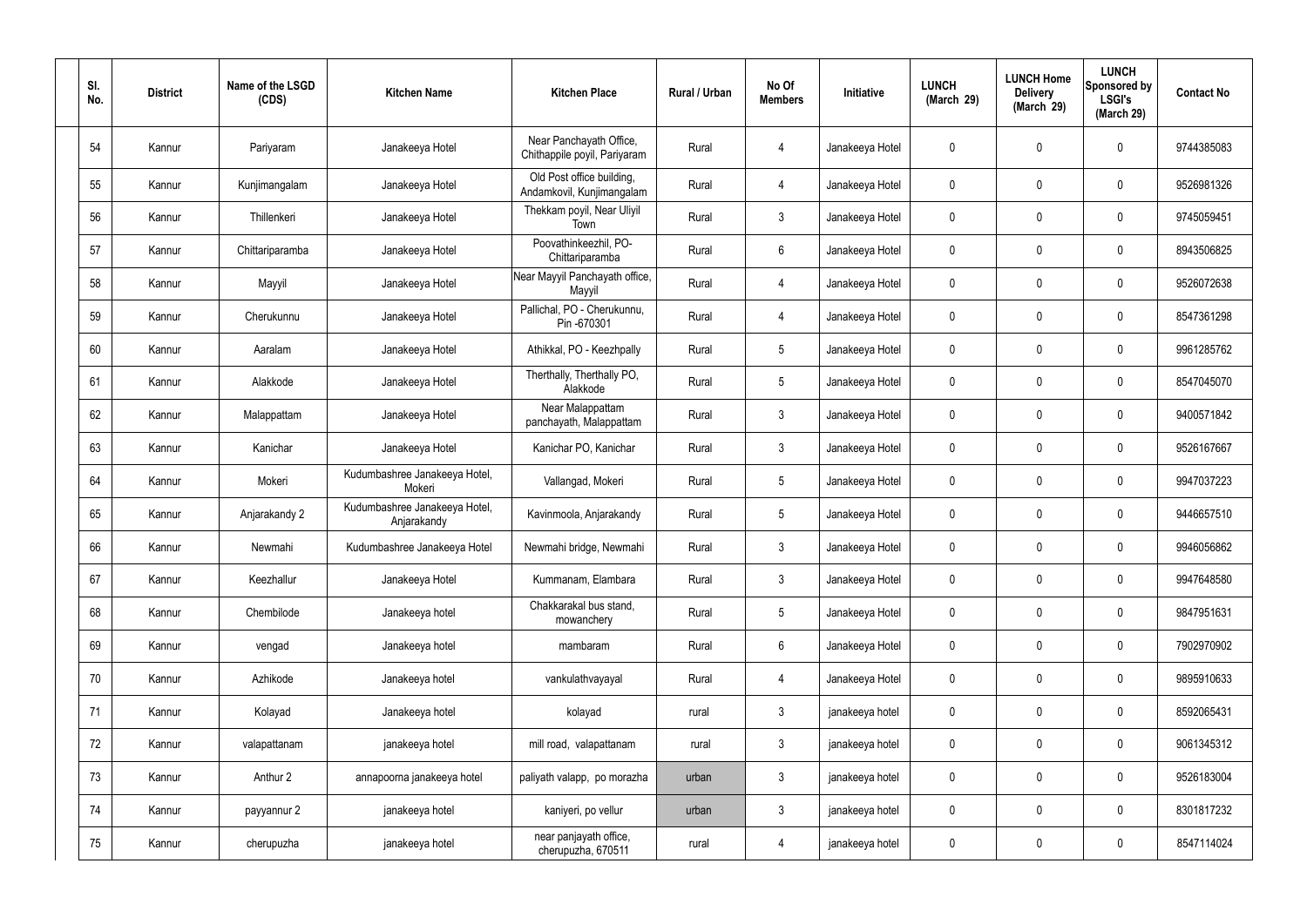|    | SI.<br>No.      | <b>District</b> | Name of the LSGD<br>(CDS) | <b>Kitchen Name</b>             | <b>Kitchen Place</b>                                        | <b>Rural / Urban</b> | No Of<br><b>Members</b> | Initiative      | <b>LUNCH</b><br>(March 29) | <b>LUNCH Home</b><br><b>Delivery</b><br>(March 29) | <b>LUNCH</b><br>Sponsored by<br><b>LSGI's</b><br>(March 29) | <b>Contact No</b> |
|----|-----------------|-----------------|---------------------------|---------------------------------|-------------------------------------------------------------|----------------------|-------------------------|-----------------|----------------------------|----------------------------------------------------|-------------------------------------------------------------|-------------------|
|    | 76              | Kannur          | Eruvessy                  | Janakeeya hotel                 | Panchayath office road,<br>Chemberi                         | Rural                | 4                       | Janakeeya hotel | $\mathbf 0$                | $\mathbf 0$                                        | $\mathbf 0$                                                 | 9544893463        |
|    | 77              | Kannur          | Pattuvam                  | Janakeeya Hotel                 | Near Pattuvam panchayath<br>office, Pattuvam                | Rural                | 5                       | Janakeeya hotel | $\mathbf 0$                | $\mathbf 0$                                        | $\mathbf 0$                                                 | 9539731430        |
|    | 78              | Kannur          | Mangattidom               | Janakeeya Hotel                 | Kaitheri idam, Nirmalagiri PO,<br>Mangattidom               | Rural                | $\overline{7}$          | Janakeeya hotel | $\mathbf 0$                | $\mathbf 0$                                        | $\mathbf 0$                                                 | 9207253934        |
|    | 79              | Kannur          | Panoor                    | Janakeeya Hotel                 | Thundayi peedika, Pukkom,<br>Panoor PO                      | Urban                | 5                       | Janakeeya hotel | $\mathbf 0$                | $\mathbf 0$                                        | $\mathbf 0$                                                 | 9605852157        |
|    | 80              | Kannur          | Kottayam                  | Janakeeya hotel                 | Kottayam malabar, Kottayam<br>panchayath building, Kottayam | Rural                | 5                       | Janakeeya hotel | $\mathbf 0$                | $\mathbf 0$                                        | $\mathbf 0$                                                 | 9656672187        |
|    | 81              | Kannur          | Ulikkal                   | Janakeeya hotel                 | Vattiyam thodu (po) Mattara,<br><b>Ulikkal, 670705</b>      | Rural                | 5                       | Janakeeya hotel | $\mathbf 0$                | $\mathbf 0$                                        | $\mathbf 0$                                                 | 8086777517        |
|    | 82              | Kannur          | Kadambur                  | Janakeeya hotel                 | Kadachira, Kadambur                                         | Rural                | 5                       | Janakeeya hotel | $\mathbf 0$                | $\mathbf 0$                                        | $\mathbf 0$                                                 | 9847178332        |
|    | 83              | Kannur          | Irikkoor                  | Janakeeya hotel                 | Peruvalathuparambu, PO -<br>Irikkoor                        | Rural                | 4                       | Janakeeya hotel | $\mathbf 0$                | $\mathbf 0$                                        | $\mathbf 0$                                                 | 9746864255        |
|    | 84              | Kannur          | Mattool                   | Janakeeya hotel                 | Mattool central, Mattool                                    | Rural                | 5                       | Janakeeya hotel | $\mathbf 0$                | $\mathbf 0$                                        | $\mathbf 0$                                                 | 9895321842        |
|    | 85              | Kannur          | Thalasseri -2             | Janakeeya hotel                 | Thalayi harbour, Thalasseri                                 | Urban                | 5                       | Janakeeya hotel | $\mathbf 0$                | $\mathbf 0$                                        | $\mathbf 0$                                                 | 9605745402        |
|    | 86              | Kannur          | Kannur                    | Janakeeya hotel                 | Pallipoyil division, Kannur<br>corporation                  | Urban                | $\mathbf{3}$            | Janakeeya hotel | $\mathbf 0$                | $\pmb{0}$                                          | $\mathbf 0$                                                 | 9745243643        |
|    | 87              | Kannur          | Ulikkal                   | Janakeeya hotel                 | Manikkadavu PO,<br>Manikkadadavu - 670705                   | Rural                | 5                       | Janakeeya hotel | $\mathbf 0$                | $\mathbf 0$                                        | $\mathbf 0$                                                 | 8547972988        |
|    | 88              | Kannur          | payam                     | Janakeeya hotel                 | vallithod, Kiliyanthara po<br>670706                        | Rural                | 5                       | Janakeeya Hotel | $\mathbf 0$                | $\mathbf 0$                                        | $\mathbf 0$                                                 | 8848760234        |
|    | 89              | Kannur          | Naduvil                   | Janakeeya Hotel                 | karuvanchal                                                 | Rural                | $6\overline{6}$         | janakeeya hotel | $\boldsymbol{0}$           | $\pmb{0}$                                          | $\mathbf 0$                                                 | 9495191934        |
|    | 90              | Kannur          | Mattanur-2                | Janakeeya Hotel                 | Uruvachal                                                   | Urban                |                         | Janakeeya Hotel | $\pmb{0}$                  | $\pmb{0}$                                          | $\mathbf 0$                                                 | 9400477400        |
| 90 |                 |                 |                           |                                 |                                                             |                      | 396                     |                 | $\bm{0}$                   | $\pmb{0}$                                          | $\mathbf 0$                                                 |                   |
|    | -1              | kasaragod       | kayyur cheemeni           | janakeeya hotel cheemeni        | cheemeni                                                    | Rural                | $\overline{4}$          | janakeeya hotel | $\pmb{0}$                  |                                                    |                                                             |                   |
|    | $\overline{2}$  | Kasaragod       | Pilicode                  | Janakeeya Hotel, Pilicode       | Kalikkadavu                                                 | Rural                | $\overline{4}$          | Janakeeya Hotel | $\pmb{0}$                  | $\pmb{0}$                                          | $\mathbf 0$                                                 | 9944087661        |
|    | $\mathbf{3}$    | Kasaragod       | Kodom belur               | janakeeya hotel kalichanadukkam | Kalichanadukkam                                             | Rural                | $\overline{4}$          | Janakeeya Hotel | $\pmb{0}$                  | $\pmb{0}$                                          | $\mathbf 0$                                                 | 9562820280        |
|    | 4               | Kasaragod       | Chemnad                   | Oruma janakeeya hotel           | Koliyadkam                                                  | Rural                | 5                       | Janakeeya Hotel | $\pmb{0}$                  | $\pmb{0}$                                          | $\mathbf 0$                                                 | 9567660603        |
|    | $5\phantom{.0}$ | Kasaragod       | Trikarpur                 | Janakeeya Hotel                 | Trikaripur                                                  | Rural                | $5\phantom{.0}$         | Janakeeya Hotel | $\pmb{0}$                  | $\pmb{0}$                                          | $\mathbf 0$                                                 | 8086392698        |
|    | $6\phantom{.}6$ | Kasaragod       | Panathady                 | janakeeya hotel panthoor        | Panathoor                                                   | Rural                | 4                       | Janakeeya Hotel | $\pmb{0}$                  | $\pmb{0}$                                          | $\mathbf 0$                                                 | 8943109804        |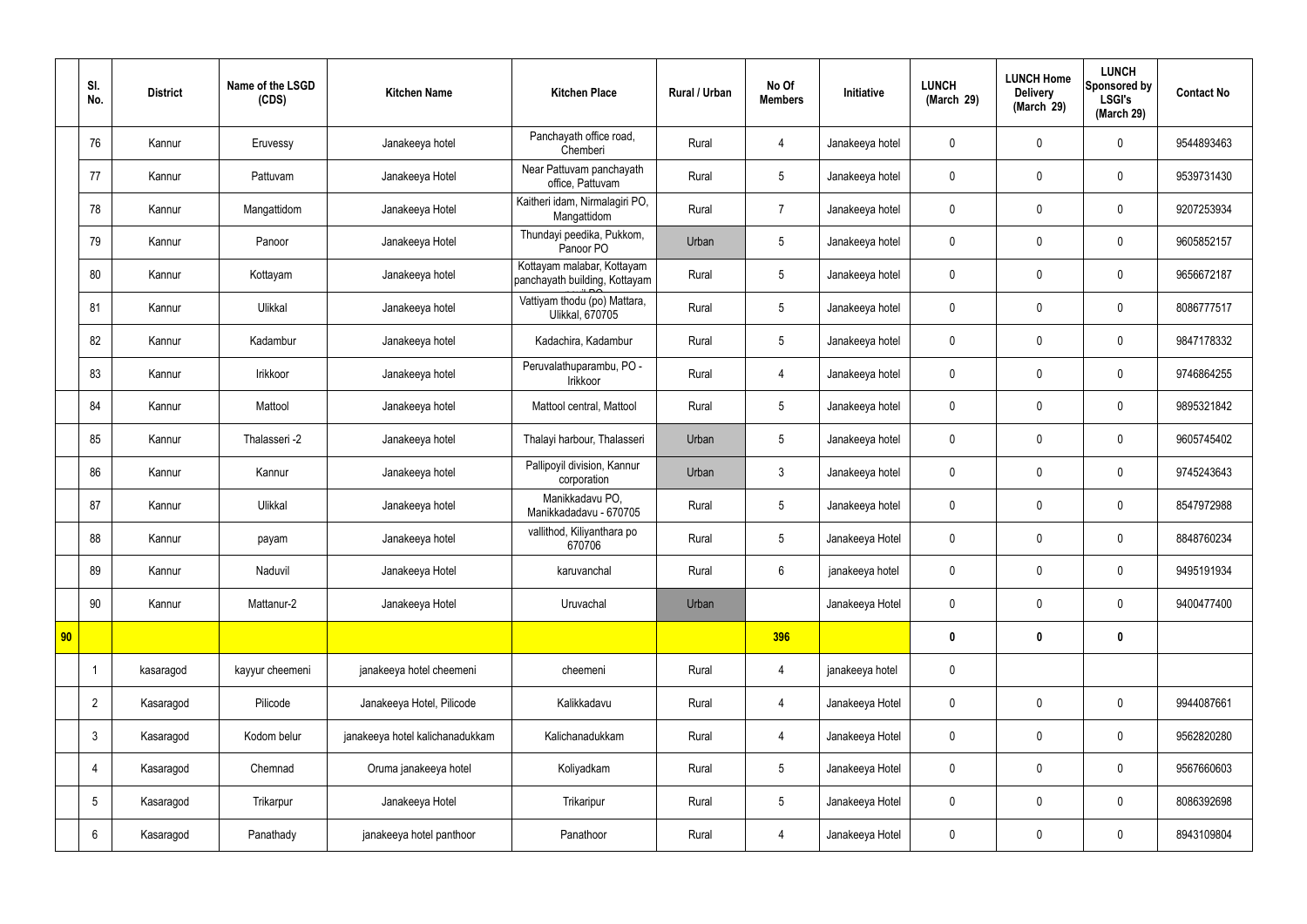| SI.<br>No.      | <b>District</b> | Name of the LSGD<br>(CDS) | <b>Kitchen Name</b>      | <b>Kitchen Place</b>  | <b>Rural / Urban</b> | No Of<br><b>Members</b> | Initiative      | <b>LUNCH</b><br>(March 29) | <b>LUNCH Home</b><br><b>Delivery</b><br>(March 29) | <b>LUNCH</b><br>Sponsored by<br><b>LSGI's</b><br>(March 29) | <b>Contact No</b> |
|-----------------|-----------------|---------------------------|--------------------------|-----------------------|----------------------|-------------------------|-----------------|----------------------------|----------------------------------------------------|-------------------------------------------------------------|-------------------|
| $\overline{7}$  | Kasaragod       | West eleri                | Thripthi Janakeeya hotel | Bheemanadi            | Rural                | 4                       | Janakeeya Hotel | 0                          | $\mathbf 0$                                        | $\mathbf 0$                                                 | 9497847040        |
| 8               | Kasaragod       | Madikai                   | Salkara Janakeeya hotel  | Madikai               | Rural                | $\mathbf{3}$            | Janakeeya Hotel | $\mathbf 0$                | $\mathbf 0$                                        | $\mathbf 0$                                                 | 8281850733        |
| 9               | Kasaragod       | Valiyaparamba             | Janakeeya hotel          | Valiyaparamba         | Rural                | $\mathbf{3}$            | Janakeeya Hotel | 0                          | $\mathbf 0$                                        | $\mathbf 0$                                                 | 9745962447        |
| 10 <sup>°</sup> | Kasaragod       | Ajanur                    | Janakeeya hotel          | Vellikkoth            | Rural                | $\mathbf{3}$            | Janakeeya Hotel | $\mathbf 0$                | $\mathbf 0$                                        | $\mathbf 0$                                                 | 7558068272        |
| 11              | Kasaragod       | Badiadka                  | Janakeeya hotel          | Badiadka              | Rural                | $\overline{4}$          | Janakeeya Hotel | 0                          | $\mathbf 0$                                        | $\mathbf 0$                                                 | 9539359291        |
| 12              | Kasaragod       | Kuttikkol                 | Janakeeya hotel          | Kuttikkol             | Rural                | $\overline{4}$          | Janakeeya Hotel | $\mathbf 0$                | $\pmb{0}$                                          | $\mathbf 0$                                                 | 8547062480        |
| 13              | Kasaragod       | Delampadi                 | Janakeeya hotel          | Delampadi             | Rural                | $\overline{4}$          | Janakeeya hotel | 0                          | $\mathbf 0$                                        | $\mathbf 0$                                                 | 9496702505        |
| 14              | Kasaragod       | Meenja                    | Janakeeya hotel          | Miyapadav             | Rural                | $\overline{4}$          | Janakeeya Hotel | $\mathbf 0$                | $\mathbf 0$                                        | $\mathbf 0$                                                 | 9497161960        |
| 15              | Kasaragod       | Puthige                   | Janakeeya hotel          | Puthige               | Rural                | $\mathbf{3}$            | Janakeeya hotel | $\mathbf 0$                | $\mathbf 0$                                        | $\mathbf 0$                                                 | 8592071686        |
| 16              | Kasaragod       | Bedaduka                  | Janakeeya hotel          | Kundamkuzhi           | Rural                | $\mathbf{3}$            | Janakeeya hotel | $\mathbf 0$                | $\mathbf 0$                                        | $\mathbf 0$                                                 | 8281092860        |
| 17              | Kasaragod       | muliyar                   | Janakeeya Hotel          | Bovikanam             | Rural                | 9                       | Janakeeya Hotel | $\mathbf 0$                | $\pmb{0}$                                          | $\mathbf 0$                                                 | 7034632654        |
| 18              | Kasaragod       | Pallikara                 | Janakeeya Hotel          | Pallikara             | Rural                | 4                       | Janakeeya Hotel | $\mathbf 0$                | $\mathbf 0$                                        | $\mathbf 0$                                                 | 7034016505        |
| 19              | Kasaragod       | Kinanoor karinthalam      | Janakeeya Hotel          | Parappa               | Rural                | 5                       | Janakeeya hotel | 0                          | $\mathbf 0$                                        | $\mathbf 0$                                                 | 9526063885        |
| 20              | Kasaragod       | Nileswaram                | Janakeeya Hotel          | Nileswaram market     | Urban                | 5                       | Janakeeya hotel | $\mathbf 0$                | $\pmb{0}$                                          | $\mathbf 0$                                                 | 6235177323        |
| 21              | Kasaragod       | Kanhangad 1               | Janakeeya hotel          | Kanhangad town        | Urban                | 5                       | Janakeeya hotel | \$0                        | $\pmb{0}$                                          | $\mathbf 0$                                                 | 8111858204        |
| 22              | Kasaragod       | Kanhangad 1               | Janakeeya hotel          | Nr.Mini civil station | Urban                | $\mathfrak{Z}$          | Janakeeya hotel | $\pmb{0}$                  | 125                                                | $\mathbf 0$                                                 | 9495561250        |
| 23              | Kasaragod       | Paivalige                 | Janakeeya hotel          | Paivalige             | Rural                | $\overline{4}$          | Janakeeya hotel | $\mathbf 0$                | $\pmb{0}$                                          | $\mathbf 0$                                                 | 7356491447        |
| 24              | Kasaragod       | Manjeswaram               | Janakeeya Hotel          | Manjeswaram           | Rural                | $\overline{4}$          | Janakeeya Hotel | $\pmb{0}$                  | $\pmb{0}$                                          | $\mathbf 0$                                                 | 9562867549        |
| 25              | Kasaragod       | Kanhangad 2               | Janakeeya Hotel          | Kottrachal            | Urban                | $\mathbf{3}$            | Janakeeya Hotel | $\mathbf 0$                | $\pmb{0}$                                          | $\mathbf 0$                                                 | 7025961094        |
| 26              | Kasaragod       | Cheruvathur               | Janakeeya hotel          | Kavumchira            | Rural                | $5\phantom{.0}$         | Janakeeya Hotel | $\pmb{0}$                  | $\pmb{0}$                                          | $\mathbf 0$                                                 | 9562358039        |
| 27              | Kasaragod       | Padne                     | Janakeeya Hotel          | Nadakkavu             | Rural                | $\mathfrak{Z}$          | Janakeeya Hotel | $\pmb{0}$                  | $\pmb{0}$                                          | $\mathbf 0$                                                 | 9744087661        |
| 28              | Kasaragod       | Kasaragod                 | Janakeeya Hotel          | Kasaragod             | Urban                | 4                       | Janakeeya Hotel | 245                        | $\pmb{0}$                                          | $\mathbf 0$                                                 | 9633400269        |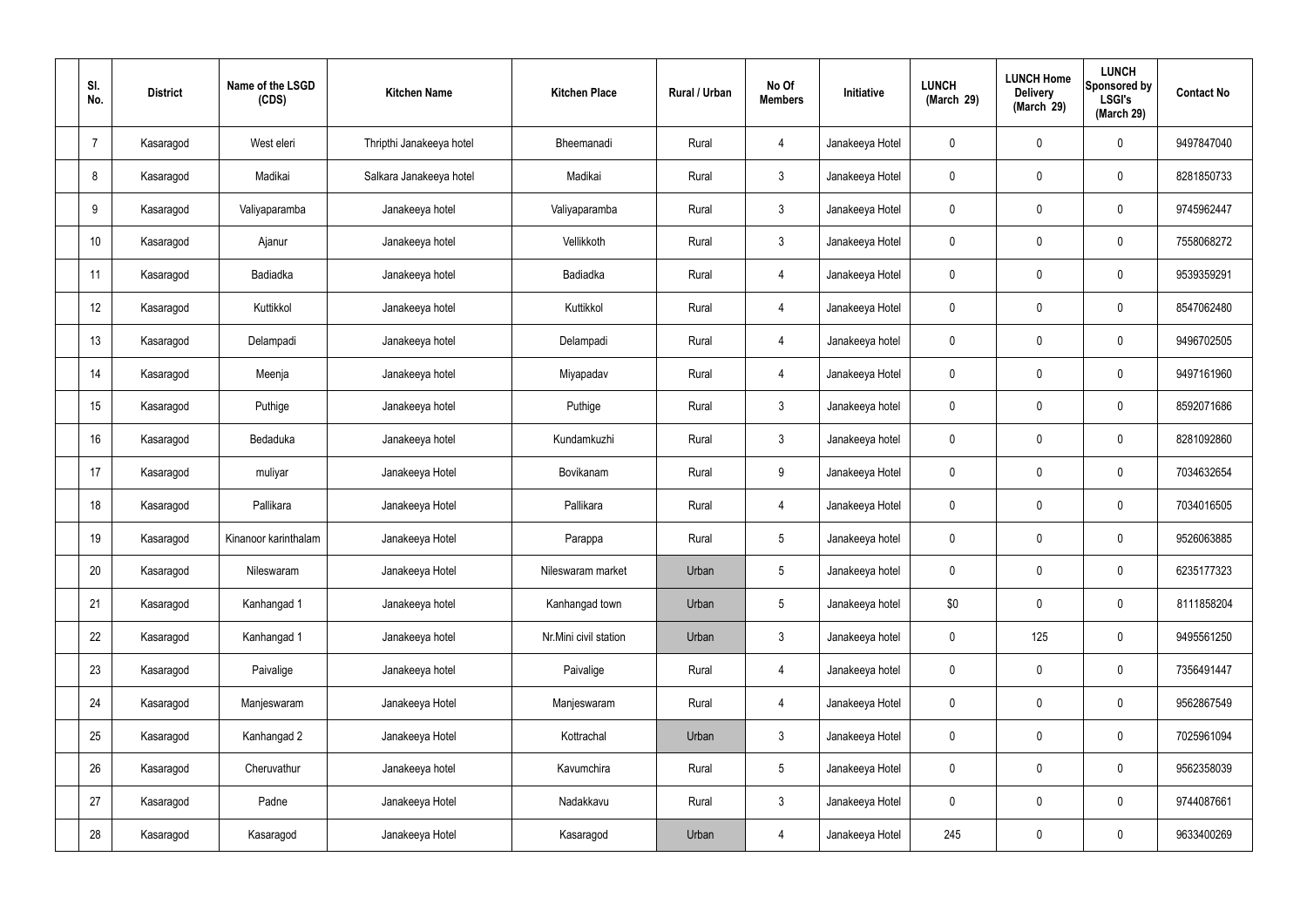|    | SI.<br>No.      | <b>District</b> | Name of the LSGD<br>(CDS) | <b>Kitchen Name</b>          | <b>Kitchen Place</b>                 | Rural / Urban | No Of<br><b>Members</b> | Initiative      | <b>LUNCH</b><br>(March 29) | <b>LUNCH Home</b><br><b>Delivery</b><br>(March 29) | <b>LUNCH</b><br>Sponsored by<br><b>LSGI's</b><br>(March 29) | <b>Contact No</b> |
|----|-----------------|-----------------|---------------------------|------------------------------|--------------------------------------|---------------|-------------------------|-----------------|----------------------------|----------------------------------------------------|-------------------------------------------------------------|-------------------|
|    | 29              | Kasarkode       | Pallikkara                | Janakeeya Hotel              | Perladukkam                          | Rural         | $\overline{4}$          | Janakeeya Hotel | $\mathbf 0$                | $\mathbf 0$                                        | $\mathbf 0$                                                 | 9544582935        |
|    | 30              | Kasargode       | Kumbala                   | Janakeeya Hotel              | Kumbala                              | Rural         | $\mathbf{3}$            | Janakeeya Hotel | $\mathbf 0$                | $\mathbf 0$                                        | $\mathbf 0$                                                 | 7012142329        |
|    | 31              | Kasargode       | Karadka                   | Janakeeya Hotel              | Mulleria                             | Rural         | $\overline{7}$          | Janakeeya Hotel | $\mathbf 0$                | $\mathbf 0$                                        | $\mathbf 0$                                                 | 8281395910        |
|    | 32              | Kasaragode      | Vorkady                   | Janakeeya Hotel              | Vorkady                              | Rural         | $\mathbf{3}$            | Janakeeya Hotel | $\mathbf 0$                | $\pmb{0}$                                          | $\mathbf 0$                                                 | 8547223339        |
|    | 33              | Kasaragode      | Balal                     | Janakeeya hotel              | Balal                                | Rural         | $\mathbf{3}$            | Janakeeya hotel | $\mathbf 0$                | $\mathbf 0$                                        | $\mathbf 0$                                                 | 7510839676        |
|    | 34              | Kasaragod       | Nileswaram                | mahima janakeeya hotel       | kanichira                            | urban         | $\overline{4}$          | janakeeya hotel | $\mathbf 0$                | $\pmb{0}$                                          | $\mathbf 0$                                                 | 8590121681        |
|    | 35              | Kasaragode      | Kallar                    | janakeeya hotel              | kallar                               | rural         | $\overline{4}$          | janakeeya hotel | $\mathbf 0$                | $\mathbf 0$                                        | $\mathbf 0$                                                 | 9562820280        |
|    | 36              | Kasaragode      | Mangalpady                | janakeeya hotel              | mangalpady                           | rural         | $\overline{4}$          | janakeeya hotel | $\mathbf 0$                | $\mathbf 0$                                        | $\mathbf 0$                                                 | 9633488309        |
|    | 37              | kasaragod       | Uduma                     | granma janakeeya hotel       | palakkunnu                           | Rural         | $\overline{4}$          | janakeeya hotel | $\mathbf 0$                | $\mathbf 0$                                        | $\mathbf 0$                                                 | 8129957159        |
|    | 38              | Kasaragod       | pullur periya             | Salkara Janakeeya hotel      | periya                               | Rural         | $5\,$                   | janakeeya hotel | $\mathbf 0$                | $\pmb{0}$                                          | $\mathbf 0$                                                 | 8547309266        |
|    | 39              | kasaragod       | kumbadaje                 | janakeeya hotel              | kumbadaje                            | Rural         | $\mathbf{3}$            | janakeeya hotel | $\boldsymbol{0}$           | $\pmb{0}$                                          | $\mathbf 0$                                                 | 8593848698        |
|    | 40              | Kasaragod       | Chengala                  | Janakeeya Hotel              | Cherkkala                            | Rural         | $\mathbf{3}$            | Janakeeya Hotel | $\mathbf 0$                | $\pmb{0}$                                          | $\mathbf 0$                                                 |                   |
|    | 41              | kasaragod       | East eleri                | janakeeya hotel              | east eleri                           | Rural         | $\mathbf{3}$            | janakeeya hotel | $\mathbf 0$                | $\mathbf 0$                                        | $\mathbf 0$                                                 |                   |
|    | 42              | kasaragod       | karadka                   | janakeeya hotel              | karmam thody                         | Rural         | $10$                    | janakeeya hotel | $\mathbf 0$                | $\pmb{0}$                                          | $\mathbf 0$                                                 |                   |
|    | 43              | kasargod        | madhur                    | janakeeya hotel              | madhur                               | Rural         |                         | janakeeya hotel | 152                        |                                                    |                                                             |                   |
| 43 |                 |                 |                           |                              |                                      |               | 175                     |                 | 397                        | $\pmb{0}$                                          | $\mathbf 0$                                                 |                   |
|    |                 | Kollam          | Chathannur                | Memsahib                     | Sheemaaty junction                   | Rural         | $5\phantom{.0}$         | Janakeeya Hotel | 257                        | $\pmb{0}$                                          | $\mathbf 0$                                                 | 9446246685        |
|    | $\overline{2}$  | Kollam          | Melila                    | Atham Unit                   | Melila                               | Rural         | $\overline{7}$          | Janakeeya Hotel | $\pmb{0}$                  | $\pmb{0}$                                          | $\mathbf 0$                                                 | 9961178040        |
|    | $\mathfrak{Z}$  | Kollam          | Kulakkada                 | Ruchi Snacks & Catering Unit | Poovattoor                           | Rural         | $\overline{4}$          | Janakeeya Hotel | $\mathbf 0$                | $\pmb{0}$                                          | $\mathbf 0$                                                 | 7907941183        |
|    | 4               | Kollam          | Ittiva                    | Nanma Janakeeya hotel        | Kattampally                          | Rural         | $5\overline{)}$         | Janakeeya Hotel | $\boldsymbol{0}$           | $\pmb{0}$                                          | $\mathbf 0$                                                 | 9809171887        |
|    | $5\phantom{.0}$ | Kollam          | Sooranad North            | Nanma catering unit          | Sooranadu higher secondary<br>school | Rural         | $5\phantom{.0}$         | Janakeeya Hotel | $\mathbf 0$                | $\pmb{0}$                                          | $\mathbf 0$                                                 | 9846082469        |
|    | 6               | Kollam          | Clappana                  | Bismi catering               | Palakulangara                        | Rural         | $5\overline{)}$         | Janakeeya Hotel | $\pmb{0}$                  | $\pmb{0}$                                          | $\boldsymbol{0}$                                            | 9847901413        |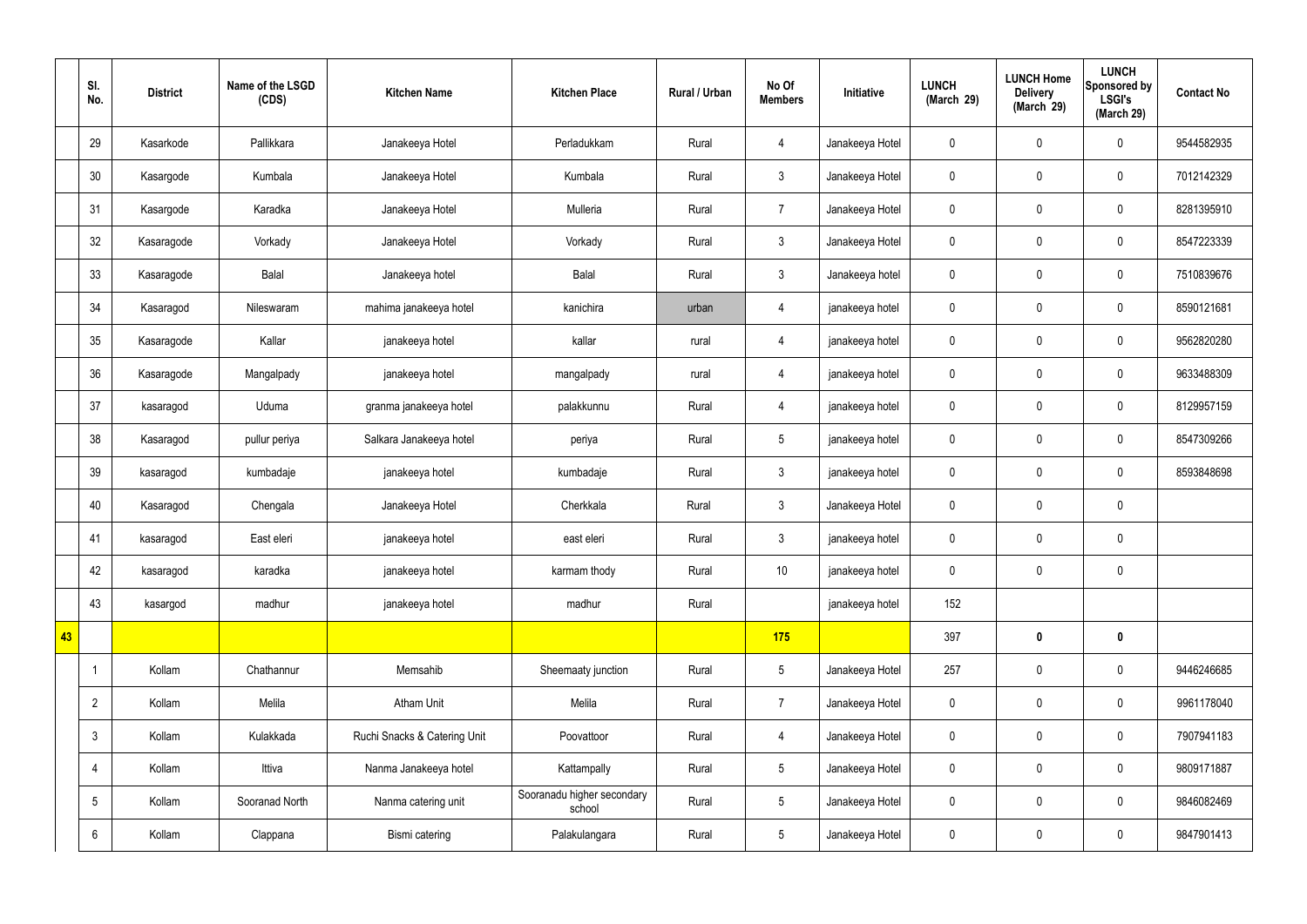| SI.<br>No.     | <b>District</b> | Name of the LSGD<br>(CDS) | <b>Kitchen Name</b>              | <b>Kitchen Place</b>         | Rural / Urban | No Of<br><b>Members</b> | Initiative      | <b>LUNCH</b><br>(March 29) | <b>LUNCH Home</b><br><b>Delivery</b><br>(March 29) | <b>LUNCH</b><br>Sponsored by<br><b>LSGI's</b><br>(March 29) | <b>Contact No</b> |
|----------------|-----------------|---------------------------|----------------------------------|------------------------------|---------------|-------------------------|-----------------|----------------------------|----------------------------------------------------|-------------------------------------------------------------|-------------------|
| $\overline{7}$ | Kollam          | Mayyanad                  | Krishnas Janakeeya hotel         | Eravipuram                   | Rural         | $\mathbf{3}$            | Janakeeya Hotel | 0                          | $\mathbf 0$                                        | $\mathbf 0$                                                 | 9656477455        |
| 8              | Kollam          | Mayyanad                  | Souhridha Janakeeya hotel        | Pattarumukku,                | Rural         | 9                       | Janakeeya Hotel | 0                          | $\mathbf 0$                                        | $\mathbf 0$                                                 | 7902645448        |
| 9              | Kollam          | Kulasekharapuram          | adi sakthi                       | Puthentheruvu.               | Rural         | $5\overline{)}$         | Janakeeya Hotel | 176                        | $\mathbf 0$                                        | $\mathbf 0$                                                 | 9656890790        |
| 10             | Kollam          | Thekkumbhagam             | Krishna hotel                    | Nadakavu junction            | Rural         | $\overline{4}$          | Janakeeya Hotel | 0                          | $\mathbf 0$                                        | $\mathbf 0$                                                 | 9961070031        |
| 11             | Kollam          | Oachira                   | Parabhramam catering             | near oachira , ITI canteen,  | Rural         | $\overline{4}$          | Janakeeya Hotel | 0                          | $\mathbf 0$                                        | $\mathbf 0$                                                 | 9562283927        |
| 12             | Kollam          | Thodiyoor                 | Samridhi activity group          | Lpschool thodiyoor           | Rural         | $5\overline{)}$         | Janakeeya Hotel | 0                          | $\mathbf 0$                                        | $\mathbf 0$                                                 | 9895703572        |
| 13             | Kollam          | Thrikkovilvattom          | Murari catering, janakeeya hotel | Mukhathala                   | Rural         | $\overline{4}$          | Janakeeya Hotel | 0                          | $\mathbf 0$                                        | $\mathbf 0$                                                 | 9847072544        |
| 14             | Kollam          | Sasthamcotta              | Sreedurgha catering              | Jemini hotel sasthamcotta    | Rural         | $\overline{7}$          | Janakeeya Hotel | 0                          | $\mathbf 0$                                        | $\mathbf 0$                                                 | 9744368496        |
| 15             | Kollam          | Kollam                    | Athulya catering                 | Thirumullavaram              | Urban         | 4                       | Janakeeya Hotel | 0                          | $\mathbf 0$                                        | $\mathbf 0$                                                 | 9048646080        |
| 16             | Kollam          | West Kallada              | Keerthi catering                 | Karalimukku                  | Rural         | $5\phantom{.0}$         | Janakeeya Hotel | 0                          | 0                                                  | $\mathbf 0$                                                 | 9605206907        |
| 17             | Kollam          | Thazhava                  | Pavizham                         | Karutheri junction           | Rural         | $5\overline{)}$         | Janakeeya Hotel | 0                          | 0                                                  | $\mathbf 0$                                                 | 8086704216        |
| 18             | Kollam          | Kollam                    | Niravu catering                  | Chinnakkada                  | Urban         | $5\phantom{.0}$         | Janakeeya Hotel | 0                          | 0                                                  | $\mathbf 0$                                                 | 9633073613        |
| 19             | Kollam          | Kundara                   | Ammu Catering unit               | Mulavana LP school           | Rural         | 4                       | Janakeeya Hotel | 0                          | 0                                                  | $\mathbf 0$                                                 | 9633518572        |
| 20             | Kollam          | Neduvathur                | Pooja hotel                      | Thevalappuram                | Rural         | $\mathbf{3}$            | Janakeeya Hotel | 55                         | $\mathbf 0$                                        | $\mathbf 0$                                                 | 9745376675        |
| 21             | Kollam          | Punalur                   | Jyothi Catering                  | Punalur                      | Urban         | $\overline{4}$          | Janakeeya Hotel | 155                        | 0                                                  | $\mathbf 0$                                                 | 9961249345        |
| 22             | Kollam          | Punalur                   | Mahima Catering                  | Punalur                      | Urban         | $5\overline{)}$         | Janakeeya Hotel | 90                         | 0                                                  | $\mathbf 0$                                                 | 9496112957        |
| 23             | Kollam          | Punalur                   | Safalyam Catering                | Punalur                      | Urban         | $5\phantom{.0}$         | Janakeeya Hotel | $\mathbf 0$                | 0                                                  | $\mathbf 0$                                                 | 9495476197        |
| 24             | Kollam          | Thrikkaruva               | Janakeeya Bhakshanashala         | Thinavila Junction Kanjaveli | Rural         | $\overline{4}$          | Janakeeya Hotel | 0                          | 0                                                  | $\mathbf 0$                                                 | 9645069880        |
| 25             | Kollam          | Chithara                  | AKG Janakeeya Hotel              | Kizhakkumbagom               | Rural         | $5\overline{)}$         | Janakeeya Hotel | 107                        | 0                                                  | $\mathbf 0$                                                 | 9495701987        |
| 26             | Kollam          | South Paravur             | Kshree janakeeya hotel           | Busstand , paravur           | Urban         | $5\phantom{.0}$         | Janakeeya Hotel | 122                        | 0                                                  | $5\phantom{.0}$                                             | 8606179380        |
| 27             | Kollam          | Mynagappally              | Anugraha hotel                   | Kadappa                      | Rural         | $5\phantom{.0}$         | Janakeeya Hotel | $\mathbf 0$                | 0                                                  | $\mathbf 0$                                                 | 9995085705        |
| 28             | Kollam          | Mandrothuruthu            | Janakeeya Bhakshanashala         | Thoombummukham               | 121           | 4                       | Janakeeya Hotel | 0                          | 0                                                  | $\overline{0}$                                              | 9526648057        |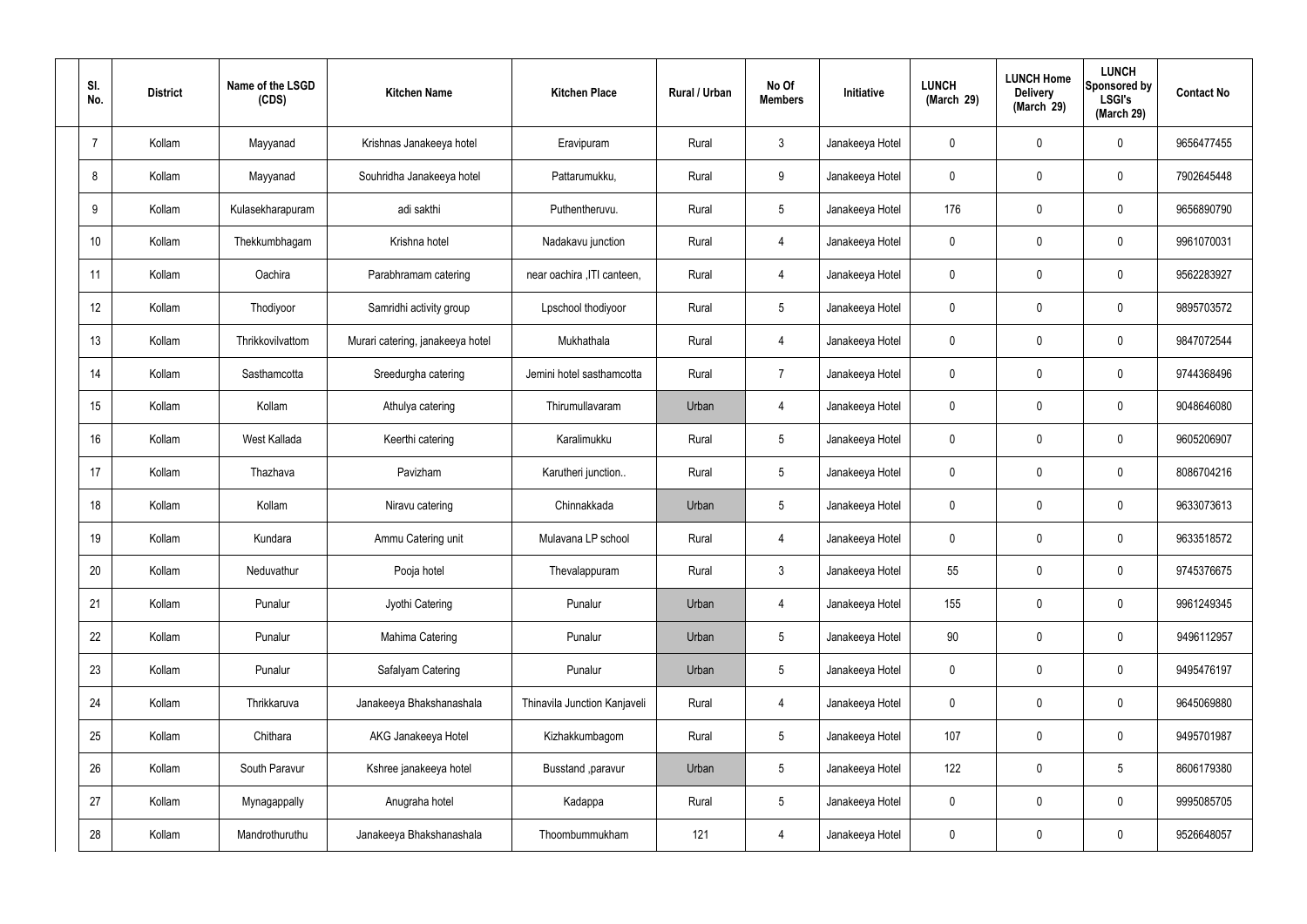|    | SI.<br>No. | <b>District</b> | Name of the LSGD<br>(CDS) | <b>Kitchen Name</b>         | <b>Kitchen Place</b>                                 | Rural / Urban | No Of<br><b>Members</b> | Initiative      | <b>LUNCH</b><br>(March 29) | <b>LUNCH Home</b><br><b>Delivery</b><br>(March 29) | <b>LUNCH</b><br>Sponsored by<br><b>LSGI's</b><br>(March 29) | <b>Contact No</b> |
|----|------------|-----------------|---------------------------|-----------------------------|------------------------------------------------------|---------------|-------------------------|-----------------|----------------------------|----------------------------------------------------|-------------------------------------------------------------|-------------------|
|    | 29         | Kollam          | Karungappally             | Bagya catering              | Muncipality                                          | Urban         | $\overline{4}$          | Janakeeya Hotel | $\mathbf 0$                | 0                                                  | $\mathbf 0$                                                 | 9947702130        |
|    | 30         | Kollam          | Kollam East               | Bharathlekshmi              | Vadakkevila                                          | Urban         | $\mathbf{3}$            | Janakeeya Hotel | $\mathbf 0$                | 0                                                  | $\mathbf 0$                                                 | 9744300901        |
|    | 31         | Kollam          | Chavara                   | Harisree janakeya hotel     | Panchayath                                           | Rural         | $\mathbf{3}$            | Janakeeya Hotel | $\mathbf 0$                | 0                                                  | $\mathbf 0$                                                 | 9995166343        |
|    | 32         | Kollam          | Pavithreswaram            | Kairali                     | Pavithreswaram                                       | Rural         | $\overline{4}$          | Janakeeya Hotel | $\mathbf 0$                | 0                                                  | $\mathbf 0$                                                 | 9605836414        |
|    | 33         | Kollam          | Veliyam                   | Kantharees                  | Panchayathu building                                 | Rural         | $5\phantom{.0}$         | Janakeeya Hotel | $\mathbf 0$                | 0                                                  | $\mathbf 0$                                                 | 9562111715        |
|    | 34         | Kollam          | Velinalloor               | Quality Janakeeya hotel     | Alummod, Velinalloor                                 | Rural         | $\overline{4}$          | Janakeeya Hotel | $\mathbf 0$                | 0                                                  | $\mathbf 0$                                                 | 9605896303        |
|    | 35         | Kollam          | Elamadu                   | Swaruma janakeeya hotel     | Near cooperative bank,<br>Elamadu                    | Rural         | $\mathbf{3}$            | Janakeeya Hotel | $\mathbf 0$                | 0                                                  | $\mathbf 0$                                                 | 8129611321        |
|    | 36         | Kollam          | Kadakkal                  | Nanma janakeeya hotel       | Kadakkal                                             | Rural         | $\overline{4}$          | Janakeeya Hotel | $\mathbf 0$                | 0                                                  | $\mathbf 0$                                                 | 9847936390        |
|    | 37         | Kollam          | Perayam                   | Janakeeya hotel             | Onambalam                                            | Rural         | $\overline{4}$          | Janakeeya Hotel | $\mathbf 0$                | 0                                                  | $\mathbf 0$                                                 | 9446855866        |
|    | 38         | Kollam          | Ezhukone                  | Ezhukone janakeeya hotel    | Near panchayathu office                              | Rural         | $5\phantom{.0}$         | Janakeeya Hotel | 126                        | 0                                                  | $\mathbf 0$                                                 | 8086757275        |
| 80 | 39         | Kollam          | Adichanalloor             | Ruchikkoottu                | Mylakkaadu                                           | Rural         | 4                       | Janakeeya Hotel | $\mathbf 0$                | 0                                                  | $\mathbf 0$                                                 | 8136954461        |
|    | 40         | Kollam          | Poruvazhi                 | Amma janakeeya hotel        | Poruvaxhy                                            | Rural         | $5\phantom{.0}$         | Janakeeya Hotel | $\mathbf 0$                | 0                                                  | $\mathbf 0$                                                 | 9656421272        |
|    | 41         | Kollam          | Nilamel                   | Vanitha Janakeeya Hotel     | Nilamel                                              | Rural         | 4                       | Janakeeya Hotel | $\mathbf 0$                | 0                                                  | $\mathbf 0$                                                 | 9447407264        |
|    | 42         | Kollam          | Panmana                   | SV janakeeya hotel          | Kollaka CN junction                                  | Rural         | $\mathbf{3}$            | Janakeeya Hotel | $\mathbf 0$                | $\mathbf 0$                                        | $\mathbf 0$                                                 | 8113020216        |
|    | 43         | Kollam          | Ummannoor                 | Thanal                      | Nellikunnam                                          | Rural         | $\overline{4}$          | Janakeeya Hotel | $\mathbf 0$                | $\mathbf 0$                                        | $\mathbf 0$                                                 | 9656194614        |
|    | 44         | Kollam          | Kulathupuzha              | Karunya Janakeeya Hotel     | Thinkal karikkam                                     | Rural         | $\overline{4}$          | Janakeeya Hotel | $\mathbf 0$                | $\mathbf 0$                                        | $\mathbf 0$                                                 | 9048034267        |
|    | 45         | Kollam          | Kareepra                  | Kareepra janakeeya hotel    | Panchayathu office junction                          | Rural         | $5\phantom{.0}$         | Janakeeya Hotel | $\mathbf 0$                | 0                                                  | $\mathbf 0$                                                 | 9656783244        |
|    | 46         | Kollam          | Piravanthur               | Thanima catering unit       | Piravanthoor                                         | Rural         | $5\phantom{.0}$         | Janakeeya Hotel | $\mathbf 0$                | 0                                                  | $\mathbf 0$                                                 | 9207907284        |
|    | 47         | Kollam          | Karavaloor                | Sreelekshmi Janakeeya Hotel | Karavalur                                            | Rural         | $5\phantom{.0}$         | Janakeeya Hotel | 70                         | 0                                                  | $\mathbf 0$                                                 | 9745719860        |
|    | 48         | Kollam          | Kunnathur                 | Sneha janakeeya hotel       | Bhoothakuzhi                                         | Rural         | $\mathfrak{Z}$          | Janakeeya Hotel | $\pmb{0}$                  | 0                                                  | $\mathbf 0$                                                 | 9061504141        |
|    | 49         | Kollam          | Alayaman                  | Sreelakam Janakeeya Hotel   | Karukone                                             | Rural         | $\overline{4}$          | Janakeeya Hotel | $\mathbf 0$                | 0                                                  | $\mathbf 0$                                                 | 8592858448        |
|    | 50         | Kollam          | Kottarakkara              | Ruchi                       | Kottarakkara christuraj hospital<br>hospital canteen | Urban         | $5\phantom{.0}$         | Janakeeya Hotel | 0                          | 0                                                  | $\mathbf 0$                                                 | 9447997809        |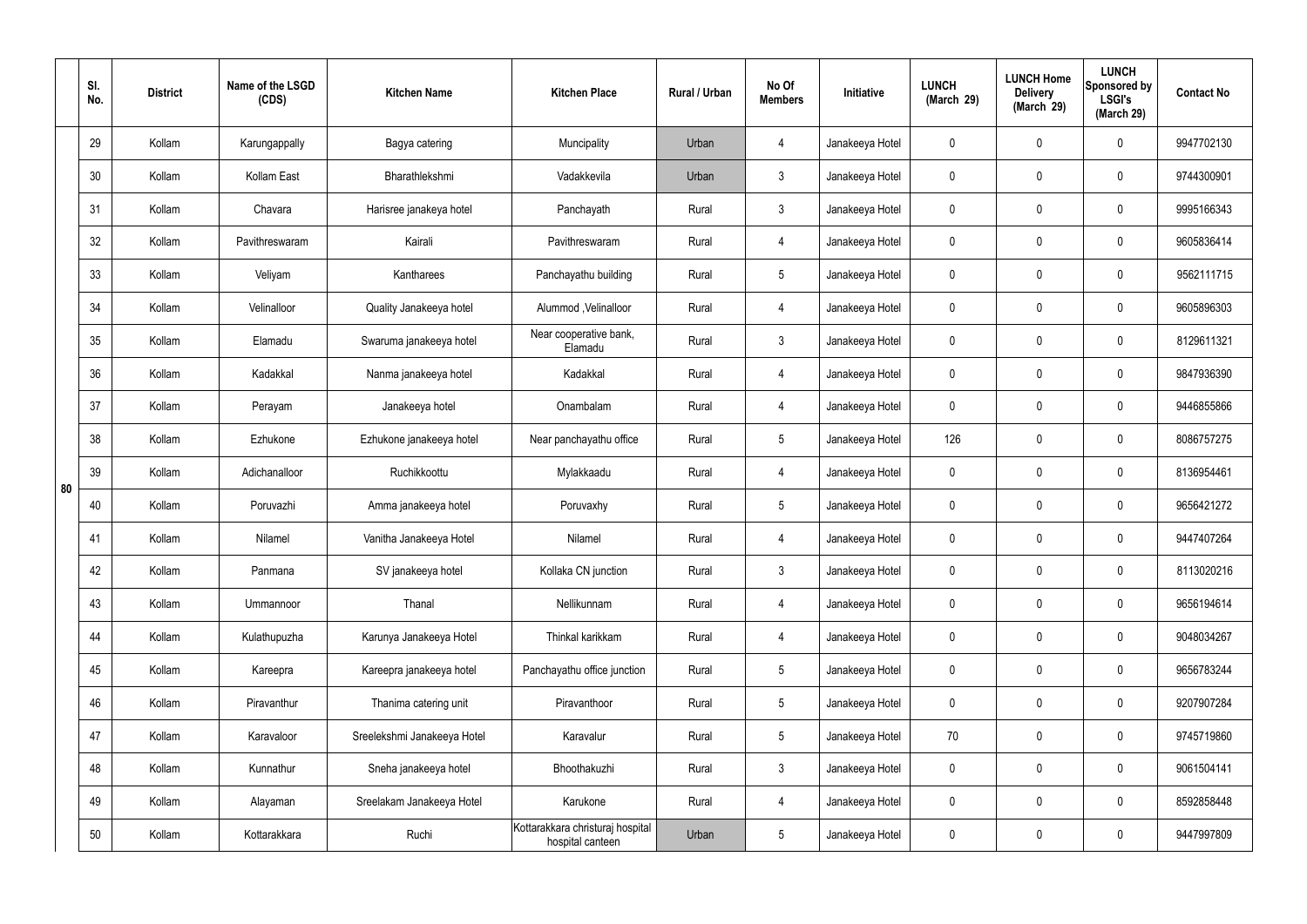| SI.<br>No. | <b>District</b> | Name of the LSGD<br>(CDS) | <b>Kitchen Name</b>                              | <b>Kitchen Place</b>                    | Rural / Urban | No Of<br><b>Members</b> | <b>Initiative</b> | <b>LUNCH</b><br>(March 29) | <b>LUNCH Home</b><br><b>Delivery</b><br>(March 29) | <b>LUNCH</b><br>Sponsored by<br><b>LSGI's</b><br>(March 29) | <b>Contact No</b> |
|------------|-----------------|---------------------------|--------------------------------------------------|-----------------------------------------|---------------|-------------------------|-------------------|----------------------------|----------------------------------------------------|-------------------------------------------------------------|-------------------|
| 51         | Kollam          | Chirakkara                | Bhoomika Jh                                      | Bhajanamadam mukku                      | Rural         | $5\phantom{.0}$         | Janakeeya Hotel   | $\mathbf 0$                | 0                                                  | $\mathbf 0$                                                 | 9567024263        |
| 52         | Kollam          | Kalluvathukkal            | Deepam Jh                                        | Parippally                              | Rural         | $\overline{4}$          | Janakeeya Hotel   | $\mathbf 0$                | 0                                                  | $\mathbf 0$                                                 | 8593984144        |
| 53         | Kollam          | Chirakkara                | Niram Jh                                         | Vadakkemukku ,chirakkara                | Rural         | $\overline{4}$          | Janakeeya Hotel   | $\mathbf 0$                | 0                                                  | $\mathbf 0$                                                 | 9847286593        |
| 54         | Kollam          | Velinalloor               | Mathrika janakeeya hotel                         | Govt PHC canteen                        | Rural         | $\overline{4}$          | Janakeeya Hotel   | $\mathbf 0$                | 0                                                  | $\mathbf 0$                                                 | 7592859804        |
| 55         | Kollam          | East Kallada              | kudumbashree janakeeya hotel                     | marthandapuram                          | Rural         | $5\phantom{.0}$         | Janakeeya Hotel   | $\mathbf 0$                | $\mathbf 0$                                        | $\mathbf 0$                                                 | 9746964557        |
| 56         | Kollam          | Anchal                    | Malu janakeeya hotel                             | Anchal, Town ward                       | Rural         | $\mathbf{3}$            | Janakeeya Hotel   | $\mathbf 0$                | 0                                                  | $\mathbf 0$                                                 | 9656920091        |
| 57         | Kollam          | Kummil                    | Sreebhadra janakeeya hotel                       | Thachonam                               | Rural         | $\mathbf{3}$            | Janakeeya Hotel   | $\mathbf 0$                | $\mathbf 0$                                        | $\mathbf 0$                                                 | 9846327312        |
| 58         | Kollam          | Yeroor                    | Oottupura janakeeya hotel                        | yeroor                                  | Rural         | $6\phantom{.}6$         | Janakeeya Hotel   | $\mathbf 0$                | 0                                                  | $\mathbf 0$                                                 | 9526031467        |
| 59         | Kollam          | Nedumpana                 | Samthripthy janakeeya hotel                      | Pallimon                                | Rural         | $\overline{4}$          | Janakeeya Hotel   | $\mathbf 0$                | 0                                                  | $\mathbf 0$                                                 | 9539780119        |
| 60         | Kollam          | Kollam                    | Ishwarya janakeeya hotel                         | Near collectorate, Thevally<br>division | Urban         | $\mathbf{3}$            | Janakeeya Hotel   | $\mathbf 0$                | 0                                                  | $\mathbf 0$                                                 | 8848893882        |
| 61         | Kollam          | Edamulakkal               | Sahya janakeeya hotel                            | Edamulackal                             | Rural         | $\overline{4}$          | Janakeeya Hotel   | $\mathbf 0$                | 0                                                  | $\mathbf 0$                                                 | 7025532998        |
| 62         | Kollam          | Mylom                     | Amrutha                                          | Inchakkadu                              | Rural         | $5\phantom{.0}$         | Janakeeya Hotel   | $\mathbf 0$                | 0                                                  | $\mathbf 0$                                                 | 9539780965        |
| 63         | Kollam          | Thevalakkara              | Kerala Janakeeya Hotel                           | Thevalakkara                            | Rural         | $\mathbf{3}$            | Janakeeya Hotel   | $\mathbf 0$                | 0                                                  | $\mathbf 0$                                                 | 9847291089        |
| 64         | Kollam          | Thalavoor                 | Kudumbasheree Nadan<br>Bhakshanashala            | Pidavoor                                | Rural         | $\overline{4}$          | Janakeeya Hotel   | $\mathbf 0$                | $\mathbf 0$                                        | $\mathbf 0$                                                 | 9747324839        |
| 65         | Kollam          | Vilakkudy                 | vadhanam                                         | <b>KUNNICODU</b>                        | Rural         | $5\phantom{.0}$         | Janakeeya Hotel   | $\mathbf 0$                | $\mathbf 0$                                        | $\mathbf 0$                                                 | 9526354689        |
| 66         | Kollam          | Poothakkulam              | Avani catering                                   | Poothakkulam gp                         | Rural         | $\overline{4}$          | Janakeeya Hotel   | $\mathbf 0$                | $\mathbf 0$                                        | $\mathbf 0$                                                 | 9562782082        |
| 67         | Kollam          | Pathanapuram              | Pathanapuram Grama Panchayath<br>Janakeeya Hotel | Pathanapuram                            | Rural         | $\overline{4}$          | Janakeeya Hotel   | $\mathbf 0$                | $\mathbf 0$                                        | $\mathbf 0$                                                 | 9061291033        |
| 68         | Kollam          | Chadayamangalam           | Real janakeeya hotel                             | Chadayamangalam                         | Rural         | $\mathfrak{Z}$          | Janakeeya Hotel   | $\mathbf 0$                | 0                                                  | $\mathbf 0$                                                 | 9562123039        |
| 69         | Kollam          | Elampalloor               | Kalavara janakeeya hotel                         | Ashupathri mukku, Kundara               | Rural         | $5\phantom{.0}$         | Janakeeya Hotel   | $\mathbf 0$                | 0                                                  | $\mathbf 0$                                                 | 8943182967        |
| 70         | Kollam          | Kottamkara                | Ishwarya janakeeya hotel                         | Keralapuram                             | Rural         | $5\phantom{.0}$         | Janakeeya Hotel   | $\mathbf 0$                | $\boldsymbol{0}$                                   | $\mathbf 0$                                                 | 9747765979        |
| 71         | Kollam          | Vettikavala               | Nanma                                            | Vettikkavala                            | Rural         | $\mathfrak{Z}$          | Janakeeya Hotel   | $\mathbf 0$                | $\mathbf 0$                                        | $\mathbf 0$                                                 | 9645070430        |
| 72         | Kollam          | Pooyappally               | Anaswara janakeeya hotel                         | Maruthamanpally                         | Rural         | $5\,$                   | Janakeeya Hotel   | 0                          | 0                                                  | $\mathbf 0$                                                 | 9947289476        |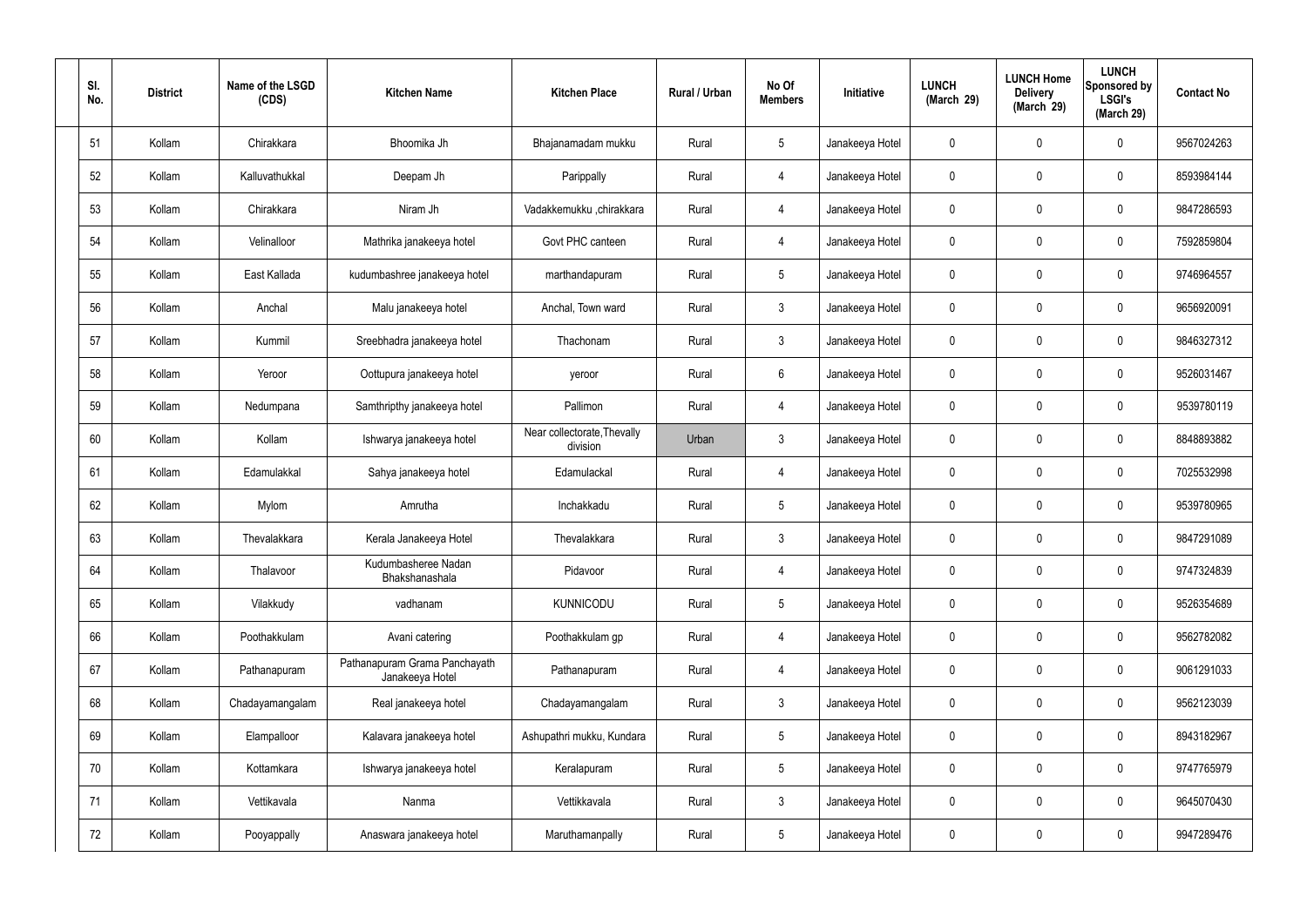|    | SI.<br>No.      | <b>District</b> | Name of the LSGD<br>(CDS) | <b>Kitchen Name</b>             | <b>Kitchen Place</b>                   | Rural / Urban | No Of<br><b>Members</b> | Initiative      | <b>LUNCH</b><br>(March 29) | <b>LUNCH Home</b><br><b>Delivery</b><br>(March 29) | <b>LUNCH</b><br>Sponsored by<br><b>LSGI's</b><br>(March 29) | <b>Contact No</b> |
|----|-----------------|-----------------|---------------------------|---------------------------------|----------------------------------------|---------------|-------------------------|-----------------|----------------------------|----------------------------------------------------|-------------------------------------------------------------|-------------------|
|    | 73              | Kollam          | Thenmala                  | Nanma janakeeya hotel           | Thenmala                               | Rural         | 4                       | Janakeeya Hotel | $\mathbf 0$                | $\mathbf 0$                                        | $\mathbf 0$                                                 | 9446274943        |
|    | 74              | Kollam          | Pattazhi                  | Suprabhatham Catering Unit      | pattazhy                               | Rural         | $\overline{4}$          | Janakeeya Hotel | $\mathbf 0$                | $\mathbf 0$                                        | $\mathbf 0$                                                 | 9495195796        |
|    | 75              | Kollam          | Neendakara                | Darshana Janakeeya Hotel        | Puthenthura Junction                   | Rural         | $\mathbf{3}$            | Janakeeya Hotel | $\mathbf 0$                | $\mathbf 0$                                        | $\mathbf 0$                                                 | 9633106463        |
|    | 76              | Kollam          | Panayam                   | snehadeepam activity group      | Thanikkamukku                          | Rural         | $\overline{4}$          | Janakeeya Hotel | $\mathbf 0$                | $\mathbf 0$                                        | $\mathbf 0$                                                 | 8606117577        |
|    | 77              | Kollam          | Clappana                  | Vijayasree                      | Near alumpeedika junction              | Rural         | $5\phantom{.0}$         | Janakeeya Hotel | 170                        | $\mathbf 0$                                        | $\mathbf 0$                                                 | 9567797660        |
|    | 78              | Kollam          | Sooranad South            | Akshaya janakeeya hotel         | Patharam                               | Rural         | $\overline{4}$          | Janakeeya Hotel | $\mathbf 0$                | $\mathbf 0$                                        | $\mathbf 0$                                                 | 9746919825        |
|    | 79              | Kollam          | Edamulakkal               | Deepam janakeeya hotel          | Edamulackal                            | Rural         | 3                       | Janakeeya Hotel | $\mathbf 0$                | $\mathbf 0$                                        | $\mathbf 0$                                                 | 9400684494        |
|    | 80              | Kollam          | Aryankavu                 | Sevana janakeeya hotel          | Kazhuthurutty                          | Rural         | $\mathbf{3}$            | Janakeeya Hotel | $\mathbf 0$                | $\mathbf 0$                                        | $\mathbf 0$                                                 | 8921381398        |
|    | 81              | Kollam          | Pattazhi Vadakkekara      | Annapoorna                      | Kaduvathode                            | Rural         | 4                       | Janakeeya Hotel | $\mathbf 0$                | $\mathbf 0$                                        | $\mathbf 0$                                                 | 7561013776        |
|    | 82              | Kollam          | Kulasekharapuram          | Vinayaka                        | Puthiykavu                             | Rural         | $\overline{4}$          | Janakeeya Hotel | $\mathbf 0$                | $\mathbf 0$                                        | $\mathbf 0$                                                 | 9947499053        |
| 82 |                 |                 |                           |                                 |                                        |               | 354                     |                 | <b>1328</b>                | $\mathbf{0}$                                       | $5\overline{)}$                                             |                   |
|    | -1              | Kottayam        | Akalakkunnam              | Navaruchi                       | Chengalam                              | Rural         | $5\phantom{.0}$         | Janakeeya Hotel | $\mathbf 0$                | $\mathbf 0$                                        | $\mathbf 0$                                                 | 9188362235        |
|    | $\overline{2}$  | Kottayam        | Arpookkara                | Niravu                          | <b>Medical College</b>                 | Rural         | 8                       | Janakeeya Hotel | 180                        | $\mathbf 0$                                        | $\mathbf 0$                                                 | 9744719092        |
|    | $\mathbf{3}$    | Kottayam        | Arpookkara                | Ruchi Janakeeya Hotel           | Kaippuzha mutt                         | Rural         | $\overline{4}$          | Janakeeya Hotel | $\mathbf 0$                | $\pmb{0}$                                          | $\mathbf 0$                                                 | 9847147156        |
|    | $\overline{4}$  | Kottayam        | Athirampuzha              | Hannas                          | Mannanam                               | Rural         | $\overline{4}$          | Janakeeya Hotel | 72                         | $\pmb{0}$                                          | $\mathbf 0$                                                 | 9496136682        |
|    | $5\overline{)}$ | Kottayam        | Ayarkunnam                | Panchami Unit                   | Near PHC Ayarkunnam                    | Rural         | $5\phantom{.0}$         | Janakeeya Hotel | $\mathbf 0$                | $\mathbf 0$                                        | $\mathbf 0$                                                 | 9744560994        |
|    | 6               | Kottayam        | Aymanam                   | Bisiya                          | Aymanam panchayath hall                | Rural         | $\mathbf{3}$            | Janakeeya Hotel | $\mathbf 0$                | 0                                                  | $\mathbf 0$                                                 | 9544560606        |
|    | 7               | Kottayam        | Bharananganam             | Kudumbshree nadan bhakshanasala | Bharananganam                          | Rural         | $3\phantom{a}$          | Janakeeya Hotel | $\mathbf 0$                | 0                                                  | $\mathbf 0$                                                 | 8113827680        |
|    | 8               | Kottayam        | Changanassery             | Janakeeya Hotel                 | Near Railway station                   | Urban         | $\mathbf{3}$            | Janakeeya Hotel | $\mathbf 0$                | 0                                                  | $\mathbf 0$                                                 | 7560866821        |
|    | 9               | Kottayam        | Chemp                     | Thanima                         | Chemp                                  | Rural         | $\overline{4}$          | Janakeeya Hotel | $\mathbf 0$                | 0                                                  | $\mathbf 0$                                                 | 9809940907        |
|    | 10              | Kottayam        | Chirakkadav               | <b>Udaya Catering Unit</b>      | Mahatma Gandhi Town Hall,<br>Ponkunnam | Rural         | $5\phantom{.0}$         | Janakeeya Hotel | $\mathbf 0$                | 0                                                  | $\mathbf 0$                                                 | 6282479410        |
|    | 11              | Kottayam        | Chirakkadav               | Sargam                          | Thekkethu Kavala                       | Rural         | $\mathbf{3}$            | Janakeeya Hotel | $\pmb{0}$                  | 0                                                  | $\boldsymbol{0}$                                            | 9656087110        |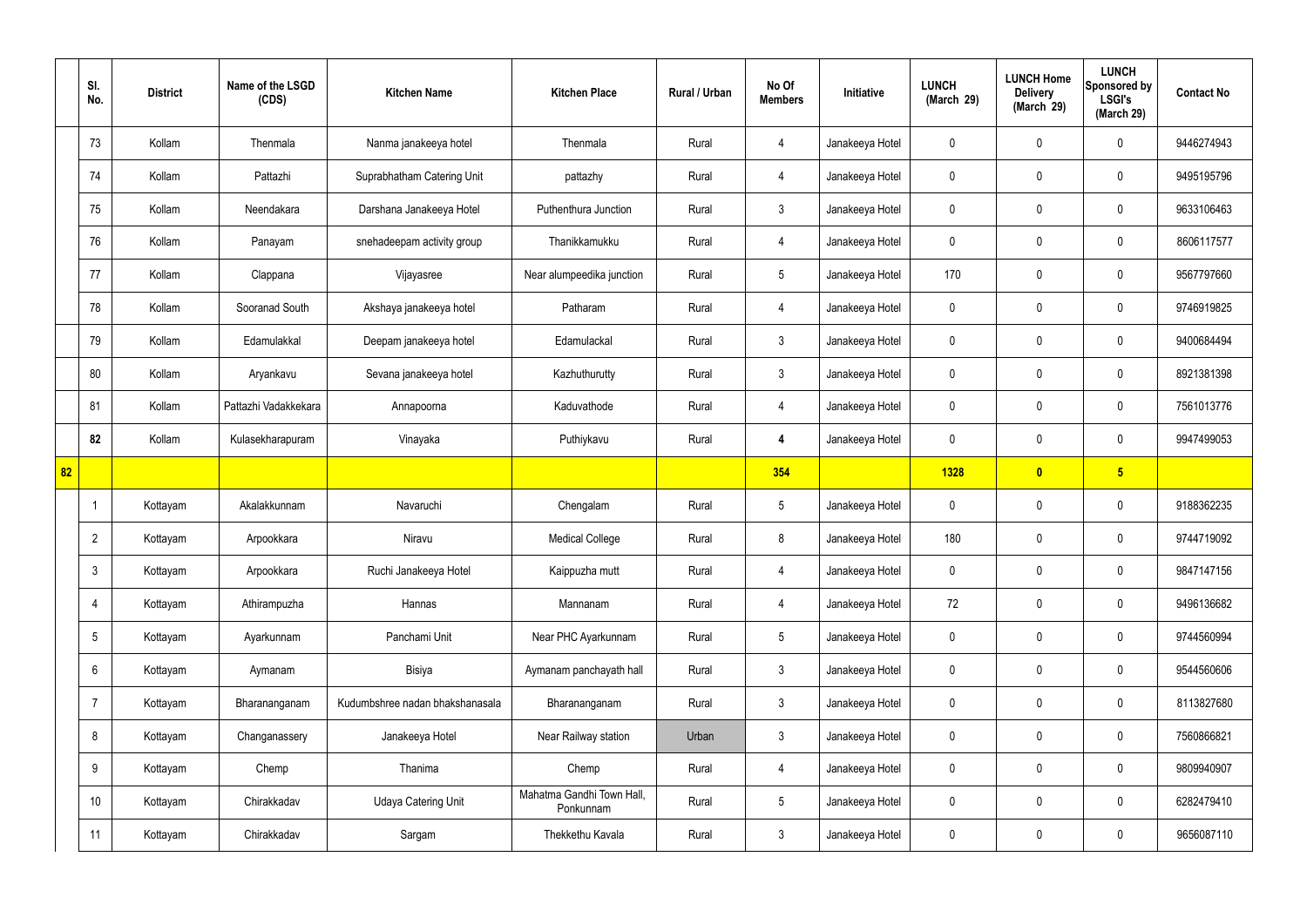| SI.<br>No.      | <b>District</b> | Name of the LSGD<br>(CDS) | <b>Kitchen Name</b>            | <b>Kitchen Place</b>               | Rural / Urban | No Of<br><b>Members</b> | Initiative      | <b>LUNCH</b><br>(March 29) | <b>LUNCH Home</b><br><b>Delivery</b><br>(March 29) | <b>LUNCH</b><br>Sponsored by<br><b>LSGI's</b><br>(March 29) | <b>Contact No</b> |
|-----------------|-----------------|---------------------------|--------------------------------|------------------------------------|---------------|-------------------------|-----------------|----------------------------|----------------------------------------------------|-------------------------------------------------------------|-------------------|
| 12              | Kottayam        | Elikulam                  | Janakeeya Hotel Elikkulam      | Manchakuzhy                        | Rural         | $\mathbf{3}$            | Janakeeya Hotel | $\mathbf{0}$               | $\mathbf 0$                                        | 0                                                           | 9074768314        |
| 13              | Kottayam        | Erumeli                   | Janakeeya Hotel Erumeli        | Erumeli                            | Rural         | $\overline{4}$          | Janakeeya Hotel | $\mathbf 0$                | $\mathbf 0$                                        | 0                                                           | 8078201554        |
| 14              | Kottayam        | Ettumanoor                | Gramashree cafe kudumbasree    | Nandanam auditorium,<br>Ettumanoor | Urban         | $5\phantom{.0}$         | Janakeeya Hotel | 0                          | $\mathbf 0$                                        | 0                                                           | 9847334071        |
| 15              | Kottayam        | Kadanad                   | Thanal catering                | Kadanad                            | Rural         | $5\phantom{.0}$         | Janakeeya Hotel | $\mathbf 0$                | $\mathbf 0$                                        | 0                                                           | 9048099040        |
| 16              | Kottayam        | Kadaplamattam             | Salt &pepper                   | Near Kadaplamattom CDS             | Rural         | $\overline{4}$          | Janakeeya Hotel | 0                          | $\mathbf 0$                                        | 0                                                           | 9645400860        |
| 17              | Kottayam        | Kadaplamattam             | Kadaplamattam Janakeeya Hotel  | Vayala                             | Rural         | $\overline{4}$          | Janakeeya Hotel | $\mathbf 0$                | 85                                                 | 0                                                           | 9446804954        |
| 18              | Kottayam        | Kaduthuruthy              | Janakeeya Hotel                | Panchayath premise                 | Rural         | 6                       | Janakeeya Hotel | 0                          | $\mathbf 0$                                        | 0                                                           | 9847166464        |
| 19              | Kottayam        | Kallara                   | Vasuki Janakeeya hotel         | Kallara                            | Rural         | $\mathbf{3}$            | Janakeeya Hotel | 110                        | $\mathbf 0$                                        | 0                                                           | 9846103478        |
| 20              | Kottayam        | Kanakkari                 | Jesus                          | Pattithanam                        | Rural         | $5\phantom{.0}$         | Janakeeya Hotel | $\mathbf 0$                | $\mathbf 0$                                        | 0                                                           | 9447192439        |
| 21              | Kottayam        | Kangazha                  | Sulabha                        | Pathanadu                          | Rural         | $5\phantom{.0}$         | Janakeeya Hotel | $\mathbf 0$                | $\mathbf 0$                                        | 0                                                           | 9847438293        |
| 22              | Kottayam        | Kanjirapally              | Vanitha canteen                | Panchayath premise                 | Rural         | $\mathbf{3}$            | Janakeeya Hotel | 0                          | 0                                                  | 0                                                           | 9605391868        |
| 23              | Kottayam        | Karoor                    | Unarvu janakeeya hotel         | Valavoor                           | Rural         | $5\phantom{.0}$         | Janakeeya Hotel | $\mathbf 0$                |                                                    | 0                                                           | 8304903250        |
| 24              | Kottayam        | Karukachal                | <b>Sukrutham Catering Unit</b> | Karukachal                         | Rural         | 5                       | Janakeeya Hotel | 0                          | 0                                                  | 0                                                           | 9847766843        |
| 25              | Kottayam        | Kidangoor                 | Janakeeya hotel                | Kidangoor Panchayath               | Rural         | $\mathbf{3}$            | Janakeeya Hotel | $\mathbf 0$                | $\mathbf 0$                                        | 0                                                           | 9048080292        |
| 26              | Kottayam        | Kooroppada                | Achus Janakeeya Hotel          | Panchayath                         | Rural         | $\mathbf{3}$            | Janakeeya Hotel | $\mathbf 0$                | $\pmb{0}$                                          | 0                                                           | 9778121989        |
| 27              | Kottayam        | Koottickal                | Janakeeya hotel                | Koottickal                         | Rural         | $5\phantom{.0}$         | Janakeeya Hotel | $\mathbf 0$                | $\mathbf 0$                                        | 0                                                           | 9645219929        |
| 28              | Kottayam        | Koruthodu                 | Koruthodu Janakeeya Hotel      | Koruthodu                          | Rural         | $6\overline{6}$         | Janakeeya Hotel | $\mathbf 0$                | $\pmb{0}$                                          | 0                                                           | 7510770418        |
| 29              | Kottayam        | KottayamNorth             | Alfa Canteen                   | Municipality Kottayam              | Urban         | $5\phantom{.0}$         | Janakeeya Hotel | $\mathbf 0$                | $\mathbf 0$                                        | 0                                                           | 9846571923        |
| 30 <sub>2</sub> | Kottayam        | KottayamNorth             | Kerala cafe janakeeya hotel    | Choottuveli                        | Urban         | $\mathbf{3}$            | Janakeeya Hotel | $\mathbf 0$                | $\pmb{0}$                                          | 0                                                           | 8129337294        |
| 31              | Kottayam        | KottayamNorth             | Maria Janakeeya Hotel          | Chungam                            | Urban         | $5\phantom{.0}$         | Janakeeya Hotel | $\mathbf 0$                | $\mathbf 0$                                        | 0                                                           | 9744843928        |
| 32              | Kottayam        | Kuravilangadu             | kudumbashree janakeeya hotel   | kuravilangady by pass junction     | Rural         | $5\phantom{.0}$         | Janakeeya Hotel | $\mathbf 0$                | $\mathbf 0$                                        | 0                                                           | 7559022364        |
| 33              | Kottayam        | Kurichi                   | Swad Catering                  | Cheruvelippadi                     | Rural         | $\overline{4}$          | Janakeeya Hotel | 0                          | $\boldsymbol{0}$                                   | 0                                                           | 9847891917        |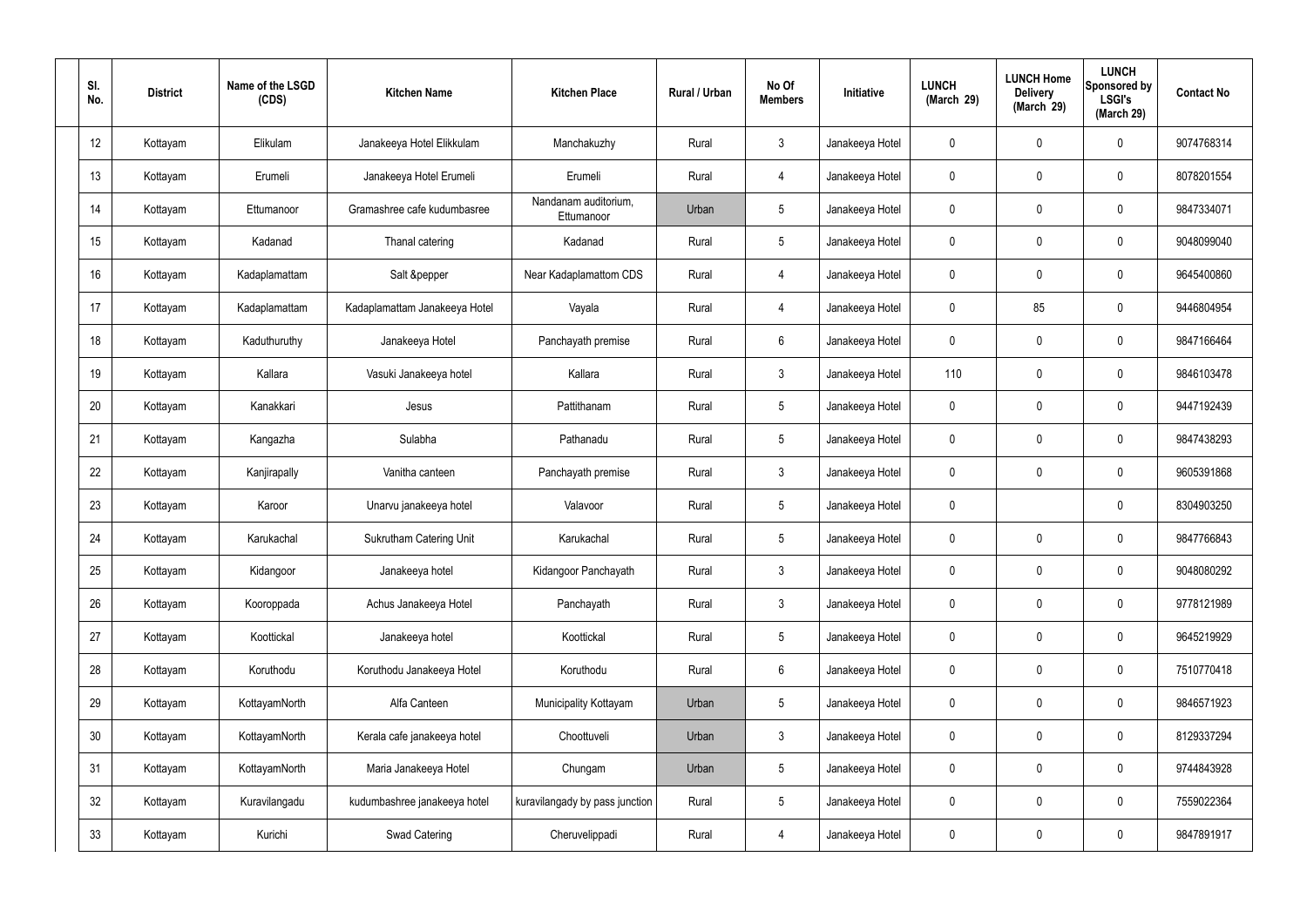|    | SI.<br>No. | <b>District</b> | Name of the LSGD<br>(CDS) | <b>Kitchen Name</b>             | <b>Kitchen Place</b>    | Rural / Urban | No Of<br><b>Members</b> | Initiative      | <b>LUNCH</b><br>(March 29) | <b>LUNCH Home</b><br><b>Delivery</b><br>(March 29) | <b>LUNCH</b><br>Sponsored by<br><b>LSGI's</b><br>(March 29) | <b>Contact No</b> |
|----|------------|-----------------|---------------------------|---------------------------------|-------------------------|---------------|-------------------------|-----------------|----------------------------|----------------------------------------------------|-------------------------------------------------------------|-------------------|
|    | 34         | Kottayam        | Madappally                | SR catering                     | Mammoodu                | Rural         | $\mathbf{3}$            | Janakeeya Hotel | 0                          | 0                                                  | $\mathbf 0$                                                 | 9747702203        |
|    | 35         | Kottayam        | Manimala                  | Vanitha canteen                 | Manimala                | Rural         | $\mathbf{3}$            | Janakeeya Hotel | $\mathbf 0$                | 0                                                  | $\mathbf 0$                                                 | 9946318069        |
|    | 36         | Kottayam        | Manjoor                   | Oruma catering unit             | Kuruppanthara           | Rural         | $5\phantom{.0}$         | Janakeeya Hotel | 0                          | 0                                                  | $\mathbf 0$                                                 | 9349189590        |
|    | 37         | Kottayam        | Marangattupilly           | Marangattupilly Janakeeya Hotel | Marangattupilly         | Rural         | $\overline{4}$          | Janakeeya Hotel | $\mathbf 0$                | 0                                                  | $\mathbf 0$                                                 | 9544416772        |
|    | 38         | Kottayam        | Maravanthuruth            | Changathi                       | Maravanthuruth          | Rural         | 4                       | Janakeeya Hotel | $\mathbf 0$                | 0                                                  | $\mathbf 0$                                                 | 9744598169        |
|    | 39         | Kottayam        | Meenachil                 | Akshaya Janakeeya hotel         | Idamattam               | Rural         | $\overline{4}$          | Janakeeya Hotel | $\mathbf 0$                | 0                                                  | -1                                                          | 9747190979        |
|    | 40         | Kottayam        | Meenachil                 | Archana janakeeya Hotel         | Paika                   | Rural         | $5\phantom{.0}$         | Janakeeya Hotel | $\mathbf 0$                | 0                                                  | $\mathbf 0$                                                 | 9048759539        |
| 82 | 41         | Kottayam        | Meenadom                  | Nainus                          | Meenadom                | Rural         | $\mathfrak{Z}$          | Janakeeya Hotel | $\mathbf 0$                | 0                                                  | $\mathbf 0$                                                 | 9539752801        |
|    | 42         | Kottayam        | Melukavu                  | Seenayi Cafe centre             | Melukavumattam          | Rural         | $5\phantom{.0}$         | Janakeeya Hotel | $\mathbf 0$                | $\boldsymbol{0}$                                   | $\mathbf 0$                                                 | 9744546703        |
|    | 43         | Kottayam        | Moonnilav                 | Aiswarya                        | Moonnilav               | Rural         | $\mathbf{3}$            | Janakeeya Hotel | $\mathbf 0$                | 0                                                  | $\mathbf 0$                                                 | 8281227689        |
|    | 44         | Kottayam        | Mulakkulam                | Janakeeya Hotel                 | Moorkkattilpadi         | Rural         | 4                       | Janakeeya Hotel | $\mathbf 0$                | 0                                                  | $\mathbf 0$                                                 | 9747856382        |
|    | 45         | Kottayam        | Mundakkayam               | Janakeeya Hotel Mundakkayam     | Mundakkayam             | Rural         | $6\phantom{.}6$         | Janakeeya Hotel | $\mathbf 0$                | 0                                                  | $\mathbf 0$                                                 | 9495314979        |
|    | 46         | Kottayam        | Nedumkunnam               | Nanma Kudumbashree Unit         | Nedumkunnam             | Rural         | $5\phantom{.0}$         | Janakeeya Hotel | $\mathbf 0$                | $\mathbf 0$                                        | $\overline{2}$                                              | 7306791612        |
|    | 47         | Kottayam        | Neendoor                  | Gruhasree ME Unit               | Panchayath              | Rural         | $\mathfrak{Z}$          | Janakeeya Hotel | 104                        | 0                                                  | $\mathbf 0$                                                 | 9847756958        |
|    | 48         | Kottayam        | Njeezhoor                 | Annapoorna Janakeeya Hotel      | Panchayath              | Rural         | $\overline{4}$          | Janakeeya Hotel | $\pmb{0}$                  | 0                                                  | $\mathbf 0$                                                 | 9745246839        |
|    | 49         | Kottayam        | Pala                      | Angel Janakeeya Hotel           | Pala Municipality       | Urban         | $\overline{4}$          | Janakeeya Hotel | $\pmb{0}$                  | 0                                                  | $\mathbf 0$                                                 | 9745963125        |
|    | 50         | Kottayam        | Pala                      | Harithasree catering            | Chethimattam            | Urban         | $5\overline{)}$         | Janakeeya Hotel | $\pmb{0}$                  | 0                                                  | $\mathbf 0$                                                 | 9895154240        |
|    | 51         | Kottayam        | Pallickathodu             | Sangeetha                       | Pallickathodu Bus stand | Rural         | $\mathbf{3}$            | Janakeeya Hotel | 0                          | 0                                                  | $\mathbf 0$                                                 | 9633814381        |
|    | 52         | Kottayam        | Pampady                   | Thrupthi                        | Pampady Town            | Rural         | $5\overline{)}$         | Janakeeya Hotel | $\mathbf 0$                | 0                                                  | $\mathbf 0$                                                 | 9633013622        |
|    | 53         | Kottayam        | Panachikkadu              | Ruchi Canteen                   | Paruthumpara            | Rural         | $5\overline{)}$         | Janakeeya Hotel | $\mathbf 0$                | 0                                                  | $\mathbf 0$                                                 | 9656411494        |
|    | 54         | Kottayam        | Parathodu                 | Janakeeya Hotel Parathodu       | Panchayath              | Rural         | $\overline{4}$          | Janakeeya Hotel | $\pmb{0}$                  | 0                                                  | $\mathbf 0$                                                 | 7907455541        |
|    | 55         | Kottayam        | Paippadu                  | Thejus                          | Paippadu                | Rural         | $\sqrt{5}$              | Janakeeya Hotel | 0                          | 0                                                  | $\boldsymbol{0}$                                            | 7034621426        |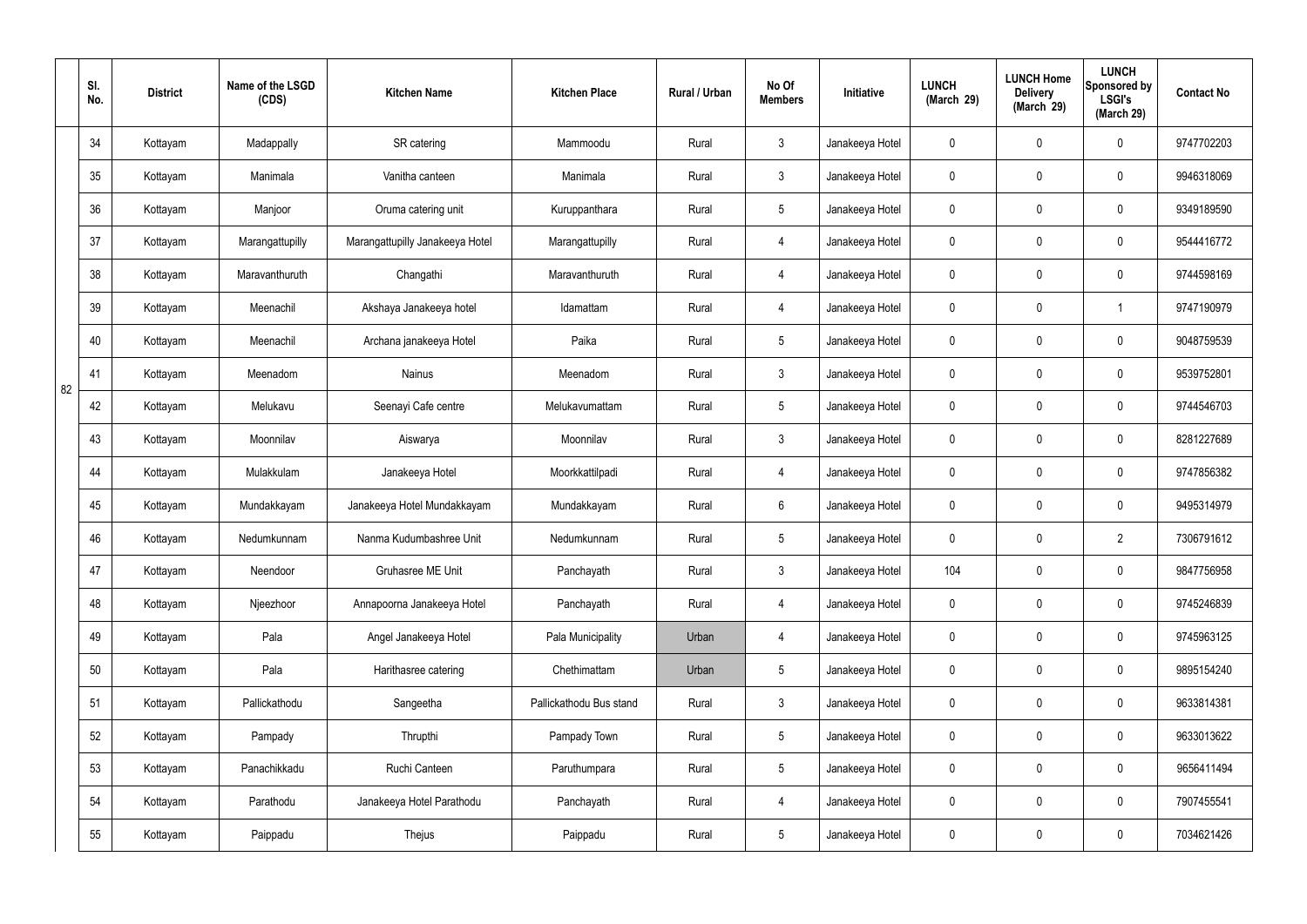| SI.<br>No. | <b>District</b> | Name of the LSGD<br>(CDS) | <b>Kitchen Name</b>                                      | <b>Kitchen Place</b>                        | Rural / Urban | No Of<br><b>Members</b> | Initiative      | <b>LUNCH</b><br>(March 29) | <b>LUNCH Home</b><br><b>Delivery</b><br>(March 29) | <b>LUNCH</b><br><b>Sponsored by</b><br><b>LSGI's</b><br>(March 29) | <b>Contact No</b> |
|------------|-----------------|---------------------------|----------------------------------------------------------|---------------------------------------------|---------------|-------------------------|-----------------|----------------------------|----------------------------------------------------|--------------------------------------------------------------------|-------------------|
| 56         | Kottayam        | Poonjar                   | Haritham                                                 | Poonjar                                     | Rural         | $5\phantom{.0}$         | Janakeeya Hotel | $\mathbf 0$                | $\mathbf 0$                                        | 0                                                                  | 9495235348        |
| 57         | Kottayam        | poonjar south             | Sowbhagya Janakeeya Hotel                                | poonjar south                               | Rural         | $\overline{4}$          | Janakeeya Hotel | $\mathbf 0$                | $\mathbf 0$                                        | 0                                                                  | 9495151799        |
| 58         | Kottayam        | Puthuppalli               | Ammaveedu                                                | Puthuppally bus stand                       | Rural         | $5\overline{)}$         | Janakeeya Hotel | 0                          | $\mathbf 0$                                        | 0                                                                  | 9947156548        |
| 59         | Kottayam        | Ramapuram                 | Ruchi                                                    | Ramapuram                                   | Rural         | $\overline{4}$          | Janakeeya Hotel | $\mathbf 0$                | 32                                                 | 0                                                                  | 9495107277        |
| 60         | Kottayam        | T.V.Puram                 | Vijaya Janakeeya Hotel                                   | TV Puram                                    | Rural         | $\mathbf{3}$            | Janakeeya Hotel | 0                          | $\mathbf 0$                                        | 0                                                                  | 9847614136        |
| 61         | Kottayam        | Teekkoy                   | Kairali                                                  | Vagamattom, Kallambhagam                    | Rural         | $\mathbf{3}$            | Janakeeya Hotel | $\mathbf 0$                | $\mathbf 0$                                        | 0                                                                  | 7025702768        |
| 62         | Kottayam        | Thalanad                  | Nanma                                                    | Muttambhagam Kavala                         | Rural         | $\mathbf{3}$            | Janakeeya Hotel | 0                          | 0                                                  | 0                                                                  | 9961289547        |
| 63         | Kottayam        | Thalappalam               | Ameya                                                    | Thalappalam                                 | Rural         | $\overline{4}$          | Janakeeya Hotel | $\mathbf 0$                | $\mathbf 0$                                        | 4                                                                  | 7025932626        |
| 64         | Kottayam        | Thalayolaparambu          | kudumbashree janakeeya hotel                             | Thalayolaparambu                            | Rural         | $\mathbf{3}$            | Janakeeya Hotel | 57                         | 0                                                  | 0                                                                  | 7994830570        |
| 65         | Kottayam        | Thidanadu                 | Janani                                                   | Chemmlamattam                               | Rural         | $6\phantom{.}6$         | Janakeeya Hotel | $\mathbf 0$                | 0                                                  | 0\$                                                                | 9562695545        |
| 66         | Kottayam        | Thidanadu                 | Krishna                                                  | Near Panchayath                             | Rural         | $\overline{4}$          | Janakeeya Hotel | 0                          | 0                                                  | 0                                                                  | 9605565960        |
| 67         | Kottayam        | Thiruvarppu               | Sreeparvathy food products                               | Illickal                                    | Rural         | $\mathbf{3}$            | Janakeeya Hotel | 115                        | 0                                                  | 0                                                                  | 9747289846        |
| 68         | Kottayam        | Thrikkodithanam           | Swanthanam                                               | Thrikkodithanam                             | Rural         | 5                       | Janakeeya Hotel | 0                          | 0                                                  | 0                                                                  | 7902729237        |
| 69         | Kottayam        | Udayanapuram              | Uppum Mulakum                                            | Nerekadavu                                  | Rural         | $\mathbf{3}$            | Janakeeya Hotel | $\mathbf 0$                | $\mathbf 0$                                        | 0                                                                  | 8111850728        |
| 70         | Kottayam        | Udayanapuram              | Aiswarya Activity Group                                  | Vaikom Block Panchayath                     | Rural         | $5\phantom{.0}$         | Janakeeya Hotel | $\mathbf 0$                | $\pmb{0}$                                          | $\mathbf 0$                                                        | 9847437286        |
| 71         | Kottayam        | Uzhavoor                  | Uzhavoor Janakeeya Hotel                                 | Uzhavoor Town                               | Rural         | 8                       | Janakeeya Hotel | $\mathbf 0$                | $\mathbf 0$                                        | 0                                                                  | 9746074266        |
| 72         | Kottayam        | Vaikom                    | <b>Chanees Eats</b>                                      | Chalapparambu                               | Urban         | $\overline{4}$          | Janakeeya Hotel | $\mathbf 0$                | $\pmb{0}$                                          | 0                                                                  | 9446467389        |
| 73         | Kottayam        | Vakathanam                | Padheyam                                                 | Njaliakuzhi                                 | Rural         | $6\phantom{.}6$         | Janakeeya Hotel | 0                          | $\mathbf 0$                                        | 0                                                                  | 9495010073        |
| 74         | Kottayam        | Vazhappally               | Udayam                                                   | Vazhappally                                 | Rural         | $\overline{4}$          | Janakeeya Hotel | $\mathbf 0$                | $\pmb{0}$                                          | 0                                                                  | 9562267564        |
| 75         | Kottayam        | Vazhoor                   | Kudumbashree Canteen Unit At<br>Vazhoor Grama Panchayath | Vazhoor Grama Panchayath<br><b>Building</b> | Rural         | $5\phantom{.0}$         | Janakeeya Hotel | $\mathbf 0$                | $\mathbf 0$                                        | 0                                                                  | 9544717796        |
| 76         | Kottayam        | Vazhoor                   | New India                                                | Nedumavu                                    | Rural         | $\mathbf{3}$            | Janakeeya Hotel | $\mathbf 0$                | $\mathbf 0$                                        | 0                                                                  | 9744581242        |
| 77         | Kottayam        | Vechoor                   | Treeland Annapoorna                                      | <b>Bund Road</b>                            | Rural         | $\mathbf{3}$            | Janakeeya Hotel | $\pmb{0}$                  | $\boldsymbol{0}$                                   | 0                                                                  | 8606814487        |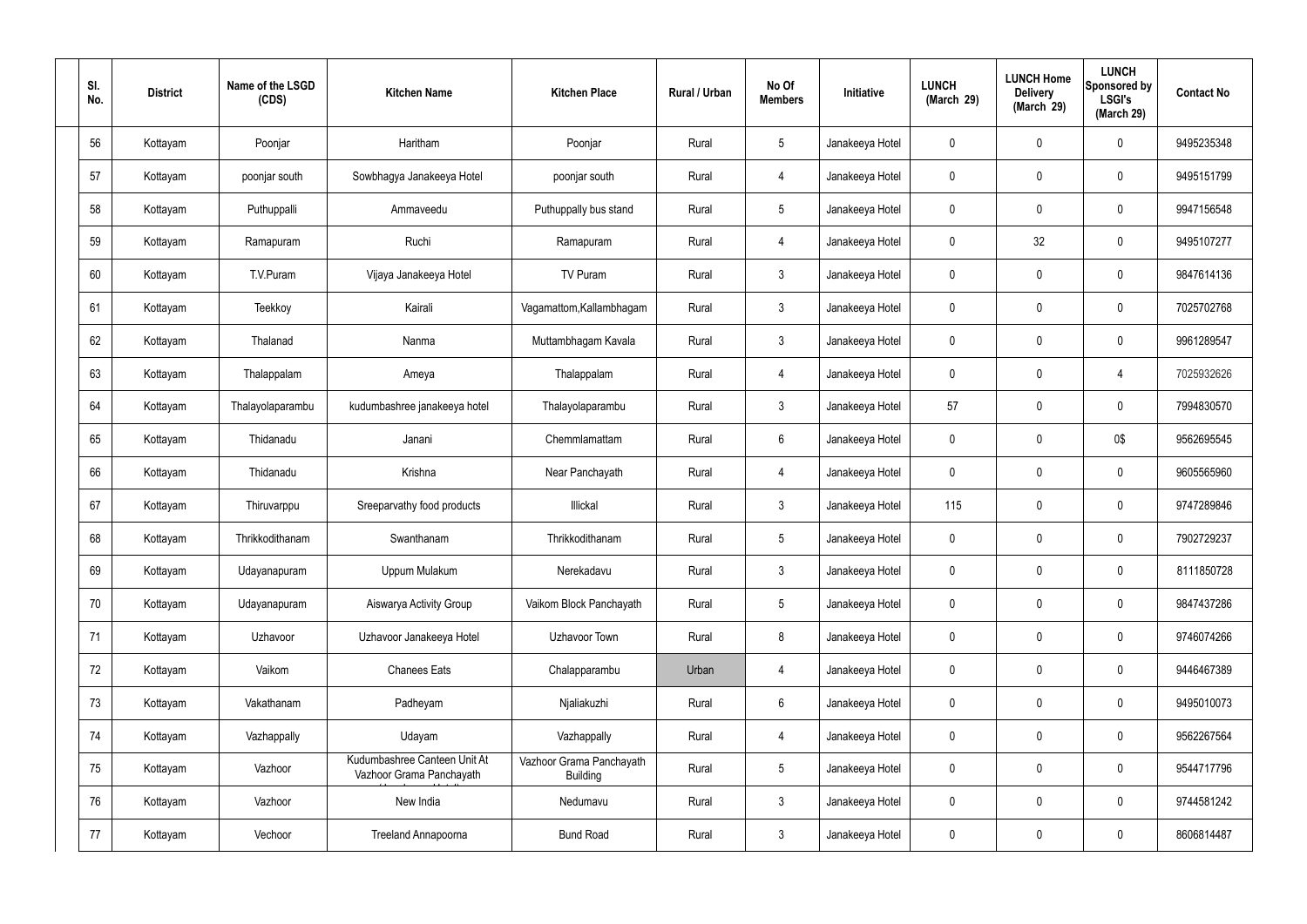|    | SI.<br>No.      | <b>District</b> | Name of the LSGD<br>(CDS) | <b>Kitchen Name</b>            | <b>Kitchen Place</b>                  | Rural / Urban | No Of<br><b>Members</b> | <b>Initiative</b> | <b>LUNCH</b><br>(March 29) | <b>LUNCH Home</b><br><b>Delivery</b><br>(March 29) | <b>LUNCH</b><br>Sponsored by<br><b>LSGI's</b><br>(March 29) | <b>Contact No</b> |
|----|-----------------|-----------------|---------------------------|--------------------------------|---------------------------------------|---------------|-------------------------|-------------------|----------------------------|----------------------------------------------------|-------------------------------------------------------------|-------------------|
|    | 78              | Kottayam        | Veliyannoor               | Thanima foods                  | Veliyannoor                           | Rural         | $\mathbf{3}$            | Janakeeya Hotel   | $\mathbf 0$                | 0                                                  | $\mathbf 0$                                                 | 9744392147        |
|    | 79              | Kottayam        | Vellavoor                 | Uppum Mulakum Janakeeya Hotel  | Panchayath premise                    | Rural         | $5\phantom{.0}$         | Janakeeya Hotel   | $\mathbf 0$                | 0                                                  | $\mathbf 0$                                                 | 9188317288        |
|    | 80              | Kottayam        | Velloor                   | Puzhayoram catering            | Near Velloor cds office               | Rural         | $\overline{4}$          | Janakeeya Hotel   | 52                         | $\mathbf 0$                                        | $\mathbf 0$                                                 | 9895522286        |
|    | 81              | Kottayam        | Vijayapuram               | Niravu                         | Iranjal                               | Rural         | $\mathbf{3}$            | Janakeeya Hotel   | $\mathbf 0$                | 0                                                  | $\mathbf 0$                                                 | 9495245895        |
|    | 82              | Kottayam        | Vijayapuram               | Renown Janakeeya Hotel         | Vadavathoor                           | Rural         | $5\phantom{.0}$         |                   | 0                          | $\mathbf 0$                                        | $\mathbf 0$                                                 | 8606536302        |
| 82 |                 |                 |                           |                                |                                       |               | 336                     |                   | 690                        | 117                                                | $\overline{7}$                                              |                   |
|    | -1              | Kozhikode       | Balussery                 | Unarvu Janakeeya Hotel         | Balussery                             | Rural         | $5\phantom{.0}$         | Janakeeya Hotel   | $\mathbf 0$                | $\mathbf 0$                                        | $\mathbf 0$                                                 | 95440 03929       |
|    | $\overline{2}$  | Kozhikode       | Panangad                  | Kairali Janakeeya Hotel        | Balussery mukku at KK<br>hospital     | Rural         | $\mathbf{3}$            | Janakeeya Hotel   | $\mathbf 0$                | 0                                                  | $\mathbf 0$                                                 | 97450 85782       |
|    | $\mathbf{3}$    | Kozhikode       | Koorachundu               | Koorachundu Janakeeya hotel    | Koorachundu                           | Rural         | $\overline{4}$          | Janakeeya Hotel   | $\mathbf 0$                | $\mathbf 0$                                        | $\mathbf 0$                                                 | 94967 07886       |
|    | $\overline{4}$  | Kozhikode       | Koorachundu               | Koottayma Janakeeya Hotel      | Kallanode                             | Rural         | $5\phantom{.0}$         | Janakeeya Hotel   | $\mathbf 0$                | 0                                                  | $\mathbf 0$                                                 | 94967 26850       |
|    | $5\overline{)}$ | Kozhikode       | Kottur                    | Sneha Janakeeya Hotel          | Kottur                                | Rural         | $5\phantom{.0}$         | Janakeeya Hotel   | $\mathbf 0$                | 0                                                  | $\mathbf 0$                                                 | 97456 72101       |
|    | 6               | Kozhikode       | Naduvannur                | Naduvannur Janakeeya Hotel     | Naduvannur                            | Rural         | $\overline{7}$          | Janakeeya Hotel   | $\mathbf 0$                | 0                                                  | $\mathbf 0$                                                 | 8592-031802       |
|    | $\overline{7}$  | Kozhikode       | Naduvannur                | Kudumbashree Janakeeya Hotel   | Anjolimukku                           | Rural         | $\mathbf{3}$            | Janakeeya Hotel   | $\mathbf 0$                | 0                                                  | $\mathbf 0$                                                 | 9995947043        |
|    | 8               | Kozhikode       | Ulliyeri                  | Ulliyeri Janakeeya Hotel       | Ulliyeri                              | Rural         | $\overline{4}$          | Janakeeya Hotel   | $\mathbf 0$                | $\mathbf 0$                                        | $\mathbf 0$                                                 | 89434 06681       |
|    | 9               | Kozhikode       | Unnikulam                 | Swad Janakeeya Hotel           | Ekarool Kaappil Road                  | Rural         | $\mathbf{3}$            | Janakeeya Hotel   | $\mathbf 0$                | $\mathbf 0$                                        | $\mathbf 0$                                                 | 85475 75474       |
|    | 10              | Kozhikode       | Unnikulam                 | Chaithanya Janakeeya Hotel     | Opposite unnikulam<br>gramapanchayath | Rural         | $\mathfrak{Z}$          | Janakeeya Hotel   | $\mathbf 0$                | $\mathbf 0$                                        | $\mathbf 0$                                                 | 87141 31460       |
|    | 11              | Kozhikode       | Nanminda                  | Akshaya vanitha hotel          | Nanminda panchayath building          | Rural         | $\mathbf{3}$            | Janakeeya Hotel   | $\mathbf 0$                | $\mathbf 0$                                        | $\mathbf 0$                                                 | 9961184212        |
|    | 12              | Kozhikode       | Thalakkulathur            | Thalakkulathur Janakeeya Hotel | Parambath                             | Rural         | $\overline{4}$          | Janakeeya Hotel   | $\mathbf 0$                | 0                                                  | $\mathbf 0$                                                 | 7593067511        |
|    | 13              | Kozhikode       | Kakkodi                   | Kakkodi Janakeeya Hotel        | Kakkodi Bazar                         | Rural         | $\overline{7}$          | Janakeeya Hotel   | $\mathbf 0$                | 0                                                  | $\mathbf 0$                                                 | 8943123615        |
|    | 14              | Kozhikode       | Chelannur                 | Oottupura Janakeeya Hotel      | Ambalathukulangara                    | Rural         | $\overline{7}$          | Janakeeya Hotel   | $\mathbf 0$                | 0                                                  | $\mathbf 0$                                                 | 9846010528        |
|    | 15              | Kozhikode       | Narikkuni                 | Amma Janakeeya Hotel           | Narikkuni                             | Rural         | $\mathfrak{Z}$          | Janakeeya Hotel   | $\mathbf 0$                | 0                                                  | $\mathbf 0$                                                 | 9645606562        |
|    | 16              | Kozhikode       | Kakkoor                   | Janakeeya Hotel Kakkoor        | Kakkoor                               | Rural         | $5\phantom{.0}$         | Janakeeya Hotel   | 0                          | 0                                                  | $\mathbf 0$                                                 | 8592050112        |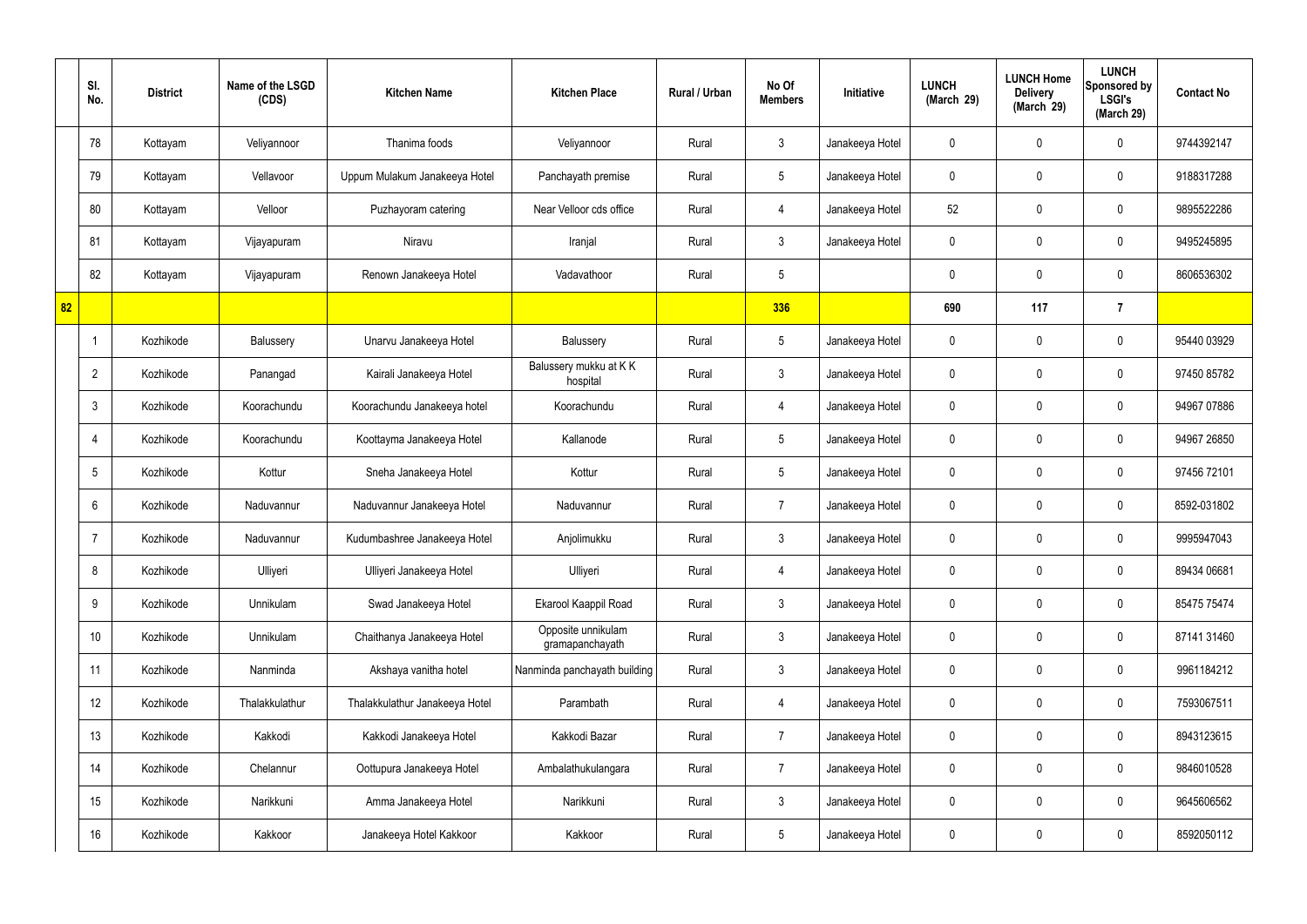| SI.<br>No. | <b>District</b> | Name of the LSGD<br>(CDS) | <b>Kitchen Name</b>                      | <b>Kitchen Place</b>      | Rural / Urban | No Of<br><b>Members</b> | <b>Initiative</b> | <b>LUNCH</b><br>(March 29) | <b>LUNCH Home</b><br><b>Delivery</b><br>(March 29) | <b>LUNCH</b><br>Sponsored by<br><b>LSGI's</b><br>(March 29) | <b>Contact No</b> |
|------------|-----------------|---------------------------|------------------------------------------|---------------------------|---------------|-------------------------|-------------------|----------------------------|----------------------------------------------------|-------------------------------------------------------------|-------------------|
| 17         | Kozhikode       | Koduvally                 | Sadhya Janakeeya Hotel                   | G M L P School, Koduvally | Urban         | $5\phantom{.0}$         | Janakeeya Hotel   | 0                          | 0                                                  | $\mathbf 0$                                                 | 8593898831        |
| 18         | Kozhikode       | Koduvally                 | KKN Janakeeya Hotel Koduvally            | Nellamkandi               | Urban         | $\mathbf{3}$            | Janakeeya Hotel   | $\mathbf 0$                | 0                                                  | $\mathbf 0$                                                 | 9847650894        |
| 19         | Kozhikode       | Koduvally                 | Swad Janakeeya Hotel                     | Manipuram                 | Urban         | $5\phantom{.0}$         | Janakeeya Hotel   | $\mathbf 0$                | 0                                                  | $\mathbf 0$                                                 | 9946991995        |
| 20         | Kozhikode       | Madavoor                  | Madavoor Janakeeya Hotel                 | Near madavoor panchayath  | Rural         | $5\phantom{.0}$         | Janakeeya Hotel   | $\mathbf 0$                | 0                                                  | $\mathbf 0$                                                 | 8547590842        |
| 21         | Kozhikode       | Omasseri                  | Annapoornna Janakeeya Hotel              | Omasseri                  | Rural         | $\overline{4}$          | Janakeeya Hotel   | $\mathbf 0$                | 0                                                  | $\mathbf 0$                                                 | 9605102599        |
| 22         | Kozhikode       | Puthuppadi                | Ruchi Janakeeya Hotel                    | Puthupadi                 | Rural         | $5\phantom{.0}$         | Janakeeya Hotel   | $\mathbf 0$                | 0                                                  | $\mathbf 0$                                                 | 7909113114        |
| 23         | Kozhikode       | Kizhakkoth                | Swad Janakeeya Hotel                     | Mariveettilthazham        | Rural         | $\overline{4}$          | Janakeeya Hotel   | $\mathbf 0$                | 0                                                  | $\mathbf 0$                                                 | 9847086665        |
| 24         | Kozhikode       | Thamarassery              | Pavithram Janakeeya hotel                | Thamarassery old stand    | Rural         | $6\phantom{.}6$         | Janakeeya Hotel   | $\mathbf 0$                | 0                                                  | $\mathbf 0$                                                 | 9048389661        |
| 25         | Kozhikode       | Kodenchery                | Kairali Janakeeya Hotel                  | Kodenchery                | Rural         | 4                       | Janakeeya Hotel   | $\mathbf 0$                | 0                                                  | $\mathbf 0$                                                 | 9446037829        |
| 26         | Kozhikode       | Koodaranji                | Ruchikkoot Janakeeya Hotel               | Koodaranji                | Rural         | $6\phantom{.}6$         | Janakeeya Hotel   | $\mathbf 0$                | 0                                                  | $\mathbf 0$                                                 | 9496439278        |
| 27         | Kozhikode       | Thiruvambadi              | Pulari Janakeeya Hotel                   | Thondimmal                | Rural         | $5\phantom{.0}$         | Janakeeya Hotel   | $\mathbf 0$                | 0                                                  | $\mathbf 0$                                                 | 7034264232        |
| 28         | Kozhikode       | Kattippara                | Ruchi Janakeeya Hotel                    | Chamal                    | Rural         | $6\phantom{.}6$         | Janakeeya Hotel   | $\mathbf 0$                | 0                                                  | $\mathbf 0$                                                 | 7591974045        |
| 29         | Kozhikode       | Koyilandy North           | Naveena canteen                          | Near new bus stand        | Urban         | $\overline{7}$          | Janakeeya Hotel   | $\mathbf 0$                | 0                                                  | 0                                                           | 9544185262        |
| 30         | Kozhikode       | Koyilandy North           | Koyilandi Nagarasabha Janakeeya<br>Hotel | Near Kollamchira          | Urban         | 10 <sup>°</sup>         | Janakeeya Hotel   | $\mathbf 0$                | $\mathbf 0$                                        | $\mathbf 0$                                                 | 8943191728        |
| 31         | Kozhikode       | Koyilandi South           | Snehadeepam Janakeeya Hotel              | Muthambi                  | Urban         | $6\overline{6}$         | Janakeeya Hotel   | $\mathbf 0$                | $\mathbf 0$                                        | $\mathbf 0$                                                 | 9188198658        |
| 32         | Kozhikode       | Koyilandi South           | Kudumbashree Janakeeya Hotel             | Koyilandi Market          | Urban         | $\mathbf{3}$            | Janakeeya Hotel   | $\mathbf 0$                | $\mathbf 0$                                        | $\mathbf 0$                                                 | 9544185262        |
| 33         | Kozhikode       | Chengottukavu             | Amma Janakeeya Hotel                     | Edakkulam                 | Rural         | $5\phantom{.0}$         | Janakeeya Hotel   | $\mathbf 0$                | 0                                                  | $\mathbf 0$                                                 | 9048235785        |
| 34         | Kozhikode       | Atholi                    | Atholi Janakeeya Hotel                   | Kodassery                 | Rural         | $\overline{4}$          | Janakeeya Hotel   | $\mathbf 0$                | 0                                                  | $\mathbf 0$                                                 | 9072499251        |
| 35         | Kozhikode       | Moodadi                   | Ruchi Janakeeya Hotel                    | Moodadi                   | Rural         | $5\phantom{.0}$         | Janakeeya Hotel   | $\mathbf 0$                | 0                                                  | $\mathbf 0$                                                 | 8281226403        |
| 36         | Kozhikode       | Chemancheri               | Annapoornna Janakeeya Hotel              | Pookkad                   | Rural         | $5\phantom{.0}$         | Janakeeya Hotel   | $\pmb{0}$                  | 0                                                  | $\mathbf 0$                                                 | 9048235785        |
| 37         | Kozhikode       | Arikkulam                 | Thanima Janakeeya Hotel                  | Kurudimukku               | Rural         | $\overline{4}$          | Janakeeya Hotel   | $\mathbf 0$                | 0                                                  | $\mathbf 0$                                                 | 9645137125        |
| 38         | Kozhikode       | Arikkulam                 | Ruchiyidam Janakeeya Hotel               | Arikkulam                 | Rural         | 4                       | Janakeeya Hotel   | 0                          | 0                                                  | $\mathbf 0$                                                 | 9048410803        |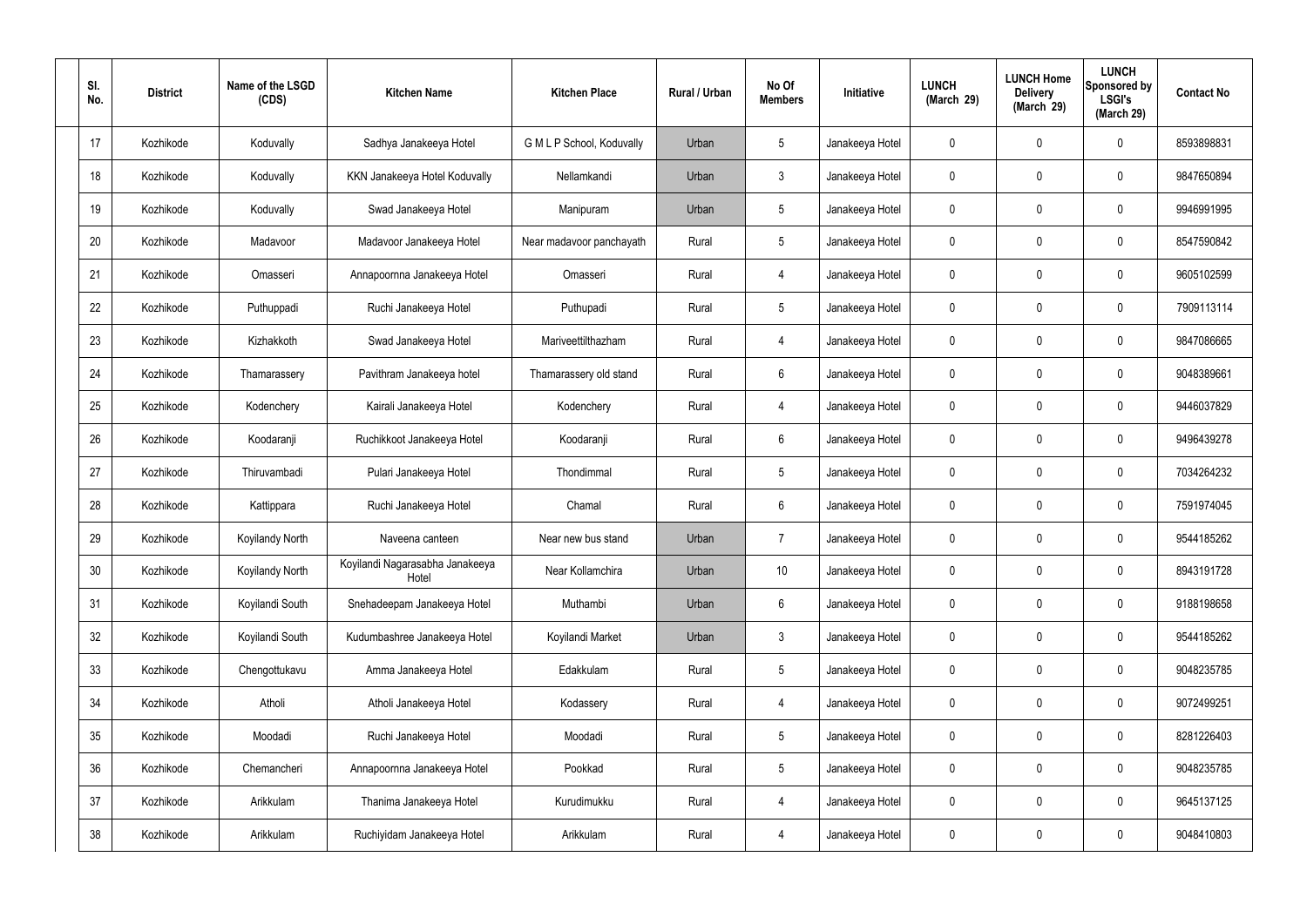|     | SI.<br>No. | <b>District</b> | Name of the LSGD<br>(CDS) | <b>Kitchen Name</b>            | <b>Kitchen Place</b>                        | <b>Rural / Urban</b> | No Of<br><b>Members</b> | Initiative      | <b>LUNCH</b><br>(March 29) | <b>LUNCH Home</b><br><b>Delivery</b><br>(March 29) | <b>LUNCH</b><br>Sponsored by<br><b>LSGI's</b><br>(March 29) | <b>Contact No</b> |
|-----|------------|-----------------|---------------------------|--------------------------------|---------------------------------------------|----------------------|-------------------------|-----------------|----------------------------|----------------------------------------------------|-------------------------------------------------------------|-------------------|
|     | 39         | Kozhikode       | Kozhikode Central.        | Ruchikkoott                    | <b>District Veterinary Hospital</b>         | Urban                | $\mathbf{3}$            | Janakeeya Hotel | $\mathbf 0$                | $\mathbf 0$                                        | $\mathbf 0$                                                 | 7025774213        |
|     | 40         | Kozhikode       | Kozhikode Central         | Sneha Ruchikkoott              | Mankavu                                     | Urban                | 4                       | Janakeeya Hotel | $\mathbf 0$                | $\mathbf 0$                                        | $\mathbf 0$                                                 | 8921995031        |
|     | 41         | Kozhikode       | Kozhikode Central         | Tripthi Janakeeya Hotel        | Near AMLP School,<br>Moozhikkal             | Urban                | $\mathbf{3}$            | Janakeeya Hotel | $\mathbf 0$                | $\mathbf 0$                                        | $\mathbf 0$                                                 | 8129200288        |
|     | 42         | Kozhikode       | Kozhikode Central         | New Ganesh                     | Kovoor, near library                        | Urban                | $5\phantom{.0}$         | Janakeeya Hotel | $\mathbf 0$                | $\mathbf 0$                                        | $\mathbf 0$                                                 | 9349123701        |
|     | 43         | Kozhikode       | Kozhikode Central         | Ruchippura Janakeeya Hotel     | Near Focus mall, New bus<br>stand Kozhikode | Urban                | $\mathbf{3}$            | Janakeeya Hotel | $\mathbf 0$                | $\mathbf 0$                                        | $\mathbf 0$                                                 | 9605602806        |
|     | 44         | Kozhikode       | Kozhikode Central         | Souparnika Janakeeya Hotel     | Medical college near chest<br>hospital      | Urban                | $6\phantom{.}6$         | Janakeeya Hotel | $\mathbf 0$                | $\mathbf 0$                                        | $\mathbf 0$                                                 | 8281709784        |
|     | 45         | Kozhikode       | Kozhikode North           | Udayam kudumbasree canteen     | Thadambattuthazham                          | Urban                | $5\overline{)}$         | Janakeeya Hotel | $\mathbf 0$                | $\mathbf 0$                                        | $\mathbf 0$                                                 | 7736850096        |
|     | 46         | Kozhikode       | Kozhikode North           | Ruchi                          | Elathoor, Chettikulam                       | Urban                | 4                       | Janakeeya Hotel | $\mathbf 0$                | $\mathbf 0$                                        | $\mathbf 0$                                                 | 9947743713        |
|     | 47         | Kozhikode       | Kozhikode North           | Tasty Janakeeya Hotel          | <b>Butt road</b>                            | Urban                | $5\overline{)}$         | Janakeeya Hotel | $\mathbf 0$                | $\mathbf 0$                                        | $\mathbf 0$                                                 | 9074462795        |
|     | 48         | Kozhikode       | Kozhikode North           | Oruma                          | Eranjikkal                                  | Urban                | 4                       | Janakeeya Hotel | $\mathbf 0$                | $\mathbf 0$                                        | $\mathbf 0$                                                 |                   |
|     | 49         | Kozhikode       | Feroke                    | Ruchi vanitha mess             | <b>Feroke Muncipality</b>                   | Urban                | $\overline{7}$          | Janakeeya Hotel | $\mathbf 0$                | $\mathbf 0$                                        | $\mathbf 0$                                                 | 9544468026        |
|     | 50         | Kozhikode       | Feroke                    | Mithra Janakeeya Hotel         | Ambalangadi                                 | Urban                | $5\phantom{.0}$         | Janakeeya Hotel | $\mathbf 0$                | $\mathbf 0$                                        | $\mathbf 0$                                                 | 9847657229        |
|     | 51         | Kozhikode       | Feroke                    | Chemmeen Janakeeya Hotel       | Karuvanthuruthi                             | Urban                | 4                       | Janakeeya Hotel | $\mathbf 0$                | 0                                                  | $\mathbf 0$                                                 | 9747265293        |
|     | 52         | Kozhikode       | Ramanattukara             | Tasty catering unit            | Ramanattukara                               | Urban                | $6\phantom{.}6$         | Janakeeya Hotel | 96                         | $\mathbf 0$                                        | $\mathbf 0$                                                 | 9961004004        |
| 106 | 53         | Kozhikode       | KozhikodeSouth            | Ushass cattering               | Meenchantha school                          | Urban                | $5\phantom{.0}$         | Janakeeya Hotel | $\mathbf 0$                | $\mathbf 0$                                        | $\mathbf 0$                                                 | 9645629224        |
|     | 54         | Kozhikode       | Kozhikode South           | Oruma                          | Naduvattam                                  | Urban                | 4                       | Janakeeya Hotel | $\mathbf 0$                | $\mathbf 0$                                        | $\mathbf 0$                                                 | 9747405960        |
|     | 55         | Kozhikode       | Kozhikode South           | Ruchi Janakeeya Hotel          | Kundayithode                                | Urban                | $5\phantom{.0}$         | Janakeeya Hotel | $\mathbf 0$                | 0                                                  | $\mathbf 0$                                                 | 9526521036        |
|     | 56         | Kozhikode       | Kozhikode South           | Five star                      | Palayam                                     | Urban                | 4                       | Janakeeya Hotel | $\mathbf 0$                | 0                                                  | $\mathbf 0$                                                 | 9744307041        |
|     | 57         | Kozhikode       | Olavanna                  | Kailamadam Janakeeya Hotel     | Pantheerankavu bypass                       | Rural                | $6\overline{6}$         | Janakeeya Hotel | $\mathbf 0$                | 0                                                  | $\mathbf 0$                                                 | 9526123535        |
|     | 58         | Kozhikode       | Olavanna                  | Snehitha Janakeeya Hotel       | Kunnathupalam                               | Rural                | $6\overline{6}$         | Janakeeya Hotel | $\pmb{0}$                  | 0                                                  | $\mathbf 0$                                                 | 9072771905        |
|     | 59         | Kozhikode       | Kadalundi                 | Kadambhari Janakeeya Hotel     | Mannoor valavil                             | Rural                | $6\overline{6}$         | Janakeeya Hotel | $\mathbf 0$                | 0                                                  | $\mathbf 0$                                                 | 9349923675        |
|     | 60         | Kozhikode       | Mukkam                    | Mukkam Friends Janakeeya hotel | Mukkam                                      | Urban                | 4                       | Janakeeya Hotel | $\mathbf 0$                | 0                                                  | $\overline{0}$                                              | 9497215604        |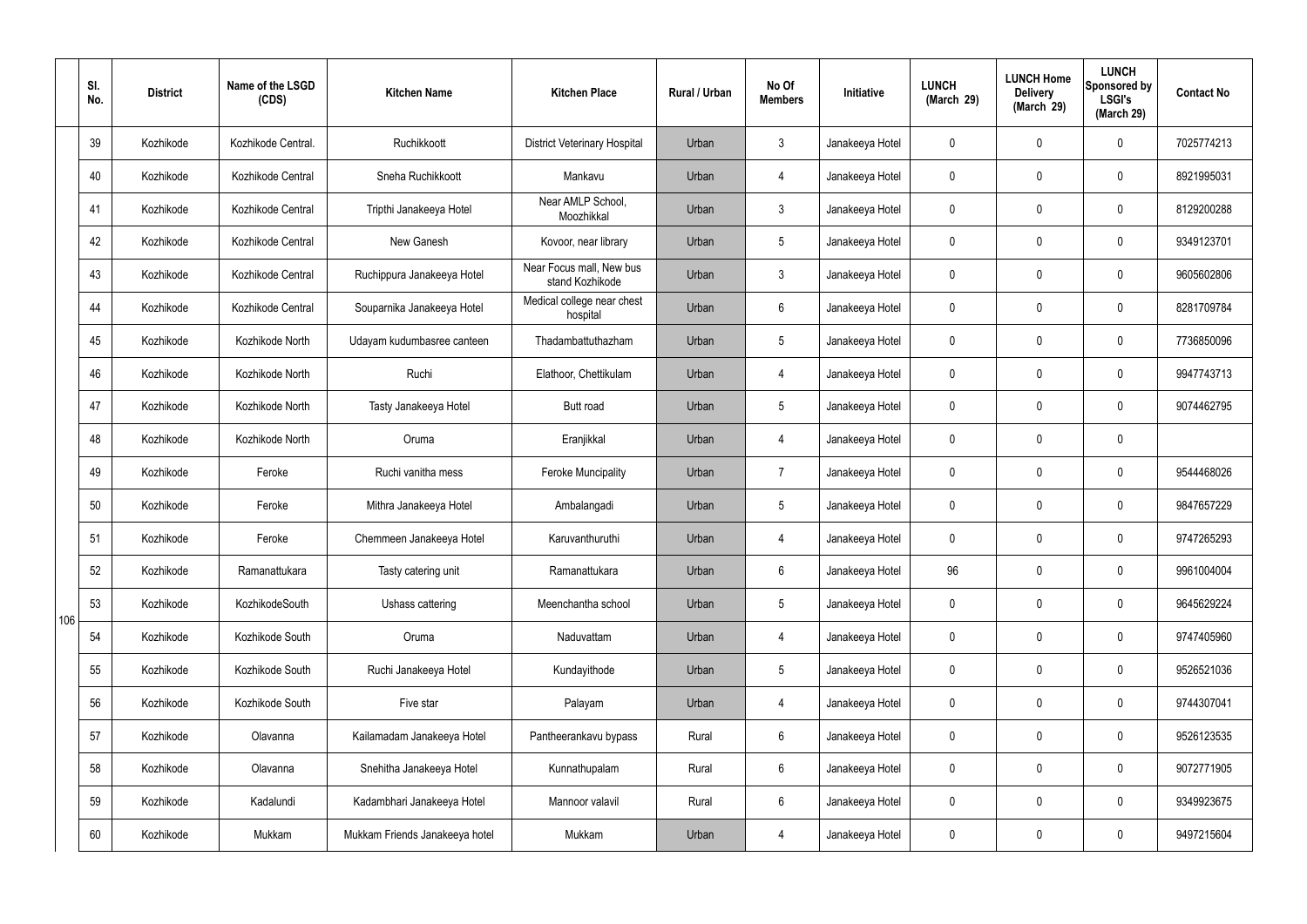| SI.<br>No. | <b>District</b> | Name of the LSGD<br>(CDS) | <b>Kitchen Name</b>                       | <b>Kitchen Place</b>               | Rural / Urban | No Of<br><b>Members</b> | Initiative      | <b>LUNCH</b><br>(March 29) | <b>LUNCH Home</b><br><b>Delivery</b><br>(March 29) | <b>LUNCH</b><br>Sponsored by<br><b>LSGI's</b><br>(March 29) | <b>Contact No</b> |
|------------|-----------------|---------------------------|-------------------------------------------|------------------------------------|---------------|-------------------------|-----------------|----------------------------|----------------------------------------------------|-------------------------------------------------------------|-------------------|
| 61         | Kozhikode       | Mukkam                    | Oottupura Janakeeya Hotel                 | Manassery                          | Urban         | 4                       | Janakeeya Hotel | $\mathbf 0$                | $\mathbf 0$                                        | 0                                                           | 9645563417        |
| 62         | Kozhikode       | Chathamangalam            | Prakruthi                                 | Chathamangalam vipanana<br>kendram | Rural         | $5\phantom{.0}$         | Janakeeya Hotel | 140                        | $\mathbf 0$                                        | 0                                                           | 9745828787        |
| 63         | Kozhikode       | Chathamangalam            | Oruma                                     | Milk society                       | Rural         | $5\phantom{.0}$         | Janakeeya Hotel | $\mathbf{0}$               | $\mathbf 0$                                        | 0                                                           | 9847872378        |
| 64         | Kozhikode       | Perumanna                 | Thushara Janakeeya Hotel                  | Vallikkunnu                        | Rural         | $5\phantom{.0}$         | Janakeeya Hotel | $\mathbf 0$                | $\mathbf 0$                                        | 0                                                           | 8113873612        |
| 65         | Kozhikode       | Kodiyathur                | Kanivu                                    | Eranjimavu                         | Rural         | $\overline{4}$          | Janakeeya Hotel | 0                          | $\mathbf 0$                                        | 0                                                           | 9048094053        |
| 66         | Kozhikode       | Karassery                 | Karassery CDS Janakeeya Hotel             | Near karassery panchayath          | Rural         | $\overline{4}$          | Janakeeya Hotel | $\mathbf 0$                | $\mathbf 0$                                        | 0                                                           | 9645120636        |
| 67         | Kozhikode       | Kuruvattoor               | Nanma Janakeeya Hotel                     | Payambra                           | Rural         | $\overline{4}$          | Janakeeya Hotel | 0                          | $\mathbf 0$                                        | 0                                                           | 8547413299        |
| 68         | Kozhikode       | Mavoor                    | Koottayma Janakeeya Hotel                 | Mavoor                             | Rural         | $\overline{4}$          | Janakeeya Hotel | 210                        | $\mathbf 0$                                        | 0                                                           | 9961856227        |
| 69         | Kozhikode       | Peruvayal                 | Tripthi Janakeeya Hotel                   | Velliparambu                       | Rural         | $5\phantom{.0}$         | Janakeeya Hotel | $\mathbf 0$                | $\mathbf 0$                                        | 0                                                           | 6238723687        |
| 70         | Kozhikode       | Kuttiadi                  | Janakeeya Hotel                           | Kuttiadi Town                      | Rural         | 9                       | Janakeeya Hotel | $\mathbf 0$                | $\mathbf 0$                                        | 0                                                           | 8606099575        |
| 71         | Kozhikode       | Kavilumpara               | Kavilumpara panchayath Janakeeya<br>Hotel | Thottilpalam                       | Rural         | $\overline{4}$          | Janakeeya Hotel | $\mathbf 0$                | $\mathbf 0$                                        | 0                                                           | 8157900256        |
| 72         | Kozhikode       | Maruthonkara              | Thanima Janakeeya Hotel                   | Adukkath                           | Rural         | $5\phantom{.0}$         | Janakeeya Hotel | $\mathbf 0$                | 0                                                  | 0                                                           | 9846974198        |
| 73         | Kozhikode       | Velom                     | Samridhi                                  | Kallumpuram - Theekkuni            | Rural         | 5                       | Janakeeya Hotel | $\mathbf 0$                | $\mathbf 0$                                        | 0                                                           | 9846813401        |
| 74         | Kozhikode       | Kunnummal                 | Ruchi Janakeeya Hotel                     | Kakkattil                          | Rural         | $5\phantom{.0}$         | Janakeeya Hotel | $\mathbf 0$                | $\mathbf 0$                                        | 0                                                           | 9605800608        |
| 75         | Kozhikode       | Naripatta                 | Sthree sakthi Janakeeya Hotel             | Kaiveli                            | Rural         | $5\phantom{.0}$         | Janakeeya Hotel | $\mathbf 0$                | $\mathbf 0$                                        | 0                                                           | 9645339232        |
| 76         | Kozhikode       | Kayakkodi                 | Samridhi Janakeeya Hotel                  | Kayakkodi                          | Rural         | $5\phantom{.0}$         | Janakeeya Hotel | $\mathbf 0$                | $\boldsymbol{0}$                                   | 0                                                           | 9495587551        |
| 77         | Kozhikode       | Thurayur                  | Cds coffee house                          | Thurayur                           | Rural         | $5\phantom{.0}$         | Janakeeya Hotel | $\mathbf 0$                | $\boldsymbol{0}$                                   | 0                                                           | 9048028293        |
| 78         | Kozhikode       | Payyoli                   | Mithra                                    | Payyoli Municipality               | Urban         | $5\phantom{.0}$         | Janakeeya Hotel | $\mathbf 0$                | $\boldsymbol{0}$                                   | 0                                                           | 8606505900        |
| 79         | Kozhikode       | Meppayur                  | Ruchi canteen                             | Meppayur                           | Rural         | $5\phantom{.0}$         | Janakeeya Hotel | $\mathbf 0$                | $\boldsymbol{0}$                                   | 0                                                           | 9447469729        |
| 80         | Kozhikode       | Thikkodi                  | Kaippunnyam Janakeeya Hotel               | Thikkodi                           | Rural         | $5\phantom{.0}$         | Janakeeya Hotel | $\mathbf 0$                | $\boldsymbol{0}$                                   | 0                                                           | 9526071250        |
| 81         | Kozhikode       | Keezhariyur               | Tripthi Janakeeya Hotel                   | Arayanattu para                    | Rural         | 8                       | Janakeeya Hotel | $\mathbf 0$                | $\boldsymbol{0}$                                   | 0                                                           | 8592834034        |
| 82         | Kozhikode       | Chakkittappara            | Chakkittapara cds Hotel                   | Chakkittapara CDS                  | Rural         | $\mathbf{3}$            | Janakeeya Hotel | $\pmb{0}$                  | $\boldsymbol{0}$                                   | 0                                                           | 9526881089        |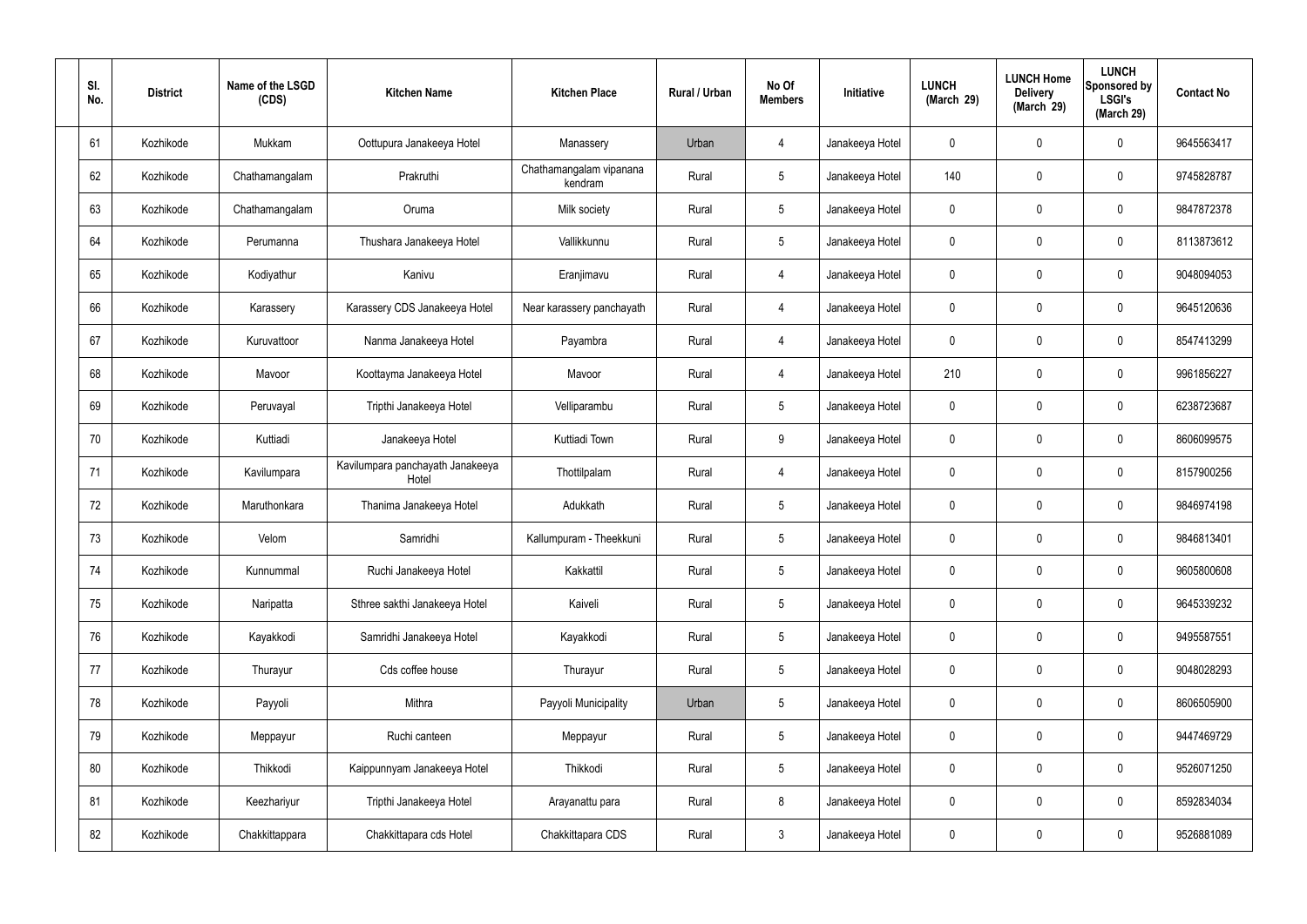| SI.<br>No. | <b>District</b> | Name of the LSGD<br>(CDS) | <b>Kitchen Name</b>                                  | <b>Kitchen Place</b>                               | Rural / Urban | No Of<br><b>Members</b> | Initiative      | <b>LUNCH</b><br>(March 29) | <b>LUNCH Home</b><br><b>Delivery</b><br>(March 29) | <b>LUNCH</b><br>Sponsored by<br><b>LSGI's</b><br>(March 29) | <b>Contact No</b> |
|------------|-----------------|---------------------------|------------------------------------------------------|----------------------------------------------------|---------------|-------------------------|-----------------|----------------------------|----------------------------------------------------|-------------------------------------------------------------|-------------------|
| 83         | Kozhikode       | Cheruvannur               | Vanitha canteen                                      | near cheruvannur panchayath<br>office, Cheruvannur | Rural         | $5\phantom{.0}$         | Janakeeya Hotel | $\mathbf 0$                | 0                                                  | $\mathbf 0$                                                 | 9400676505        |
| 84         | Kozhikode       | Koothali                  | Salkara stationary cum Coffee house<br>and photostat | Near Koothali panchayath<br>office                 | Rural         | 6                       | Janakeeya Hotel | $\mathbf 0$                | 0                                                  | $\mathbf 0$                                                 | 9847642496        |
| 85         | Kozhikode       | Changaroth                | Changorath Janakeeya Hotel                           | Near Vadakkumbad HSS                               | Rural         | $5\phantom{.0}$         | Janakeeya Hotel | $\mathbf 0$                | 0                                                  | $\boldsymbol{0}$                                            | 9747353283        |
| 86         | Kozhikode       | Perambra                  | Perambra Janakeeya Hotel                             | Perambra                                           | Rural         | 4                       | Janakeeya Hotel | $\mathbf 0$                | 0                                                  | $\mathbf 0$                                                 | 6238677483        |
| 87         | Kozhikode       | Kayanna                   | Kudumbashree Janakeeya Hotel<br>Kayanna              | Kayanna Bazar                                      | Rural         | $\mathfrak{Z}$          | Janakeeya Hotel | $\mathbf 0$                | 0                                                  | $\mathbf 0$                                                 | 9496130121        |
| 88         | Kozhikode       | Nochad                    | Kudumbashree Janakeeya Hotel                         | Muliyangal                                         | Rural         | $5\phantom{.0}$         | Janakeeya Hotel | $\mathbf 0$                | 0                                                  | $\mathbf 0$                                                 | 7034944936        |
| 89         | Kozhikode       | Nochad                    | Ruchi Janakeeya Hotel                                | Kalpathur                                          | Rural         | $5\phantom{.0}$         | Janakeeya Hotel | $\mathbf 0$                | 0                                                  | $\mathbf 0$                                                 | 9946006742        |
| 90         | Kozhikode       | Ayenchery                 | Janakeeya Hotel Ayanchery                            | Ayanchery                                          | Rural         | 4                       | Janakeeya Hotel | $\mathbf 0$                | 0                                                  | $\mathbf 0$                                                 | 8078369520        |
| 91         | Kozhikode       | Maniyur                   | Ruchikoott Vanitha Hotel                             | Near maniyur panchayath<br>office, Navodaya stop   | Rural         | 4                       | Janakeeya Hotel | $\mathbf 0$                | 0                                                  | $\mathbf 0$                                                 | 9400097895        |
| 92         | Kozhikode       | Villiappally              | Janakeeya Hotel Villiappally                         | Keezhal Mukku                                      | Rural         | 4                       | Janakeeya Hotel | $\mathbf 0$                | 0                                                  | $\mathbf 0$                                                 | 8086472039        |
| 93         | Kozhikode       | Thiruvallur               | Ruchi Janakeeya Hotel                                | Thiruvallur                                        | Rural         | $5\,$                   | Janakeeya Hotel | 0                          | 0                                                  | $\boldsymbol{0}$                                            | 9400723619        |
| 94         | Kozhikode       | Edachery                  | Kudumbasree cafe and helpdesk                        | Edachery                                           | Rural         | 4                       | Janakeeya Hotel | $\mathbf 0$                | 0                                                  | $\boldsymbol{0}$                                            | 7736287974        |
| 95         | Kozhikode       | Nadapuram                 | Uttupura canteen and catering                        | Kallachi                                           | Rural         | 6                       | Janakeeya Hotel | 0                          | 0                                                  | 0                                                           | 9946448011        |
| 96         | Kozhikode       | Chekkyad                  | Ruchi vanitha hotel                                  | Puliyav                                            | Rural         | $\overline{4}$          | Janakeeya Hotel | $\mathbf 0$                | 0                                                  | $\mathbf 0$                                                 | 9048541152        |
| 97         | Kozhikode       | Valayam                   | Nanma Janakeeya Hotel                                | Valayam                                            | Rural         | $5\phantom{.0}$         | Janakeeya Hotel | $\mathbf 0$                | 0                                                  | $\mathbf 0$                                                 | 9207821783        |
| 98         | Kozhikode       | Purameri                  | Nanma Janakeeya Hotel                                | Purameri                                           | Rural         | $6\overline{6}$         | Janakeeya Hotel | $\mathbf 0$                | 0                                                  | $\mathbf 0$                                                 | 9745393164        |
| 99         | Kozhikode       | Vanimel                   | Vanimel Janakeeya Hotel                              | Bhoomivathukkal                                    | Rural         | $5\phantom{.0}$         | Janakeeya Hotel | $\mathbf 0$                | 0                                                  | $\mathbf 0$                                                 | 9048163049        |
| 100        | Kozhikode       | Tuneri                    | Menma Oottupura Janakeeya Hotel                      | Tuneri                                             | Rural         | $\mathbf{3}$            | Janakeeya Hotel | $\mathbf 0$                | $\mathbf 0$                                        | $\mathbf 0$                                                 | 9745251928        |
| 101        | Kozhikode       | Onchiyam                  | Adukkala                                             | Kannookkara                                        | Rural         | $\mathbf{3}$            | Janakeeya Hotel | $\mathbf 0$                | $\mathbf 0$                                        | $\mathbf 0$                                                 | 8606115054        |
| 102        | Kozhikode       | Chorode                   | Janani Hotel and Catering Unit                       | Chorode                                            | Rural         | $\overline{4}$          | Janakeeya Hotel | $\mathbf 0$                | $\mathbf 0$                                        | $\mathbf 0$                                                 | 9645426343        |
| 103        | Kozhikode       | Eramala                   | Janakeeya Hotel - Eramala                            | Orkkatteri                                         | Rural         | 8                       | Janakeeya Hotel | $\pmb{0}$                  | 0                                                  | $\mathbf 0$                                                 | 9645239675        |
| 104        | Kozhikode       | Vadakara West             | Chithra Janakeeya Hotel                              | Vadakara New bus stand                             | Urban         | $\mathbf{3}$            | Janakeeya Hotel | 0                          | $\pmb{0}$                                          | $\pmb{0}$                                                   | 9387762939        |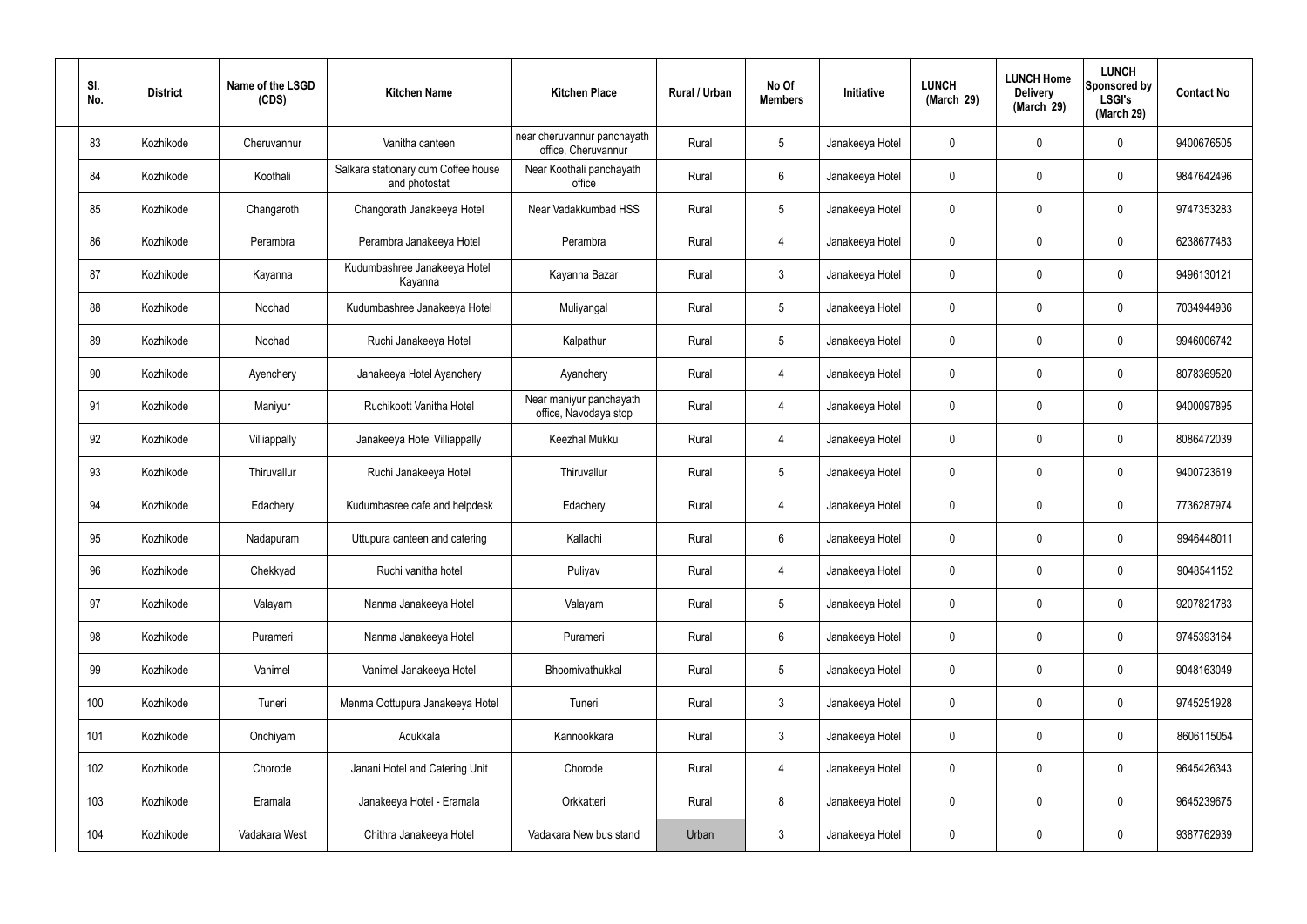|     | SI.<br>No.     | <b>District</b> | Name of the LSGD<br>(CDS) | <b>Kitchen Name</b>                   | <b>Kitchen Place</b>                     | Rural / Urban | No Of<br><b>Members</b> | Initiative      | <b>LUNCH</b><br>(March 29) | <b>LUNCH Home</b><br><b>Delivery</b><br>(March 29) | <b>LUNCH</b><br>Sponsored by<br><b>LSGI's</b><br>(March 29) | <b>Contact No</b> |
|-----|----------------|-----------------|---------------------------|---------------------------------------|------------------------------------------|---------------|-------------------------|-----------------|----------------------------|----------------------------------------------------|-------------------------------------------------------------|-------------------|
|     | 105            | Kozhikode       | Vadakara East             | Janakeeya Hotel Vadakara Municipality | Edodi                                    | Urban         | 6                       | Janakeeya Hotel | $\mathbf 0$                | $\mathbf 0$                                        | $\mathbf 0$                                                 | 9207604876        |
|     | 106            | Kozhikode       | Azhiyoor                  | Janakeeya Hotel Azhiyoor              | Chombala near Block Office               | Rural         | $\mathbf{3}$            | Janakeeya Hotel | $\mathbf 0$                | $\mathbf 0$                                        | $\mathbf 0$                                                 | 8086159250        |
| 106 |                |                 |                           |                                       |                                          |               | 505                     |                 | 446                        | $\overline{\mathbf{0}}$                            | $\overline{\mathbf{0}}$                                     |                   |
|     | -1             | Malappuram      | Triprangode               | Vishista Vanitha Canteen              | Ottumpuram                               | Rural         | $5\phantom{.0}$         | Janakeeya Hotel | $\mathbf 0$                | $\mathbf 0$                                        | $\mathbf 0$                                                 | 9526951352        |
|     | $\overline{2}$ | Malappuram      | Kondotty-2                | Amrutham Janakeeya Hotel              | Kondotty busstand                        | Urban         | 4                       | Janakeeya Hotel | $\mathbf 0$                | $\mathbf 0$                                        | $\mathbf 0$                                                 | 7356582539        |
|     | 3              | Malappuram      | Ponmundam                 | Janakeeya hotel                       | Athanikkal                               | Rural         | $\overline{4}$          | Janakeeya Hotel | 148                        | $\mathbf 0$                                        | $\mathbf 0$                                                 |                   |
|     | $\overline{4}$ | Malappuram      | Ponnani-1                 | Samridhi                              | Ponnani                                  | Urban         | $5\overline{)}$         | Janakeeya Hotel | $\mathbf 0$                | $\mathbf 0$                                        | $\mathbf 0$                                                 |                   |
|     | 5              | Malappuram      | Parappanangadi            | Thathoos janakeeya hotel              | Parappanangadi                           | Urban         | $\mathbf{3}$            | Janakeeya Hotel | $\mathbf 0$                | $\mathbf 0$                                        | $\mathbf 0$                                                 |                   |
|     | 6              | Malappuram      | Edayur                    | mathuraka vanita hotel                | vattaparamb                              | Rural         | $\mathbf{3}$            | Janakeeya Hotel | $\mathbf 0$                | $\mathbf 0$                                        | $\mathbf 0$                                                 |                   |
|     | $\overline{7}$ | Malappuram      | Kaladi                    | Thripthi Janakeeya Hotel              | Naripparamb                              | Rural         | 4                       | Janakeeya Hotel | $\mathbf 0$                | $\mathbf 0$                                        | $\mathbf 0$                                                 |                   |
|     | 8              | Malappuram      | Tavanur                   | Snehitha                              | Ayankalam                                | Rural         | $5\phantom{.0}$         | Janakeeya Hotel | $\mathbf 0$                | $\mathbf 0$                                        | $\mathbf 0$                                                 |                   |
|     | 9              | Malappuram      | Karulai                   | Janakeeya Hotel                       | Karulayi Town                            | Rural         | 4                       | Janakeeya Hotel | 83                         | 25                                                 | $\mathbf 0$                                                 | 9388070564        |
|     | 10             | Malappuram      | Melattur                  | Melattur Janakeeya Hotel              | Melattur                                 | Rural         | $5\overline{)}$         | Janakeeya Hotel | $\mathbf 0$                | $\mathbf 0$                                        | $\mathbf 0$                                                 | 9497644650        |
|     | 11             | Malappuram      | Vallikkunnu               | Ruchikootu                            | Anangadi                                 | Rural         | $\overline{4}$          | Janakeeya Hotel | $\mathbf 0$                | $\mathbf 0$                                        | $\mathbf 0$                                                 | 9846828029        |
|     | 12             | Malappuram      | Parappanangadi            | Sobhika Janakeeya hotel               | Parappanangadi                           | Urban         | $5\overline{)}$         | Janakeeya Hotel | $\mathbf 0$                | $\mathbf 0$                                        | $\mathbf 0$                                                 | 9048220552        |
|     | 13             | Malappuram      | Vazhakkad                 | Ruchi hotel vazhakkad                 | Gup school vazhakkad                     | Rural         | $5\phantom{.0}$         | Janakeeya Hotel | $\mathbf 0$                | $\mathbf 0$                                        | $\mathbf 0$                                                 | 9656316072        |
|     | 14             | Malappuram      | Amarambalam               | Janakeeya Hotel                       | Opposite Federal Bank<br>Pookkottumpadam | Rural         | $\overline{4}$          | Janakeeya Hotel | $\mathbf 0$                | $\mathbf 0$                                        | $\mathbf 0$                                                 | 8157060589        |
|     | 15             | Malappuram      | Marakkara                 | Famous Hotel                          | marakkara                                | Rural         | $\mathbf{3}$            | Janakeeya Hotel | 126                        | 0                                                  | $\mathbf 0$                                                 | 6238909658        |
|     | 16             | Malappuram      | Ozhur                     | Archana Vanitha Canteen               | Pulparambu                               | Rural         | $\overline{2}$          | Janakeeya Hotel | $\mathbf 0$                | 0                                                  | $\mathbf 0$                                                 | 9645906084        |
|     | 17             | Malappuram      | Keezhuparambu             | Sisiram hotel keezhuparambu           | New bazar kuniyil                        | Rural         | $5\phantom{.0}$         | Janakeeya Hotel | 42                         | 133                                                | $\mathbf 0$                                                 | 8086830582        |
|     | 18             | Malappuram      | Irimbiliyam               | nandanam vanita hotel                 | kotappuram                               | Rural         | $5\phantom{.0}$         | janakeeya Hotel | $\mathbf 0$                | $\mathbf 0$                                        | $\mathbf 0$                                                 | 7306302029        |
|     | 19             | Malappuram      | Porur                     | Kudumbasree vanitha canteen           | Cherukod                                 | Rural         | 4                       | Janakeeya Hotel | $\mathbf 0$                | 0                                                  | $\overline{0}$                                              | 9745425647        |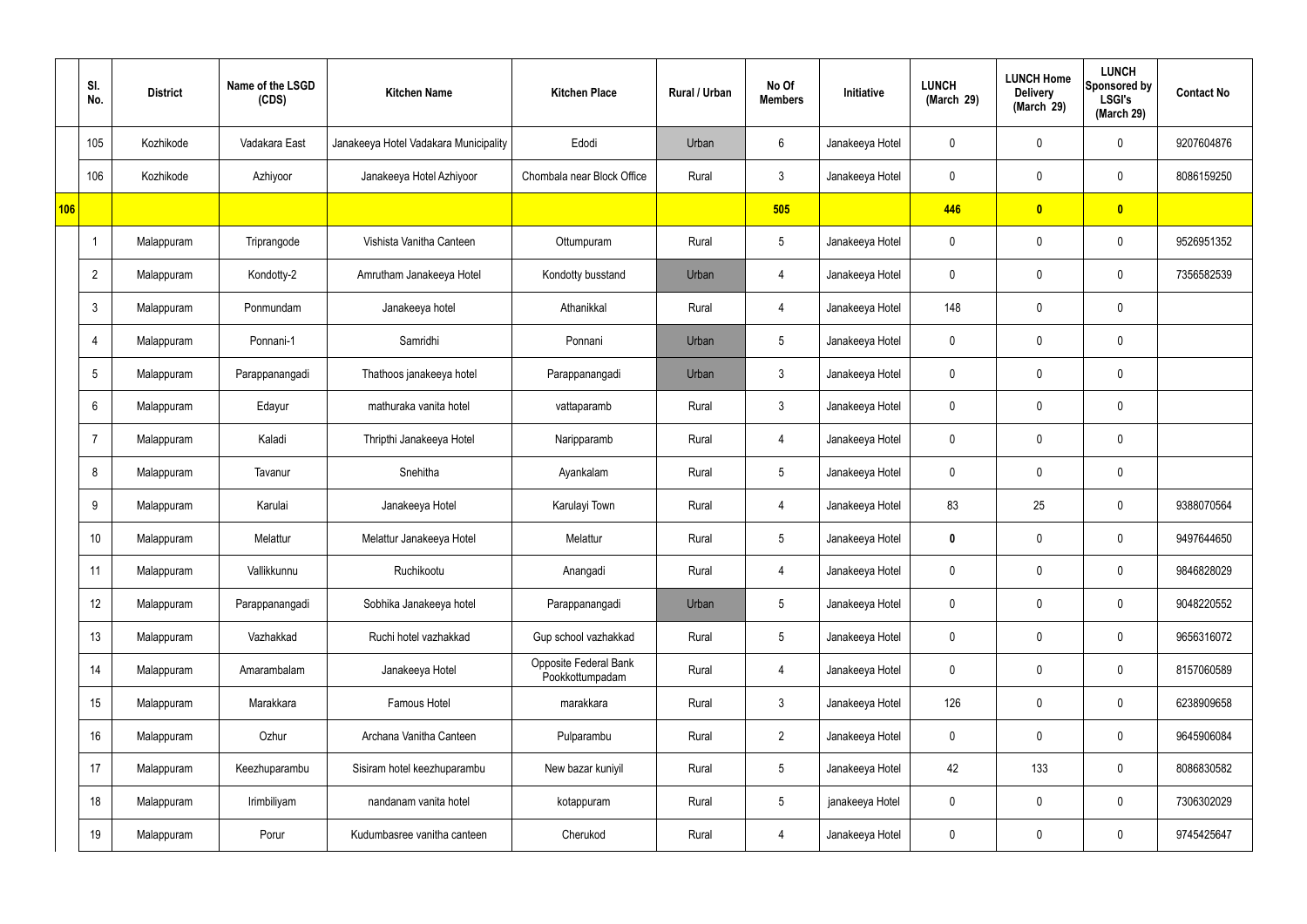| SI.<br>No. | <b>District</b> | Name of the LSGD<br>(CDS) | <b>Kitchen Name</b>        | <b>Kitchen Place</b> | Rural / Urban | No Of<br><b>Members</b> | Initiative      | <b>LUNCH</b><br>(March 29) | <b>LUNCH Home</b><br><b>Delivery</b><br>(March 29) | <b>LUNCH</b><br>Sponsored by<br><b>LSGI's</b><br>(March 29) | <b>Contact No</b> |
|------------|-----------------|---------------------------|----------------------------|----------------------|---------------|-------------------------|-----------------|----------------------------|----------------------------------------------------|-------------------------------------------------------------|-------------------|
| 20         | Malappuram      | Tirunavaya                | Vibhava Cafesree           | Karathoor            | Rural         | $\overline{4}$          | Janakeeya Hotel | 0                          | 0                                                  | $\mathbf 0$                                                 | 9645414837        |
| 21         | Malappuram      | Moothedam                 | Moothedam janakeeya hotel  | Karappuram           | Rural         | $\mathbf{3}$            | Janakeeya Hotel | 170                        | $\mathbf 0$                                        | $\mathbf 0$                                                 | 9447630154        |
| 22         | Malappuram      | Vazhayur                  | Three Star Janakeeya Hotel | Karad                | Rural         | 4                       | Janakeeya Hotel | $\mathbf 0$                | 0                                                  | $\mathbf 0$                                                 | 9744305921        |
| 23         | Malappuram      | urngattiri                | Oottupura                  | Therattummal         | Rural         | $\sqrt{5}$              | Janakeeya Hotel | $\mathbf 0$                | 0                                                  | $\mathbf 0$                                                 | 9562851125        |
| 24         | Malappuram      | Maranchery                | Janakeeya Hotel maranchey  | Panambad             | Rural         | $5\phantom{.0}$         | Janakeeya Hotel | 34                         | 104                                                | $\mathbf 0$                                                 | 9048081621        |
| 25         | Malappuram      | Athavanad                 | Janakeeya Bhakshanasala    | Vettichira           | Rural         | $\sqrt{5}$              | Janakeeya Hotel | $\mathbf 0$                | 0                                                  | $\mathbf 0$                                                 | 9495291580        |
| 26         | Malappuram      | Pothukal                  | Vanitha Canteen            | Nettikulam           | Rural         | $6\phantom{.}6$         | Janakeeya Hotel | $\mathbf 0$                | $\boldsymbol{0}$                                   | $\mathbf 0$                                                 | 9048501397        |
| 27         | Malappuram      | Mampad                    | Bismi Cafe                 | Mampad               | Rural         | $\mathbf{3}$            | Janakeeya Hotel | $\mathbf 0$                | $\mathbf 0$                                        | $\mathbf 0$                                                 | 9961170251        |
| 28         | Malappuram      | Marakkara                 | Ruchikoottu                | <b>AC Nirappu</b>    | Rural         | $5\phantom{.0}$         | Janakeeya Hotel | $\mathbf 0$                | $\boldsymbol{0}$                                   | $\mathbf 0$                                                 | 9745625415        |
| 29         | Malappuram      | Alipparambu               | Oottupura                  | Alipparambu          | Rural         | $\sqrt{5}$              | Janakeeya Hotel | $\mathbf 0$                | 0                                                  | $\mathbf 0$                                                 | 9847690941        |
| 30         | Malappuram      | Valanchery                | Janakkeeya Hotel           | Valanchery           | Urban         | $\sqrt{5}$              | Janakeeya Hotel | $\mathbf 0$                | 0                                                  | $\mathbf 0$                                                 | 8593812408        |
| 31         | Malappuram      | Chaliyar                  | Chaliyar Janakeeya Hotel   | Akambaadam           | Rural         | $\mathbf{3}$            | Janakeeya Hotel | $\mathbf 0$                | 0                                                  | $\boldsymbol{0}$                                            | 9605274841        |
| 32         | Malappuram      | Kalikavu                  | Friends Janakeeya Hotel    | Kalikavu             | Rural         | $\overline{4}$          | Janakeeya Hotel | 0                          | 0                                                  | $\boldsymbol{0}$                                            | 9745751684        |
| 33         | Malappuram      | Angadipuram               | Janakeeya Hotel            | Angadipuram          | Rural         | $\overline{4}$          | Janakeeya Hotel | $\mathbf 0$                | $\mathsf{0}$                                       | $\mathbf 0$                                                 | 7902314724        |
| 34         | Malappuram      | Puzhakkattri              | Jasmin                     | Puzhakkattiri        | Rural         | $5\phantom{.0}$         | Janakeeya Hotel | 154                        | 104                                                | $\mathbf 0$                                                 | 9495497872        |
| 35         | Malappuram      | Nannamukku                | Tanima                     | Nannamukku           | Rural         | $5\phantom{.0}$         | Janakeeya Hotel | $\mathbf 0$                | $\mathbf 0$                                        | $\mathbf 0$                                                 | 8943417885        |
| 36         | Malappuram      | Moorkkanad                | Oruma Janakeeya Hotel      | Moorkkanad           | Rural         | $5\phantom{.0}$         | Janakeeya Hotel | 60                         | 55                                                 | $\mathbf 0$                                                 | 9605728248        |
| 37         | Malappuram      | Edavanna                  | Souhrtham Janakeeya Hotel  | Edavanna             | Rural         | $5\phantom{.0}$         | Janakeeya Hotel | $\mathbf 0$                | $\mathbf 0$                                        | $\mathbf 0$                                                 | 9746986110        |
| 38         | Malappuram      | Tirur                     | Ruchi Janakeeya Hotel      | Tirur                | Urban         | $\overline{4}$          | Janakeeya Hotel | $\mathbf 0$                | $\mathsf{0}$                                       | $\mathbf 0$                                                 | 9895409528        |
| 39         | Malappuram      | Tirur                     | Amrutham Janakeeya Hotel   | Tirur                | Urban         | $\overline{4}$          | Janakeeya Hotel | $\mathbf 0$                | $\mathbf 0$                                        | $\mathbf 0$                                                 | 9745074259        |
| 40         | Malappuram      | Edappal                   | Daya Cafesree              | Edappal              | Rural         | $5\,$                   | Janakeeya Hotel | $\mathbf 0$                | 0                                                  | $\mathbf 0$                                                 | 9895439056        |
| 41         | Malappuram      | Koottilangadi             | Janakeeya Hotel            | Koottilangadi        | Rural         | 4                       | Janakeeya Hotel | 0                          | $\pmb{0}$                                          | $\boldsymbol{0}$                                            | 9539471939        |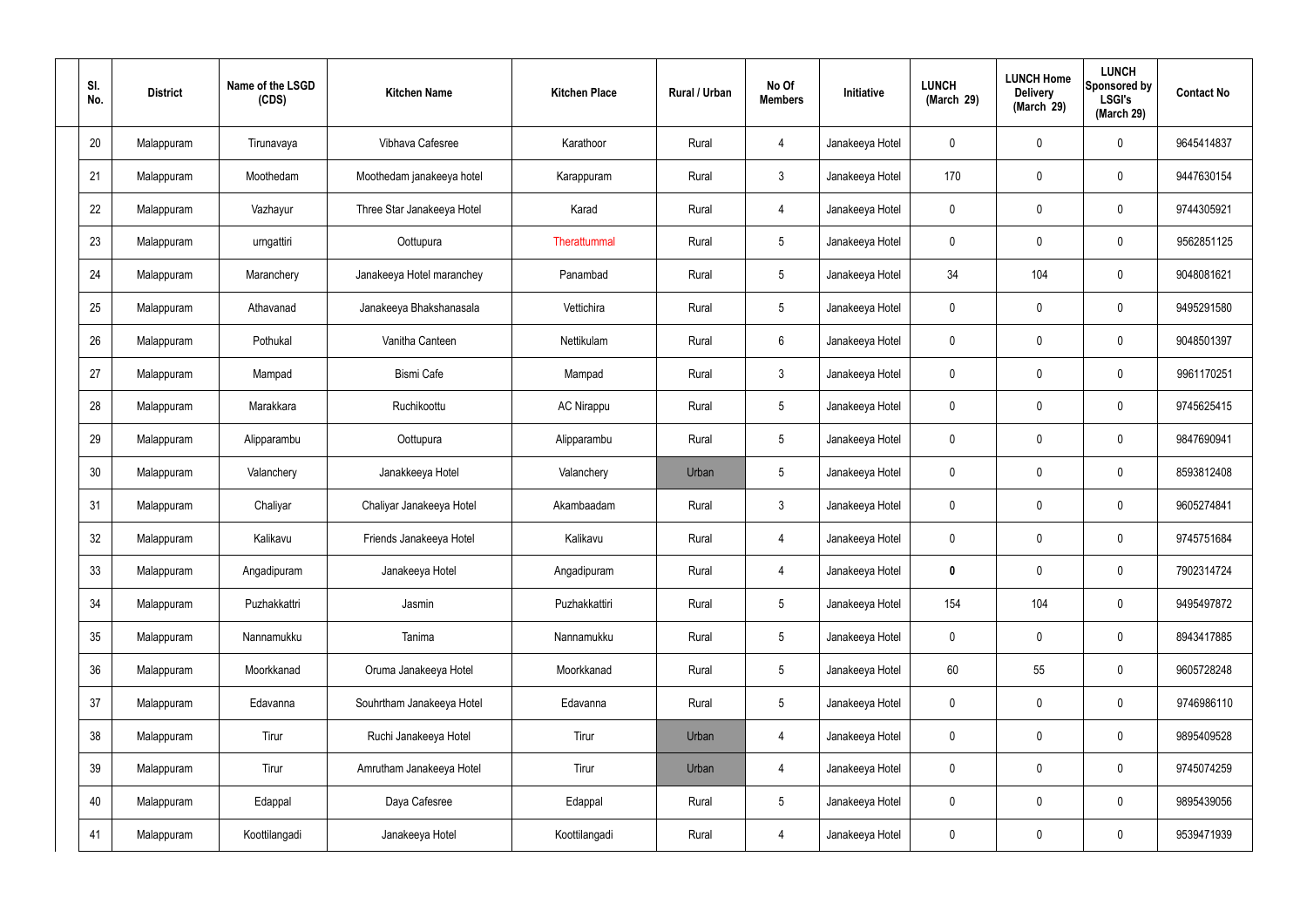| SI. | No. | <b>District</b> | Name of the LSGD<br>(CDS) | <b>Kitchen Name</b>                               | <b>Kitchen Place</b>   | Rural / Urban | No Of<br><b>Members</b> | Initiative      | <b>LUNCH</b><br>(March 29) | <b>LUNCH Home</b><br><b>Delivery</b><br>(March 29) | <b>LUNCH</b><br><b>Sponsored by</b><br><b>LSGI's</b><br>(March 29) | <b>Contact No</b> |
|-----|-----|-----------------|---------------------------|---------------------------------------------------|------------------------|---------------|-------------------------|-----------------|----------------------------|----------------------------------------------------|--------------------------------------------------------------------|-------------------|
|     | 42  | Malappuram      | Vattamkulam               | Vibhava Janakeeya Hotel                           | Edappal                | Rural         | 4                       | Janakeeya Hotel | 0                          | $\mathbf 0$                                        | 0                                                                  | 9744844512        |
|     | 43  | Malappuram      | Nilambur                  | Annapporna Janakeeya Hotel                        | Nilambur               | Urban         | 8                       | Janakeeya Hotel | $\mathbf 0$                | $\mathbf 0$                                        | 0                                                                  | 8547795364        |
|     | 44  | Malappuram      | Puzhakkattri              | PT Group                                          | Ramapuram              | Rural         | $\overline{4}$          | Janakeeya Hotel | 148                        | 67                                                 | 0                                                                  | 9745108676        |
|     | 45  | Malappuram      | Vazhikkadavu              | Vanitha Janakeeya Hotel                           | Manimooli              | Rural         | $\overline{4}$          | Janakeeya Hotel | $\mathbf 0$                | $\mathbf 0$                                        | 0                                                                  | 8943046755        |
|     | 46  | Malappuram      | Chungathara               | Chungathara Annapoorna Vanitha<br>Janakeeya Hotel | Chalikkulam            | Rural         | $\mathbf{3}$            | Janakeeya Hotel | 0                          | 0                                                  | 0                                                                  | 9745674102        |
|     | 47  | Malappuram      | Vallikunnu                | Punathil Janakeeya Hotel                          | Vallikunnu             | Rural         | $\overline{4}$          | Janakeeya Hotel | $\mathbf 0$                | $\mathbf 0$                                        | 0                                                                  | 9946051042        |
|     | 48  | Malappuram      | Tirurangadi               | Nirmalyam Janakeeya Hotel                         | Chanthappadi           | Urban         | $5\phantom{.0}$         | Janakeeya Hotel | 0                          | 0                                                  | 0                                                                  | 9895168511        |
|     | 49  | Malappuram      | Purathur                  | Purathur Janakeeya Hotel                          | Kavilakkad             | Rural         | $\mathbf{3}$            | Janakeeya Hotel | $\mathbf 0$                | 0                                                  | 0                                                                  | 9645170119        |
|     | 50  | Malappuram      | Kuruva                    | Swad                                              | Ambalaparamb           | Rural         | $\overline{4}$          | Janakeeya Hotel | 46                         | 84                                                 | 0                                                                  | 9495993543        |
|     | 51  | Malappuram      | Perumanna Klari           | Perumanna Klari Janakeeya Hotel                   | Near Panjayathu office | Rural         | $\mathbf{3}$            | Janakeeya Hotel | $\mathbf 0$                | 0                                                  | 0                                                                  | 7306197556        |
|     | 52  | Malappuram      | Kuttippuram               | Janakeeya Hotel Kuttippurram                      | Kuttipuram             | Rural         | $5\phantom{.0}$         | Janakeeya Hotel | $\mathbf 0$                | 0                                                  | 710                                                                | 8921459017        |
|     | 53  | Malappuram      | Niramaruthur              | Annapporna Janakeeya Hotel                        | Mangad                 | Rural         | $\mathbf{3}$            | Janakeeya Hotel | $\mathbf 0$                | 0                                                  | 0                                                                  | 9746334349        |
|     | 54  | Malappuram      | Veliyancode               | Cafe Kudumbashree                                 | Eramangalam            | Rural         | $\mathfrak{Z}$          | Janakeeya Hotel | 43                         | 140                                                | 0                                                                  | 9567575145        |
|     | 55  | Malappuram      | Pulilkal                  | Ruchi Koottu Janakeeya Hotel                      | Pulikkal               | Rural         | $\overline{4}$          | Janakeeya Hotel | $\mathbf 0$                | $\mathbf 0$                                        | 0                                                                  | 9947039208        |
|     | 56  | Malappuram      | Karuvarakund              | Janakeeya Hotel                                   | Karuvarakund           | Rural         | $\overline{4}$          | Janakeeya Hotel | $\mathbf 0$                | $\pmb{0}$                                          | 0                                                                  | 9562233316        |
|     | 57  | Malappuram      | Thuvvur                   | Janakeeya Hotel                                   | Thuvvur                | Rural         | $5\phantom{.0}$         | Janakeeya Hotel | 84                         | 25                                                 | 0                                                                  | 8075365565        |
|     | 58  | Malappuram      | Kottakkal                 | Kottakkal Kitchen                                 | Kottakkal              | Urban         | $\mathbf{3}$            | Janakeeya Hotel | 80                         | $\mathbf 0$                                        | 0                                                                  | 9946216609        |
|     | 59  | Malappuram      | Kuzhimanna                | Mythri Janakkeeya Hotel                           | Cheruparamb            | Rural         | $\overline{4}$          | Janakeeya Hotel | 75                         | 100                                                | 0                                                                  | 9961738543        |
|     | 60  | Malappuram      | Talakkad                  | Talakkad Janakeeya Hotel                          | <b>BP</b> Angadi       | Rural         | $\overline{4}$          | Janakeeya Hotel | $\mathbf 0$                | $\pmb{0}$                                          | $\mathbf 0$                                                        | 9447824517        |
|     | 61  | Malappuram      | Areecode                  | Haritha sree Janakeeya Hotel                      | Pookottuchola          | Rural         | $\overline{4}$          | Janakeeya Hotel | $\mathbf 0$                | $\mathbf 0$                                        | 0                                                                  | 7025072558        |
|     | 62  | Malappuram      | Cherukkavu                | Kitchen Hut Janakeeya Hotel                       | Chevayoor              | Rural         | $\overline{4}$          | Janakeeya Hoel  | $\mathbf 0$                | $\mathbf 0$                                        | 0                                                                  | 9895195887        |
|     | 63  | Malappuram      | Thiruvali                 | Janakeeya hotel                                   | Thiruvali              | Rural         | $5\overline{)}$         | Janakeeya Hotel | $\pmb{0}$                  | $\boldsymbol{0}$                                   | 0                                                                  | 9746385945        |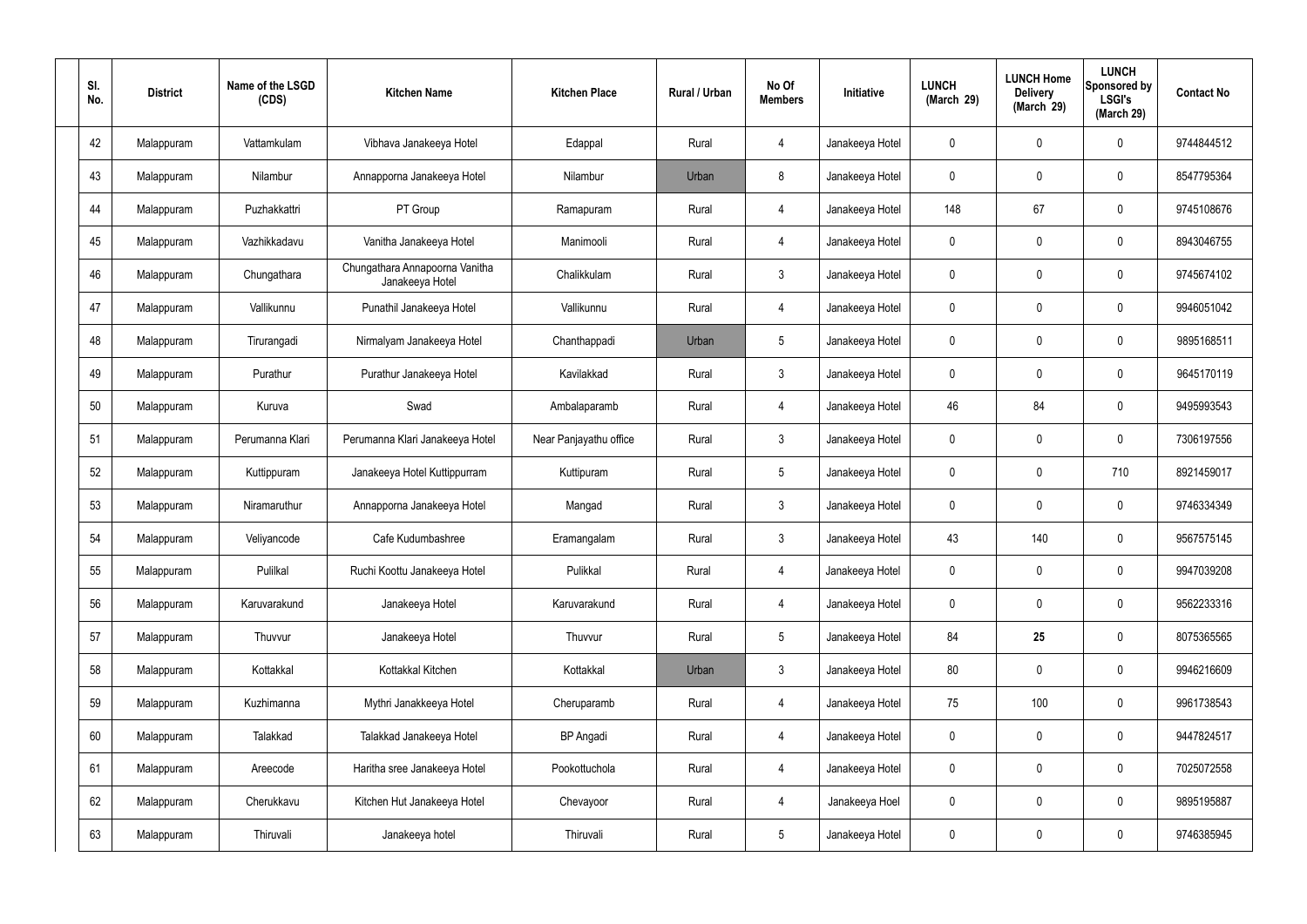|     | SI.<br>No. | <b>District</b> | Name of the LSGD<br>(CDS) | <b>Kitchen Name</b>        | <b>Kitchen Place</b> | Rural / Urban | No Of<br><b>Members</b> | Initiative      | <b>LUNCH</b><br>(March 29) | <b>LUNCH Home</b><br><b>Delivery</b><br>(March 29) | <b>LUNCH</b><br>Sponsored by<br><b>LSGI's</b><br>(March 29) | <b>Contact No</b> |
|-----|------------|-----------------|---------------------------|----------------------------|----------------------|---------------|-------------------------|-----------------|----------------------------|----------------------------------------------------|-------------------------------------------------------------|-------------------|
| 128 | 64         | Malappuram      | Alamcode                  | Janakeeya hotel            | Alamcode             | Rural         | $5\phantom{.0}$         | Janakeeya Hotel | $\mathbf 0$                | $\boldsymbol{0}$                                   | $\mathbf 0$                                                 | 8129368109        |
|     | 65         | Malappuram      | Manjeri 1                 | Cafe Janakeeya hotel       | Manjeri              | Urban         | $6\phantom{.}6$         | Janakeeya Hotel | $\mathbf 0$                | 0                                                  | $\mathbf 0$                                                 | 7336671011        |
|     | 66         | Malappuram      | kalpakanchery             | Janakeeya HOTEL            | Kalpakanchery        | Rural         | $\overline{4}$          | Janakeeya Hotel | $\mathbf 0$                | $\boldsymbol{0}$                                   | $\mathbf 0$                                                 | 9048929947        |
|     | 67         | Malappuram      | Kodur                     | Janakeeya hotel            | vadakkemanna         | Rural         | $\mathbf{3}$            | Janakeeya hotel | $\mathbf 0$                | $\mathbf 0$                                        | $\mathbf 0$                                                 | 9605430938        |
|     | 68         | Malappuram      | Anakayam                  | janakeeya hotel            | Anakayam             | Rural         | $5\phantom{.0}$         | Janakeeya hotel | $\mathbf 0$                | $\mathbf 0$                                        | $\mathbf 0$                                                 | 7025840671        |
|     | 69         | Malappuram      | Malappuram                | Janakeeya Hotel            | Malappuram           | Urban         | $\mathbf{3}$            | Janakeeya Hotel | $\mathbf 0$                | 0                                                  | $\mathbf 0$                                                 | 8281125864        |
|     | 70         | Malappuram      | Tanur                     | Azhimukham Janakeeya hotel | tanur                | Urban         | $\mathbf{3}$            | Janakeeya Hotel | $\mathbf 0$                | $\mathbf 0$                                        | $\mathbf 0$                                                 | 7594914843        |
|     | 71         | Malappuram      | Elamkulam                 | Janapriya                  | Kunnakav             | Rural         | 4                       | Janakeeya Hotel | 126                        | 0                                                  | $\mathbf 0$                                                 | 9496725446        |
|     | 72         | Malappuram      | Wandoor                   | Janakeeya Hotel            | wandoor              | Rural         | 4                       | Janakeeya Hotel | $\mathbf 0$                | $\mathbf 0$                                        | $\mathbf 0$                                                 | 8086064498        |
|     | 73         | Malappuram      | Perinthalmanna            | samrthi janakeeya hotei    | Perinthalmanna       | Urban         | $5\phantom{.0}$         | Janakeeya hotel | $\mathbf 0$                | 0                                                  | $\mathbf 0$                                                 | 7994259773        |
|     | 74         | Malappuram      | Munniyur                  | Oottupura                  | Munniyur             | Rural         | $5\phantom{.0}$         | Janakeeya Hotel | $\mathbf 0$                | $\boldsymbol{0}$                                   | $\mathbf 0$                                                 |                   |
|     | 75         | Malappuram      | AR Nagar                  | Aiswarya                   | AR Nagar             | Rural         | $\mathbf{3}$            | Janakeeya Hotel | 215                        | 0                                                  | $\mathbf 0$                                                 |                   |
|     | 76         | Malappuram      | Thenjippalam              | Nanma                      | Thenjippalam         | Rural         | 4                       | Janakeeya Hotel | $\mathbf 0$                | 0                                                  | $\mathbf 0$                                                 |                   |
|     | 77         | Malappuram      | Peruvallur                | Anugraha                   | Super bazar          | Rural         | $5\phantom{.0}$         | Jankeeya Hotel  | 81                         | 61                                                 | $\overline{2}$                                              | 9747037665        |
|     | 78         | Malappuram      | Muthuvallur               | Nanma janakeeya hotel      | Muthuparambu         | Rural         | $3\phantom{a}$          | Janakeeya hotel | 316                        | $\mathsf{0}$                                       | $\mathbf 0$                                                 | 9744406501        |
|     | 79         | Malappuram      | mankada                   | janakeeya hatel            | Aryiranazhipadi      | Rural         | $\mathbf{3}$            | janakeeya hotel | $\mathbf 0$                | $\mathbf 0$                                        | $\mathbf 0$                                                 | 9539855520        |
|     | 80         | Malappuram      | Vengara                   | Ponnoos hotel              | Vengara              | Rural         | 4                       | Janakeeya hotel | 184                        | 0                                                  | $\mathbf 0$                                                 | 9947424618        |
|     | 81         | Malappuram      | Pulpatta                  | Santhwanam Janakeeya hotel | Padikkal parambil    | Rural         | $5\phantom{.0}$         | Janakeeya hotel | 306                        | 197                                                | $\mathbf 0$                                                 | 9526367569        |
|     | 82         | Malappuram      | Keezhattur                | Keezhattur Janakeeya hotel | Keezhattur           | Rural         | 4                       | Janakeeya hotel | $\mathbf 0$                | 0                                                  | $\mathbf 0$                                                 | 9539209640        |
|     | 83         | Malappuram      | Cheriyamundam             | Nanma janakeeya hotel      | Manchingapara        | Rural         | 4                       | Janakeeya hotel | $\pmb{0}$                  | 0                                                  | $\mathbf 0$                                                 | 9496048689        |
|     | 84         | Malappuram      | Chelambre                 | Soorya Janakeeya hotel     | Pulluparamb          | Rural         | $\mathbf{3}$            | Janakeeya hotel | 47                         | 82                                                 | $\mathbf 0$                                                 | 7994179285        |
|     | 85         | Malappuram      | Ponmala                   | Janakeeya hotel            | Chappangadi          | Rural         | 4                       | Janakeeya hotel | 223                        | 0                                                  | $\mathbf 0$                                                 | 9605811748        |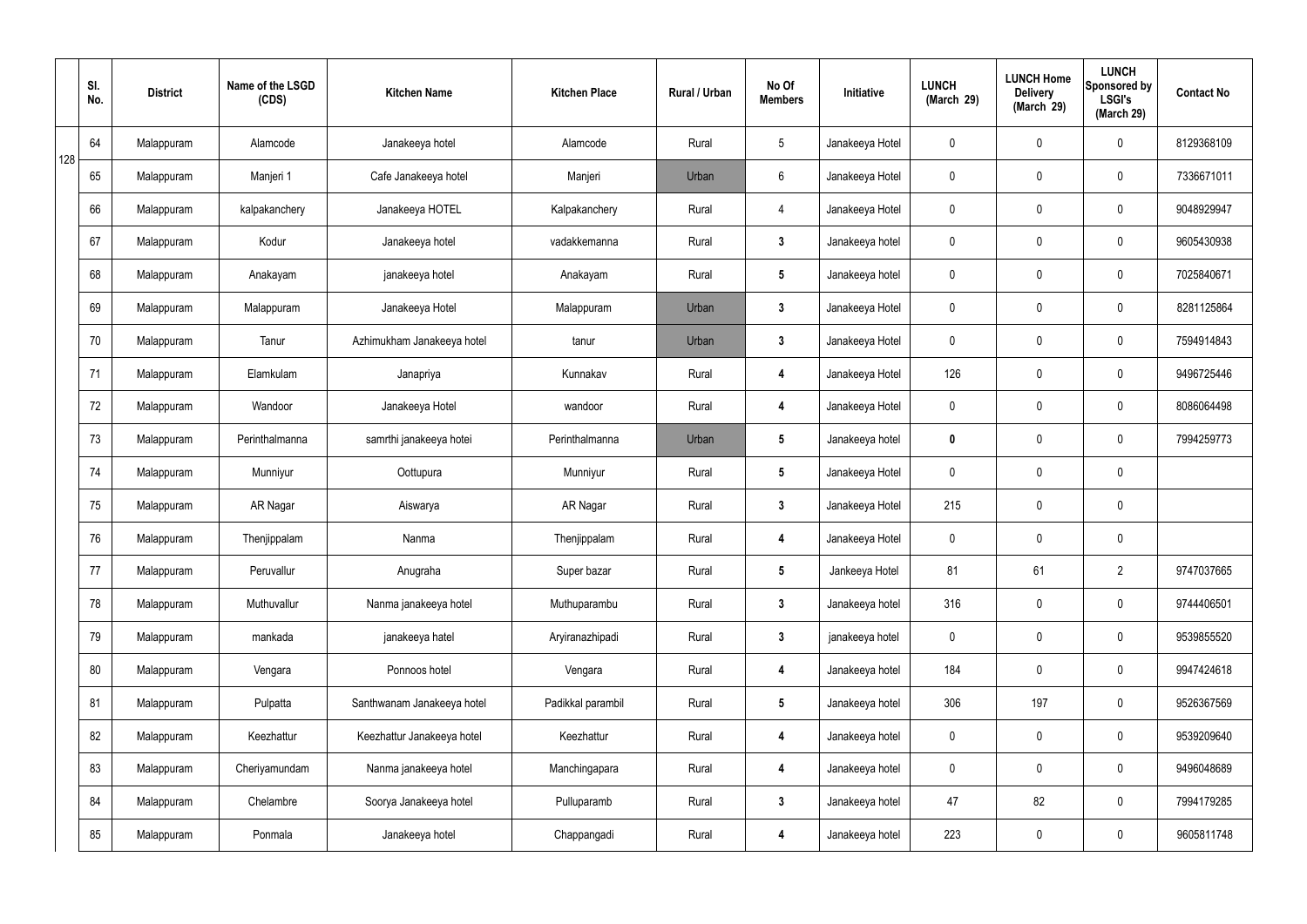| SI.<br>No. | <b>District</b> | Name of the LSGD<br>(CDS) | <b>Kitchen Name</b>       | <b>Kitchen Place</b> | Rural / Urban | No Of<br><b>Members</b> | Initiative      | <b>LUNCH</b><br>(March 29) | <b>LUNCH Home</b><br><b>Delivery</b><br>(March 29) | <b>LUNCH</b><br>Sponsored by<br><b>LSGI's</b><br>(March 29) | <b>Contact No</b> |
|------------|-----------------|---------------------------|---------------------------|----------------------|---------------|-------------------------|-----------------|----------------------------|----------------------------------------------------|-------------------------------------------------------------|-------------------|
| 86         | Malappuram      | Thennala                  | <b>Bismi Hotel</b>        | Pookkiparamb         | Rural         | 4                       | Jankeeya Hotel  | 250                        | $\boldsymbol{0}$                                   | $\mathbf 0$                                                 | 9995757092        |
| 87         | Malappuram      | Tanalur                   | Janakeeya Hotel           | Tanalur              | Rural         | $\mathbf{3}$            | Jankeeya Hotel  | $\mathbf 0$                | $\mathbf 0$                                        | $\pmb{0}$                                                   |                   |
| 88         | Malappuram      | Parappur                  | Janakeeya Hotel           | chullipparambu       | Rural         | $5\phantom{.0}$         | Janakeeya Hotel | 0                          | $\boldsymbol{0}$                                   | $\pmb{0}$                                                   | 9961091317        |
| 89         | Malappuram      | Edarikkode                | Janakeeya Hotel           | Edarikkod            | Rural         | $\mathbf{3}$            | Janakeeya Hotel | $\mathbf 0$                | $\boldsymbol{0}$                                   | $\mathbf 0$                                                 | 8089003770        |
| 90         | Malappuram      | Oorakam                   | Ammoos                    | Panchayath padi      | Rural         | $\mathbf{3}$            | Janakeeya Hotel | $\mathbf 0$                | $\boldsymbol{0}$                                   | $\mathbf 0$                                                 | 9526449294        |
| 91         | Malappuram      | Nannambra                 | Veeturuchi                | Kundoor Athani       | Rural         | 4                       | Janakeeya Hotel | $\mathbf 0$                | $\boldsymbol{0}$                                   | $\mathbf 0$                                                 | 9400618659        |
| 92         | Malappuram      | Pandikkad                 | Janakeeya Hotel           | Pandikkad            | Rural         | $\boldsymbol{4}$        | Janakeeya Hotel | 0                          | $\boldsymbol{0}$                                   | $\mathbf 0$                                                 | 9995504081        |
| 93         | Malappuram      | Chokkad                   | Natturuchi                | Chokkad              | Rural         | $5\phantom{.0}$         | Janakeeya Hotel | $\mathbf 0$                | $\mathbf 0$                                        | $\pmb{0}$                                                   |                   |
| 94         | Malappuram      | Cheekode                  | Cheekode Janakeeya Hotel  | Cheekode             | Rural         | $\boldsymbol{4}$        | Janakeeya Hotel | 48                         | 70                                                 | $\pmb{0}$                                                   |                   |
| 95         | Malappuram      | Makkarapparamb            | Subiksha                  | Makkarapparamb       | Rural         | $\mathbf{3}$            | Janakeeya Hotel | 36                         | 12                                                 | $\mathbf 0$                                                 | 8089003770        |
| 96         | Malappuram      | Ponnani-1                 | Devi Janakeeya Hotel      | Ponnani              | Urban         | $5\phantom{.0}$         | Janakeeya Hotel | $\mathbf 0$                | $\boldsymbol{0}$                                   | $\mathbf 0$                                                 | 9961919097        |
| 97         | malappuram      | Mangalam                  | Soubagya                  | mangalam             | Rural         | $5\phantom{.0}$         | janakeeya hotel | $\mathbf 0$                | 0                                                  | $\mathbf 0$                                                 |                   |
| 98         | Malappuram      | Trikkalangode             | janakeeya hotel           | karakkunnu           | Rural         | $6\phantom{1}$          | Janakeeya Hotel | 198                        | $\mathbf 0$                                        | $\mathbf 0$                                                 |                   |
| 99         | Malppuram       | Morayoor                  | Janakeeya hotel           | Valanchery           | Rural         | $3\phantom{a}$          | Janakeeya hotel | $\mathbf 0$                | $\mathsf{0}$                                       | $\mathbf 0$                                                 |                   |
| 100        | Malappuram      | Perumbadapp               | Janakeeya hotel           | Perumbadapp          | Rural         | $\boldsymbol{4}$        | Janakeeya hotel | $\mathbf 0$                | $\mathsf{0}$                                       | $\mathbf 0$                                                 |                   |
| 101        | Malappuram      | Vettom                    | Samruthi Janakeeya Hotel  | Puthanpeedika        | Rural         | $5\phantom{.0}$         | Janakeeya hotel | $\mathbf 0$                | $\mathsf{0}$                                       | $\mathbf 0$                                                 |                   |
| 102        | Malappuram      | Kondotty                  | Janakeeya hotel           | vazhakad             | <b>RURAL</b>  | $\boldsymbol{4}$        | janakeeya hotel | $\mathbf 0$                | $\mathsf{0}$                                       | $\mathbf 0$                                                 |                   |
| 103        | Malappuram      | Pulamanthol               | Janakeeya hotel           | pulamanthole         | <b>RURAL</b>  | 4                       | Janakeeya hotel | $\mathbf 0$                | $\mathbf 0$                                        | $\mathbf 0$                                                 |                   |
| 104        | Malappuram      | Valavannur                | Jankeeya hotel            | Valavannur           | <b>RURAL</b>  | $5\phantom{.0}$         | Janakeeya hotel | $\mathbf 0$                | $\mathsf{0}$                                       | $\mathbf 0$                                                 |                   |
| 105        | Malappuram      | kottakkal                 | Subhiksha Janakeeya hotel | kotakkal             | <b>URBAN</b>  | 4                       | Janakeeya hotel | $\mathbf 0$                | $\mathbf 0$                                        | $\mathbf 0$                                                 |                   |
| 106        | Malappuram      | Vettom                    | Thripthi Janakeeya Hotel  | Vadikkal             | <b>RURAL</b>  | 4                       | Janakeeya hotel | $\pmb{0}$                  | 0                                                  | $\mathbf 0$                                                 |                   |
| 107        | Malappuram      | Nilambur                  | Ajva Janakeeya hotel      | Vakkad               | <b>URBAN</b>  | $5\phantom{.0}$         | Janakeeya hotel | 0                          | $\pmb{0}$                                          | $\pmb{0}$                                                   |                   |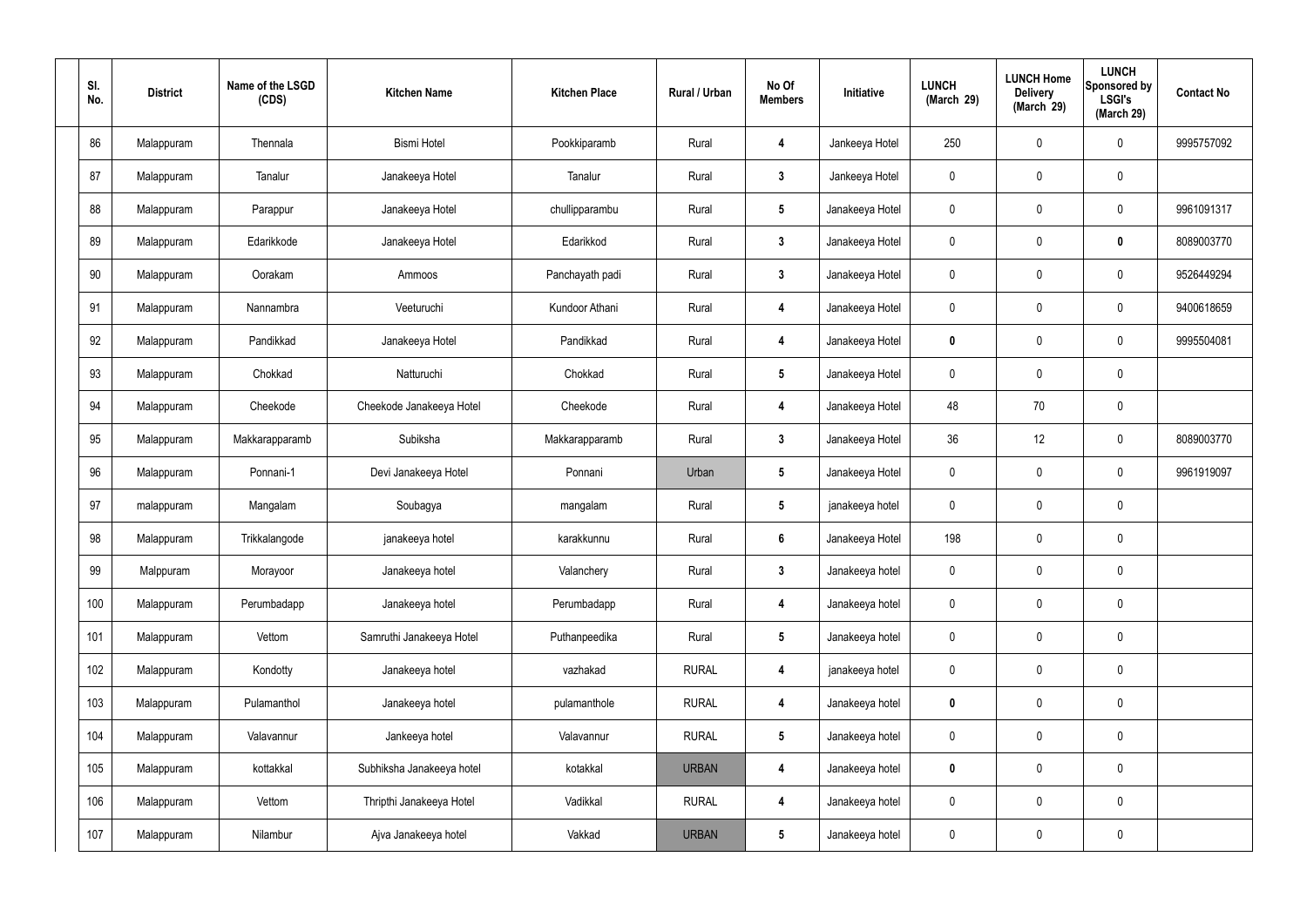|            | SI.<br>No. | <b>District</b> | Name of the LSGD<br>(CDS) | <b>Kitchen Name</b>        | <b>Kitchen Place</b> | Rural / Urban | No Of<br><b>Members</b> | Initiative      | <b>LUNCH</b><br>(March 29) | <b>LUNCH Home</b><br><b>Delivery</b><br>(March 29) | <b>LUNCH</b><br>Sponsored by<br><b>LSGI's</b><br>(March 29) | <b>Contact No</b> |
|------------|------------|-----------------|---------------------------|----------------------------|----------------------|---------------|-------------------------|-----------------|----------------------------|----------------------------------------------------|-------------------------------------------------------------|-------------------|
|            | 108        | Malappuram      | Nilambur                  | Unity Janakeeya hotel      | nilambur             | <b>URBAN</b>  | $\overline{4}$          | Janakeeya hotel | $\mathbf 0$                | $\mathbf 0$                                        | $\mathbf 0$                                                 |                   |
|            | 109        | Malappuram      | Vallikkunn                | Rasakkut                   | Vallikunnu           | Rural         | 4                       | janakeeyahotel  | $\mathbf 0$                | $\mathbf 0$                                        | $\mathbf 0$                                                 |                   |
|            | 110        | Malappuram      | kuruva                    | Ruchi                      | Kurava               | Rural         | $5\overline{)}$         | Janakeeyahotel  | $\mathbf 0$                | $\mathbf 0$                                        | $\mathbf 0$                                                 | 9745414800        |
|            | 111        | Malappuram      | Kannamangalam             | Ruchikoott                 | Cheroor              | Rural         | $\mathbf{3}$            | Janakeeya Hotel | $\mathbf 0$                | $\mathbf 0$                                        | $\mathbf 0$                                                 |                   |
|            | 112        | Malappuram      | Othungal                  | janakeeya hotel            | Othukkungal          | Rural         | $5\overline{)}$         | Janakeeya Hotel | 218                        | $\mathbf 0$                                        | $\mathbf 0$                                                 | 9656716066        |
|            | 113        | Malappuram      | Pookkottur                | janakeeya hotel            | valluvambram         | Rural         | 4                       | Janakeeya Hotel | $\mathbf 0$                | $\mathbf 0$                                        | $\mathbf 0$                                                 | 9447334084        |
|            | 114        | Malappuram      | Edakkara                  | Edakkara janakeeya hotel   | Edakkara             | Rural         | $\overline{\mathbf{4}}$ | janakeeya hotel | $\mathbf 0$                | $\mathbf 0$                                        | $\mathbf 0$                                                 |                   |
|            | 115        | Malappuram      | porur                     | Thanima Janakeeya Hotel    | Porur                | Rural         | $\mathbf{3}$            | janakeeya hotel | 255                        | $\mathbf 0$                                        | $\mathbf 0$                                                 | 9539928567        |
|            | 116        | Malappuram      | Pulikkal                  | al madeena Janakeeya Hotel | pulikkal             | Rural         | $\overline{\mathbf{4}}$ | Janakeeya Hotel | 124                        | 29                                                 | $\mathbf 0$                                                 |                   |
|            | 117        | malappuram      | Tanur                     | amma janakeeyahottel       | Tanur                | Urban         | $5\phantom{.0}$         | janakeeyahottel | $\mathbf 0$                | $\pmb{0}$                                          | $\mathbf 0$                                                 |                   |
|            | 118        | malappuram      | Pallikkal                 | padheyam janakeeyahottel   | Pallikkal            | Rural         | $5\overline{)}$         | janakeeyahotel  | $\mathbf 0$                | $\pmb{0}$                                          | $\mathbf 0$                                                 |                   |
|            | 119        | Malappuram      | Chelembra                 | janakeeyahotel2            | Chelembra            | Rural         | 4                       | janakeeyahotel  | $\mathbf 0$                | $\mathbf 0$                                        | $\mathbf 0$                                                 |                   |
|            | 120        | Malappuram      | Purathur                  | Safa Janakeeya Hotel       | Paravanna            | Rural         | 4                       | Janakeeya Hotel | $\mathbf 0$                | $\mathbf 0$                                        | $\mathbf 0$                                                 |                   |
|            | 121        | malappuram      | vazhayur                  | puthuma janakeeyahotel     | Vazhayur             | Rural         | $\overline{\mathbf{4}}$ | janakeeyahotel  | $\pmb{0}$                  | $\pmb{0}$                                          | $\mathbf 0$                                                 |                   |
|            | 122        | malappuram      | Mangalam                  | Swathistam                 | Vadikkal             | Rural         | $\overline{\mathbf{4}}$ | janakeeyahotel  | $\mathbf 0$                | $\mathbf 0$                                        | $\mathbf 0$                                                 |                   |
|            | 123        | malappuram      | kuttippuram               | nilayoram janakeeya hotel  | Kuttipuram           | Rural         | $\overline{\mathbf{4}}$ | janakeeyahotel  | $\pmb{0}$                  | $\mathbf 0$                                        | $\mathbf 0$                                                 |                   |
|            | 124        | malapluram      | thazhekode                | Thazhekode Janakeeya Hotel | Thazhekode           | Rural         | $\overline{\mathbf{4}}$ | Janakeeya Hotel | $\mathbf 0$                | $\mathbf 0$                                        | $\pmb{0}$                                                   |                   |
|            | 125        | malappuram      | munniyur                  | my kitchen                 | Alinchuvad           | Rural         | $5\phantom{.0}$         | janakeeya hotel | $\mathbf 0$                | $\mathbf 0$                                        | $\mathbf 0$                                                 | 8589809765        |
|            | 126        | Malappuram      | Mangalam                  | Ruchikkoottu               | Mangalam             | Rural         | $\overline{\mathbf{4}}$ | Janakeeya hotel | $\mathbf 0$                | $\mathbf 0$                                        | $\mathbf 0$                                                 |                   |
|            | 127        | Malappuram      | Ponnani                   | Thripthi                   | Ponnani              | Urban         | $5\overline{)}$         | Janakeeya Hotel | $\mathbf 0$                | $\mathbf 0$                                        | $\mathbf 0$                                                 |                   |
|            | 128        | Malappuram      | Tanur                     | Krishna                    | Tanur                | Urban         | $5\overline{)}$         | janakeeya hotel | 375                        | $\pmb{0}$                                          | $\mathbf 0$                                                 |                   |
| <b>128</b> |            |                 |                           |                            |                      |               | 537                     |                 | 4295                       | 1288                                               | 712                                                         |                   |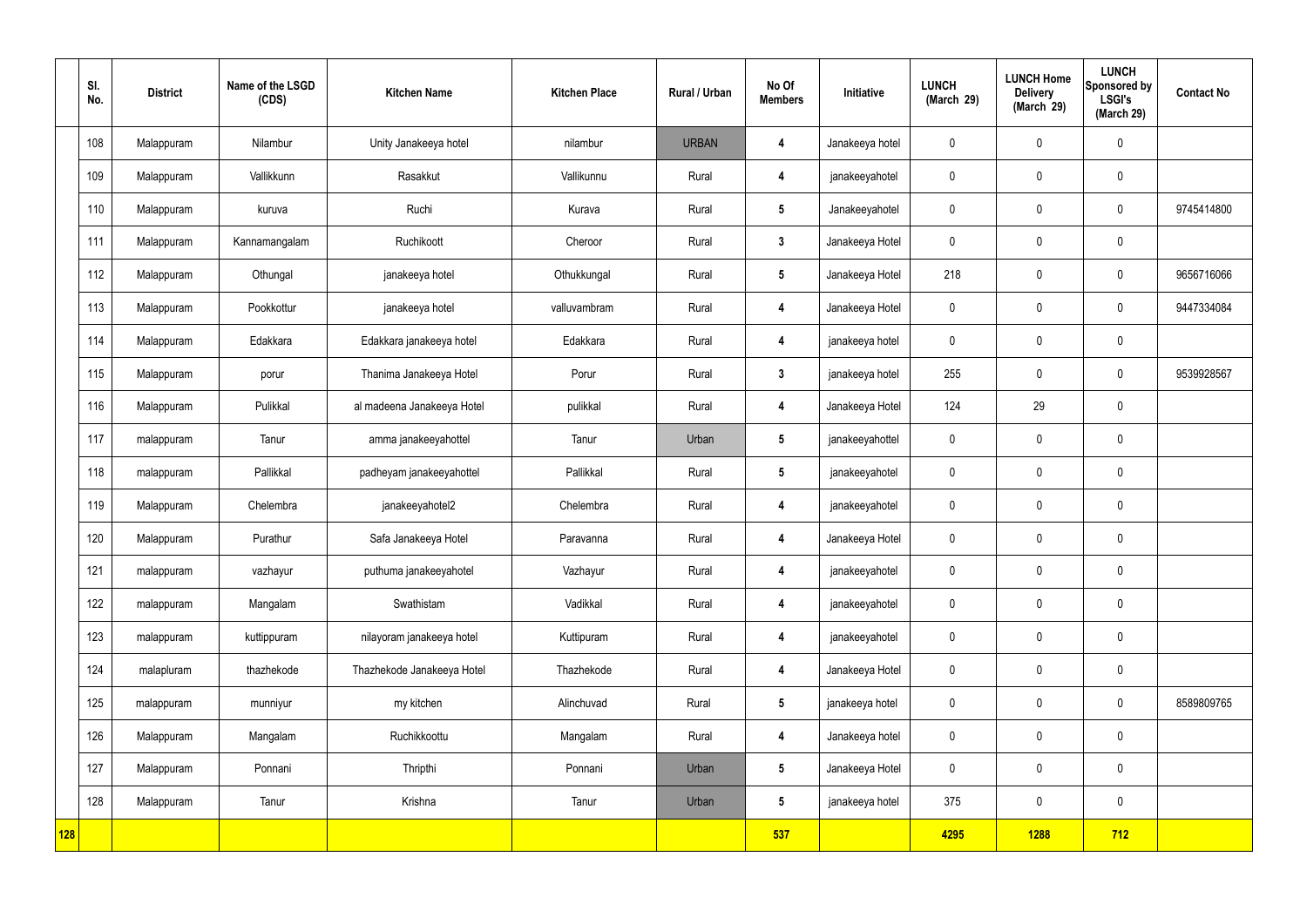| SI.<br>No.      | <b>District</b> | Name of the LSGD<br>(CDS) | <b>Kitchen Name</b>             | <b>Kitchen Place</b>                      | Rural / Urban | No Of<br><b>Members</b> | Initiative      | <b>LUNCH</b><br>(March 29) | <b>LUNCH Home</b><br><b>Delivery</b><br>(March 29) | <b>LUNCH</b><br>Sponsored by<br><b>LSGI's</b><br>(March 29) | <b>Contact No</b> |
|-----------------|-----------------|---------------------------|---------------------------------|-------------------------------------------|---------------|-------------------------|-----------------|----------------------------|----------------------------------------------------|-------------------------------------------------------------|-------------------|
|                 | Palakkad        | Elapully                  | Nakshathra Vanitha canteen      | Canteen                                   | Rural         | 4                       | Janakeeya Hotel | 0                          | 0                                                  | $\mathbf 0$                                                 | 4295              |
| $\overline{2}$  | Palakkad        | Nalleppilly               | Vanitha Canteen                 | Canteen                                   | Rural         | $\overline{4}$          | Janakeeya Hotel | $\mathbf 0$                | 0                                                  | $\mathbf 0$                                                 | 9656232569        |
| 3               | Palakkad        | Chittur                   | Thanal vanitha Canteen          | Thathamangalam, Mettuvalavu               | Urban         | $\mathbf{3}$            | Janakeeya Hotel | 210                        | 0                                                  | $\mathbf 0$                                                 | 9447105400        |
| 4               | Palakkad        | chittur                   | urapp janakeeya hotel           | Anicode junction                          | urban         | $5\phantom{.0}$         | Janakeeya hotel | $\mathbf 0$                | 0                                                  | $\mathbf 0$                                                 | 9349930549        |
| 5               | Palakkad        | polpully                  | subiksha janakeeya hotel        | kallootiyal                               | Rural         | $\sqrt{5}$              | Janakeeya hotel | 0                          | 0                                                  | $\mathbf 0$                                                 | 9495197498        |
| 6               | Palakkad        | Eruthenpathy              | Nila janakeeya hotel            | Mooniilmada muniyappan<br>kshethram near  | Rural         | $5\phantom{.0}$         | Janakeeya hotel | 0                          | 0                                                  | $\mathbf 0$                                                 | 9037290925        |
| $\overline{7}$  | Palakkad        | Perumatty                 | Nanam Janakeeya hotel           | kannimari                                 | Rural         | $\mathbf{3}$            | Janakeeya hotel | 0                          | 0                                                  | $\mathbf 0$                                                 | 9605529657        |
| 8               | Palakkad        | Vadakarapathy             | soubhagya janakeeya hotel       | vadakarapathy panchayath                  | Rural         | $5\phantom{.0}$         | Janakeeya hotel | 0                          | 0                                                  | $\mathbf 0$                                                 | 9633578756        |
| 9               | Palakkad        | Kozhinjampara             | Sreesakthi Janakeeya hotel      | Kozhinjampara<br>gramapanchayth, near bus | Rural         | $5\phantom{.0}$         | Janakeeya hotel | 0                          | 0                                                  | $\mathbf 0$                                                 | 9847121105        |
| 10 <sup>°</sup> | Palakkad        | Vadakkenchery             | Oottupura Vanitha Canteen       | Panchayath building,<br>Vadakkenchery     | Rural         | 4                       | Janakeeya Hotel | 0                          | 0                                                  | $\mathbf 0$                                                 | 9656360141        |
| 11              | Palakkad        | PKD North                 | Cafesree                        | opp. ksrtc bus stand,<br>Manjakulam road  | Urban         | $5\phantom{.0}$         | Janakeeya Hotel | 0                          | 0                                                  | $\mathbf 0$                                                 | 9037332005        |
| 12              | Palakkad        | Ongallur                  | Amma canteen                    | Ongallur vipanana kendram                 | Rural         | 4                       | Janakeeya Hotel | 0                          | 0                                                  | $\boldsymbol{0}$                                            | 7560924507        |
| 13              | Palakkad        | Muthuthala                | Sreelakshmi vanitha canteen     | Muthuthala panchayath                     | Rural         | 4                       | Janakeeya Hotel | 0                          | 0                                                  | 0                                                           | 7558865485        |
| 14              | Palakkad        | Koppam                    | Natturuchi kudumbashree cafe    | Near koppam village                       | Rural         | $5\phantom{.0}$         | Janakeeya Hotel | $\mathbf 0$                | $\mathbf{0}$                                       | $\mathbf 0$                                                 | 8075779172        |
| 15              | Palakkad        | Paruthur                  | Mamatty vanitha canteen         | Near panchayath                           | Rural         | $5\phantom{.0}$         | Janakeeya Hotel | $\mathbf 0$                | $\mathbf 0$                                        | $\mathbf 0$                                                 | 9544847874        |
| 16              | Palakkad        | Vilayur                   | Souhritha caffesree (Ruchipura) | Near Vilayur Panchayath                   | Rural         | $6\phantom{.}$          | Janakeeya Hotel | $\mathbf 0$                | 0                                                  | $\mathbf 0$                                                 | 9747342046        |
| 17              | palakkad        | Kulukkallur               | Snehitha Janakeeya hotel        | Kulukkallur panchayath                    | Rural         | $5\phantom{.0}$         | Janakeeya hotel | $\mathbf 0$                | $\mathbf 0$                                        | $\mathbf 0$                                                 | 9746701454        |
| 18              | Palakkad        | Pattambi                  | Janakeeya hotel                 | near Govt samskritha college,<br>Pattambi | Urban         | 4                       | Janakeeya hotel | $\mathbf 0$                | 0                                                  | $\mathbf 0$                                                 | 9562043428        |
| 19              | Palakkad        | Erimayur                  | Thanima Vanitha Canteen         | Panchayath building, Erimayur             | Rural         | $5\phantom{.0}$         | Janakeeya Hotel | $\mathbf 0$                | $\mathbf 0$                                        | $\mathbf 0$                                                 | 9746440633        |
| 20              | Palakkad        | Kizhekkencheri            | Vanitha Canteen                 | Panchayath Building,<br>Kizhakkenchery    | Rural         | $\overline{4}$          | Janakeeya Hotel | $\mathbf 0$                | 0                                                  | $\mathbf 0$                                                 | 9747923418        |
| 21              | Palakkad        | Peringottukkurrissi       | Aiswarya Vanitha canteen        | Panchayth building                        | Rural         | $\mathfrak{Z}$          | Janakeeya Hotel | $\mathbf 0$                | 0                                                  | $\mathbf 0$                                                 | 9048665884        |
| 22              | Palakkad        | Mundoor                   | Bharath vanitha canteen         | Panchayath building                       | Rural         | $\mathbf{3}$            | Janakeeya Hotel | 0                          | 0                                                  | $\boldsymbol{0}$                                            | 8592830607        |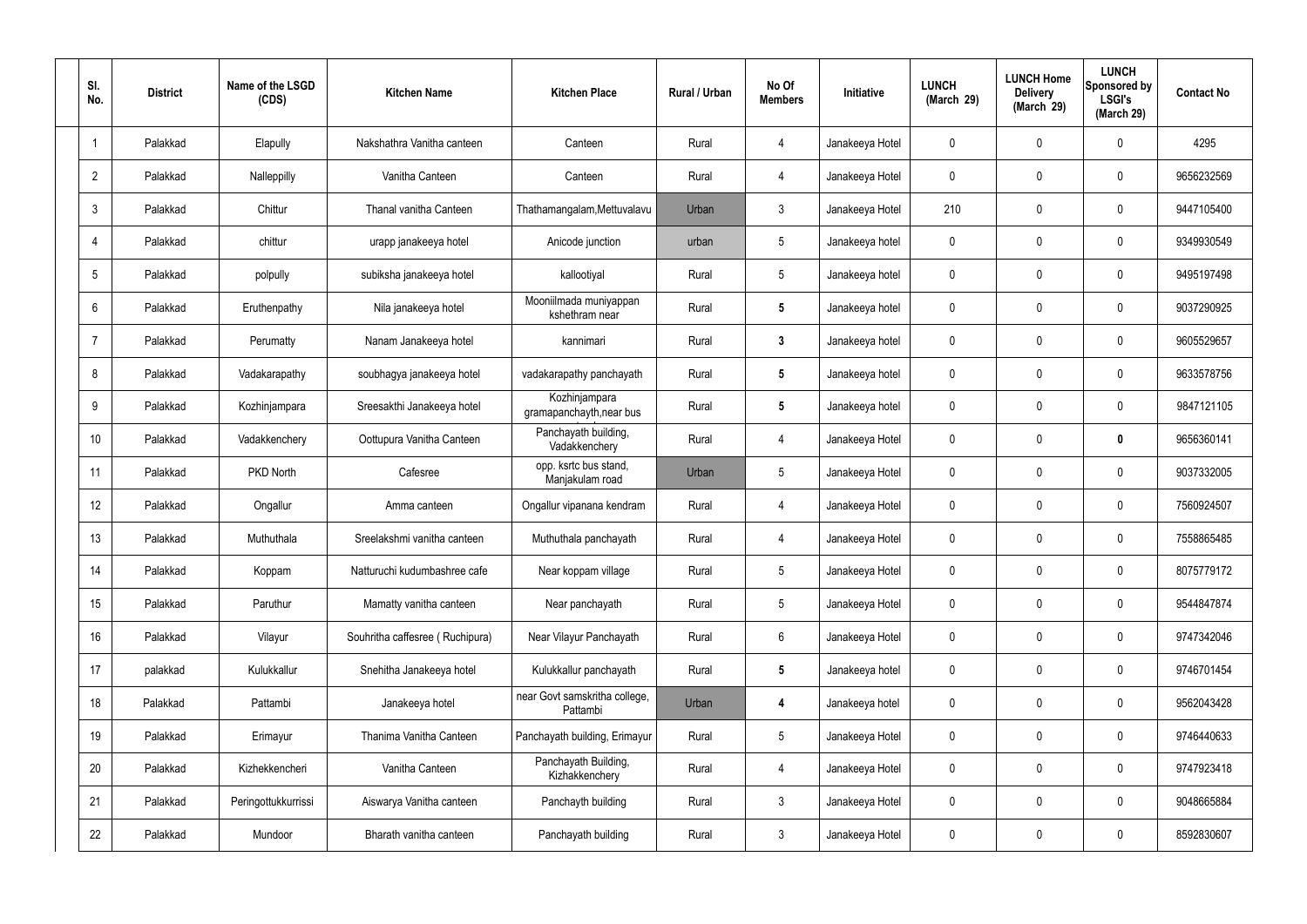| SI.<br>No. | <b>District</b> | Name of the LSGD<br>(CDS) | <b>Kitchen Name</b>                      | <b>Kitchen Place</b>                            | Rural / Urban | No Of<br><b>Members</b> | Initiative       | <b>LUNCH</b><br>(March 29) | <b>LUNCH Home</b><br><b>Delivery</b><br>(March 29) | <b>LUNCH</b><br>Sponsored by<br><b>LSGI's</b><br>(March 29) | <b>Contact No</b> |
|------------|-----------------|---------------------------|------------------------------------------|-------------------------------------------------|---------------|-------------------------|------------------|----------------------------|----------------------------------------------------|-------------------------------------------------------------|-------------------|
| 23         | Palakkad        | Kodumbu                   | kripa                                    | kodumb panchayath                               | Rural         | 4                       | Janakeeya HoteL  | $\mathbf{0}$               | $\mathbf 0$                                        | 0                                                           | 9048682860        |
| 24         | Palakkad        | Thirumittakode            | Thirumuttam Janakeeya Hotel              | Karukaputhur                                    | Rural         | 6                       | Janakeeya Hotel  | $\mathbf 0$                | $\mathbf 0$                                        | 0                                                           | 9072841599        |
| 25         | Palakkad        | Akathethara               | Nanma canteen                            | kalyanamandapam                                 | Rural         | $\mathbf{3}$            | Janakeeya Hotel  | $\mathbf{0}$               | 0                                                  | 0                                                           | 7025563510        |
| 26         | Palakkad        | Marutharoad               | flavours cantteen                        | panchayath                                      | Rural         | $5\phantom{.0}$         | Janakeeya Hotela | $\mathbf 0$                | $\mathbf 0$                                        | 0                                                           | 9746227966        |
| 27         | Palakkad        | Trithala                  | Kairali Vanitha Hotel                    | Thirthala                                       | Rural         | $5\phantom{.0}$         | Janakeeya Hotel  | 0                          | 0                                                  | 0                                                           | 9048710155        |
| 28         | Palakkad        | Kongad                    | Annapoorna vanitha canteen               | Near Kongad village office                      | Rural         | $5\phantom{.0}$         | Janakeeya Hotel  | $\mathbf 0$                | $\mathbf 0$                                        | 0                                                           | 9645425774        |
| 29         | Palakkad        | Sreekrishnapuram          | Subiksha canteen                         | Near panchayath office                          | Rural         | $\mathbf{3}$            | Janakeeya Hotel  | 0                          | $\mathbf 0$                                        | 0                                                           | 8086697226        |
| 30         | Palakkad        | Pallassana                | dhanalakshmi vanitha canteen             | pallassana panchayath<br>building               | Rural         | $5\phantom{.0}$         | Janakeeya Hotel  | $\mathbf 0$                | $\mathbf 0$                                        | 0                                                           | 8943225892        |
| 31         | Palakkad        | Nenmmara                  | Nemmara Janakeeya hotel                  | Nemmara junction                                | Rural         | 4                       | Janakeeya hotel  | 0                          | $\mathbf 0$                                        | 0                                                           | 8157850935        |
| 32         | Palakkad        | Ayilur                    | Janakeeya hotel                          | Thalavettanpara, Ayilur                         | Rural         | $\mathbf{3}$            | Janakeeya hotel  | $\mathbf 0$                | $\mathbf 0$                                        | 0                                                           | 9539517856        |
| 33         | Palakkad        | Melarkode                 | Janakeeya Hotel                          | near Melarkode panchayath                       | Rural         | $\overline{4}$          | Janakeeya hotel  | $\mathbf 0$                | 0                                                  | 0                                                           | 8606193918        |
| 34         | Palakkad        | Vandazhi                  | janakeeya hotel                          | Kaniyamangalam                                  | Rural         | $\mathbf{3}$            | Janakeeya hotel  | $\mathbf 0$                | 0                                                  | 0                                                           | 9645919937        |
| 35         | Palakkad        | Nelliayampathy            | Janakeeya hotel                          | near Panchayat, kaikaty                         | Rural         | 4                       | Janakeeya hotel  | 0                          | 0                                                  | 0                                                           | 9497123529        |
| 36         | Palakkad        | Elavanchery               | Snehatheeram                             | Near GUPS, Vattekkad                            | Rural         | $5\phantom{1}$          | Janakeeya Hotel  | $\mathbf 0$                | $\mathbf 0$                                        | 0                                                           | 9744195274        |
| 37         | Palakkad        | Kollemkode                | Priya Vanitha Canteen                    | Block Panchayath Office,<br>Kollengode          | Rural         | $\overline{4}$          | Janakeeya Hotel  | $\mathbf 0$                | $\mathbf 0$                                        | 0                                                           | 9745456764        |
| 38         | Palakkad        | Koduvayur                 | Samridhi Kudumbashree Vanitha<br>Canteen | Panchayath Building                             | Rural         | $5\phantom{.0}$         | Janakeeya Hotel  | 0                          | $\mathbf 0$                                        | 0                                                           | 8086263595        |
| 39         | Palakkad        | Pattanchery               | Sreelakshmi vanitha canteen              | Panchayath Building                             | Rural         | $\overline{4}$          | Janakeeya Hotel  | $\mathbf 0$                | $\mathbf 0$                                        | 0                                                           | 8086916932        |
| 40         | Palakkad        | Pudunagaram               | Janakeeya Hotel                          | Near KSEB, Pudunagaram                          | Rural         | $\overline{4}$          | Janakeeya hotel  | $\mathbf 0$                | $\mathbf 0$                                        | 0                                                           | 9497241598        |
| 41         | Palakkad        | Vadavanoor                | Sree Muruka Janakeeya Hotel              | Vydhyasala, Vadavanoor                          | Rural         | $5\phantom{.0}$         | Janakeeya hotel  | $\mathbf 0$                | $\mathbf 0$                                        | 0                                                           | 9567011729        |
| 42         | Palakkad        | Peruvemba                 | Samridi Janakeeya Hotel                  | Peruvemba Junction                              | Rural         | 4                       | Jankeeya hotel   | $\mathbf 0$                | $\mathbf 0$                                        | 0                                                           | 918089611261      |
| 43         | Palakkad        | Muthalamada               | Janakeeya Hotel                          | Chulliyarmedu                                   | Rural         | 4                       | Jankeeya hotel   | $\mathbf 0$                | $\mathbf 0$                                        | 0                                                           | 9633730067        |
| 44         | Palakkad        | Cherppalasseri            | Swad Janakiyahotel, CPY                  | Scheduled caste coperative<br>society hall, cpy | Urban         | $5\phantom{.0}$         | Janakeeya Hotel  | $\mathbf 0$                | 0                                                  | 0                                                           | 9447746082        |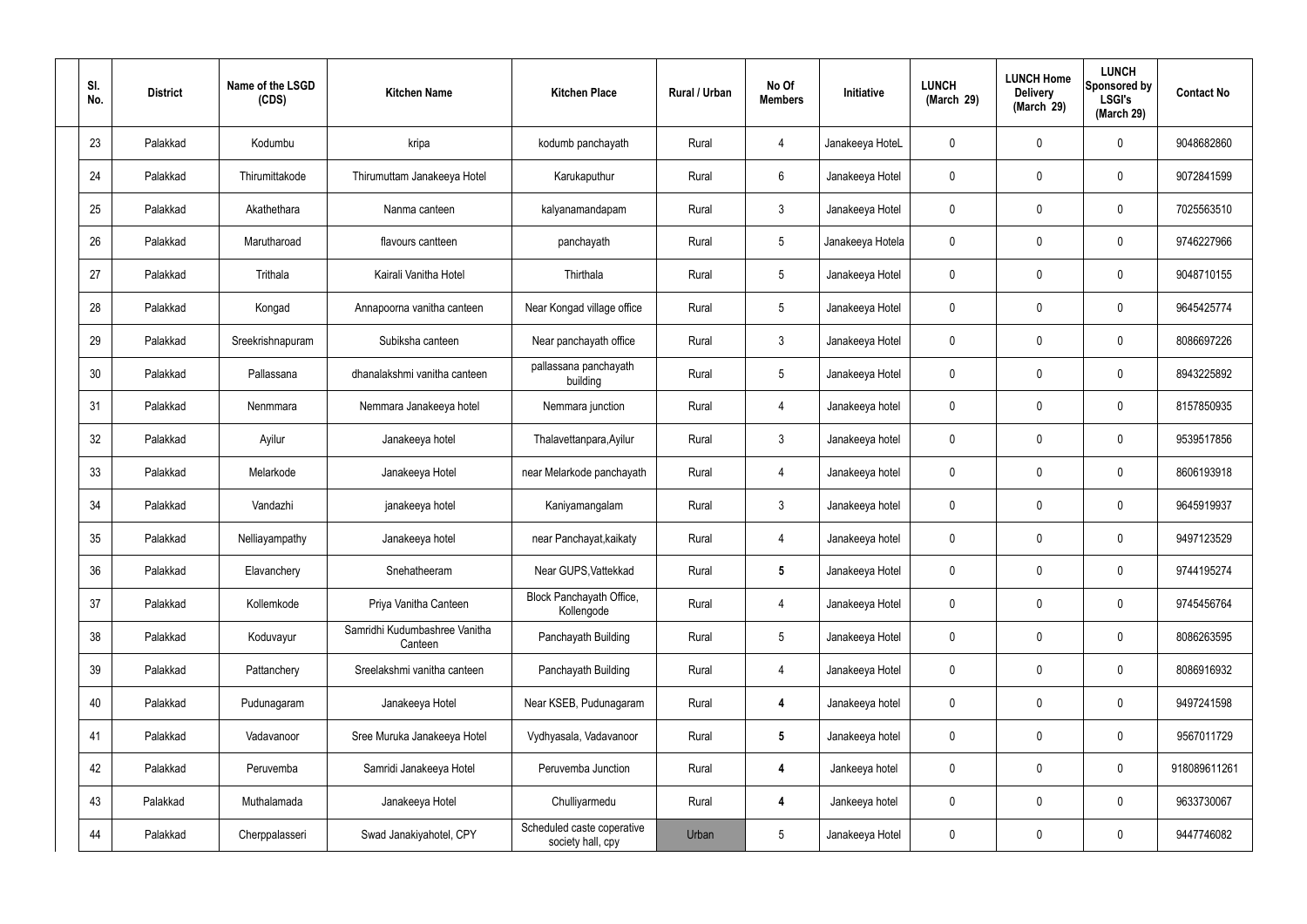|     | SI.<br>No. | <b>District</b> | Name of the LSGD<br>(CDS) | <b>Kitchen Name</b>                         | <b>Kitchen Place</b>                       | Rural / Urban | No Of<br><b>Members</b> | Initiative       | <b>LUNCH</b><br>(March 29) | <b>LUNCH Home</b><br><b>Delivery</b><br>(March 29) | <b>LUNCH</b><br>Sponsored by<br><b>LSGI's</b><br>(March 29) | <b>Contact No</b> |
|-----|------------|-----------------|---------------------------|---------------------------------------------|--------------------------------------------|---------------|-------------------------|------------------|----------------------------|----------------------------------------------------|-------------------------------------------------------------|-------------------|
|     | 45         | Palakkad        | Vellinezhi                | Aiswarya kudumbashree                       | Adakkaputhur                               | Rural         | $\mathbf{3}$            | Janakeeya Hotel  | 0                          | 0                                                  | $\mathbf 0$                                                 | 9747730588        |
|     | 46         | Palakkad        | Keralasseri               | Bhagyasree janakeeya hotel                  | Near village office                        | Rural         | $\mathbf{3}$            | Janakeeya Hotel  | 0                          | $\mathbf 0$                                        | $\mathbf 0$                                                 | 8606125128        |
|     | 47         | Palakkad        | Kottayi                   | Kudumbashree Vanitha canteen                | Near Kottayi Panchayath                    | Rural         | 4                       | Jankeeya hotel   | 0                          | 0                                                  | $\mathbf 0$                                                 | 9605699847        |
|     | 48         | Palakkad        | anakkara                  | udayasurya vanitha canteen                  | kumbidi                                    | rural         | $5\phantom{.0}$         | Janakeeya Hotel  | 0                          | $\mathbf 0$                                        | $\mathbf 0$                                                 | 9895947614        |
|     | 49         | Palakkad        | kappur                    | jeevanam hotel                              | kumaranellur                               | rural         | $6\phantom{.}6$         | Janakeeya Hotel  | 0                          | 0                                                  | $\mathbf 0$                                                 | 9605308385        |
| 102 | 50         | Palakkad        | Malampauzha               | Nandhanam canteen                           | near fantasy park                          | Rural         | $5\phantom{.0}$         | Janakeeya HotelT | 0                          | $\mathbf{0}$                                       | $\mathbf 0$                                                 | 807587062         |
|     | 51         | Palakkad        | Puduppariyaram            | Anaswara Canteen                            | Panchayath                                 | Rural         | $\overline{4}$          | Janakeeya Hotel  | 0                          | $\mathbf 0$                                        | $\mathbf 0$                                                 | 9526677781        |
|     | 52         | Palakkad        | kadambazhipuram           | Reshmi janakeeya hotel                      | 16 mail                                    | Rural         | $5\phantom{.0}$         | Janakeeya Hotel  | 0                          | 0                                                  | $\mathbf 0$                                                 | 9048375891        |
|     | 53         | Palakkad        | Kadambazhipuram           | Ardhram Janakeeya hotel                     | Pulapatta                                  | Rural         | $\mathbf{3}$            | Janakeeya Hotel  | 0                          | $\mathbf 0$                                        | $\mathbf 0$                                                 | 9495775246        |
|     | 54         | Palakkad        | Kannambra                 | Sree kurumba canteen                        | kannambra                                  | Rural         | $\overline{4}$          | Janakeeya Hotel  | 0                          | 0                                                  | $\mathbf 0$                                                 | 8157815819        |
|     | 55         | Palakkad        | karakkurissi              | Janakiya hotel                              | Near ammus auditorium,<br>Ayappankavu      | Rural         | $\mathbf{3}$            | Janakeeya Hotel  | 0                          | 0                                                  | $\mathbf 0$                                                 | 6238788932        |
|     | 56         | Palakkad        | Thenkara                  | Subiksham janakeeya hotel                   | Ayurveda hospital compound<br>Then kara    | Rural         | $5\phantom{.0}$         | Janakeeya Hotel  | 0                          | 0                                                  | $\mathbf 0$                                                 | 9747557333        |
|     | 57         | Palakkad        | Alanallur                 | Keerthi vanitha canteen and catering        | Near panchayath Alanallur                  | Rural         | $5\phantom{.0}$         | Janakeeya hotel  | 0                          | 0                                                  | $\mathbf 0$                                                 | 9495447569        |
|     | 58         | Palakkad        | Pudur                     | Asil canteen                                | Pudur panchayath                           | Rural         | $\overline{4}$          | Janakeeya hotel  | 0                          | $\mathbf 0$                                        | $\mathbf 0$                                                 | 8086968050        |
|     | 59         | Palakkad        | Parali                    | Annasree Janakeeya hotel                    | Near parali panchayath                     | Rural         | $\overline{4}$          | Janakeeya hotel  | 0                          | $\mathbf 0$                                        | $\mathbf 0$                                                 | 8281829238        |
|     | 60         | Palakkad        | Mannur                    | Kudumbasree janakeeya hotel                 | Mannur panchayath                          | Rural         | $5\phantom{.0}$         | Janakeeya hotel  | 0                          | $\mathbf 0$                                        | $\mathbf 0$                                                 | 9495771095        |
|     | 61         | Palakkad        | Kuzhalmannam              | Janasree jankeeya hotel                     | Kuzhalmannam block<br>panchayth            | Rural         | $\mathbf{3}$            | Jankeeya hotel   | 0                          | $\mathbf 0$                                        | $\mathbf 0$                                                 | 9847364980        |
|     | 62         | Palakkad        | Kavassery                 | samridhi Janakeeya Hotel                    | Alathur road, kavasheery                   | Rural         | $6\overline{6}$         | Janakeeya hotel  | 0                          | 0                                                  | $\mathbf 0$                                                 | 9747570761        |
|     | 63         | palakkad        | chalissery                | Thanal janakeeya hotel                      | chalissery panchayath building             | Rural         | $\mathfrak{Z}$          | Janakeeya hotel  | 0                          | 0                                                  | $\mathbf 0$                                                 | 9562702284        |
|     | 64         | palakkad        | Kottopadam                | Iva canteen and catering janakeeya<br>hotel | Block building, Near<br>aryambavu junction | Rural         | $\overline{4}$          | Janakeeya hotel  | 105                        | 0                                                  | $\mathbf 0$                                                 | 9074818126        |
|     | 65         | palakkad        | kumaramputhur             | Ruchi cafe janakeeya hotel                  | Panchayath kumaramputhur                   | Rural         | $\mathbf{3}$            | Janakeeya hotel  | 0                          | 0                                                  | $\mathbf 0$                                                 | 8589968705        |
|     | 66         | palakkad        | Malampuzha                | Amma janakeeya hotel                        | kadukkamkunnu, Malampuzha                  | Rural         | $\mathbf{3}$            | Janakeeya hotel. | 0                          | 0                                                  | $\boldsymbol{0}$                                            | 9446521664        |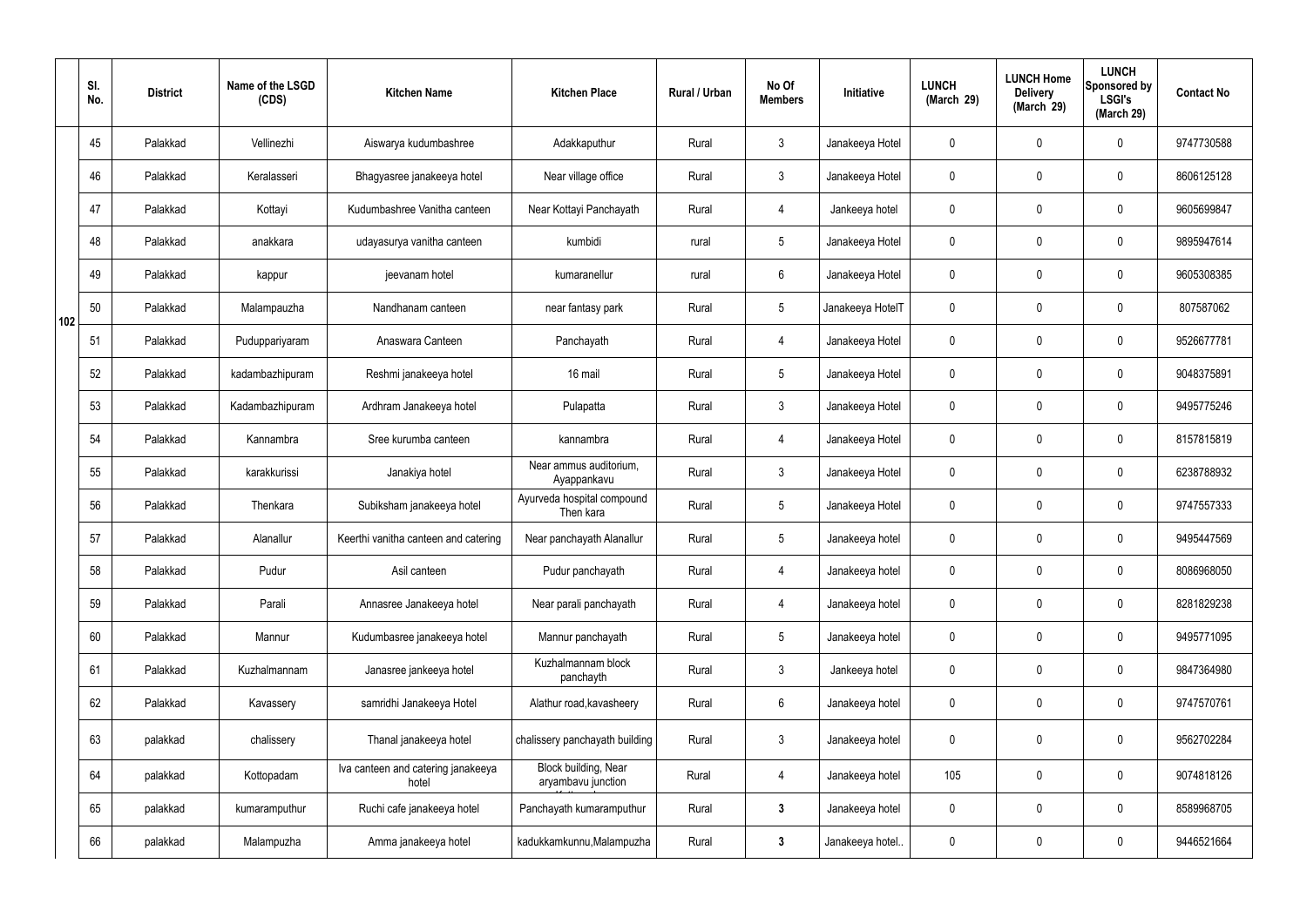| SI.<br>No. | <b>District</b> | Name of the LSGD<br>(CDS) | <b>Kitchen Name</b>         | <b>Kitchen Place</b>                | Rural / Urban | No Of<br><b>Members</b> | Initiative       | <b>LUNCH</b><br>(March 29) | <b>LUNCH Home</b><br><b>Delivery</b><br>(March 29) | <b>LUNCH</b><br>Sponsored by<br><b>LSGI's</b><br>(March 29) | <b>Contact No</b> |
|------------|-----------------|---------------------------|-----------------------------|-------------------------------------|---------------|-------------------------|------------------|----------------------------|----------------------------------------------------|-------------------------------------------------------------|-------------------|
| 67         | palakkad        | Alathur                   | Rich Janakeeya hotel        | Near bus stand, Alathur             | Rural         | 4                       | Janakeeya hotel  | 0                          | 0                                                  | $\mathbf 0$                                                 | 9947030779        |
| 68         | palakkad        | Karimpuzha                | Janakeeya hotel             | Karimpuzha panchayath               | Rural         | $\mathbf{3}$            | Janakeeya hotel  | 0                          | $\mathbf 0$                                        | $\mathbf 0$                                                 | 9961502739        |
| 69         | Palakkad        | Thenkurissi               | Eyeshee janakeeya hotel     | Panchayth building,<br>Thenkurissi  | Rural         | 4                       | Jankeeya hotel   | 0                          | 0                                                  | $\mathbf 0$                                                 | 9995662723        |
| 70         | Palakkad        | Agali                     | Janakeeya Hotel             | Block Panchayath building,<br>Agali | Rural         | $5\phantom{.0}$         | Jankeeya hotel   | 0                          | $\mathbf 0$                                        | $\mathbf 0$                                                 | 9037878897        |
| 71         | Palakkad        | Sholayur                  | Powrnami janakeeya hotel    | anakkatty bus stand                 | Rural         | 4                       | Jankeeya hotel   | 0                          | $\mathbf 0$                                        | $\mathbf 0$                                                 | 9159556404        |
| 72         | Palakkad        | Puthushery                | Janakeeya hotel             | Puthushery panchayath               | Rural         | $5\phantom{.0}$         | Janakeeya hotel. | 0                          | $\mathbf 0$                                        | $\mathbf 0$                                                 | 9562772723        |
| 73         | Palakkad        | Karimba                   | Janakeeya hotel             | Panchayath premise                  | Rural         | $\mathbf{3}$            | Janakeeya Hotel  | 0                          | $\mathbf 0$                                        | $\mathbf 0$                                                 | 9562163979        |
| 74         | Palakkad        | Nagalasseri               | Janakeeya hotel             | near koottanad bus stand            | Rural         | $5\phantom{.0}$         | Janakeeya hotel  | 0                          | 0                                                  | $\mathbf 0$                                                 | 8921928291        |
| 75         | Palakkad        | Mathur                    | Nila janakeeya Hotel        | Near Panchayth, Mathur              | Rural         | 4                       | Jankeeya hotel   | 0                          | $\mathbf 0$                                        | $\mathbf 0$                                                 | 9562356483        |
| 76         | Palakkad        | Chalavara                 | Janakeeya hotel             | Chalavara panchayath                | Rural         | $5\phantom{.0}$         | Janakeeya hotel  | 0                          | 0                                                  | $\mathbf 0$                                                 | 9544659942        |
| 77         | Palakkad        | Ananganadi                | vanitha cateen              | near Ananganadi panchayath          | Rural         | $\mathbf{3}$            | Janakeeya Hotel  | 0                          | 0                                                  | $\mathbf 0$                                                 | 8921410495        |
| 78         | Palakkad        | Lakkidiperur              | Janakeeya hotel             | Lekkidi perur panchayath            | Rural         | $5\phantom{.0}$         | Jankeeya hotel   | 0                          | 0                                                  | $\mathbf 0$                                                 | 6238921903        |
| 79         | Palakkad        | Nellaya                   | Janakeeya hotel             | Nellaya panchayath                  | Rural         | 4                       | Janakeeya hotel  | 0                          | 0                                                  | $\mathbf 0$                                                 | 9562432883        |
| 80         | Palakkad        | Shornur                   | Oottupura Janakeeya hotel   | near bus stand, Shoranur            | Urban         | $5\phantom{.0}$         | Janakeeya hotel  | 0                          | $\mathbf 0$                                        | $\mathbf 0$                                                 | 9747102377        |
| 81         | Palakkad        | Shornur                   | Snehadeepam Janakeeya hotel | Shoranur municipality               | Urban         | $\overline{4}$          | Janakeeya hotel  | 0                          | $\mathbf 0$                                        | $\mathbf 0$                                                 | 6238755729        |
| 82         | Palakkad        | Thrikkadiri               | Janakeeya hotel             | Samskarika nilayam                  | Rural         | 4                       | Janakeeya hotel  | 0                          | $\mathbf 0$                                        | $\mathbf 0$                                                 | 9544806032        |
| 83         | palakkad        | Vaniyamkulam              | Janakeeya hotel             | near PK DAS hospital                | Rural         | $\mathbf{3}$            | Janakeeya hotel  | 0                          | 0                                                  | $\mathbf{3}$                                                | 9947408415        |
| 84         | Palakkad        | Ambalappara               | Janakiya hotel              | ambalappara<br>kalyanamandapam      | Rural         | $5\phantom{.0}$         | Janakeeya Hotel  | 0                          | 0                                                  | $\mathbf 0$                                                 | 8129562289        |
| 85         | Palakkad        | Vallappuzha               | Janakeeya hotel             | Hayath Complex, Vallappuzha         | Rural         | $5\phantom{.0}$         | Janakeeya Hotel  | 0                          | 0                                                  | $\mathbf 0$                                                 | 8086406897        |
| 86         | Palakkad        | Shoranur                  | Ela janakeeya hotel         | Vpc market, kulappully              | Urban         | $\mathbf{3}$            | Janakeeya hotel  | 0                          | 0                                                  | $\mathbf 0$                                                 | 8129769113        |
| 87         | Palakkad        | Mankara                   | Subiksha Janakeeya hotel    | Near Mankara Panchayath             | Rural         | $5\phantom{.0}$         | Janakeeya hotel  | 0                          | 0                                                  | $\mathbf 0$                                                 | 8549045637        |
| 88         | Palakkad        | Kanjirapuzha              | Surya Janakeeya hotel,      | Kanjirapuzha, panchayath            | Rural         | $5\overline{)}$         | Janakeeya hotel  | 0                          | 0                                                  | $\overline{0}$                                              | 9048698194        |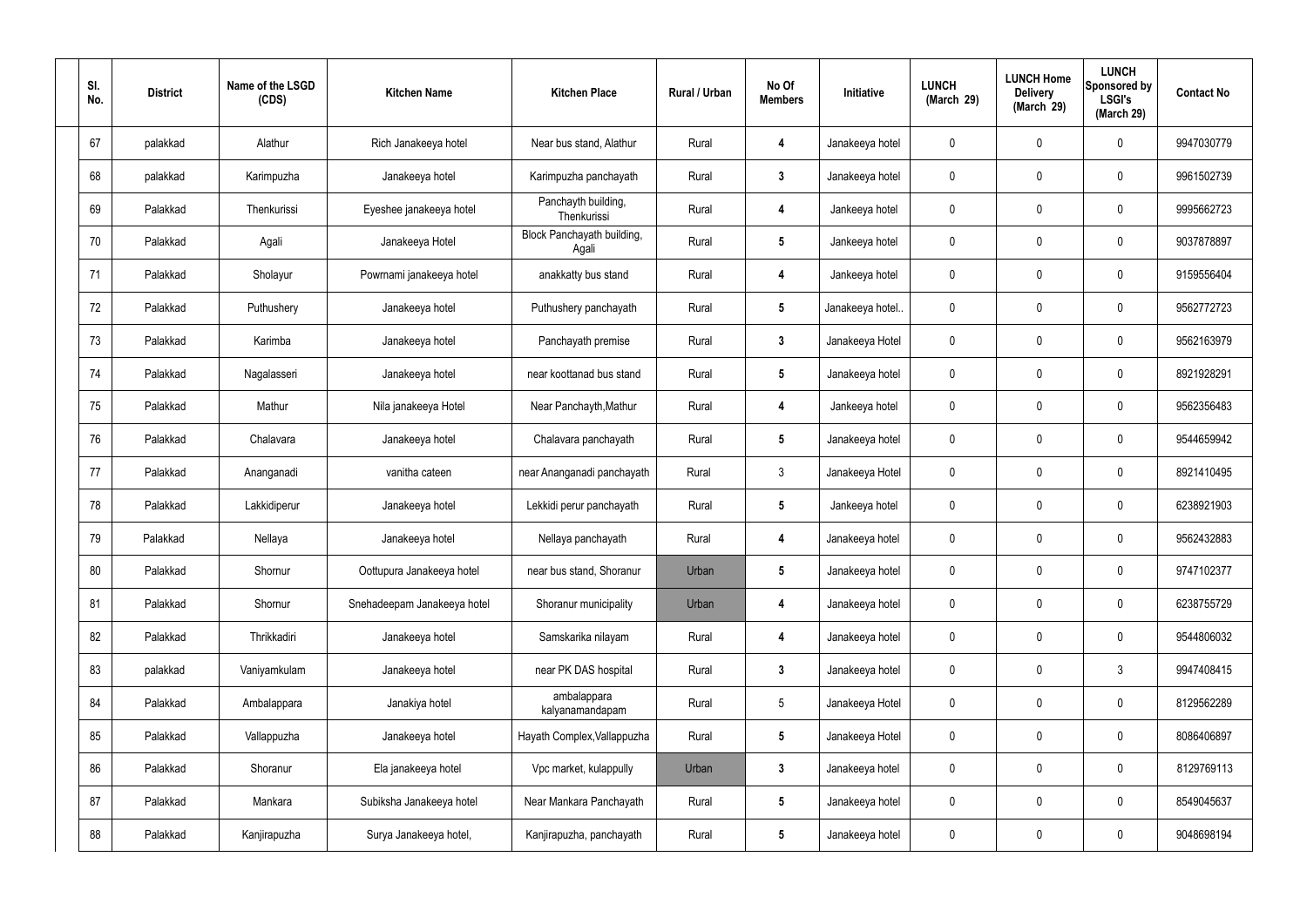|    | SI.<br>No.              | <b>District</b> | Name of the LSGD<br>(CDS) | <b>Kitchen Name</b>             | <b>Kitchen Place</b>                       | Rural / Urban | No Of<br><b>Members</b> | Initiative      | <b>LUNCH</b><br>(March 29) | <b>LUNCH Home</b><br><b>Delivery</b><br>(March 29) | <b>LUNCH</b><br>Sponsored by<br><b>LSGI's</b><br>(March 29) | <b>Contact No</b> |
|----|-------------------------|-----------------|---------------------------|---------------------------------|--------------------------------------------|---------------|-------------------------|-----------------|----------------------------|----------------------------------------------------|-------------------------------------------------------------|-------------------|
|    | 89                      | Palakkad        | Thachanattukara           | Haritham janakeeya hotel        | 53 mile, Thachanattukara                   | Rural         | $\mathbf{3}$            | Janakeeya hotel | $\mathbf 0$                | $\mathbf 0$                                        | $\mathbf 0$                                                 | 9605097810        |
|    | 90                      | Palakkad        | Puthukode                 | Puthuma jankeeya hotel          | Thachanadi junction                        | Rural         | $\boldsymbol{6}$        | Janakeeya hotel | 62                         | $\mathbf 0$                                        | $\mathbf 0$                                                 | 9744459080        |
|    | 91                      | Palakkad        | Tarur                     | Jankeeya Hotel                  | Infront of vilage office, Tarurk           | Rural         | $\overline{\mathbf{4}}$ | Janakeeya hotel | $\mathbf 0$                | $\mathbf 0$                                        | $\mathbf 0$                                                 | 8606780959        |
|    | 92                      | Palakkad        | Pirayiri                  | Janakeeya hotel                 | Near Panchayath office                     | Rural         | $5\phantom{.0}$         | Janakeeya hotel | $\mathbf 0$                | $\pmb{0}$                                          | $\mathbf 0$                                                 | 9037495586        |
|    | 93                      | Palakkad        | Palakkad ulb              | Ruchi                           | Near Balaji hospital, Fort<br>Maidan       | Urban         | 4                       | Janakeeya hotel | $\mathbf 0$                | $\mathbf 0$                                        | $\mathbf 0$                                                 | 7994185687        |
|    | 94                      | Palakkad        | Pookkottukavu             | Punya                           | Pookkottukavu Centre                       | Rural         | 4                       | Janakeeya Hotel | $\mathbf 0$                | $\mathbf 0$                                        | $\mathbf 0$                                                 | 9745511432        |
|    | 95                      | Palakkad        | Kuthanoor                 | Suryodayam jankeeya hotel       | Kalapara, kuthanoor                        | Rural         | $5\phantom{.0}$         | Jankeeya hotel  | $\mathbf 0$                | $\mathbf 0$                                        | $\mathbf 0$                                                 | 9995159738        |
|    | 96                      | Palakkad        | Thiruvegappura            | Janakeeya Hotel                 | Kaippuram                                  | Rural         | $5\phantom{.0}$         | Jankeeya hotel  | 120                        | $\pmb{0}$                                          | $\mathbf 0$                                                 | 8921882903        |
|    | 97                      | Palakkad        | Thachampara               | Vanitha canteen Janakeeya Hotel | Thachampara town                           | Rural         | 4                       | Jankeeya hotel  | $\mathbf 0$                | $\mathbf 0$                                        | $\mathbf 0$                                                 | 9497826216        |
|    | 98                      | Palakkad        | Kannadi                   | Sweet jankeeya hotel            | Yakkara junction                           | Rural         | $\mathbf{3}$            | Jankeeya hotel  | $\pmb{0}$                  | $\pmb{0}$                                          | $\mathbf 0$                                                 | 9846918028        |
|    | 99                      | Palakkad        | Pattithara                | Bavana janakeeya hotel          | kottappadam                                | Rural         | $5\phantom{.0}$         | Janakeeya hotel | $\mathbf 0$                | $\mathbf 0$                                        | $\mathbf 0$                                                 | 9074163402        |
|    | 100                     | Palakkad        | Mannarkkad                | Janakeeya Hotel                 | muncipal building, busstand,<br>mannarkkad | Urban         | 4                       | Janakeeya hotel | $\mathbf 0$                | $\pmb{0}$                                          | $\mathbf 0$                                                 |                   |
|    | 101                     | Palakkad        | Pirayiri                  | Kudumbashree janakeeya hotel    | Kallekkad Block Panchayath                 | Rural         | $5\phantom{.0}$         | janakeeya hotel | $\mathbf 0$                | $\pmb{0}$                                          | $\mathbf 0$                                                 | 8137940343        |
|    | 102                     | Palakkad        | Marutharoad               | Sreelakshmi janakeeya hotel     | Pirivusala                                 | Rural         | $\overline{\mathbf{4}}$ | janakeeya hotel | $\pmb{0}$                  | $\pmb{0}$                                          | $\mathbf 0$                                                 | 9048636162        |
|    | 103                     | Palakkad        | Puthussery                | Ruchi janakeeya hotel           | puthussery junction                        | Rural         | $5\phantom{.0}$         | janakeeya hotel | $\pmb{0}$                  | $\pmb{0}$                                          | $\mathbf 0$                                                 |                   |
| 99 |                         |                 |                           |                                 |                                            |               | 439                     |                 | 497                        | $\overline{0}$                                     | 3 <sup>°</sup>                                              |                   |
|    | $\overline{\mathbf{1}}$ | Pathanamthitta  | Anicadu                   | Janatha janakeeya hotel         | Nooromave                                  | Rural         | $\mathbf{3}$            | Janakeeya Hotel | $\pmb{0}$                  | $\pmb{0}$                                          | $\mathbf 0$                                                 | 6282875679        |
|    | $\overline{2}$          | Pathanamthitta  | Kaviyoor                  | Janakeeya Hotel                 | Manakkachira                               | Rural         | $\overline{4}$          | Janakeeya Hotel | $\pmb{0}$                  | $\pmb{0}$                                          | $\pmb{0}$                                                   | 9747886172        |
|    | $\mathfrak{Z}$          | Pathanamthitta  | Kottanadu                 | Janakeeya Hotel                 | Kottanadu                                  | Rural         | $\overline{4}$          | Janakeeya Hotel | $\pmb{0}$                  | $\pmb{0}$                                          | $\mathbf 0$                                                 | 6282382608        |
|    | $\overline{4}$          | Pathanamthitta  | Kalloopara                | Janakeeya Hotel                 | Kalloopara                                 | Rural         | $5\phantom{.0}$         | Janakeeya Hotel | $\pmb{0}$                  | $\pmb{0}$                                          | $\mathbf 0$                                                 | 9947471024        |
|    | $5\phantom{.0}$         | Pathanamthitta  | Kunnamthanam              | Thripthi Hotel                  | Kunnamthanam                               | Rural         | $\mathbf{3}$            | Janakeeya Hotel | 0                          | $\pmb{0}$                                          | $\boldsymbol{0}$                                            | 6235908328        |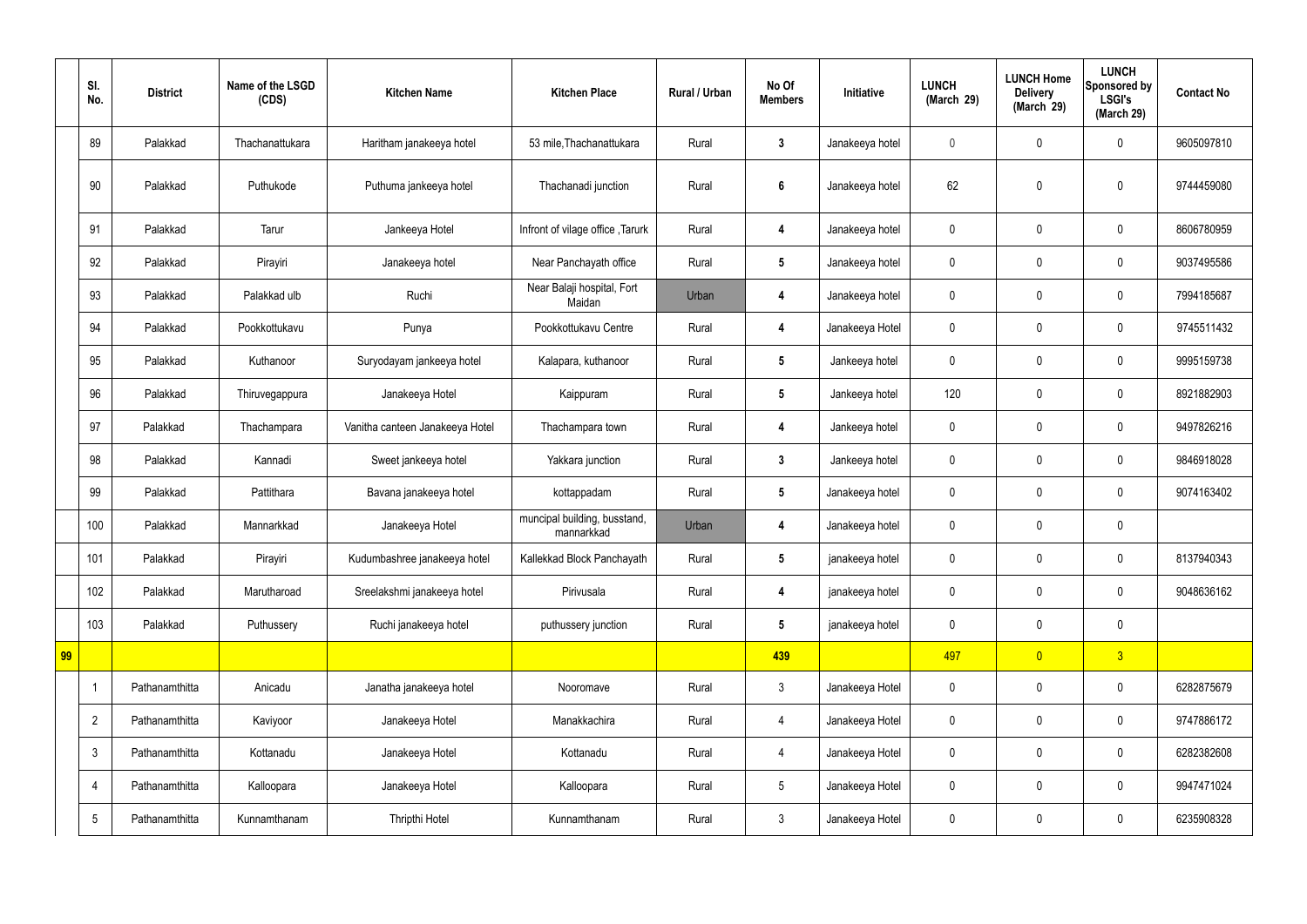| SI.<br>No.     | <b>District</b>      | Name of the LSGD<br>(CDS) | <b>Kitchen Name</b>             | <b>Kitchen Place</b>        | Rural / Urban | No Of<br><b>Members</b> | Initiative      | <b>LUNCH</b><br>(March 29) | <b>LUNCH Home</b><br><b>Delivery</b><br>(March 29) | <b>LUNCH</b><br>Sponsored by<br><b>LSGI's</b><br>(March 29) | <b>Contact No</b> |
|----------------|----------------------|---------------------------|---------------------------------|-----------------------------|---------------|-------------------------|-----------------|----------------------------|----------------------------------------------------|-------------------------------------------------------------|-------------------|
| 6              | pathanamthitta       | mallappally               | janakeeya hotel                 | mallappally                 | Rural         | $\mathbf{3}$            | janakeeya hotel | 0                          | 0                                                  | $\mathbf 0$                                                 | 9744194830        |
| $\overline{7}$ | Pathanamthitta       | kottangal                 | janakeeya hotel                 | kottangal                   | Rural         | $\mathbf{3}$            | Janakeeya Hotel | 0                          | 0                                                  | $\pmb{0}$                                                   | 9526690541        |
| 8              | Pathanamthitta       | Nedumpuram                | Nedumpram Janakeeya Hotel       | Podiyadi                    | Rural         | $5\phantom{.0}$         | Janakeeya Hotel | 0                          | 0                                                  | $\mathbf 0$                                                 | 919188291409      |
| 9              | Pathanamthitta       | Niranam                   | Sakhi cafe                      | Niranam                     | Rural         | $\mathbf{3}$            | Janakeeya Hotel | 0                          | 0                                                  | $\mathbf 0$                                                 | 919526423710      |
| 10             | Pathanamthitta       | Peringara                 | Haritha samrudhi Catering       | <b>PMVHS Pringara</b>       | Rural         | 4                       | Janakeeya Hotel | 120                        | 0                                                  | $\mathbf 0$                                                 | 919961219550      |
| 11             | Pathanamthitta       | Peringara                 | Pulari janakeeya Hotel          | swamipalam                  | Rural         | 4                       | Janakeeya hotel | 0                          | 0                                                  | $\mathbf 0$                                                 | 919656132036      |
|                | 12<br>Pathanamthitta | Kuttor                    | Nanma Catering                  | <b>GHS Kuttoor</b>          | Rural         | $\mathbf{3}$            | Janakeeya Hotel | 0                          | 0                                                  | $\mathbf 0$                                                 | 919526323212      |
|                | 13<br>Pathanamthitta | Kadapra                   | Niradeepam janakeeya hotel      | Kadapra                     | Rural         | 4                       | Janakeeya Hotel | 0                          | 0                                                  | $\mathbf 0$                                                 | 9656512066        |
| 14             | Pathanamthitta       | Eraviperoor               | Avi cafe                        | Avi cafe                    | Rural         | $\mathbf{3}$            | Janakeeya Hotel | 0                          | 0                                                  | $\mathbf 0$                                                 | 6238013293        |
|                | 15<br>Pathanamthitta | Koipuram                  | Ammas kudumbashree cafe         | Muttamon                    | Rural         | $5\phantom{.0}$         | Janakeeya Hotel | 0                          | 0                                                  | $\boldsymbol{0}$                                            | 9961485931        |
|                | 16<br>Pathanamthitta | Thottappuzhassery         | Thottapuzhassery Jankeeya Hotel | Thottapuzhassery            | Rural         | 4                       | Janakeeya Hotel | 0                          | 0                                                  | $\boldsymbol{0}$                                            | 9656403054        |
| 17             | Pathanamthitta       | Puramattom                | Top N Taste                     | Puramattom                  | Rural         | $\mathbf{3}$            | Janakeeya Hotel | 0                          | 0                                                  | $\boldsymbol{0}$                                            | 9526728230        |
|                | 18<br>Pathanamthitta | Ayroor                    | Janakeeya Hotel                 | Ayroor                      | Rural         | 6                       | Janakeeya Hotel | 0                          | 0                                                  | $\boldsymbol{0}$                                            | 8086653951        |
|                | 19<br>Pathanamthitta | Ezhumattor                | Swad Hotel                      | Thadiyoor                   | Rural         | $\mathfrak{Z}$          | Janakeeya Hotel | 0                          | 0                                                  | $\mathbf 0$                                                 | 9526857335        |
|                | 20<br>Pathanamthitta | Kozhencherry              | Ruchi Janakeeya hotel           | Community hall, kozhenchery | Rural         | 4                       | Janakeeya Hotel | 0                          | 0                                                  | $\mathbf 0$                                                 | 9947387912        |
| 21             | Pathanamthitta       | Mallappuzhassery          | Snehadeepam                     | Paramootil                  | Rural         | $6\phantom{.}$          | Janakeeya Hotel | 0                          | 0                                                  | $\mathbf 0$                                                 | 9847170052        |
|                | 22<br>Pathanamthitta | Chennerkara               | Thanal Kudumbasree Cafe         | Nallanikunnu                | Rural         | $5\phantom{.0}$         | Janakeeya Hotel | 0                          | 0                                                  | $\mathbf 0$                                                 | 9747469562        |
|                | 23<br>Pathanamthitta | Cherukole                 | Janakeeya Hotel                 | Cherukole                   | Rural         | $\mathfrak{Z}$          | Janakeeya Hotel | 0                          | 0                                                  | $\mathbf 0$                                                 | 7907811728        |
| 24             | Pathanamthitta       | Elanthoor                 | Janakeeya Hotel                 | Vary                        | Rural         | 4                       | Janakeeya Hotel | 0                          | 0                                                  | $\mathbf 0$                                                 | 9946047385        |
|                | 25<br>Pathanamthitta | naranganam                | janakeeya hotel                 | kadammanitta                | Rural         | $\mathbf{3}$            | janakeeya hotel | 0                          | 0                                                  | $\mathbf 0$                                                 | 9744478962        |
|                | 26<br>Pathanamthitta | Omalloor                  | Janakeeya Hotel                 | Omalloor                    | Rural         |                         | Janakeeya Hotel | 0                          | 0                                                  | $\pmb{0}$                                                   |                   |
| 27             | Pathanamthitta       | Chittar                   | Chittar janakiya hotel          | Koothattukulam              | Rural         | $\mathfrak{Z}$          | Janakeeya Hotel | 0                          | 0                                                  | $\boldsymbol{0}$                                            | 9072374618        |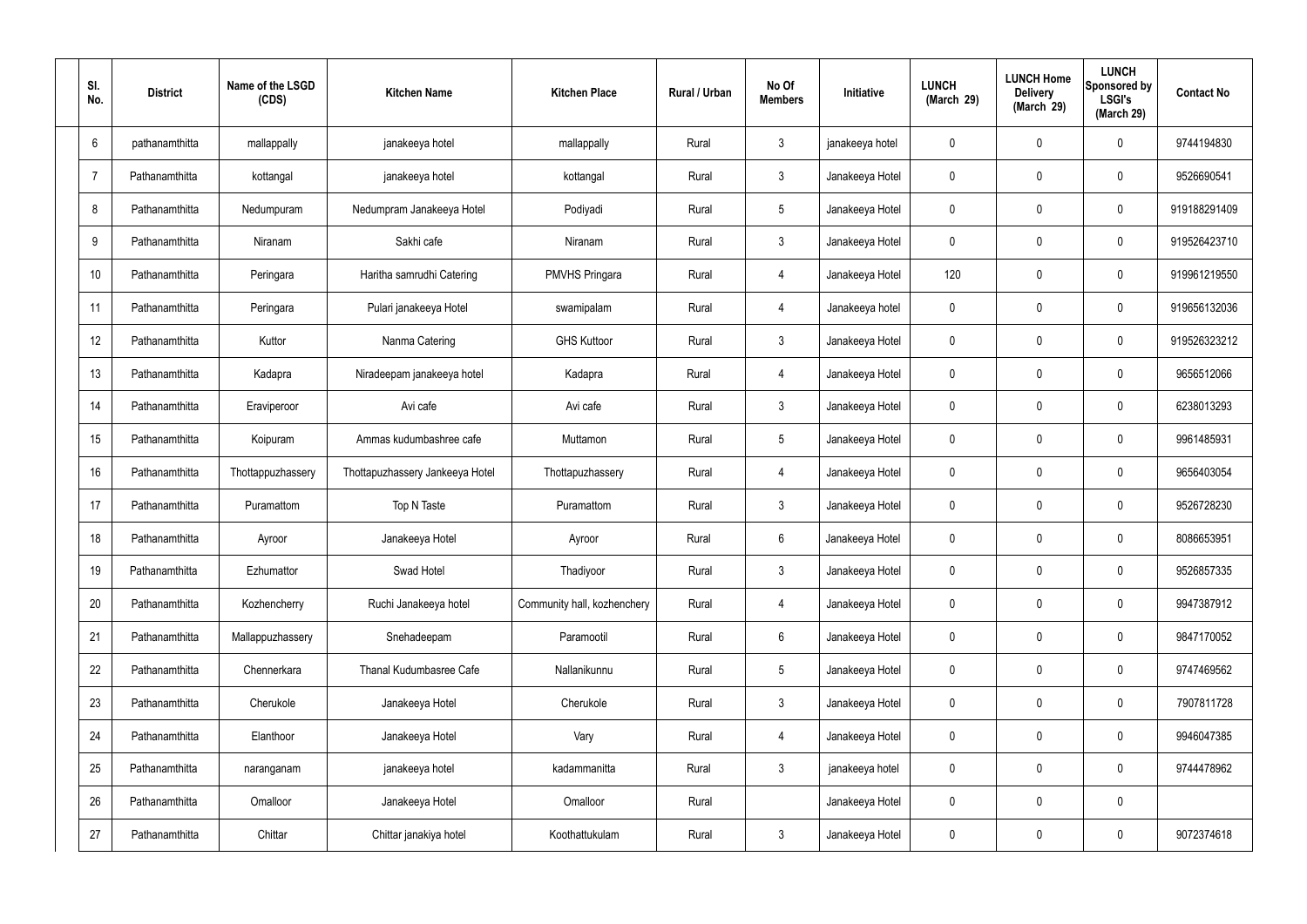|    | SI.<br>No. | <b>District</b> | Name of the LSGD<br>(CDS) | <b>Kitchen Name</b>        | <b>Kitchen Place</b>   | Rural / Urban | No Of<br><b>Members</b> | Initiative      | <b>LUNCH</b><br>(March 29) | <b>LUNCH Home</b><br><b>Delivery</b><br>(March 29) | <b>LUNCH</b><br>Sponsored by<br><b>LSGI's</b><br>(March 29) | <b>Contact No</b> |
|----|------------|-----------------|---------------------------|----------------------------|------------------------|---------------|-------------------------|-----------------|----------------------------|----------------------------------------------------|-------------------------------------------------------------|-------------------|
|    | 28         | Pathanamthitta  | Naranammoozhi             | Thanima                    | Arakkamon              | Rural         | $\mathbf{3}$            | Janakeeya Hotel | $\mathbf 0$                | $\mathbf 0$                                        | $\mathbf 0$                                                 | 9605021278        |
|    | 29         | Pathanamthitta  | Perunadu                  | Perunadu Janakeeya Hotel   | Perunadu               | Rural         | $5\phantom{.0}$         | Janakeeya Hotel | $\mathbf 0$                | $\mathbf 0$                                        | $\mathbf 0$                                                 |                   |
| 58 | 30         | Pathanamthitta  | Ranni-Angadi              | Angadi Janakeeya Hotel     | Thoodathil church hall | Rural         | $5\phantom{.0}$         | Janakeeya Hotel | $\mathbf 0$                | $\mathbf 0$                                        | $\mathbf 0$                                                 | 9961190622        |
|    | 31         | Pathanamthitta  | Ranni-Pazhavangadi        | Navami Hotel               | Makkappuzha            | Rural         | 4                       | Janakeeya Hotel | $\mathbf 0$                | $\mathbf 0$                                        | $\mathbf 0$                                                 | 9562135824        |
|    | 32         | Pathanamthitta  | Seethathodu               | Thanima catering unit      | Seethathodu            | Rural         | $5\overline{)}$         | Janakeeya Hotel | $\mathbf 0$                | $\mathbf 0$                                        | $\mathbf 0$                                                 | 9747622310        |
|    | 33         | Pathanamthitta  | Ranni                     | Janakeeya Hotel            | Ranni                  | Rural         | 4                       | Janakeeya Hotel | $\mathbf 0$                | $\mathbf 0$                                        | $\mathbf 0$                                                 | 99462338752       |
|    | 34         | Pathanamthitta  | Vechhoochira              | Annapoorneswary hotel      | Venkurinji             | Rural         | 4                       | Janakeeya Hotel | $\mathbf 0$                | $\mathbf 0$                                        | $\mathbf 0$                                                 | 8547264134        |
|    | 35         | Pathanamthitta  | Vadasserikara             | Thannal Janakeeya Hotel    | Vadasserikara          | Rural         | $5\overline{)}$         | Janakeeya Hotel | $\mathbf 0$                | $\mathbf 0$                                        | $\mathbf 0$                                                 | 8590107684        |
|    | 36         | Pathanamthitta  | Vallickodu                | Janakeeya Hotel            | Vallicodu              | Rural         | $5\overline{)}$         | Janakeeya Hotel | $\mathbf 0$                | $\mathbf 0$                                        | $\mathbf 0$                                                 | 8547121591        |
|    | 37         | Pathanamthitta  | Pramadom                  | Aishwarya Janakeeya Hotel  | Pramadom               | Rural         | $\mathbf{3}$            | Janakeeya Hotel | $\mathbf 0$                | $\mathbf 0$                                        | $\mathbf 0$                                                 | 9495312020        |
|    | 38         | Pathanamthitta  | Aruvappulam               | Janakeeya Hotel            | Kallely                | Rural         | $\mathbf{3}$            | Janakeeya Hotel | $\mathbf 0$                | $\mathbf 0$                                        | $\mathbf 0$                                                 | 9656700499        |
|    | 39         | Pathanamthitta  | mylapra                   | Manna janakeeya hotel      | mylapra                | Rural         | $\mathbf{3}$            | janakeeya hotel | $\mathbf 0$                | $\mathbf 0$                                        | $\mathbf 0$                                                 | 9961750470        |
|    | 40         | Pathanamthitta  | Thannithodu               | Flowers janakeeya hotel    | Thannithodu            | Rural         | $\mathbf{3}$            | Janakeeya hotel | $\mathbf 0$                | $\mathbf 0$                                        | $\mathbf 0$                                                 | 9061295035        |
|    | 40         | Pathanamthitta  | Malayappuzha              | Janakeeya Hotel            | Malayappuzha           | Rural         | $\mathbf{3}$            | Janakeeya Hotel | $\mathbf 0$                | $\pmb{0}$                                          | $\mathbf 0$                                                 |                   |
|    | 41         | Pathanamthitta  | Konni                     | Janakeeya Hotel            | Konni                  | Rural         | $\mathbf{3}$            | Janakeeya Hotel | $\mathbf 0$                | $\pmb{0}$                                          | $\mathbf 0$                                                 |                   |
|    | 43         | Pathanamthitta  | Kalanjoor                 | Kalanjoor janakeeya Hotel  | Kalanjoor              | Rural         | $\overline{4}$          | Janakeeya Hotel | $\mathbf 0$                | $\pmb{0}$                                          | $\mathbf 0$                                                 | 6238045066        |
|    | 44         | Pathanamthitta  | Ezhamkulam                | Swad Catering Unit         | Enathu                 | Rural         | $5\overline{)}$         | Janakeeya Hotel | $\mathbf 0$                | $\pmb{0}$                                          | $\mathbf 0$                                                 | 9747243317        |
|    | 45         | Pathanamthitta  | Kodumon                   | Ruchiyidam Janakeeya Hotel | Kodumon                | Rural         | $\overline{7}$          | Janakeeya Hotel | $\mathbf 0$                | 0                                                  | $\mathbf 0$                                                 | 75611017112       |
|    | 46         | Pathanamthitta  | Erathu                    | Janakeeya Hotel            | Erathu                 | Rural         | $\overline{4}$          | Janakeeya Hotel | $\mathbf 0$                | $\pmb{0}$                                          | $\mathbf 0$                                                 | 9645102262        |
|    | 47         | Pathanamthitta  | Enadimangalam             | Janakeeya Hotel            | Elamannoor             | Rural         | $\overline{4}$          | Janakeeya Hotel | $\mathbf 0$                | $\pmb{0}$                                          | $\mathbf 0$                                                 |                   |
|    | 48         | Pathanamthitta  | Kadampanadu               | Janakeeya Hotel            | Mannady                | Rural         | $\mathbf{3}$            | Janakeeya Hotel | $\mathbf 0$                | $\pmb{0}$                                          | $\mathbf 0$                                                 |                   |
|    | 49         | Pathanamthitta  | Pallickal                 |                            |                        | Rural         |                         | Janakeeya Hotel | $\pmb{0}$                  | 0                                                  | $\boldsymbol{0}$                                            |                   |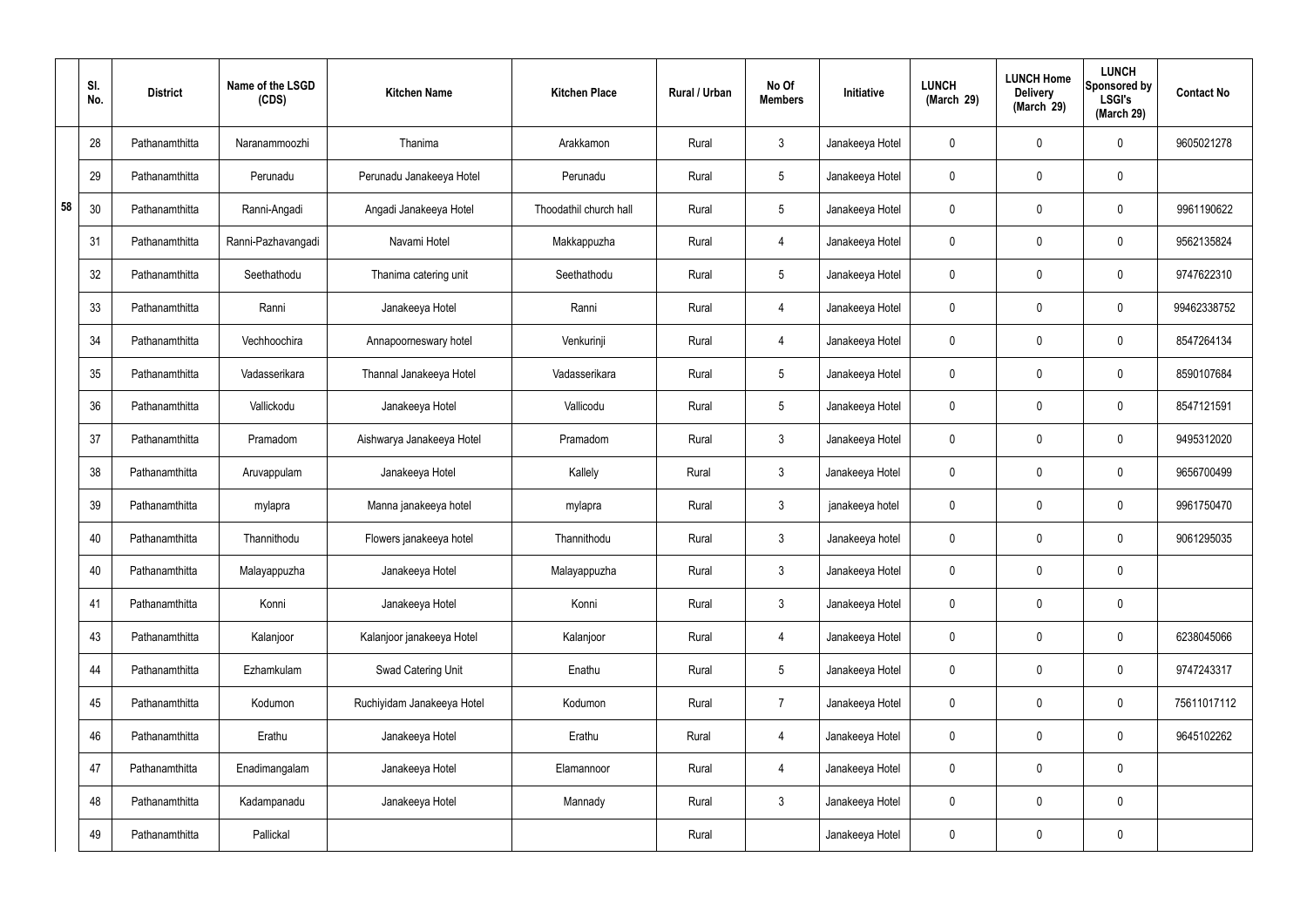|    | SI.<br>No.     | <b>District</b>    | Name of the LSGD<br>(CDS) | <b>Kitchen Name</b>           | <b>Kitchen Place</b>                 | Rural / Urban | No Of<br><b>Members</b> | Initiative      | <b>LUNCH</b><br>(March 29) | <b>LUNCH Home</b><br><b>Delivery</b><br>(March 29) | <b>LUNCH</b><br>Sponsored by<br><b>LSGI's</b><br>(March 29) | <b>Contact No</b> |
|----|----------------|--------------------|---------------------------|-------------------------------|--------------------------------------|---------------|-------------------------|-----------------|----------------------------|----------------------------------------------------|-------------------------------------------------------------|-------------------|
|    | 50             | Pathanamthitta     | Thumpamon                 | Ruchi Cafe                    | Mampilali                            | Rural         | $5\overline{)}$         | Janakeeya Hotel | $\mathbf 0$                | $\mathbf 0$                                        | $\mathbf 0$                                                 | 9188300026        |
|    | 51             | Pathanamthitta     | Kulanada                  | Bhagyalekshmi cafe unit       | Kaipuzha                             | Rural         | $\mathbf{3}$            | Janakeeya Hotel | $\mathbf 0$                | $\mathbf 0$                                        | $\mathbf 0$                                                 |                   |
|    | 52             | Pathanamthitta     | Pandalam Thekkekara       | Pandalam Thekkekara           | Thatta                               | Rural         | $\mathbf{3}$            | Janakeeya Hotel | $\mathbf 0$                | $\mathbf 0$                                        | $\mathbf 0$                                                 | 9526224922        |
|    | 53             | Pathanamthitta     | Aranmula                  | Janakeeya Hotel               | Aranmula                             | Rural         | $5\phantom{.0}$         | Janakeeya Hotel | $\mathbf 0$                | 0                                                  | $\mathbf 0$                                                 | 9656296503        |
|    | 54             | Pathanamthitta     | Mezhuveli                 | Thripthi Janakeeya Hotel      | Mezhuveli                            | Rural         | $\mathbf{3}$            | Janakeeya Hotel | $\mathbf 0$                | $\mathbf 0$                                        | $\mathbf 0$                                                 | 9495265971        |
|    | 55             | Pathanamthitta     | Adoor                     | Amma Catering Unit            | Adoor                                | Urban         | $5\overline{)}$         | Janakeeya Hotel | $\mathbf 0$                | 0                                                  | $\mathbf 0$                                                 | 8606887490        |
|    | 56             | Pathanamthitta     | Pandalam                  | Ruchi catering                | Sivarenjini Auditorium               | Urban         | $5\phantom{.0}$         | Janakeeya Hotel | $\mathbf 0$                | $\mathbf 0$                                        | $\mathbf 0$                                                 | 9846212739        |
|    | 57             | Pathanamthitta     | <b>Thiruvalla East</b>    | janakeeya hotel               | near private bus stand<br>thiruvalla | Urban         | $5\phantom{.0}$         | Janakeeya Hotel | $\mathbf 0$                | 0                                                  | $\mathbf 0$                                                 | 919847729416      |
|    | 58             | Pathanamthitta     | Thiruvalla West           | janakeeya hotel               | kizhakkan muthoor                    | Urban         | 5                       | Janakeeya Hotel | $\mathbf 0$                | 0                                                  | $\mathbf 0$                                                 | 919656132036      |
|    | 59             | Pathanamthitta     | Pathanamthitta            | Janakeeya Hotel               | Near Municipality Office             | Urban         | $5\phantom{.0}$         | Janakeeya Hotel | $\mathbf 0$                | 0                                                  | $\pmb{0}$                                                   |                   |
| 58 |                |                    |                           |                               |                                      |               | 229                     |                 | 120                        | $\boldsymbol{0}$                                   | $\bullet$                                                   |                   |
|    |                | Thiruvananthapuram | Parassala                 | Bhagyalekshmi janakeeya hotel | Mundaplavila                         | Rural         | $5\overline{)}$         | Janakeeya Hotel | 268                        | 0                                                  | $\overline{0}$                                              | 9895463718        |
|    | $\overline{2}$ | Thiruvananthapuram | Karode                    | Karode janakeeya hotel        | Paavaara,<br>pazhaya uchakkada       | Rural         | $5\phantom{.0}$         | Janakeeya Hotel | $\mathbf 0$                | $\mathbf 0$                                        | $\mathbf 0$                                                 | 9605122139        |
|    | 3              | Thiruvananthapuram | Thirupuram                | Thirupuram janakeeya hotel    | Pazhayakada                          | Rural         | $5\phantom{.0}$         | Janakeeya Hotel | $\mathbf 0$                | $\mathbf 0$                                        | $\overline{0}$                                              | 7034723987        |
|    | $\overline{4}$ | Thiruvananthapuram | Chenkal                   | Karuna janakeeya hotel        | Udiyankulangara                      | Rural         | $5\phantom{.0}$         | Janakeeya Hotel | $\pmb{0}$                  | 0                                                  | $\mathbf 0$                                                 | 9746726109        |
|    | 5              | Thiruvananthapuram | Kulathoor                 | Nakshatra janakeeya hotel     | Attapuram                            | Rural         | $5\phantom{.0}$         | Janakeeya Hotel | 288                        | 0                                                  | $\overline{0}$                                              | 8301924221        |
|    | 6              | Thiruvananthapuram | Neyyattinkara 1           | Oottupura                     | Neyyattinkara                        | Urban         | $\overline{5}$          | Janakeeya Hotel | $\pmb{0}$                  | 0                                                  | $\mathbf 0$                                                 | 8129192485        |
|    | -7             | Thiruvananthapuram | Neyyattinkara 1           | Cafesree Janakeeya Hotel      | Vazhimukku                           | Urban         | $5\phantom{.0}$         | Janakeeya Hotel | $\pmb{0}$                  | 0                                                  | $\overline{0}$                                              | 9995604997        |
|    | 8              | Thiruvananthapuram | Neyyattinkara 1           | Thripthi janakeeya Hotel      | perumpazhuthoor                      | urban         | 4                       | janakeeya Hotel | $\mathbf 0$                | 0                                                  | $\overline{0}$                                              | 6282944199        |
|    | 9              | Thiruvananthapuram | Neyyattinkara 2           | Harsha catering unit          | Neyyattinkara                        | Urban         | 5                       | Janakeeya Hotel | $\mathbf 0$                | 0                                                  | $\overline{0}$                                              | 9048822770        |
|    | 10             | Thiruvananthapuram | Neyyattinkara 2           | Devarose Janakeeya Hotel      | Amaravila                            | Urban         | $5\phantom{.0}$         | Janakeeya Hotel | $\mathbf 0$                | 0                                                  | $\overline{0}$                                              | 9995028659        |
|    | 11             | Thiruvananthapuram | Kollayil                  | ems janakeeya hotel           | Dhanuvachapuram                      | Rural         | $5\phantom{.0}$         | Janakeeya Hotel | $\mathbf 0$                | 0                                                  | $\boldsymbol{0}$                                            | 8157880624        |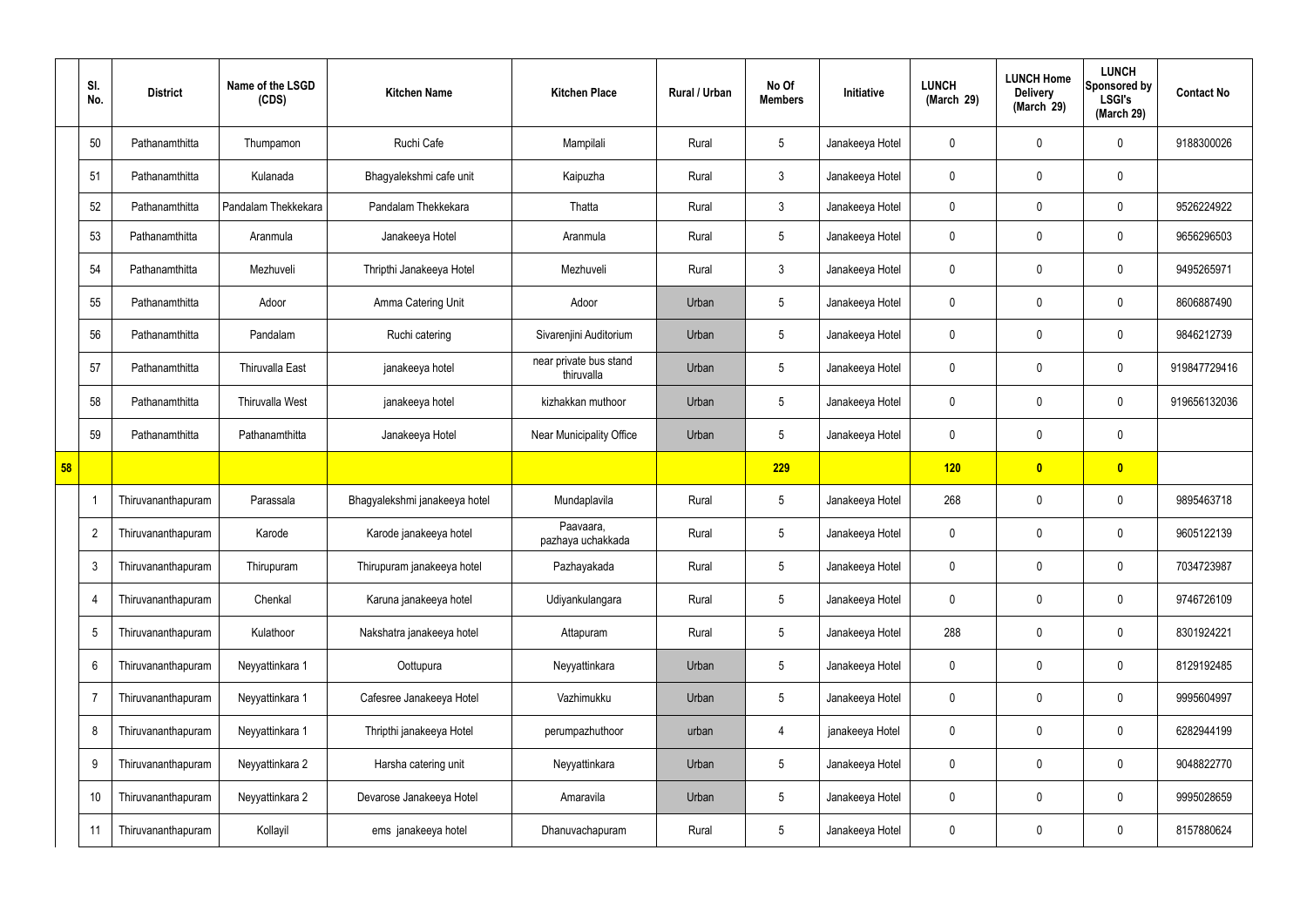| SI.<br>No. | <b>District</b>    | Name of the LSGD<br>(CDS) | <b>Kitchen Name</b>                       | <b>Kitchen Place</b>                       | Rural / Urban | No Of<br><b>Members</b> | Initiative      | <b>LUNCH</b><br>(March 29) | <b>LUNCH Home</b><br><b>Delivery</b><br>(March 29) | <b>LUNCH</b><br>Sponsored by<br><b>LSGI's</b><br>(March 29) | <b>Contact No</b> |
|------------|--------------------|---------------------------|-------------------------------------------|--------------------------------------------|---------------|-------------------------|-----------------|----------------------------|----------------------------------------------------|-------------------------------------------------------------|-------------------|
| 12         | Thiruvananthapuram | Kunnathukal               | Aiswarya Janakeeya Hotel -<br>Kunnathukal | Kuruwad, paliyodu                          | Rural         | $\mathbf{3}$            | Janakeeya Hotel | 0                          | 0                                                  | $\mathbf 0$                                                 | 9539549507        |
| 13         | Thiruvananthapuram | Vellarada                 | Eden Janakeeya Hotel                      | Panachamoodu, Vellarada                    | Rural         | $5\phantom{.0}$         | Janakeeya Hotel | 123                        | $\mathbf 0$                                        | $\mathbf 0$                                                 | 8547973305        |
| 14         | Thiruvananthapuram | Vellarada                 | Chandrika Janakeeya Hotel - Vellarada     | Vellarada                                  | Rural         | 6                       | Janakeeya Hotel | 900                        | 0                                                  | $\mathbf 0$                                                 | 9539366295        |
| 15         | Thiruvananthapuram | Aryankode                 | Aryan Janakeeya Hotel - Aryankode         | Aryankode                                  | Rural         | $5\phantom{.0}$         | Janakeeya Hotel | 146                        | $\mathbf 0$                                        | $\mathbf 0$                                                 | 9746905408        |
| 16         | Thiruvananthapuram | Aryankode                 | stree souhritha jh                        | chemboor                                   | Rural         | $5\phantom{.0}$         | Janakeeya Hotel | 58                         | $\mathbf 0$                                        | $\mathbf 0$                                                 |                   |
| 17         | Thiruvananthapuram | Ottashekharamangala<br>m  | Minnaram Janakeeya Hotel                  | Kuravara, Near<br>Ottashekharamangalam UPS | Rural         | 4                       | Janakeeya Hotel | 122                        | $\mathbf 0$                                        | $\mathbf 0$                                                 | 9567553161        |
| 18         | Thiruvananthapuram | Kollayil                  | Janakeeya Hotel                           | Mylakkara                                  | Rural         | $5\overline{)}$         | Janakeeya Hotel | $\mathbf 0$                | 0                                                  | $\mathbf 0$                                                 | 9605076268        |
| 19         | Thiruvananthapuram | perunkadavila             | shankholi janakeeya hotel                 | perunkadavila                              | rural         | $\mathbf{3}$            | Janakeeya Hotel | 156                        | $\mathbf 0$                                        | $\mathbf 0$                                                 |                   |
| 20         | Thiruvananthapuram | Amboori                   | Janakeeya Hotel                           | Amboori                                    | Rural         | $5\phantom{.0}$         | Janakeeya Hotel | 0                          | 0                                                  | $\mathbf 0$                                                 | 9747169098        |
| 21         | Thiruvananthapuram | Athiyanoor                | Kudumbashree janakeeya hotel              | Venpakal                                   | Rural         | -4                      | Janakeeya Hotel | $\mathbf 0$                | $\mathbf 0$                                        | $\mathbf 0$                                                 | 919562752580      |
| 22         | Thiruvananthapuram | Kottukal                  | Vismaya janakeeya hotel                   | Uchakkada                                  | Rural         | $5\phantom{.0}$         | Janakeeya Hotel | 650                        | 0                                                  | $\mathbf 0$                                                 | 6282447041        |
| 23         | Thiruvananthapuram | Kottukal                  | Udaya janakeeya Hotel                     | Punnakkulam                                | Rural         | $\overline{4}$          | Janakeeya Hotel | $\mathbf 0$                | $\mathbf 0$                                        | $\mathbf 0$                                                 |                   |
| 24         | Thiruvananthapuram | Karumkulam                | Alil Janakeeya Hotel                      | Pallam                                     | Rural         | $5\phantom{.0}$         | Janakeeya Hotel | 0                          | $\mathbf 0$                                        | $\mathbf 0$                                                 | 917736513673      |
| 25         | Thiruvananthapuram | Venganoor                 | Venganoor Ruchi janakeeya hotel           | Peringamala                                | Rural         | $10\,$                  | Janakeeya Hotel | $\mathbf 0$                | $\mathbf 0$                                        | $\mathbf 0$                                                 | 9656309710        |
| 26         | Thiruvananthapuram | Vilavoorkkal              | Priyam Janakeeya Hotel                    | Chanthamukku, Peyadu Jn                    | Rural         | $5\phantom{.0}$         | Janakeeya Hotel | 296                        | $\mathbf 0$                                        | $\mathbf 0$                                                 | 7902504494        |
| 27         | Thiruvananthapuram | Vilavoorkal               | Vilavoorkal janakeeya hotel               | Pottayil                                   | Rural         | $5\phantom{.0}$         | Janakeeya Hotel | 277                        | $\mathbf 0$                                        | $\mathbf 0$                                                 | 9497883130        |
| 28         | Thiruvananthapuram | Kalliyoor                 | Stree Shakthi Janakeeya Hotel             | Kalliyoor                                  | Rural         | $5\phantom{.0}$         | Janakeeya Hotel | $\mathbf 0$                | $\mathbf 0$                                        | $\mathbf 0$                                                 | 9074998782        |
| 29         | Thiruvananthapuram | Maranalloor               | Mayooram Janakeeya Hotel                  | Mannadikkonam                              | Rural         | $\overline{4}$          | Janakeeya Hotel | $\mathbf 0$                | 0                                                  | $\mathbf 0$                                                 | 9847371025        |
| 30         | Thiruvananthapuram | Pallichal                 | Vandhanam Janakeeya hotel                 | Naruvamoodu                                | Rural         | $\overline{4}$          | Janakeeya Hotel | $\mathbf 0$                | $\mathbf 0$                                        | $\pmb{0}$                                                   | 9562636222        |
| 31         | Thiruvananthapuram | Vilappil                  | Sreebhadra janakeey a hotel               | peyad                                      | Rural         | $5\phantom{.0}$         | Janakeeya Hotel | $\mathbf 0$                | 0                                                  | $\pmb{0}$                                                   | 919496194745      |
| 32         | Thiruvananthapuram | Malayinkeezhu             | Thapasya janakeeya hotel                  | Aruvacode                                  | Rural         | $5\phantom{.0}$         | Janakeeya Hotel | $\mathbf 0$                | $\boldsymbol{0}$                                   | $\pmb{0}$                                                   | 9074329707        |
| 3,3        | Thiruvananthapuram | balaramapuram             | Karunya                                   | balaramapuram                              | rural         | $\overline{5}$          | Janakeeya Hotel | $\boldsymbol{0}$           | $\boldsymbol{0}$                                   | $\pmb{0}$                                                   |                   |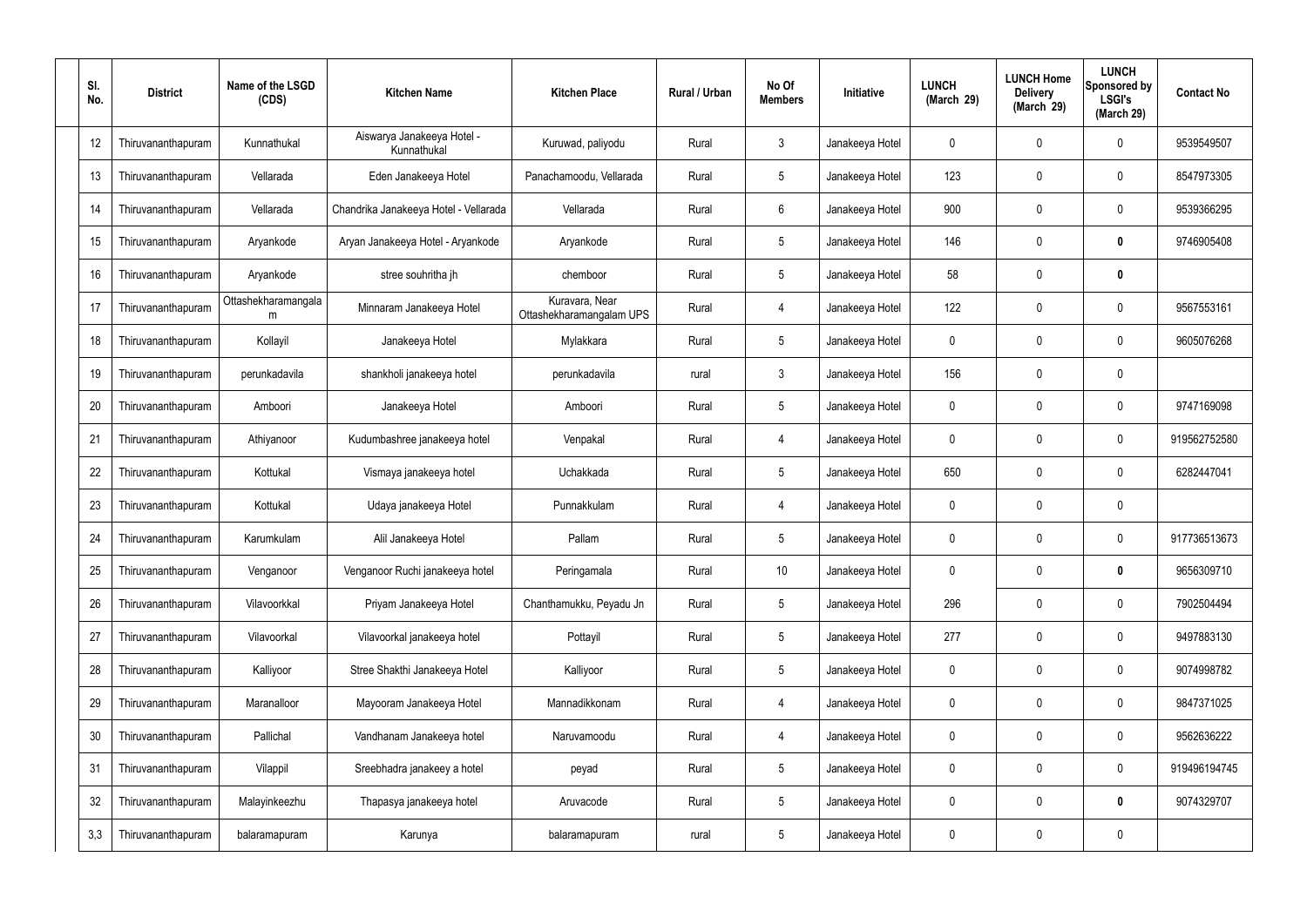|       | SI.<br>No. | <b>District</b>    | Name of the LSGD<br>(CDS)  | <b>Kitchen Name</b>                           | <b>Kitchen Place</b>                              | <b>Rural / Urban</b> | No Of<br><b>Members</b> | Initiative      | <b>LUNCH</b><br>(March 29) | <b>LUNCH Home</b><br><b>Delivery</b><br>(March 29) | <b>LUNCH</b><br>Sponsored by<br><b>LSGI's</b><br>(March 29) | <b>Contact No</b> |
|-------|------------|--------------------|----------------------------|-----------------------------------------------|---------------------------------------------------|----------------------|-------------------------|-----------------|----------------------------|----------------------------------------------------|-------------------------------------------------------------|-------------------|
|       | 34         | Thiruvananthapuram | Andoorkonam                | Thiruvathira janakeeya hotel                  | Kaniyapuram                                       | Rural                | $\mathbf{3}$            | Janakeeya Hotel | $\mathbf 0$                | 0                                                  | $\mathbf{0}$                                                | 8921698989        |
|       | 35         | Thiruvananthapuram | Kadinamkulam               | Sabarmathi janakeeya hotel                    | Chitattumukku                                     | Rural                | 4                       | Janakeeya Hotel | $\mathbf 0$                | 0                                                  | $\mathbf 0$                                                 |                   |
|       | 36         | Thiruvananthapuram | Azhoor                     | Kudumbadsree janakeeya hotel                  | Azhoor                                            | Rural                | 4                       | Janakeeya Hotel | $\mathbf 0$                | 0                                                  | $\mathbf{0}$                                                | 8129060294        |
|       | 37         | Thiruvanathapuram  | Pothencode                 | Pothencode Kudumbashree Janakeeya<br>hotel    | Pothencode ayiroorppara<br>Farmers centre         | Rural                | $5\phantom{.0}$         | Janakeeya Hotel | $\mathbf 0$                | 0                                                  | $\mathbf 0$                                                 | 9037832338        |
|       | 38         | Thiruvananthapuram | Mangalapuram               | Mangalapuram Kudumbashree<br>Janakeeya Hotel  | Managalapuram Junction,<br>Near Panchayath Office | Rural                | $5\phantom{.0}$         | Janakeeya Hotel | $\mathbf 0$                | 0                                                  | $\mathbf{0}$                                                | 9995459534        |
|       | 39         | Thiruvananthapuram | Mangalapuram               | Swad Kudumbashree Janakeeya hotel             | Murukkumpuzha                                     | Rural                | $\mathbf{3}$            | Janakeeya Hotel | $\mathbf 0$                | 0                                                  | $\mathbf 0$                                                 | 8281624670        |
|       | 40         | Thiruvananthapuram | Mangalapuram               | Ruchisagaram Kudumbashree<br>Janakeeya Hotel  | Chembakamangalam                                  | Rural                | $5\overline{)}$         | Janakeeya Hotel | $\mathbf 0$                | 0                                                  | $\mathbf{0}$                                                | 8139079929        |
|       | 41         | Thiruvanathapuram  | <b>TVM Corporation CDS</b> | Krishnakripa Janakeeya hotel                  | Anayara                                           | Urban                | $5\phantom{.0}$         | Janakeeya Hotel | $\mathbf 0$                | $\mathbf 0$                                        | $\mathbf 0$                                                 | 9745823832        |
|       | 42         | Thiruvanathapuram  | <b>TVM Corporation CDS</b> | Vanitha Janakeeya Hotel                       | Manvila                                           | Urban                | 4                       | Janakeeya Hotel | $\mathbf 0$                | 0                                                  | $\mathbf 0$                                                 | 8129412369        |
|       | 43         | Thiruvanathapuram  | <b>TVM Corporation CDS</b> | Bhagyalekshmi Kudumbashree<br>Janakeeya Hotel | EK Nayanar Trust, Medical<br>College              | Urban                | 6                       | Janakeeya Hotel | $\mathbf 0$                | 0                                                  | $\mathbf 0$                                                 |                   |
|       | 44         | Thiruvanathapuram  | <b>TVM Corporation CDS</b> | Tripthi Janakeeya Hotel                       | Pallithura                                        | Urban                | $\mathbf{3}$            | Janakeeya Hotel | $\mathbf 0$                | 0                                                  | $\mathbf 0$                                                 | 9387738568        |
|       | 45         | Thiruvanathapuram  | <b>TVM Corporation CDS</b> | soubhagya janakeeya Hotel                     | kazhakoottam                                      | Urban                | $\mathbf{3}$            | janakeeya Hotel | $\mathbf 0$                | 0                                                  | $\mathbf 0$                                                 | 8921555192        |
|       | 46         | Thiruvanathapuram  | <b>TVM Corporation CDS</b> | Uthradam Janakeeya Hotel                      | Pattom                                            | Urban                | $\mathbf{3}$            | janakeeya Hotel | $\mathbf 0$                | 0                                                  | 0                                                           | 8281062575        |
|       | 47         | Thiruvananthapuram | <b>TVM Corporation CDS</b> | Kismath Janakeeya Hotel                       | Pottakuzhi                                        | Urban                | $\mathfrak{Z}$          | Janakeeya Hotel | $\mathbf 0$                | $\mathbf 0$                                        | $\mathbf 0$                                                 | 8281088923        |
|       | 48         | Thiruvananthapuram | <b>TVM Corporation CDS</b> | Anugraha janakeeya Hotel                      | sreekaryam                                        | Urban                | $\overline{4}$          | Janakeeya Hotel | $\mathbf 0$                | $\mathbf 0$                                        | $\mathbf 0$                                                 |                   |
|       | 49         | Thiruvananthapuram | <b>TVM Corporation CDS</b> | janakeeya hotel                               | mannarakkonam                                     | Urban                | $\mathbf{3}$            | Janakeeya Hotel | $\mathbf 0$                | 0                                                  | $\mathbf 0$                                                 | 8129179622        |
|       | 50         | Thiruvananthapuram | <b>TVM Corporation CDS</b> | Salt and Pepper                               | Poomalliyoorkkonam                                | Urban                | $\mathbf{3}$            | Janakeeya Hotel | $\mathbf 0$                | $\mathbf 0$                                        | $\mathbf 0$                                                 | 8593986935        |
|       | 51         | Thiruvananthapuram | <b>TVM Corporation CDS</b> | Sreebhadra Janakeeya Hotel                    | Pettah                                            | Urban                | 4                       | Janakeeya Hotel | $\mathbf 0$                | 0                                                  | $\mathbf 0$                                                 | 9847227647        |
|       | 52         | Thiruvananthapuram | <b>TVM Corporation CDS</b> | kalavara Janakeeya Hotel                      | vattiyoorkavu                                     | Urban                | $\mathbf{3}$            | Janakeeya Hotel | $\mathbf 0$                | 0                                                  | $\mathbf 0$                                                 | 9847655426        |
|       | 53         | Thiruvananthapuram | <b>TVM Corporation CDS</b> | punartham kudumbashree                        | kudappanakunnu                                    | Urban                | $\mathbf{3}$            | Janakeeya Hotel | $\mathbf 0$                | 0                                                  | $\mathbf 0$                                                 | 9747115789        |
|       | 54         | Thiruvananthapuram | <b>TVM Corporation CDS</b> | peroor JH                                     | Palayam                                           | Urban                | $\mathbf{3}$            | Janakeeya Hotel | $\mathbf 0$                | $\mathbf 0$                                        | $\bf{0}$                                                    | 8086119633        |
| l 110 | 55         | Thiruvananthapuram | Aryanadu                   | Aryanad Janakeeya Hotel                       | Aryanad                                           | Rural                | $6\overline{6}$         | Janakeeya Hotel | $\mathbf 0$                | 0                                                  | $\overline{0}$                                              | 9207447839        |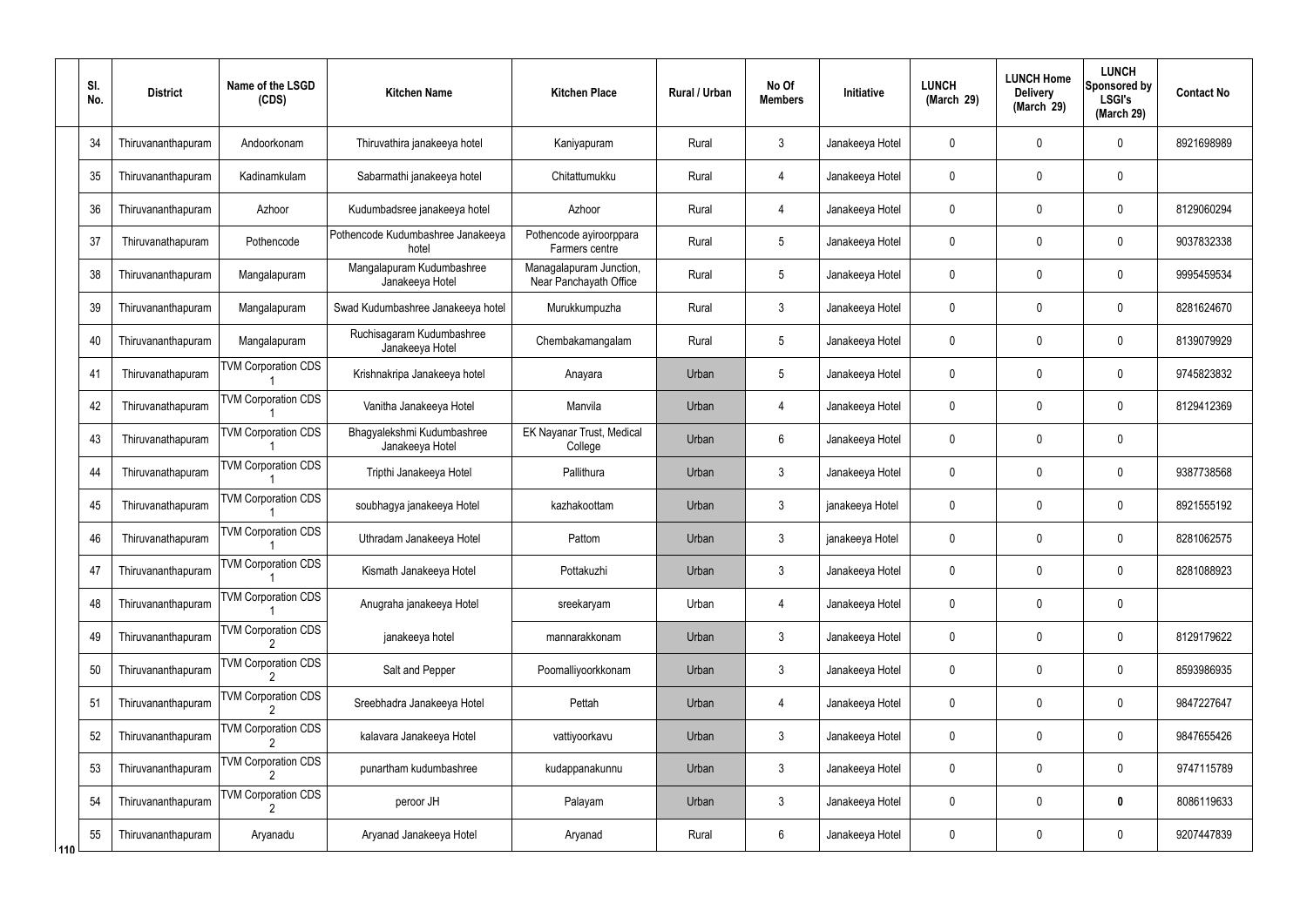|                | SI.<br>No. | <b>District</b>    | Name of the LSGD<br>(CDS) | <b>Kitchen Name</b>                  | <b>Kitchen Place</b>                              | Rural / Urban | No Of<br><b>Members</b> | Initiative      | <b>LUNCH</b><br>(March 29) | <b>LUNCH Home</b><br><b>Delivery</b><br>(March 29) | <b>LUNCH</b><br>Sponsored by<br><b>LSGI's</b><br>(March 29) | <b>Contact No</b> |
|----------------|------------|--------------------|---------------------------|--------------------------------------|---------------------------------------------------|---------------|-------------------------|-----------------|----------------------------|----------------------------------------------------|-------------------------------------------------------------|-------------------|
| <del>ווד</del> | 56         | Thiruvananthapuram | Kuttichal                 | Kutichal Janakeeya Hotel             | Kuttichal                                         | Rural         | 5                       | Janakeeya Hotel | $\mathbf 0$                | 0                                                  | $\mathbf 0$                                                 | 9446331479        |
|                | 57         | Thiruvananthapuram | Poovachal                 | Poovachal Janakeeya Hotel            | Poovachal Panchayath                              | Rural         | 5                       | Janakeeya Hotel | $\mathbf 0$                | 0                                                  | $\mathbf 0$                                                 | 9495225046        |
|                | 58         | Thiruvananthapuram | Vithura                   | Navodaya Janakeeya hotel             | Koppam, Vithura                                   | Rural         | 4                       | Janakeeya Hotel | $\mathbf 0$                | 0                                                  | $\mathbf 0$                                                 | 9946837014        |
|                | 59         | Thiruvananthapuram | Tholicode                 | Tholicode Janakeeya Hotel            | Pulimoodu, Near Bharath<br>Petrol Pump, Tholicode | Rural         | $\overline{4}$          | Janakeeya Hotel | $\mathbf 0$                | 0                                                  | $\mathbf 0$                                                 | 9539995862        |
|                | 60         | Thiruvananthapuram | uzhamalackal              | mazhavil jh                          | Puthukulangara                                    | Rural         | $5\phantom{.0}$         | Janakeeya Hotel | $\mathbf 0$                | 0                                                  | $\mathbf 0$                                                 | 96457 54988       |
|                | 61         | Thiruvananthapuram | <b>TVPM Corpn CDS 4</b>   | Maithri Janakeeya Hotel              | Poozhyakkunnu, Nemom, TVM                         | Urban         | $5\phantom{.0}$         | Janakeeya Hotel | 457                        | 0                                                  | $\mathbf 0$                                                 | 9846905594        |
|                | 62         | Thiruvananthapuram | TVPM. Corpn. CDS III      | Janatha hotel                        | Over bridge                                       | Urban         | 9                       | Janakeeya Hotel | $\mathbf 0$                | 0                                                  | $\mathbf 0$                                                 | 919746149160      |
|                | 63         | Thiruvananthapuram | TVPM. Corpn. CDS III      | Asraya Janakeeya Hotel               | <b>DPI</b>                                        | Urban         | $\overline{4}$          | Janakeeya Hotel | $\mathbf 0$                | 0                                                  | $\mathbf 0$                                                 | 918113008306      |
|                | 64         | Thiruvananthapuram | TVPM. Corpn. CDS III      | Ruchikkoott                          | Mudavanmukal                                      | Urban         | 4                       | Janakeeya Hotel | $\mathbf 0$                | 0                                                  | $\mathbf 0$                                                 | 917907579424      |
|                | 65         | Thiruvananthapuram | TVPM. Corpn. CDS IV       | Janakeeya hotel tvm corporation cds4 | Vallakkadavu                                      | Urban         | 5                       | Janakeeya Hotel | $\mathbf 0$                | 0                                                  | $\mathbf 0$                                                 | 8129795072        |
|                | 66         | Thiruvananthapuram | TVPM. Corpn. CDS IV       | Karuna Janakeeya Hotel               | Avaduthura                                        | Urban         | $5\phantom{.0}$         | Janakeeya Hotel | 230                        | 0                                                  | $\mathbf{3}$                                                | 9567523799        |
|                | 67         | Thiruvananthapuram | Anadu                     | Nanma anad                           | Govt LPS Anad                                     | Rural         | $\overline{4}$          | Janakeeya Hotel | $\mathbf 0$                | 0                                                  | $\mathbf 0$                                                 | 9645709754        |
|                | 68         | Thiruvananthapuram | Vembayam                  | Liya canteen                         | Perumboor near panchayath<br>office               | Rural         | $5\overline{)}$         | Janakeeya Hotel | $\mathbf 0$                | 0                                                  | $\mathbf 0$                                                 | 9544337362        |
|                | 69         | Thiruvananthapuram | Vembayam                  | Four's Janakeeya Hotel               | Naduveli Konchira                                 | Rural         | 4                       | Janakeeya Hotel | $\mathbf 0$                | $\mathbf 0$                                        | $\mathbf 0$                                                 | 9526253578        |
|                | 70         | Thiruvananthapuram | Nedumangad 1              | Subhiksham                           | Irinjayam                                         | Urban         | 4                       | Janakeeya Hotel | $\mathbf 0$                | $\mathbf 0$                                        | $\mathbf 0$                                                 | 9745606588        |
|                | 71         | Thiruvananthapuram | Nedumangad 1              | Ootupura                             | Pazhakutty                                        | Urban         | $6\phantom{.}6$         | Janakeeya Hotel | $\mathbf 0$                | 0                                                  | $\mathbf 0$                                                 | 7510910614        |
|                | 72         | Thiruvananthapuram | Nedumangad 2              | Niravu                               | Near ksrtc bus stand                              | Urban         | $\overline{4}$          | Janakeeya Hotel | $\pmb{0}$                  | $\mathbf 0$                                        | $\mathbf 0$                                                 | 9645958207        |
|                | 73         | Thiruvananthapuram | Nedumangad 2              | Ruchiyidam                           | <b>Near Municipality</b>                          | Urban         | $\pmb{0}$               | Janakeeya Hotel | 302                        | 0                                                  | $\mathbf 0$                                                 | 9846371353        |
|                | 74         | Thiruvananthapuram | Karakulam                 | Karakulam Vanitha hotel              | Karakulam Junction                                | Rural         | 4                       | Janakeeya Hotel | $\mathbf 0$                | $\mathbf 0$                                        | $\mathbf 0$                                                 | 9747176668        |
|                | 75         | Thiruvananthapuram | Panavoor                  | Kudumbashree vanitha hotel           | HI auditorium near panavoor<br>panchayath         | Rural         | $6\phantom{.}6$         | Janakeeya Hotel | $\mathbf 0$                | 0                                                  | $\mathbf 0$                                                 | 9526740817        |
|                | 76         | Thiruvananthapuram | Aruvikara                 | Nanma                                | Aruvikara junction                                | Rural         | $\mathfrak{Z}$          | Janakeeya hotel | $\mathbf 0$                | $\mathbf 0$                                        | $\mathbf 0$                                                 | 8606524464        |
|                | 77         | Thiruvananthapuram | Pullampara                | Janakeeya Hotel                      | Kalumkinmukham                                    | Rural         | $5\phantom{.0}$         | Janakeeya Hotel | 0                          | 0                                                  | $\mathbf 0$                                                 |                   |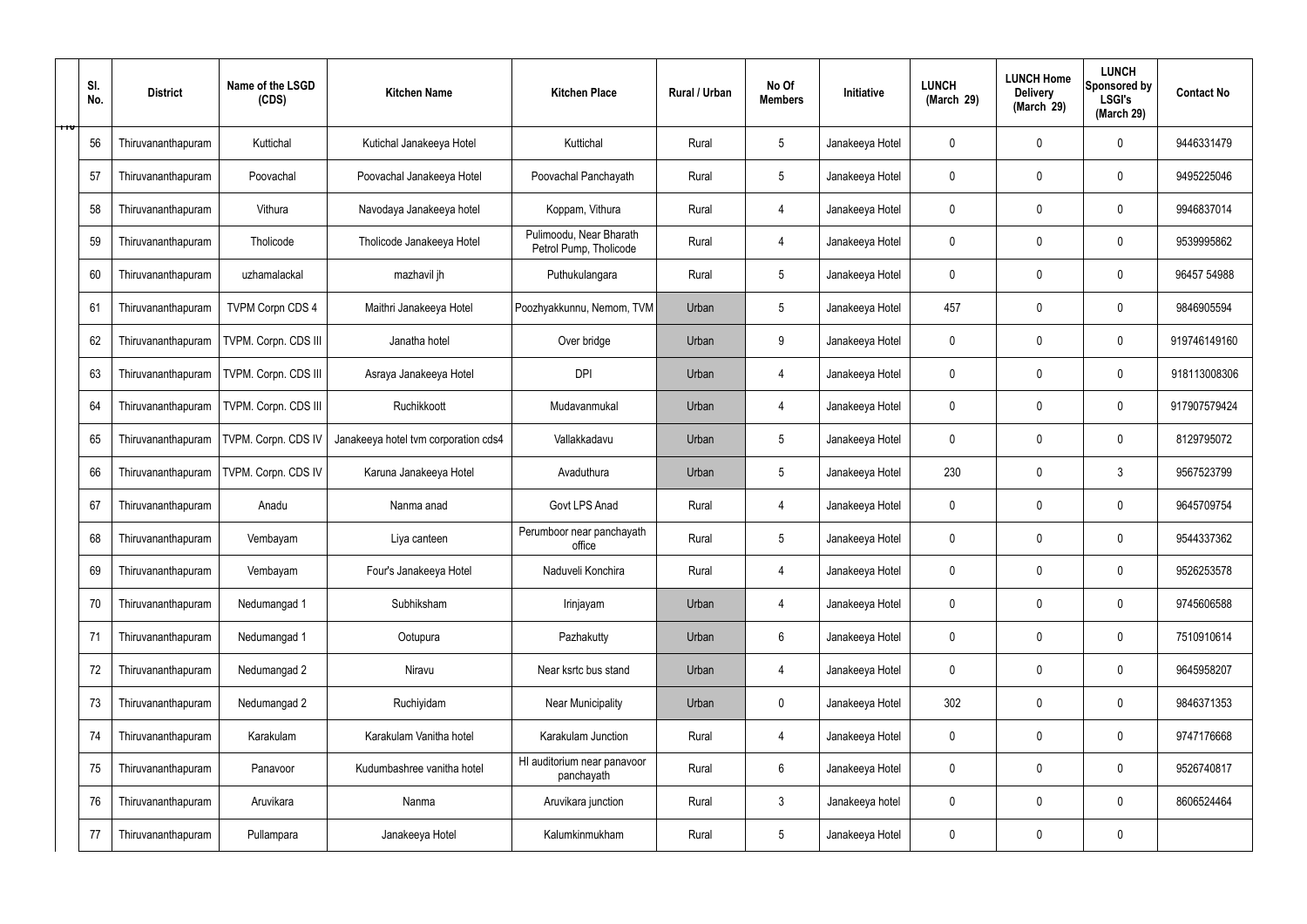| SI.<br>No. | <b>District</b>    | Name of the LSGD<br>(CDS) | <b>Kitchen Name</b>                 | <b>Kitchen Place</b>     | Rural / Urban | No Of<br><b>Members</b> | Initiative      | <b>LUNCH</b><br>(March 29) | <b>LUNCH Home</b><br><b>Delivery</b><br>(March 29) | <b>LUNCH</b><br>Sponsored by<br><b>LSGI's</b><br>(March 29) | <b>Contact No</b> |
|------------|--------------------|---------------------------|-------------------------------------|--------------------------|---------------|-------------------------|-----------------|----------------------------|----------------------------------------------------|-------------------------------------------------------------|-------------------|
| 78         | Thiruvananthapuram | Pangode                   | Bhagyalekshmi janakeeya hotel       | Pangodu Panchayath Hall  | Rural         | $5\phantom{.0}$         | Janakeeya Hotel | 0                          | 0                                                  | $\mathbf 0$                                                 |                   |
| 79         | Thiruvananthapuram | Manickal                  | Janakeeya hotel                     | Pirappancode             | Rural         | $6\phantom{.}$          | Janakeeya Hotel | 0\$                        | 0                                                  | $\pmb{0}$                                                   | 9745874522        |
| 80         | Thiruvananthapuram | Vamanapuram               | Pournami Kalamachal                 | Kalamachal               | Rural         | $5\phantom{.0}$         | Janakeeya Hotel | 0                          | 0                                                  | $\mathbf 0$                                                 | 9846825964        |
| 81         | Thiruvananthapuram | kallara                   | Amma janakeeya hotel                | kallara                  | rural         | $\overline{4}$          | Janakeeya Hotel | 0                          | 0                                                  | $\mathbf 0$                                                 | 8111891405        |
| 82         | Thiruvananthapuram | nellanad                  | Nellanad janakeeya hotel            | keezhayikkonam           | rural         | 6                       | Janakeeya Hotel | 0                          | 0                                                  | $\mathbf 0$                                                 | 9946994811        |
| 83         | Thiruvananthapuram | Pazhayakunnummel          | Chaitanya janakeeya hotel           | Pazhayakunnumel          | Rural         | $5\phantom{.0}$         | Janakeeya Hotel | 0                          | 0                                                  | $\mathbf 0$                                                 | 9496997201        |
| 84         | Thiruvananthapuram | Karavaram                 | Takkolam, Karavaram janakeeya hotel | Pullurmukk, kallambalam  | Rural         | $5\phantom{.0}$         | Janakeeya Hotel | 0                          | 0                                                  | $\mathbf 0$                                                 | 9539723288        |
| 85         | Thiruvananthapuram | Kilimanoor                | Tanima vanitha canteen              | Kilimanoor               | Rural         | $\overline{4}$          | Janakeeya Hotel | 142                        | 0                                                  | $\mathbf 0$                                                 | 9846657166        |
| 86         | Thiruvananthapuram | Pulimath                  | Iswarya catering unit               | Pulimath, Karet          | Rural         | $\overline{4}$          | Janakeeya Hotel | 0                          | 0                                                  | $\mathbf 0$                                                 | 9645514593        |
| 87         | Thiruvananthapuram | Navaikkulam               | Kudumbashree janakeeya hotel        | Kadambaattukonam         | Rural         | $5\phantom{.0}$         | Janakeeya Hotel | 0                          | $\mathbf 0$                                        | $\boldsymbol{0}$                                            | 9400619476        |
| 88         | Thiruvananthapuram | Nagaroor                  | Janakeeya Hotel                     | Altharamoodu             | Rural         | $5\phantom{.0}$         | Janakeeya Hotel | 72                         | 0                                                  | 0                                                           | 7034964806        |
| 89         | Thiruvananthapuram | Pallikal                  | pallikkal janakeeya hotel           | pakalkkuri               | rural         | 4                       | Janakeeya Hotel | 0                          | 0                                                  | $\boldsymbol{0}$                                            | 9447886364        |
| 90         | Thiruvananthapuram | Madavoor                  | Madavoor janakeeya hotel            | madavoor                 | rural         | $5\phantom{.0}$         | Janakeeya Hotel | 0                          | 0                                                  | 0                                                           | 9526206002        |
| 91         | Thiruvananthapuram | Chirayinkeezh             | Sevenstar Janakeeya Hotel           | Sarkkara                 | Rural         | $5\phantom{.0}$         | Janakeeya Hotel | $\mathbf 0$                | 0                                                  | $\mathbf 0$                                                 | 8921556636        |
| 92         | Thiruvananthapuram | Kadaykkavoor              | Karmalamatha Janakeeya Hotel        | Kadakkavoor              | Rural         | $5\phantom{.0}$         | Janakeeya Hotel | $\mathbf 0$                | $\mathbf 0$                                        | $\mathbf 0$                                                 | 9645405591        |
| 93         | Thiruvananthapuram | Mudakkal                  | Sarovaram Janakeeya Hotel           | Valakkadu                | Rural         | $\mathfrak{Z}$          | Janakeeya Hotel | $\mathbf 0$                | 0                                                  | $\mathbf 0$                                                 | 8086240900        |
| 94         | Thiruvananthapuram | Vakkom                    | Jananai Janakeeya Hotel             | SN Junction, Jeeva Dhara | Rural         | $5\phantom{.0}$         | Janakeeya Hotel | $\mathbf 0$                | 0                                                  | $\mathbf 0$                                                 | 8137014724        |
| 95         | Thiruvananthapuram | Vakkom                    | Diya Janakeeya Hotel                | Panayile Kadavu          | Rural         | $5\phantom{.0}$         | Janakeeya Hotel | $\mathbf 0$                | 0                                                  | $\mathbf 0$                                                 | 8590439391        |
| 96         | Thiruvananthapuram | Kizhuvilam                | Kudumbashree vanitha canteen        | Kizhuvillam              | Rural         | $\overline{4}$          | Janakeeya Hotel | $\mathbf 0$                | 0                                                  | $\mathbf 0$                                                 | 9747361312        |
| 97         | Thiruvananthapuram | Anchuthengu               | Swad Janakeeya Hotel                | Anchuthengu              | Rural         | $5\phantom{.0}$         | Janakeeya Hotel | $\mathbf 0$                | 0                                                  | $\mathbf 0$                                                 |                   |
| 98         | Thiruvananthapuram | Attingal                  | Bhagyashree janakeeya hotel         | Attingal                 | Urban         | $5\phantom{.0}$         | Janakeeya Hotel | 0                          | $\boldsymbol{0}$                                   | $\mathbf 0$                                                 | 9539968503        |
| 99         | Thiruvananthapuram | Cherunniyoor              | Lekshmi janakeeya hotel             | Dhalavapuram             | Rural         | $\mathfrak{Z}$          | Janakeeya Hotel | 0                          | 0                                                  | $\boldsymbol{0}$                                            | 9995391999        |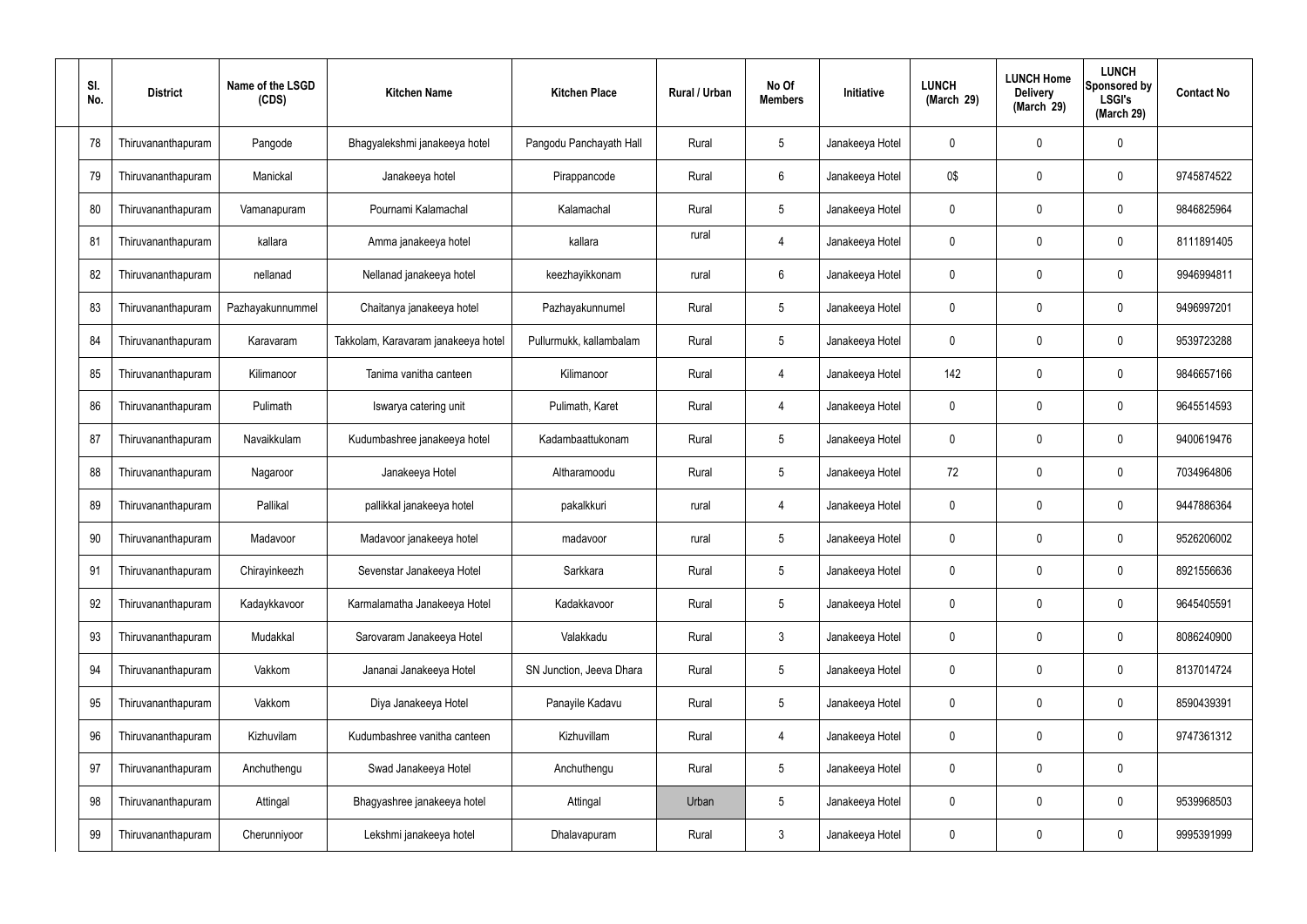|     | SI.<br>No.      | <b>District</b>    | Name of the LSGD<br>(CDS) | <b>Kitchen Name</b>                        | <b>Kitchen Place</b>                             | <b>Rural / Urban</b> | No Of<br><b>Members</b> | Initiative      | <b>LUNCH</b><br>(March 29) | <b>LUNCH Home</b><br><b>Delivery</b><br>(March 29) | <b>LUNCH</b><br>Sponsored by<br><b>LSGI's</b><br>(March 29) | <b>Contact No</b> |
|-----|-----------------|--------------------|---------------------------|--------------------------------------------|--------------------------------------------------|----------------------|-------------------------|-----------------|----------------------------|----------------------------------------------------|-------------------------------------------------------------|-------------------|
|     | 100             | Thiruvananthapuram | Chemmaruthi               | Dreams janakeeya hotel                     | Mavinmoodu, muthana                              | Rural                | $5\phantom{.0}$         | Janakeeya Hotel | $\mathbf 0$                | $\mathbf 0$                                        | $\mathbf 0$                                                 | 8129240185        |
|     | 101             | Thiruvananthapuram | Chemmaruthi               | Natturuchi janakeeya hotel                 | Panayara&sivapuram                               | Rural                | $5\phantom{.0}$         | Janakeeya Hotel | 69                         | $\mathbf 0$                                        | $\mathbf 0$                                                 | 8129240185        |
|     | 102             | Thiruvananthapuram | Chemmaruthi               | Bhanusree                                  | Chavadimukku                                     | Rural                | 4                       | Janakeeya Hotel | 75                         | $\mathbf 0$                                        | $\mathbf 0$                                                 | 8129240185        |
|     | 103             | Thiruvananthapuram | Chemmaruthi               | saphalyam janakeeya Hotel                  | chemmaruthi                                      | Rural                | $5\overline{)}$         | Janakeeya hotel | 23                         | $\mathbf 0$                                        | $\mathbf 0$                                                 | 9539925641        |
|     | 104             | Thiruvananthapuram | Manamboor                 | Manamboor janakeeya hotel                  | Kavalayoor                                       | Rural                | 4                       | Janakeeya Hotel | $\mathbf 0$                | 0                                                  | 0\$                                                         | 9074388684        |
|     | 105             | Thiruvananthapuram | Edava                     | Sreenandha janakeeyahotel                  | Kaappil                                          | Rural                | $5\phantom{.0}$         | Janakeeya Hotel | $\mathbf 0$                | 0                                                  | $\mathbf 0$                                                 | 9895337334        |
|     | 106             | Thiruvananthapuram | Elakamon                  | Sreenarayana janakeeya hotel               | Elakamon                                         | Rural                | $\overline{7}$          | Janakeeya Hotel | $\mathbf 0$                | $\mathbf 0$                                        | $\mathbf 0$                                                 | 8086637798        |
|     | 107             | Thiruvananthapuram | Elakamon                  | kudumbashree janakeeya hotel               | Elakamon                                         | Rural                | $5\phantom{.0}$         | janakeeya hotel | $\mathbf 0$                | $\mathbf 0$                                        | $\mathbf 0$                                                 | 8590725126        |
|     | 108             | Thiruvananthapuram | Vettoor                   | Kashi janakeeya hotel                      | Vettoor                                          | Rural                | $\overline{4}$          | Janakeeya Hotel | 42                         | 0                                                  | $\mathbf 0$                                                 | 9061547396        |
|     | 109             | Thiruvananthapuram | Ottoor                    | Kudumbashree Janakeeya hotel               | ottoor                                           | rural                | $\mathbf{3}$            | Janakeeya Hotel | 18                         | $\mathbf 0$                                        | $\mathbf 0$                                                 | 8590570561        |
|     | 110             | Thiruvanathapuram  | Varkala                   | Janakeeya hotel                            | Varkala municipality                             | Urban                | $5\overline{)}$         | Janakeeya Hotel | $\mathbf 0$                | 0                                                  | $\mathbf 0$                                                 | 8943261611        |
| 110 |                 |                    |                           |                                            |                                                  |                      | 501                     |                 | 4714                       | $\pmb{0}$                                          | $\overline{7}$                                              |                   |
|     |                 | Thrissur           | Kadangodu                 | Janakeeya Hotel Kadangod                   | Kadangod                                         | Rural                | 4                       | Janakeeya Hotel | 0                          | $\mathbf 0$                                        | 0                                                           |                   |
|     | $\overline{2}$  | Thrissur           | Chalakudy                 | Thripthy Janakeeya Hotel Chalakudy         | North Busstand Chalakudy                         | Urban                | 4                       | Janakeeya Hotel | $\pmb{0}$                  | $\pmb{0}$                                          | $\mathbf 0$                                                 |                   |
|     | $\mathbf{3}$    | Thrissur           | Pananchery                | Pananchery Janakeeya Hotel                 | Pattikkad                                        | Rural                | $5\overline{)}$         | Janakeeya Hotel | $\mathbf 0$                | $\pmb{0}$                                          | $\pmb{0}$                                                   |                   |
|     | $\overline{4}$  | Thrissur           | Kadavallur                | Janakeeya Hotel Kadavalloor                | Panjayath Compound                               | Rural                | $\overline{4}$          | Janakeeya Hotel | $\mathbf 0$                | $\mathbf 0$                                        | $\pmb{0}$                                                   |                   |
|     | $5\phantom{.0}$ | Thrissur           | Kattoor                   | Janakeeya Hotel Kattoor                    | Kudumbashree Vipanana<br>Kendram, Katoor Bazzar, | Rural                | $5\overline{)}$         | Janakeeya Hotel | $\pmb{0}$                  | $\pmb{0}$                                          | $\pmb{0}$                                                   |                   |
|     | $6\overline{6}$ | Thrissur           | Elavally                  | Janakeeya Hotel Elavally                   | Elavally Panchayath<br>Compound                  | Rural                | $\overline{4}$          | Janakeeya Hotel | $\mathbf 0$                | $\mathbf 0$                                        | $\mathbf 0$                                                 |                   |
|     | $\overline{7}$  | Thrissur           | Paralam                   | Paralam Janakeeya Hotel                    | Nanma Kudumbashree<br>canteen                    | Rural                | $\mathbf{3}$            | Janakeeya Hotel | $\pmb{0}$                  | $\pmb{0}$                                          | $\mathbf 0$                                                 |                   |
|     | 8               | Thrissur           | Kadukutty                 | Uppum Mulakum Janakeeya Hotel<br>Kadukutty | Kottamuri Junction                               | Rural                | $5\overline{)}$         | Janakeeya Hotel | $\pmb{0}$                  | $\mathbf 0$                                        | $\pmb{0}$                                                   |                   |
|     | 9               | Thrissur           | Thrissur 2                | Kuttanellur Janakeeya Hotel                | Kuttanellur                                      | Urban                | $5\overline{)}$         | Janakeeya Hotel | $\pmb{0}$                  | $\pmb{0}$                                          | $\pmb{0}$                                                   |                   |
|     | 10              | Thrissur           | Pazhayannur               | Janakeeya Hotel, Pazhayanoor               | Pazhayannur Panchayath                           | Rural                | 4                       | Janakeeya Hotel | $\pmb{0}$                  | $\pmb{0}$                                          | $\pmb{0}$                                                   |                   |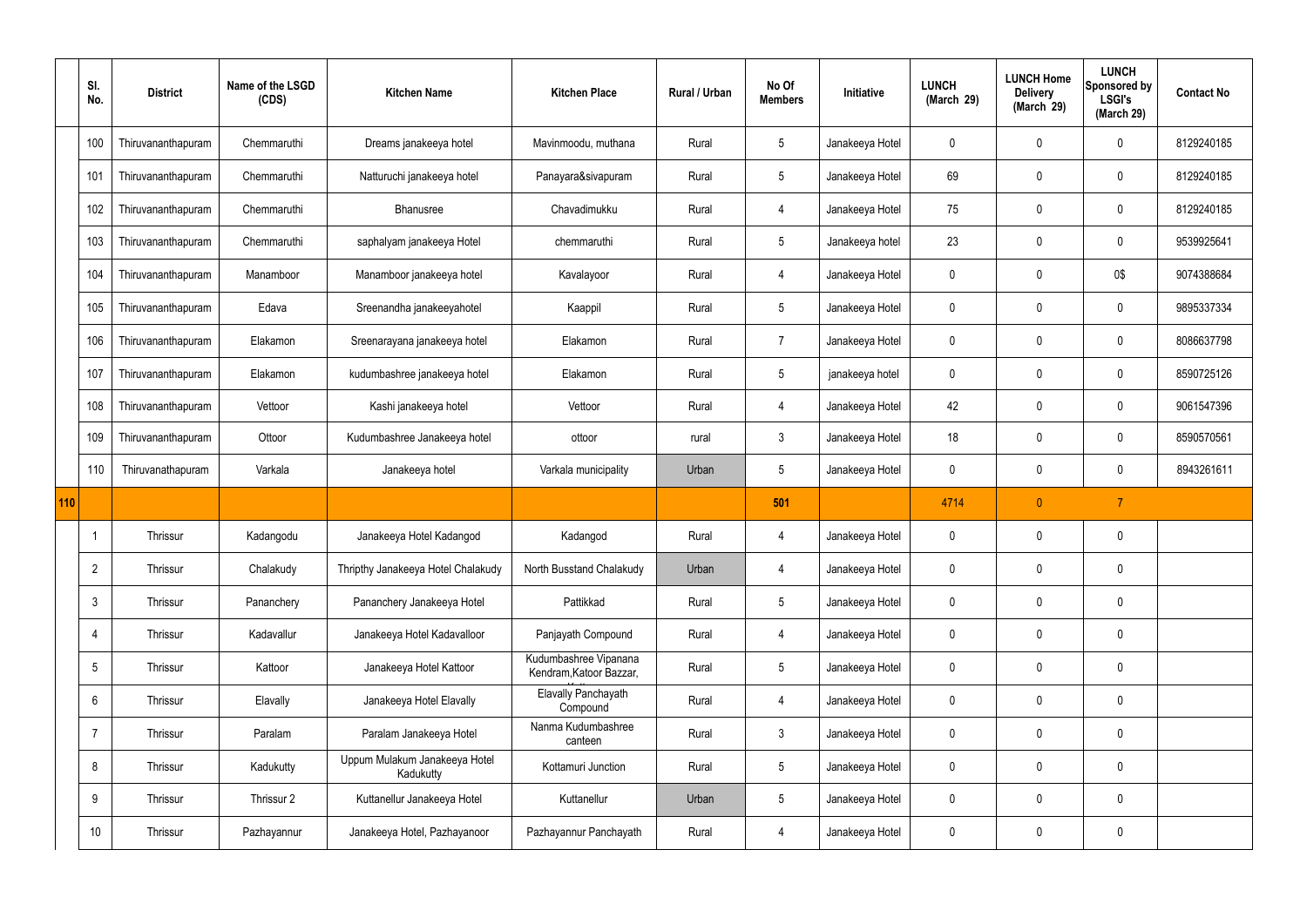| SI.<br>No. | <b>District</b> | Name of the LSGD<br>(CDS) | <b>Kitchen Name</b>                             | <b>Kitchen Place</b>                         | Rural / Urban | No Of<br><b>Members</b> | Initiative      | <b>LUNCH</b><br>(March 29) | <b>LUNCH Home</b><br><b>Delivery</b><br>(March 29) | <b>LUNCH</b><br>Sponsored by<br><b>LSGI's</b><br>(March 29) | <b>Contact No</b> |
|------------|-----------------|---------------------------|-------------------------------------------------|----------------------------------------------|---------------|-------------------------|-----------------|----------------------------|----------------------------------------------------|-------------------------------------------------------------|-------------------|
| 11         | Thrissur        | Aloor                     | Aloor Janakeeya Hotel                           | Aloor                                        | Rural         | $5\phantom{.0}$         | Janakeeya Hotel | 0                          | 0                                                  | $\mathbf 0$                                                 |                   |
| 12         | Thrissur        | Muriyad                   | Jankeeya Hotel, Muriyad                         | Karuna Canteen, Muriyad                      | Rural         | $5\overline{)}$         | Janakeeya Hotel | $\mathbf 0$                | 0                                                  | $\pmb{0}$                                                   |                   |
| 13         | Thrissur        | Valapad                   | Janakeeya Hotel Valapad                         | Valapad Chanthapadi                          | Rural         | $6\overline{6}$         | Janakeeya Hotel | 89                         | 0                                                  | 12                                                          |                   |
| 14         | Thrissur        | Kaipamangalam             | Kaipamngalam Janakeeya Hotel                    | Kaipamangalam Panchayath                     | Rural         | $\mathbf{3}$            | Janakeeya Hotel | $\mathbf 0$                | 0                                                  | $\pmb{0}$                                                   |                   |
| 15         | Thrissur        | Annamanada                | Snehitha Catering                               | Annamanada                                   | Rural         | $5\overline{)}$         | Janakeeya Hotel | $\mathbf 0$                | 0                                                  | $\mathbf 0$                                                 |                   |
| 16         | Thrissur        | Vellangallur              | Janakeeya Hotel Vellangallur                    | Panchayath Community Hall                    | Rural         | $6\overline{6}$         | Janakeeya Hotel | $\mathbf 0$                | 0                                                  | $\mathbf 0$                                                 |                   |
| 17         | Thrissur        | Pavaratty                 | Janakeeya Hotel Pavaratty                       | Akashaya Vanitha Canteen                     | Rural         | $\mathbf{3}$            | Janakeeya Hotel | $\mathbf 0$                | 0                                                  | $\mathbf 0$                                                 |                   |
| 18         | Thrissur        | Edathiruthy               | Janakeeya Hotel Edathuruthi (Nalinam<br>Stores) | Opposite of GLPS,<br>Chenthrappinni Centre   | Rural         | $\overline{4}$          | Janakeeya Hotel | $\mathbf 0$                | 0                                                  | $\mathbf 0$                                                 |                   |
| 19         | Thrissur        | Adatt                     | Janakeeya Hotel Adat                            | Muthuvara                                    | Rural         | $\overline{7}$          | Janakeeya Hotel | $\mathbf 0$                | 0                                                  | $\mathbf 0$                                                 |                   |
| 20         | Thrissur        | Irinjalakuda 1            | Janakeeya Hotel Irinjalakuda Cds1               | Irinjalakuda Muncipality                     | Urban         | 4                       | Janakeeya Hotel | $\mathbf 0$                | 0                                                  | $\pmb{0}$                                                   |                   |
| 21         | Thrissur        | Parapookkara              | Janakeeya Hotel , Parapookkara                  | Panchayath Canteen                           | Rural         | $5\phantom{.0}$         | Janakeeya Hotel | $\mathbf 0$                | 0                                                  | $\pmb{0}$                                                   |                   |
| 22         | Thrissur        | Puthanchira               | Annapoorna Janakeeya Hotel<br>Puthenchira       | Panchayath Community Hall                    | Rural         | $5\phantom{.0}$         | Janakeeya Hotel | $\mathbf 0$                | 0                                                  | $\mathbf 0$                                                 |                   |
| 23         | Thrissur        | SreeNarayanapuram         | Sree Narayana Puram Janakeeya<br>Hotel          | Sreenarayanapuram<br>Panchayath              | Rural         | $5\phantom{.0}$         | Janakeeya Hotel | 0                          | 0                                                  | 0\$                                                         |                   |
| 24         | Thrissur        | Nadathara                 | Nadathara Janakeeya Hotel                       | Moorkanikkara                                | Rural         | $5\phantom{.0}$         | Janakeeya Hotel | $\mathbf 0$                | 0                                                  | 0\$                                                         |                   |
| 25         | Thrissur        | Vallachira                | Vallachira Janakeeya Hotel                      | Vallachira Gramapanchayath                   | Rural         | $\overline{4}$          | Janakeeya Hotel | $\mathbf 0$                | 0                                                  | $\pmb{0}$                                                   |                   |
| 26         | Thrissur        | Poyya                     | Janakeeya Hotel , Poyya                         | Poyya Junction                               | Rural         | $5\phantom{.0}$         | Janakeeya Hotel | $\mathbf 0$                | 0                                                  | $\pmb{0}$                                                   |                   |
| 27         | Thrissur        | Wadakanchery 1            | Vrindavan Janakeeya Hotel                       | Ottupara                                     | Urban         | $5\,$                   | Janakeeya Hotel | $\mathbf 0$                | 0                                                  | $\pmb{0}$                                                   |                   |
| 28         | Thrissur        | Varandarappilly           | Janakeeya Hotel                                 | Varandarappilly Panchayath                   | Rural         | $5\phantom{.0}$         | Janakeeya Hotel | 0                          | 0                                                  | $\pmb{0}$                                                   |                   |
| 29         | Thrissur        | Nenmanikkara              | Vanitha Janakeeya Hotel                         | Paliyekkara, Nenmanikkara<br>Gramapanchayath | Rural         | $5\phantom{.0}$         | Janakeeya Hotel | $\pmb{0}$                  | 0                                                  | $\pmb{0}$                                                   |                   |
| 30         | Thrissur        | Kodakara                  | Nanma Janakeeya Hotel                           | Kodakara Bus Stand                           | Rural         | $5\phantom{.0}$         | Janakeeya Hotel | 0                          | 0                                                  | $\pmb{0}$                                                   |                   |
| 31         | Thrissur        | Thekkumkkara              | Janakeeya Hotel Thekkumkara                     | Vanitha Canteen, Thekkumkara                 | Rural         | 4                       | Janakeeya Hotel | $\mathbf 0$                | 0                                                  | $\mathbf 0$                                                 |                   |
| 32         | Thrissur        | Alagappa Ngar             | Janakeeya Hotel                                 | Amballur                                     | Rural         | $5\,$                   | Janakeeya Hotel | 0                          | 0                                                  | $\pmb{0}$                                                   |                   |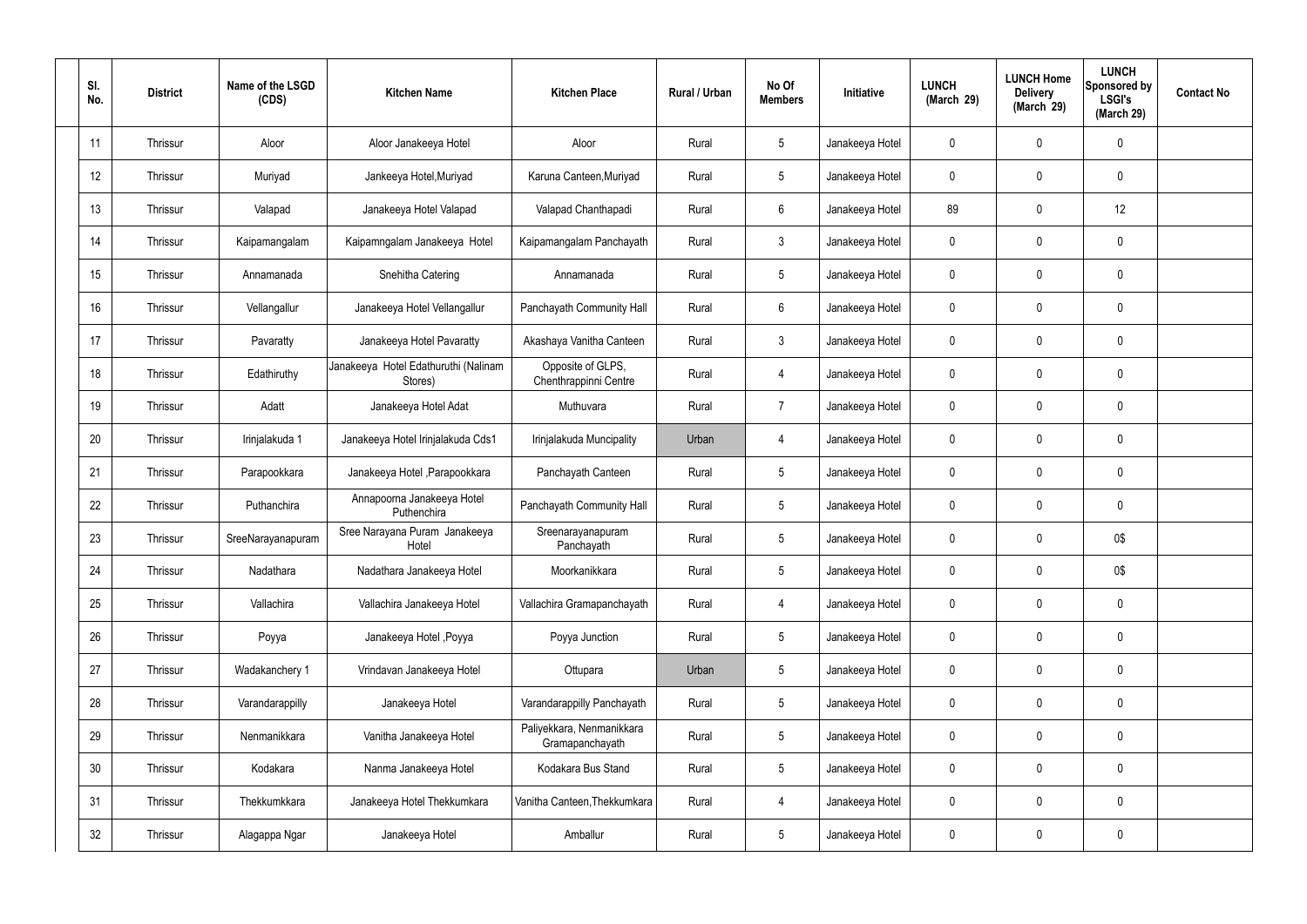|    | SI.<br>No. | <b>District</b> | Name of the LSGD<br>(CDS) | <b>Kitchen Name</b>                        | <b>Kitchen Place</b>                      | Rural / Urban | No Of<br><b>Members</b> | Initiative      | <b>LUNCH</b><br>(March 29) | <b>LUNCH Home</b><br><b>Delivery</b><br>(March 29) | <b>LUNCH</b><br>Sponsored by<br><b>LSGI's</b><br>(March 29) | <b>Contact No</b> |
|----|------------|-----------------|---------------------------|--------------------------------------------|-------------------------------------------|---------------|-------------------------|-----------------|----------------------------|----------------------------------------------------|-------------------------------------------------------------|-------------------|
|    | 33         | <b>Thrissur</b> | Kolazhy                   | Janakeeya Hotel Kolazhy                    | <b>ZMLP School</b>                        | Rural         | $\overline{4}$          | Janakeeya Hotel | $\mathbf 0$                | 0                                                  | $\mathbf 0$                                                 |                   |
|    | 34         | Thrissur        | Manalur                   | Janakeeya Hotel Manalur                    | Govt High School, Manaloor                | Rural         | $6\phantom{.}6$         | Janakeeya Hotel | $\mathbf 0$                | 0                                                  | $\mathbf 0$                                                 |                   |
|    | 35         | <b>Thrissur</b> | Arimpur                   | Janakeeya Hotel Arimbur                    | Kudumbashree Vanitha<br>Canteen , Arimbur | Rural         | $5\overline{)}$         | Janakeeya Hotel | $\mathbf 0$                | 0                                                  | $\mathbf 0$                                                 |                   |
|    | 36         | Thrissur        | Thanniyam                 | Thannyam Janakeeya Hotel                   | Peringottukara                            | Rural         | $\overline{4}$          | Janakeeya Hotel | $\mathbf 0$                | 0                                                  | $\mathbf 0$                                                 |                   |
|    | 37         | <b>Thrissur</b> | Madakkathara              | Madakkathara Annapoorna Janakeeya<br>Hotel | Madakkathara                              | Rural         | $6\phantom{.}6$         | Janakeeya Hotel | $\mathbf 0$                | 42                                                 | $\mathbf{3}$                                                |                   |
|    | 38         | Thrissur        | Athirappilly              | Panchayath Kudumbashree Canteen            | Athirappilly                              | Rural         | $\mathbf{3}$            | Janakeeya Hotel | $\mathbf 0$                | 0                                                  | $\mathbf 0$                                                 |                   |
|    | 39         | <b>Thrissur</b> | Kodassery                 | Five Star Janakeeya Hotel                  | Kodassery                                 | Rural         | $\overline{4}$          | Janakeeya Hotel | $\mathbf 0$                | 0                                                  | $\mathbf 0$                                                 |                   |
|    | 40         | Thrissur        | Mattathur                 | Karunya<br>kudumbShree                     | Vellikkulangara                           | Rural         | $\overline{4}$          | Janakeeya Hotel | $\mathbf 0$                | $\mathbf 0$                                        | $\mathbf 0$                                                 |                   |
|    | 41         | <b>Thrissur</b> | Koratty                   | Ruchi Janakeeya Hotel                      | Koratty                                   | Rural         | $\overline{4}$          | Janakeeya Hotel | $\mathbf 0$                | 0                                                  | $\mathbf 0$                                                 |                   |
|    | 42         | Thrissur        | Thrikkoor                 | Susthira Janakeeya Hotel                   | Alengaad                                  | Rural         | $\mathbf{3}$            | Janakeeya Hotel | $\mathbf 0$                | 0                                                  | $\mathbf 0$                                                 |                   |
|    | 43         | Thrissur        | Venkitangu                | Ottupura<br>Janakeeya Hotel Vengidangu     | Vengidangu Panchayath                     | Rural         | $\mathbf{3}$            | Janakeeya Hotel | $\mathbf 0$                | 0                                                  | $\pmb{0}$                                                   |                   |
|    | 44         | Thrissur        | Padiyoor                  | Padiyoor<br>Janakeya Hotel                 | HDC School, Kakkathuruthy                 | Rural         | $5\overline{)}$         | Janakeeya Hotel | $\mathbf 0$                | 0                                                  | $\mathbf 0$                                                 |                   |
|    | 45         | <b>Thrissur</b> | Pariyaram                 | Samridhi Janakeeya Hotel                   | Pariyaram                                 | Rural         | $5\phantom{.0}$         | Janakeeya Hotel | $\mathbf 0$                | 0                                                  | $\mathbf 0$                                                 |                   |
|    | 46         | Thrissur        | Wadakanchery cds2         | Janakeeya Hotel, Wadakanchery cds2         | Minaloor                                  | Urban         | $\mathbf{3}$            | Janakeeya Hotel | $\mathbf 0$                | 0                                                  | $\pmb{0}$                                                   |                   |
|    | 47         | Thrissur        | Kodungaloor cds2          | Jathikka Janakeeya Hotel                   | Arakkulam                                 | Urban         | $\overline{4}$          | Janakeeya Hotel | $\pmb{0}$                  | 0                                                  | $\mathbf 0$                                                 |                   |
|    | 48         | Thrissur        | Punnayur                  | Kaipunnyam Janakeeya Hotel                 | Edakazhiyur                               | Rural         | $5\overline{)}$         | Janakeeya Hotel | 0                          | 0                                                  | $\mathbf 0$                                                 |                   |
| 97 | 49         | Thrissur        | Velookkara                | Velookkara Janakeeya Hotel                 | Panchayath shopping complex               | Rural         | $\mathbf{3}$            | Janakeeya Hotel | $\pmb{0}$                  | 0                                                  | $\mathbf 0$                                                 |                   |
|    | 50         | Thrissur        | Meloor                    | Thanima Janakeeya Hotel Meloor             | Meloor centre                             | Rural         | $\overline{4}$          | Janakeeya Hotel | 0                          | 0                                                  | $\mathbf 0$                                                 |                   |
|    | 51         | Thrissur        | Vallathol Nagar           | Janakeeya Hotel, Vallathol Nagar           | near youth welfare center                 | rural         | $5\overline{)}$         | Janakeeya Hotel | $\pmb{0}$                  | 0                                                  | $\mathbf 0$                                                 |                   |
|    | 52         | Thrissur        | Eriyad                    | janakeeya Hotel, eriyad                    | community hall                            | Rural         | $\overline{4}$          | Janakeeya Hotel | 0                          | 0                                                  | $\mathbf 0$                                                 |                   |
|    | 53         | Thrissur        | Edavilangu                | Janakeeya Hotel, Edavilangu                | <b>Edavilangu Center</b>                  | Rural         | $\overline{4}$          | Janakeeya Hotel | $\pmb{0}$                  | 0                                                  | $\mathbf 0$                                                 |                   |
|    | 54         | Thrissur        | Avanoor                   | Janakeeya Hotel, Avanoor                   | near panchayath office,<br>Avanoor        | Rural         | $5\phantom{.0}$         | Janakeeya Hotel | 0                          | 0                                                  | $\pmb{0}$                                                   |                   |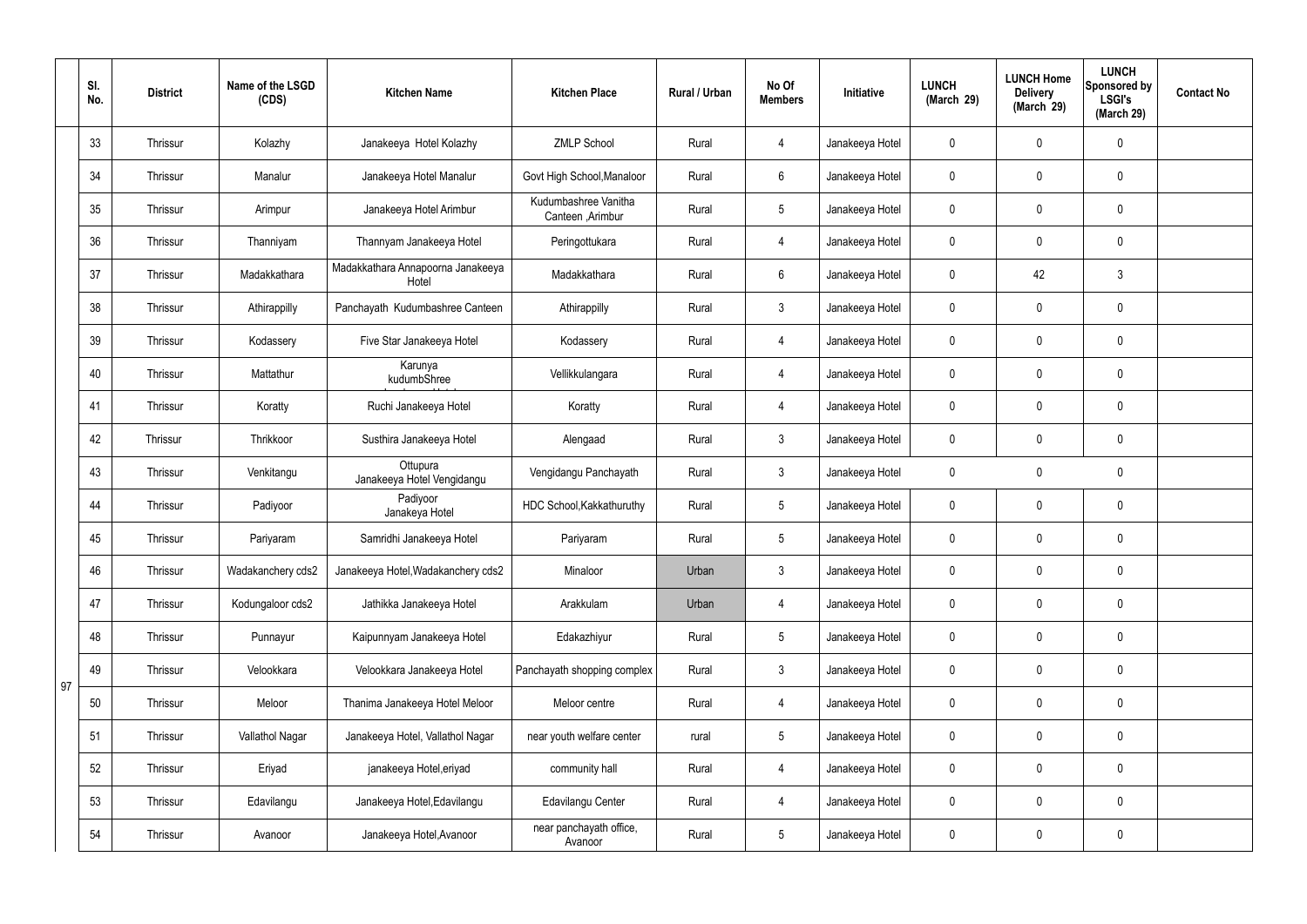| SI.<br>No. | <b>District</b> | Name of the LSGD<br>(CDS) | <b>Kitchen Name</b>               | <b>Kitchen Place</b>              | Rural / Urban | No Of<br><b>Members</b> | Initiative      | <b>LUNCH</b><br>(March 29) | <b>LUNCH Home</b><br><b>Delivery</b><br>(March 29) | <b>LUNCH</b><br><b>Sponsored by</b><br><b>LSGI's</b><br>(March 29) | <b>Contact No</b> |
|------------|-----------------|---------------------------|-----------------------------------|-----------------------------------|---------------|-------------------------|-----------------|----------------------------|----------------------------------------------------|--------------------------------------------------------------------|-------------------|
| 55         | Thrissur        | Mala                      | Janakeeya hotel Mala              | Near panchayath office, Mala      | Rural         | $\overline{4}$          | Janakeeya Hotel | 0                          | 0                                                  | $\mathbf 0$                                                        |                   |
| 56         | Thrissur        | Guruvayur1                | Guruvayur Janakeeya Hotel         | Guruvayur                         | Urban         | $\mathbf{3}$            | Janakeeya Hotel | 0                          | $\mathbf 0$                                        | $\pmb{0}$                                                          |                   |
| 57         | Thrissur        | Vadakkekad                | Kudumbasree janakeeya hotel       | Nalam kallu                       | Rural         | $\overline{4}$          | Janakeeya Hotel | 0                          | 0                                                  | $\mathbf 0$                                                        |                   |
| 58         | Thrissur        | Kadappuram                | Kadappuram janakeeya hotel        | Kadappuram panchayath<br>building | Rural         | $\overline{4}$          | Janakeeya Hotel | 0                          | $\mathbf 0$                                        | $\pmb{0}$                                                          |                   |
| 59         | Thrissur        | Chavakkad                 | Chavakkad Janakeeya hotel         | Chavakkad, near bus stand         | Urban         | $5\phantom{.0}$         | Janakeeya Hotel | 0                          | 0                                                  | $\mathbf 0$                                                        |                   |
| 60         | Thrissur        | Engadiyoor                | pavithra janikeeya hotel          | Pokulangara                       | Rural         | $5\phantom{.0}$         | Janakeeya Hotel | 0                          | 0                                                  | $\mathbf 0$                                                        |                   |
| 61         | Thrissur        | Varavoor                  | Friends janakeeya hotel, Varavoor | Thichur                           | Rural         | $\mathbf{3}$            | Janakeeya Hotel | 0                          | 0                                                  | $\mathbf 0$                                                        |                   |
| 62         | Thrisssur       | Punnayurkulam             | Punnayurkkulam janakeeya hotel    | Althara centre                    | Rural         | $5\phantom{.0}$         | Janakeeya Hotel | 0                          | $\mathbf 0$                                        | $\mathbf 0$                                                        |                   |
| 63         | Thrissur        | Thiruwilamala             | Villuadry Janakeeya hotel         | Thiruwilamala                     | Rural         | $5\phantom{.0}$         | Janakeeya Hotel | 0                          | 0                                                  | $\mathbf 0$                                                        |                   |
| 64         | Thrissur        | Kattakampal               | Janakeeya Hotel Kattakampal       | Chirakkal                         | Rural         | $\overline{4}$          | Janakeeya Hotel | 0                          | $\mathbf 0$                                        | $\pmb{0}$                                                          |                   |
| 65         | Thrissur        | Kandanassery              | kandanassery janakeeya hotel      | kandanassery                      | Rural         | $5\phantom{.0}$         | Janakeeya Hotel | 0                          | 0                                                  | $\pmb{0}$                                                          |                   |
| 66         | Thrissur        | Kaiparambu                | Janakeeya Hotel Kaiparambu        | Near mundoor health center        | Rural         | $5\overline{)}$         | janakeeya hotel | 110                        | 0                                                  | $\pmb{0}$                                                          |                   |
| 67         | Thrissur        | Thrissur 2(new)           | kitchen girls janakeeya hotel     | Olari                             | urban         | 4                       | janakeeya hotel | 0                          | 0                                                  | $\mathbf 0$                                                        |                   |
| 68         | Thrissur        | Kuzhur                    |                                   | kuzhur                            | Rural         | $\overline{4}$          | janakeeya hotel | 0                          | $\mathbf 0$                                        | $\mathbf 0$                                                        |                   |
| 69         | Thrissur        | Chazhur                   | Chazur Janakeeya Hotel            | Pazhuvil Center                   | Rural         | $\overline{4}$          | janakeeya hotel | 0                          | 0                                                  | $\mathbf 0$                                                        |                   |
| 70         | Thrissur        | Nattika                   | uttupura                          | Thriprayar                        | Rural         | $5\overline{)}$         | janakeeya hotel | 123                        | 0                                                  | $\mathbf 0$                                                        |                   |
| 71         | Thrissur        | Thalikulam                | Nidhi janakeeya hotel             | Puthenthodu                       | Rural         | $5\phantom{.0}$         |                 | 0                          | 0                                                  | $\mathbf 0$                                                        |                   |
| 72         | Thrissur        | Vadanapilly               | vadanappilly janakeeya hotel      | vadanapilly                       | Rural         | $5\phantom{.0}$         | janakeeya hotel | 0                          | 0                                                  | $\mathbf 0$                                                        |                   |
| 73         | Thrissur        | orumanayur                | orumanayur janakeeya hotel        | orumanayur                        | rural         | $5\phantom{.0}$         | janakeeya hotel | 0                          | 0                                                  | $\mathbf 0$                                                        |                   |
| 74         | Thrissur        | Panjal                    | Five-star Janakeeya hotel         | Panjal                            | Rural         | $5\phantom{.0}$         | janakeeya hotel | 0                          | 0                                                  | $\mathbf 0$                                                        |                   |
| 75         | Thrissur        | veloor                    | Veloor Janakeeya hotel            | veloor                            | Rural         | $5\overline{)}$         | janakeeya hotel | 0                          | 0                                                  | $\mathbf 0$                                                        |                   |
| 76         | Thrissur        | Chowanoor                 | Chowanoor Janakeeya hotel         | Chowanoor                         | Rural         | $3\phantom{.0}$         | janakeeya hotel | 0                          | 0                                                  | $\pmb{0}$                                                          |                   |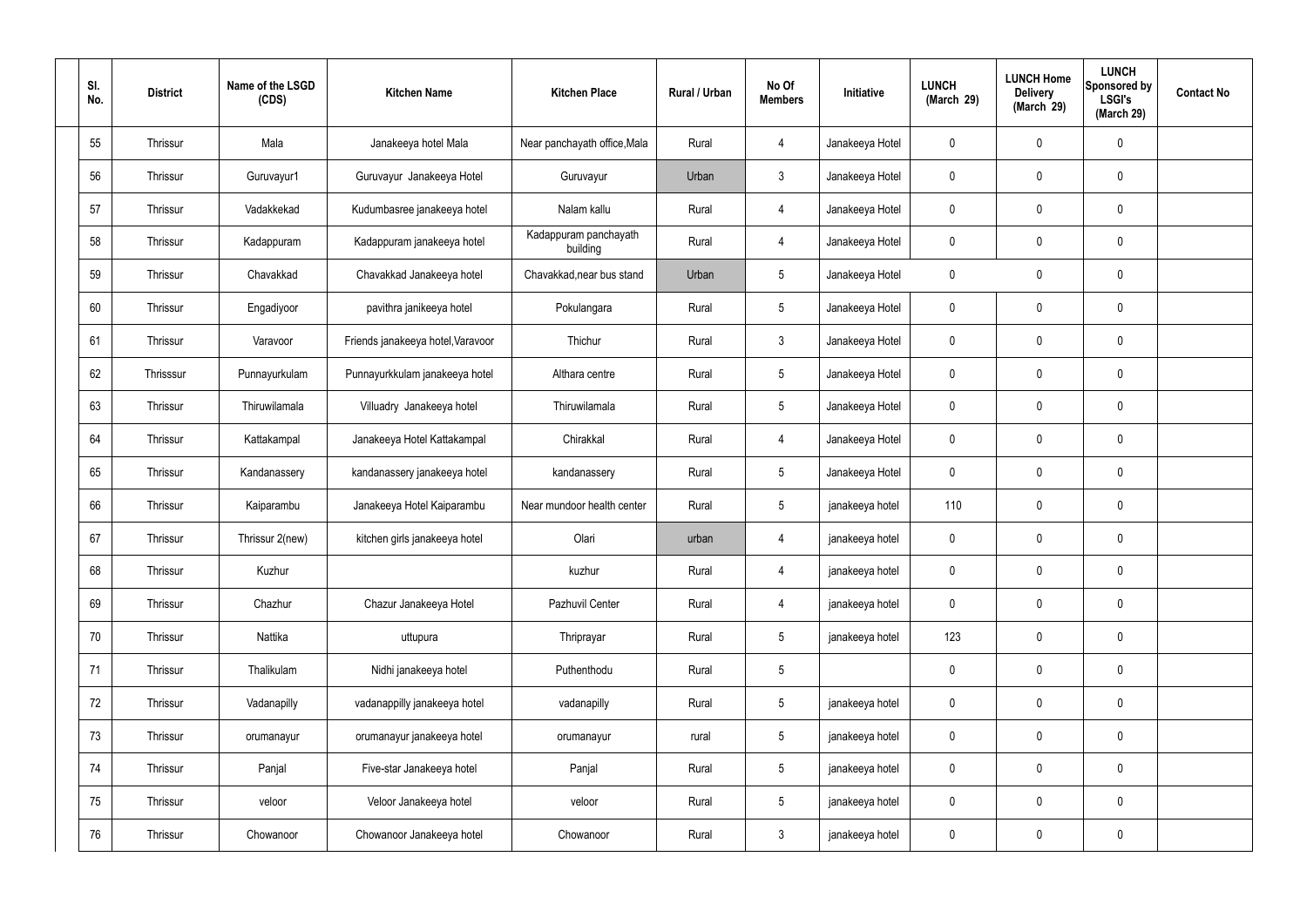| SI.<br>No. | <b>District</b> | Name of the LSGD<br>(CDS) | <b>Kitchen Name</b>         | <b>Kitchen Place</b>                   | Rural / Urban | No Of<br><b>Members</b> | Initiative      | <b>LUNCH</b><br>(March 29) | <b>LUNCH Home</b><br><b>Delivery</b><br>(March 29) | <b>LUNCH</b><br>Sponsored by<br><b>LSGI's</b><br>(March 29) | <b>Contact No</b> |
|------------|-----------------|---------------------------|-----------------------------|----------------------------------------|---------------|-------------------------|-----------------|----------------------------|----------------------------------------------------|-------------------------------------------------------------|-------------------|
| 77         | Thrissur        | Puthur                    | Puthur janakeeyahotel       | puthur                                 | Rural         | $5\overline{)}$         | janakeeya hotel | $\mathbf 0$                | 0                                                  | $\mathbf 0$                                                 |                   |
| 78         | Thrissur        | Erumapetty                | subhiksha janakeeya hotel   | Erumapetty                             | Rural         | $5\overline{)}$         | janakeeya hotel | $\mathbf 0$                | $\mathbf 0$                                        | $\mathbf 0$                                                 |                   |
| 79         | Thrissur        | Kondazhy                  | Santhwanam Janakeeya Hotel  | Kondazhy                               | Rural         | $\overline{4}$          | janakeeya hotel | $\mathbf 0$                | 0                                                  | $\mathbf 0$                                                 |                   |
| 80         | Thrissur        | Mullurkkara               | Kaniv Janakeeya Hotel       | Atoor                                  | Rural         | $\overline{4}$          | janakeeya hotel | $\mathbf 0$                | $\mathbf 0$                                        | $\mathbf 0$                                                 |                   |
| 81         | Thrissur        | Porkkulam                 | Porkulam janakeeya hotel    | Parempadam                             | Rural         | $5\overline{)}$         | Janakeeya hotel | $\mathbf 0$                | 0                                                  | $\mathbf 0$                                                 |                   |
| 82         | Thrissur        | Puthukkad                 | Puthukkad Janakeeya Hotel   | Puthukkad                              | Rural         | $5\overline{)}$         | Janakeeya hotel | $\mathbf 0$                | $\mathbf 0$                                        | $\pmb{0}$                                                   |                   |
| 83         | Thrissur        | Choondal                  | Choondal Janakeeya Hotel    | <b>Kechery Centre</b>                  | Rural         | 8                       | Janakeeya Hotel | $\mathbf 0$                | $\boldsymbol{0}$                                   | $\mathbf 0$                                                 |                   |
| 84         | Thrissur        | Cherpu                    | Cherpu Janakeeya Hotel      | Cherpu                                 | Rural         | $\mathbf{3}$            | Janakeeya Hotel | $\mathbf 0$                | 0                                                  | $\pmb{0}$                                                   |                   |
| 85         | Thrissur        | Mathilakam                | Mathilakam Janakeeya hotel  | Mathilakam gramapanchayath<br>compound | Rural         | $\mathbf{3}$            | Janakeeya hotel | $\mathbf 0$                | $\mathbf 0$                                        |                                                             |                   |
| 86         | Thrissur        | Anthikad                  | Anthikad Janakeeya hotel    | Anthikad                               | Rural         | $\overline{4}$          | Janakeeya hotel | $\mathbf 0$                | 0                                                  | $\mathbf 0$                                                 | $\mathbf 0$       |
| 87         | Thrissur        | Mullassery                | Mullassery Janakeeya Hotel  | Mullassery centre                      | Rural         | $5\overline{)}$         | Janakeeya hotel | $\mathbf 0$                | $\boldsymbol{0}$                                   | $\pmb{0}$                                                   |                   |
| 88         | Thrissur        | Karalam                   | Karalam Janakeeya Hotel     |                                        | Rural         | $\overline{4}$          | Janakeeya hotel | $\mathbf 0$                | 0                                                  | $\pmb{0}$                                                   |                   |
| 89         | Thrissur        | Poomangalam               | Poomangalam Janakeeya Hotel | Edakkulam                              | Rural         | $\mathbf{3}$            | Janakeeya hotel | $\mathbf 0$                | 0                                                  | $\mathbf 0$                                                 |                   |
| 90         | Thrissur        | <b>MG Kavu</b>            | Annapoorna Janakeeya Hotel  | MG Kavu                                | Rural         | $\overline{4}$          | Janakeeya hotel | $\mathbf 0$                | $\mathbf 0$                                        | $\mathbf 0$                                                 |                   |
| 91         | Thrissur        | chelakkara                | Nila janakeeya hotel        | chelakkara                             | rural         | 5 <sub>5</sub>          | janakeeya hotel | $\mathbf 0$                | 0                                                  | $\mathbf 0$                                                 |                   |
| 92         | Thrissur        | Avinissery                | Avinissery Janakeeya Hotel  | Palakkal                               | Rural         | $\overline{4}$          | janakeeya hotel | $\pmb{0}$                  | 0                                                  | $\mathbf 0$                                                 |                   |
| 93         | Thrissur        | Nadathara 2               | Grandmaas Janakeeya hotel   | Nadathara                              | Rural         | 5 <sub>5</sub>          | Janakeeya Hotel | $\mathbf 0$                | 0                                                  | $\pmb{0}$                                                   |                   |
| 94         | Thrissur        | Chavakkad                 | Janakeeya hotel             | Chavakkad                              | Urban         | $5\phantom{.0}$         | Janakeeya hotel | $\pmb{0}$                  | 0                                                  | $\pmb{0}$                                                   |                   |
| 95         | Thrissur        | Mala 2                    | Janakeeya hotel             |                                        | Rural         | 5 <sub>5</sub>          | janakeeya hotel | $\mathbf 0$                | 0                                                  | $\mathbf 0$                                                 |                   |
| 96         | Thrissur        | Thrissur1                 | Janakeeya hotel             | Mannuthy                               | Urban         | $5\phantom{.0}$         | janakeeya hotel | $\pmb{0}$                  | 0                                                  | $\mathbf 0$                                                 |                   |
| 97         | Thrissur        | Vadanappilly2             | Janakeeya hotel             | Vadanappilly                           | Rural         | 3 <sup>1</sup>          | janakeeya hotel | $\mathbf 0$                | $\pmb{0}$                                          | $\mathbf 0$                                                 |                   |
|            |                 |                           |                             |                                        |               | 433                     |                 | 322                        | 42                                                 | 15                                                          |                   |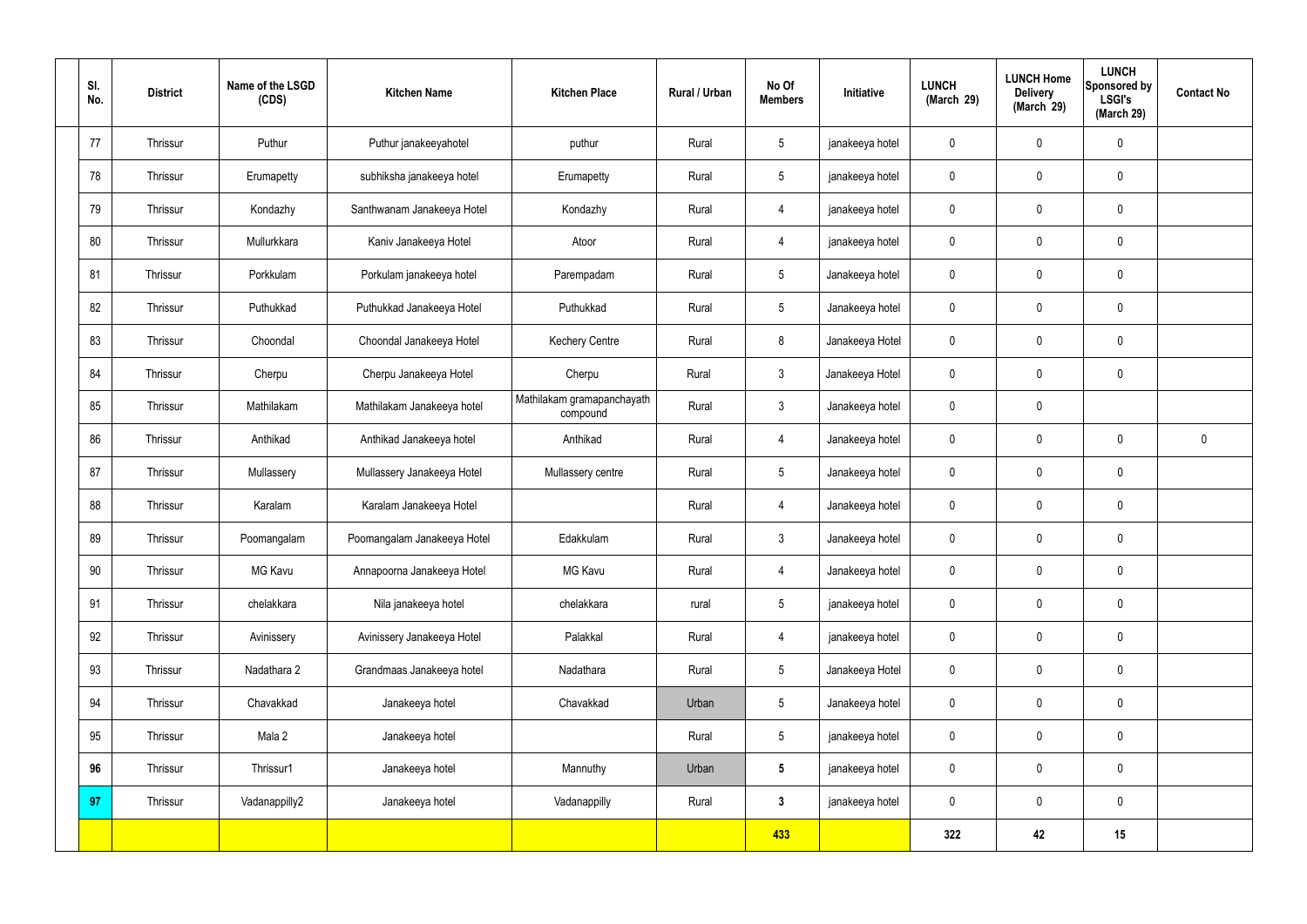|    | SI.<br>No.     | <b>District</b> | Name of the LSGD<br>(CDS) | <b>Kitchen Name</b>              | <b>Kitchen Place</b>                   | Rural / Urban | No Of<br><b>Members</b> | Initiative      | <b>LUNCH</b><br>(March 29) | <b>LUNCH Home</b><br><b>Delivery</b><br>(March 29) | <b>LUNCH</b><br>Sponsored by<br><b>LSGI's</b><br>(March 29) | <b>Contact No</b> |
|----|----------------|-----------------|---------------------------|----------------------------------|----------------------------------------|---------------|-------------------------|-----------------|----------------------------|----------------------------------------------------|-------------------------------------------------------------|-------------------|
|    |                | Wayanad         | Vellamunda                | Thanima mess                     | 8/4 vellamuda                          | Rural         | 4                       | janakeeya Hotel | $\mathbf 0$                | $\mathbf 0$                                        | $\mathbf 0$                                                 | 7025659685        |
|    | $\overline{2}$ | Wayanad         | Thavinjal                 | Sobhagya Vanitha mess            | Thalappuzha<br>chungam                 | Rural         | $\overline{4}$          | janakeeya Hotel | $\mathbf 0$                | $\mathbf 0$                                        | $\mathbf 0$                                                 | 9497247541        |
|    | 3              | Wayanad         | Vythiri                   | Dharshana catering               | Vythiri                                | Rural         | 4                       | janakeeya Hotel | $\mathbf 0$                | $\mathbf 0$                                        | $\mathbf 0$                                                 | 9074598184        |
|    | $\overline{4}$ | Wayanad         | Mullankolly               | Kairali catering group           | Mullankolli                            | Rural         | $\mathbf{3}$            | janakeeya Hotel | $\mathbf 0$                | $\mathbf 0$                                        | $\mathbf 0$                                                 | 9526706627        |
|    | 5              | Wayanad         | Poothadi                  | Mary matha mess                  | Kenichira                              | Rural         | $5\overline{)}$         | janakeeya Hotel | $\mathbf 0$                | $\mathbf 0$                                        | $\mathbf 0$                                                 | 9526376970        |
|    | 6              | Wayanad         | Meppadi                   | Cafe Kudumbashree                | Meppadi                                | Rural         | $5\overline{)}$         | janakeeya Hotel | $\mathbf 0$                | $\mathbf 0$                                        | $\mathbf 0$                                                 | 9207935764        |
|    | 7              | Wayanad         | Pozhuthana                | Dhanya mess                      | Pozhuthana                             | Rural         | $\mathbf{3}$            | janakeeya Hotel | $\mathbf 0$                | $\mathbf 0$                                        | $\mathbf 0$                                                 | 8111838165        |
|    | 8              | Wayanad         | Thondernad                | Thanima canteen                  | Korom                                  | Rural         | $\mathbf{3}$            | janakeeya Hotel | $\mathbf 0$                | $\mathbf 0$                                        | $\mathbf 0$                                                 | 8943476943        |
|    | 9              | Wayanad         | Meenangady                | Haritham Janakeeya Hotel         | Opposite police station,<br>Meenangadi | Rural         | $6\overline{6}$         | janakeeya Hotel | $\mathbf 0$                | $\mathbf 0$                                        | $\mathbf 0$                                                 | 9526895975        |
|    | 10             | Wayanad         | Nenmeni                   | Minnaram Mess and Chappathi Unit | Cheeral                                | Rural         | $5\overline{)}$         | janakeeya Hotel | $\mathbf 0$                | $\mathbf 0$                                        | $\mathbf 0$                                                 | 8086835886        |
|    | 11             | Wayanad         | Thirunelli                | Adigamanai Mess and Catering     | Kartikulam                             | Rural         | $5\phantom{.0}$         | janakeeya Hotel | 93                         | $\mathbf 0$                                        | $\mathbf 0$                                                 | 9207406211        |
|    | 12             | Wayanad         | Mananthavady              | Dhanasree canteen                | Mananthavadi                           | Urban         | $5\phantom{.0}$         | janakeeya Hotel | 206                        | $\mathbf 0$                                        | $\mathbf 0$                                                 | 9496997382        |
|    | 13             | Wayanad         | Ambalavayal               | <b>Ruchi Catering</b>            | kalathuvayal                           | Rural         | $5\overline{)}$         | janakeeya Hotel | $\mathbf 0$                | $\mathbf 0$                                        | $\mathbf 0$                                                 | 9495084437        |
| 28 | 14             | Wayanad         | Kaniyambetta              | sree Vinayaka                    | millumukk                              | rural         | $5\phantom{.0}$         | janakeeya Hotel | $\mathbf 0$                | $\pmb{0}$                                          | $\mathbf 0$                                                 | 9061486938        |
|    | 15             | Wayanad         | Pulpally                  | Vinayaka catering                | Pulpally                               | Rural         | $5\overline{)}$         | janakeeya Hotel | $\mathbf 0$                | $\pmb{0}$                                          | $\mathbf 0$                                                 | 9947319307        |
|    | 16             | Wayanad         | Noolpuzha                 | Friends catering                 | Naikketty                              | Rural         | $5\overline{)}$         | janakeeya Hotel | $\mathbf 0$                | 0                                                  | $\mathbf 0$                                                 | 7558019388        |
|    | 17             | Wayanad         | Panamaram                 | Testy mess                       | Panamaram                              | Rural         | $\overline{4}$          | janakeeya Hotel | $\mathbf 0$                | 0                                                  | $\mathbf 0$                                                 | 9605814620        |
|    | 18             | wayanad         | Moopainad                 | vanitha mess                     | vaduvanchal                            | Rural         | $5\phantom{.0}$         | janakeeya Hotel | $\pmb{0}$                  | 0                                                  | $\mathbf 0$                                                 | 974596708         |
|    | 19             | wayanad         | Edavaka                   | <b>Teasty Mess</b>               | Irumbupalam                            | Rural         | $\overline{4}$          | janakeeya Hotel | $\mathbf 0$                | $\pmb{0}$                                          | $\pmb{0}$                                                   | 9847842390        |
|    | 20             | wayanad         | kalpetta                  | shiya catering                   | pallithazhe, kalpetta town             | urban         | $\mathbf{3}$            | janakeeya Hotel | $\mathbf 0$                | 0                                                  | $\mathbf 0$                                                 | 6282822890        |
|    | 21             | wayanad         | sulthan bathery           | preethis                         | near telephone exchange                | urban         | $5\phantom{.0}$         | janakeeya Hotel | $\pmb{0}$                  | 0                                                  | $\mathbf 0$                                                 | 9961088393        |
|    | 22             | wayanad         | Muttil                    | swad cattering                   | Muttil bus stand                       | Rural         | $5\overline{)}$         | janakeeya Hotel | $\pmb{0}$                  | 0                                                  | $\mathbf 0$                                                 | 9074461322        |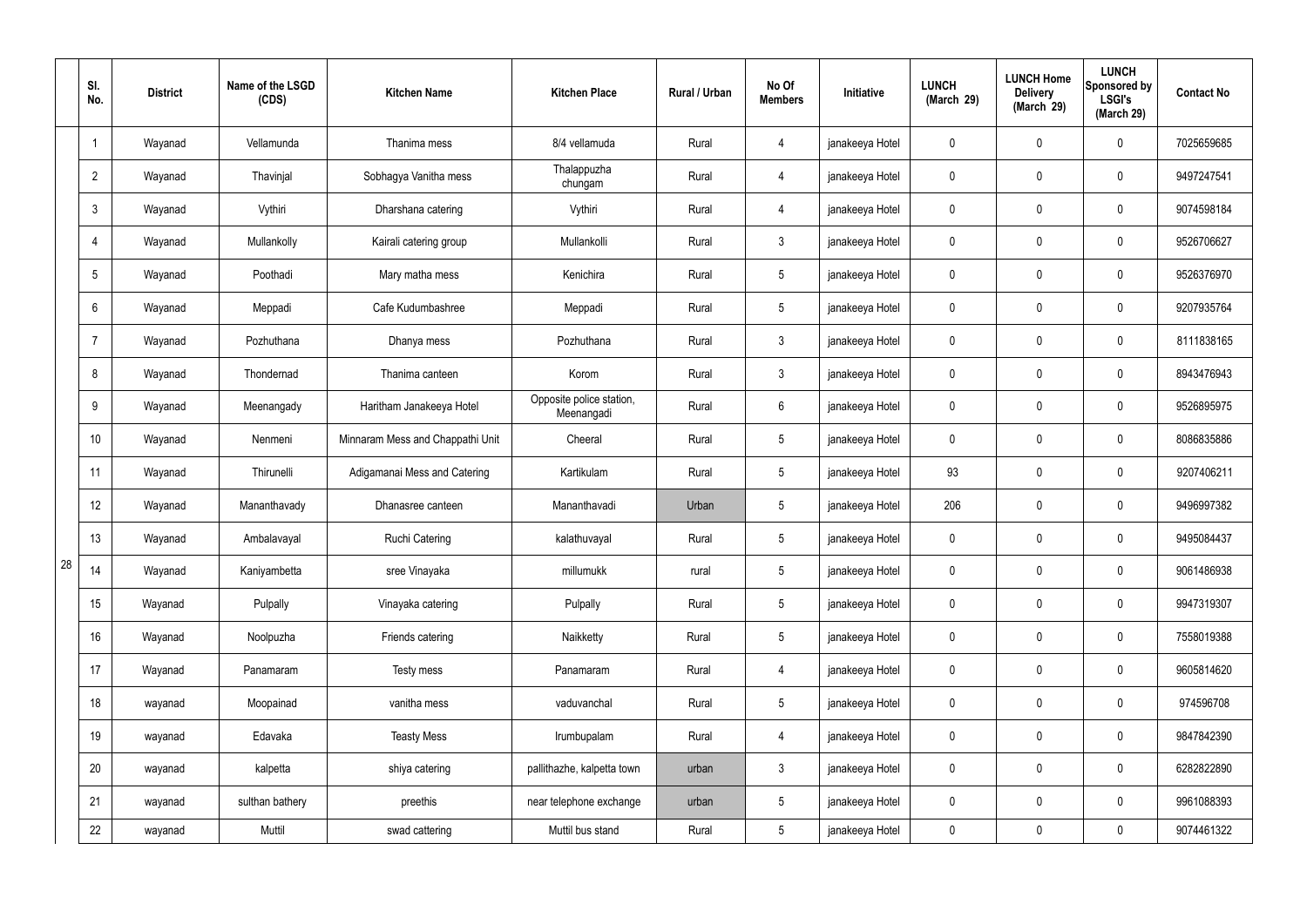| SI.<br>No. | <b>District</b> | Name of the LSGD<br>(CDS) | <b>Kitchen Name</b> | <b>Kitchen Place</b>            | <b>Rural / Urban</b> | No Of<br><b>Members</b> | Initiative      | <b>LUNCH</b><br>(March 29) | <b>LUNCH Home</b><br><b>Delivery</b><br>(March 29) | <b>LUNCH</b><br>Sponsored by<br><b>LSGI's</b><br>(March 29) | <b>Contact No</b> |
|------------|-----------------|---------------------------|---------------------|---------------------------------|----------------------|-------------------------|-----------------|----------------------------|----------------------------------------------------|-------------------------------------------------------------|-------------------|
| 23         | wayanad         | padinjarathara            | oruma               | padinjarathara town             | Rural                | $5\phantom{.0}$         | janakeeya Hotel |                            | 0                                                  | $\mathbf 0$                                                 | 9495814542        |
| 24         | wayanad         | kalpetta                  | Anjuse cattering    | kalpetta town                   | Urban                | $5^{\circ}$             | janakeeya Hotel |                            | 0                                                  | 0                                                           | 9745883809        |
| 25         | wayanad         | Thariyode                 | Haritham            | kavumadham town                 | Rural                | - 3                     | janakeeya Hotel |                            | 0                                                  | $\mathbf{0}$                                                | 9074095457        |
| 26         | wayanad         | Mananthavady              | chothis mess        | Kozhikode road,<br>Mananthavady | Urban                | -3                      | janakeeya Hotel |                            | 0                                                  | $\mathbf{0}$                                                | 9947376596        |
| 27         | wayanad         | vengapalli                | Annapoorna          | vengapalli town                 | Rural                | $5\phantom{.0}$         | janakeeya Hotel |                            | 0                                                  | $\mathbf{0}$                                                | 7592831851        |
| 28         | Wayanad         | Kottathara                | Jyothi vanitha mess | Venniyod                        | Rural                | $\mathbf{3}$            | janakeeya Hotel | υ                          | 0                                                  | $\mathbf{0}$                                                | 9961844026        |
| 29         | Wayanad         | <b>Sulthan Bathery</b>    | Elite               | Mysore road, Bathery            | Urban                | $\sim$                  | janakeeya Hotel |                            | $\bf{0}$                                           | $\mathbf{0}$                                                | 9778180571        |
|            |                 |                           | 900                 |                                 |                      | 122                     |                 | 299                        | 0                                                  | $\mathbf{0}$                                                |                   |
| 29         |                 |                           |                     |                                 | <b>TOTAL</b>         | 4638                    |                 | 598                        | 3614                                               | 746                                                         |                   |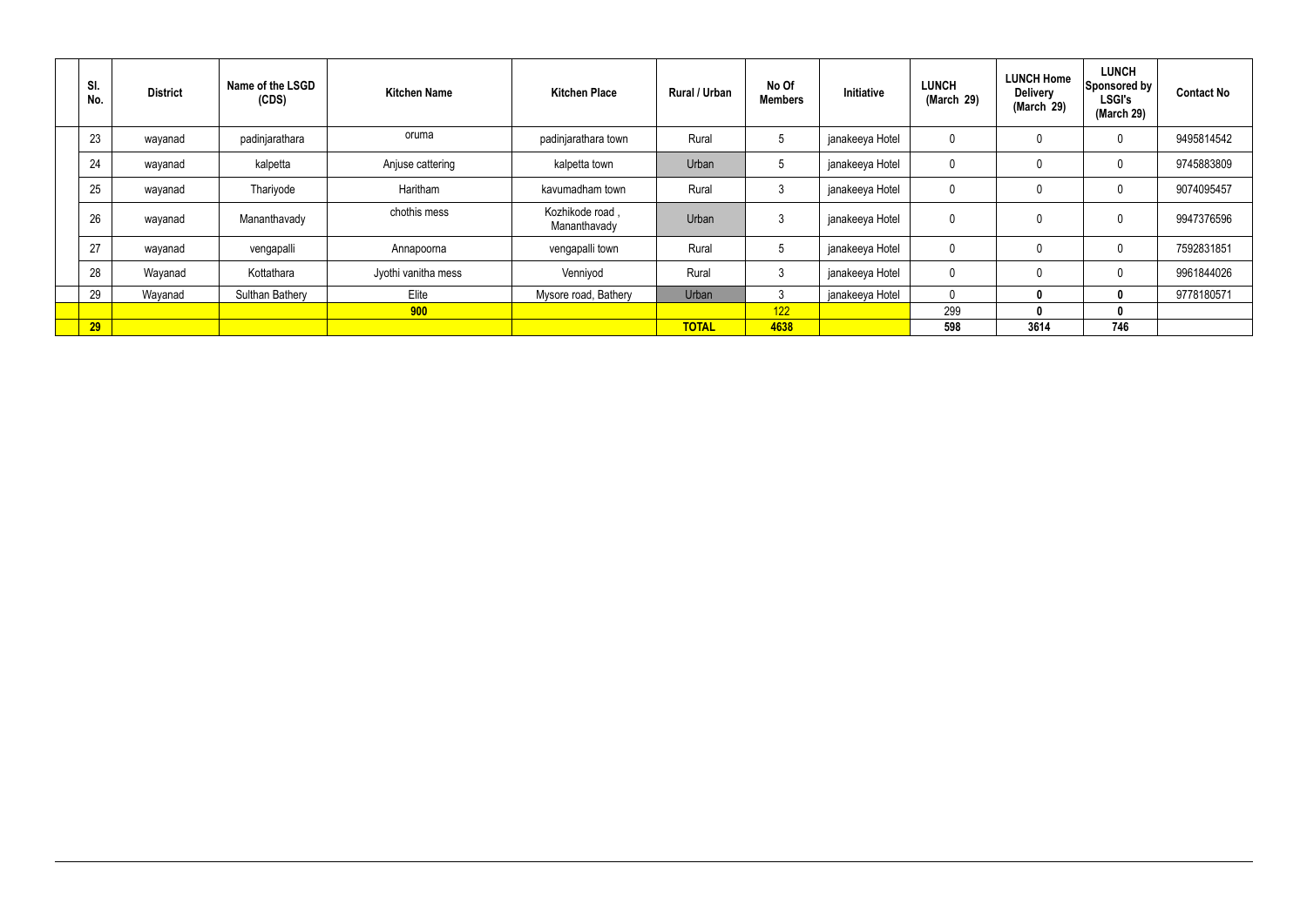| SI.<br>No. | <b>District</b> | Name of the LSGD<br>(CDS)                                                                        | <b>Kitchen Name</b>                                | <b>Kitchen Place</b>  | Rural / Urban                   | No Of<br><b>Members</b> | Initiative                                                           | <b>LUNCH</b><br>(March 29) | <b>LUNCH Home</b><br><b>Delivery</b><br>(March 29) | <b>LUNCH</b><br>Sponsored by<br><b>LSGI's</b><br>(March 29) | <b>Contact No</b> |
|------------|-----------------|--------------------------------------------------------------------------------------------------|----------------------------------------------------|-----------------------|---------------------------------|-------------------------|----------------------------------------------------------------------|----------------------------|----------------------------------------------------|-------------------------------------------------------------|-------------------|
|            |                 |                                                                                                  | STATUS OF JANAKEEYA HOTELS FUNCTIONING IN DISTRICT |                       |                                 |                         | STATUS OF FOOD DISTRIBUTED THROUGH JANAKEEYA HOTELS AS ON 29.03.2022 |                            |                                                    |                                                             |                   |
|            | <b>District</b> | <b>Total</b><br>Janakeeya Hotels                                                                 | <b>Rural Units</b>                                 | <b>Urban</b><br>units | <b>STATUS OF</b><br><b>FOOD</b> | Home<br><b>Delviery</b> | Food Sponsored<br>by LSGIs                                           | <b>TOTAL Meals</b>         | <b>Distributed</b>                                 |                                                             |                   |
|            | <b>TVM</b>      | 110                                                                                              | 79                                                 | 31                    | 4,714                           | $\overline{0}$          | $\overline{7}$                                                       | 4,721                      |                                                    |                                                             |                   |
|            | <b>KLM</b>      | 82                                                                                               | 72                                                 | 10 <sub>1</sub>       | 1328                            | $\overline{0}$          | 5 <sub>5</sub>                                                       |                            | 1,333                                              |                                                             |                   |
|            | PTA             | 59                                                                                               | 54                                                 | 5 <sub>5</sub>        | 4485                            | $\overline{0}$          | $\overline{0}$                                                       |                            | 4,485                                              |                                                             |                   |
|            | <b>ALP</b>      | 89                                                                                               | 80                                                 | $\overline{9}$        | 6344                            | 1295                    | 12 <sup>°</sup>                                                      | 7,651                      |                                                    |                                                             |                   |
|            | <b>KTM</b>      | 82                                                                                               | 74                                                 | 8 <sup>°</sup>        | 690                             | 117                     | $\overline{7}$                                                       | 814                        |                                                    |                                                             |                   |
|            | <b>IDK</b>      | 50                                                                                               | 49                                                 | $\blacktriangleleft$  | 1244                            | $\overline{0}$          | $\overline{0}$                                                       |                            | 1,244                                              |                                                             |                   |
|            | <b>EKM</b>      | 114                                                                                              | 81                                                 | 33                    | 4031                            | 914                     | $\overline{0}$                                                       |                            | 4,945                                              |                                                             |                   |
|            | <b>TSR</b>      | 97                                                                                               | 86                                                 | 11                    | 322                             | 42                      | 15 <sub>15</sub>                                                     | 379                        |                                                    |                                                             |                   |
|            | PGT             | $102$                                                                                            | 92                                                 | 10 <sup>°</sup>       | 497                             | $\overline{0}$          | $\mathbf{3}$                                                         |                            | 500                                                |                                                             |                   |
|            | <b>MLP</b>      | 128                                                                                              | 107                                                | 21                    | 4,295                           | 1288                    | 712                                                                  | 6,295                      |                                                    |                                                             |                   |
|            | <b>WYD</b>      | 29                                                                                               | 24                                                 | 5 <sub>1</sub>        | 299                             | $\mathbf{0}$            | $\overline{0}$                                                       |                            | 299                                                |                                                             |                   |
|            | <b>KKD</b>      | 106                                                                                              | 76                                                 | 30                    | 446                             | $\overline{0}$          | $\pmb{0}$                                                            |                            | 446                                                |                                                             |                   |
|            | <b>KNR</b>      | 90 <sub>1</sub>                                                                                  | 75                                                 | 15 <sub>1</sub>       | $\overline{0}$                  | $\overline{0}$          | $\overline{0}$                                                       |                            | $\overline{0}$                                     |                                                             |                   |
|            | <b>KSG</b>      | 43                                                                                               | 37 <sub>2</sub>                                    | 6 <sup>1</sup>        | 397                             | $\overline{0}$          | $\pmb{0}$                                                            |                            | 397                                                |                                                             |                   |
|            | <b>Total</b>    | 1181                                                                                             | 986                                                | 195                   | 29,092                          | 3,656                   | 761                                                                  |                            | 33,509                                             |                                                             |                   |
|            |                 |                                                                                                  | 2252                                               |                       |                                 | 33,509                  |                                                                      |                            |                                                    |                                                             |                   |
|            | <b>Date</b>     | <b>Grand Total of meals</b><br><b>Distributed through</b><br>Janakeeya hotel as<br>on 29.03.2022 | Urban<br>units                                     | <b>Total</b><br>units | Rs. 20 /Lunch<br><b>Parcel</b>  | Home<br><b>Delivery</b> | <b>LUNCH</b><br>sponsored by<br><b>LSGIs</b>                         |                            | <b>Total Meals</b>                                 |                                                             |                   |
|            |                 | 986                                                                                              | 195                                                | 1181                  | 29,092                          | 3,656                   | 761                                                                  |                            | 33,509                                             |                                                             |                   |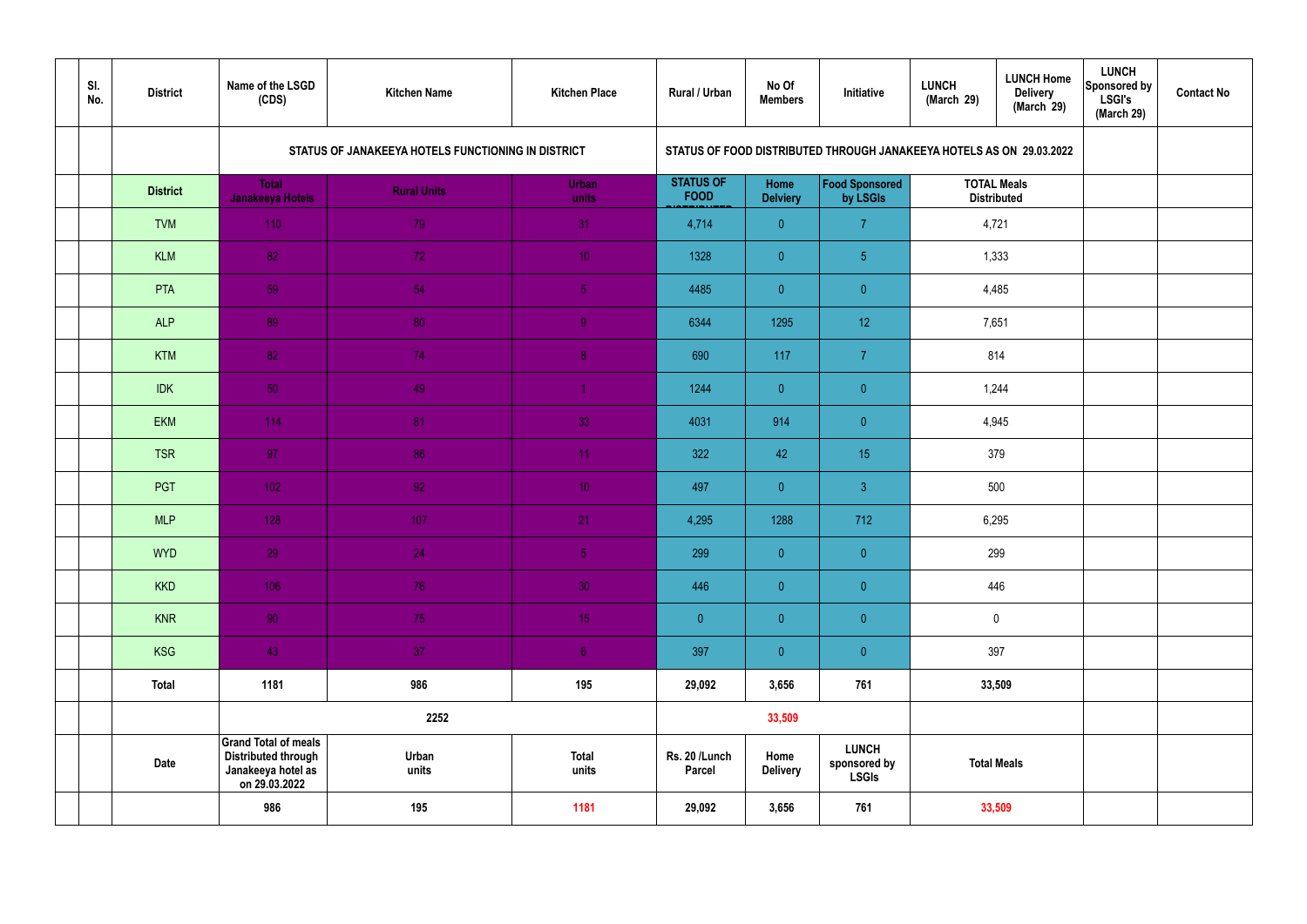| SI.<br>No. | <b>District</b> | Name of the LSGD<br>(CDS) | <b>Kitchen Name</b> | <b>Kitchen Place</b> | Rural / Urban | No Of<br><b>Members</b> | Initiative | <b>LUNCH</b><br>(March<br>20'<br><b>LJ</b> | <b>LUNCH Home</b><br><b>Delivery</b><br>(March 29) | <b>LUNCH</b><br>Sponsored by<br><b>LSGI's</b><br>(March 29) | <b>Contact No</b> |
|------------|-----------------|---------------------------|---------------------|----------------------|---------------|-------------------------|------------|--------------------------------------------|----------------------------------------------------|-------------------------------------------------------------|-------------------|
|------------|-----------------|---------------------------|---------------------|----------------------|---------------|-------------------------|------------|--------------------------------------------|----------------------------------------------------|-------------------------------------------------------------|-------------------|

| Districts with same number of hotels<br>(Each district use seperate cell for filling the                                                                                                                                                                                                                                                                                                                                                                                                                                                                                                                                                                                                                                                                                                                                                                                                                                                                                                         | tvm                                                                                                                                                                                                                                                                                                                                                                                                                                                                                                                                                                                                                                                                                                                                                                                                                                                              | Wayanad         | Alappuzha                     | Malappuram     | Kozhikode      | Thrissur        | Kollam       |  |  |
|--------------------------------------------------------------------------------------------------------------------------------------------------------------------------------------------------------------------------------------------------------------------------------------------------------------------------------------------------------------------------------------------------------------------------------------------------------------------------------------------------------------------------------------------------------------------------------------------------------------------------------------------------------------------------------------------------------------------------------------------------------------------------------------------------------------------------------------------------------------------------------------------------------------------------------------------------------------------------------------------------|------------------------------------------------------------------------------------------------------------------------------------------------------------------------------------------------------------------------------------------------------------------------------------------------------------------------------------------------------------------------------------------------------------------------------------------------------------------------------------------------------------------------------------------------------------------------------------------------------------------------------------------------------------------------------------------------------------------------------------------------------------------------------------------------------------------------------------------------------------------|-----------------|-------------------------------|----------------|----------------|-----------------|--------------|--|--|
| details)                                                                                                                                                                                                                                                                                                                                                                                                                                                                                                                                                                                                                                                                                                                                                                                                                                                                                                                                                                                         | Kannur                                                                                                                                                                                                                                                                                                                                                                                                                                                                                                                                                                                                                                                                                                                                                                                                                                                           | Kasaragod       | Kottayam                      | Palakkad       | Pathanamthitta | Ernakulam       | Kasaragod    |  |  |
| Districts with number of hotels increased                                                                                                                                                                                                                                                                                                                                                                                                                                                                                                                                                                                                                                                                                                                                                                                                                                                                                                                                                        |                                                                                                                                                                                                                                                                                                                                                                                                                                                                                                                                                                                                                                                                                                                                                                                                                                                                  |                 |                               |                |                |                 |              |  |  |
| (Each district use seperate cell for filling the<br>details)                                                                                                                                                                                                                                                                                                                                                                                                                                                                                                                                                                                                                                                                                                                                                                                                                                                                                                                                     |                                                                                                                                                                                                                                                                                                                                                                                                                                                                                                                                                                                                                                                                                                                                                                                                                                                                  |                 |                               |                |                |                 |              |  |  |
| Districts with number of hotels with zero entry of<br>meals                                                                                                                                                                                                                                                                                                                                                                                                                                                                                                                                                                                                                                                                                                                                                                                                                                                                                                                                      | Thrissur(93)                                                                                                                                                                                                                                                                                                                                                                                                                                                                                                                                                                                                                                                                                                                                                                                                                                                     | Kasargod (41)   | Kottayam(7)                   | Alappuzha (59) | Malappuram(    | Kozhikode (103) | Kannur- (90) |  |  |
| (Each district use seperate cell for filling the<br>details)                                                                                                                                                                                                                                                                                                                                                                                                                                                                                                                                                                                                                                                                                                                                                                                                                                                                                                                                     | pathanamthitta(58)                                                                                                                                                                                                                                                                                                                                                                                                                                                                                                                                                                                                                                                                                                                                                                                                                                               | Trivandrum (89) | ERNAKULAM (99)   Palakkad(98) |                | Wayanad -(27)  | Idukki(42)      | Kollam (72)  |  |  |
| New hotels started (numbers)                                                                                                                                                                                                                                                                                                                                                                                                                                                                                                                                                                                                                                                                                                                                                                                                                                                                                                                                                                     |                                                                                                                                                                                                                                                                                                                                                                                                                                                                                                                                                                                                                                                                                                                                                                                                                                                                  |                 |                               |                |                |                 |              |  |  |
| New hotels started at (location)                                                                                                                                                                                                                                                                                                                                                                                                                                                                                                                                                                                                                                                                                                                                                                                                                                                                                                                                                                 |                                                                                                                                                                                                                                                                                                                                                                                                                                                                                                                                                                                                                                                                                                                                                                                                                                                                  |                 |                               |                |                |                 |              |  |  |
|                                                                                                                                                                                                                                                                                                                                                                                                                                                                                                                                                                                                                                                                                                                                                                                                                                                                                                                                                                                                  | TVM-vithura ,poovachal, aryanad, kuttichal, tholicode, uzhamalackal, tvm cds 4I, II<br>Lakshmi, Ambadi, Sreenarayana,Elakamon, Varkala municipality Chenkal, Neyyattinkara Oottupura, Harsha, Devarose kilimanoor, nagaroor pulimath madavoor karavaram navaikulampallichal kalliyoor<br>malayinkezhu vilappil vilavoorkal maranalloor balaramapuram tvm cds 2<br>Nedumangad, anad, Aruvikkara, Karakulam, vembayam liyaChemmaruthi - DreamspazhakunnumelAnad, Aruvikkara                                                                                                                                                                                                                                                                                                                                                                                        |                 |                               |                |                |                 |              |  |  |
|                                                                                                                                                                                                                                                                                                                                                                                                                                                                                                                                                                                                                                                                                                                                                                                                                                                                                                                                                                                                  | Kottayam-Akalakunnam, Ayarkunnam, Aymanam, Bharananganam, changanasseri, chempu, chirakkadavu, chirakkadavu, elikulam, erumeli, Eattumanoor, kadanadu, kadaplamattm, kadaplamattm, kadaplamattm,<br>kaduthuruthi, kanakkari,kangazha, kanjirapally, karoor,, karukachal, kidangoor, kuroppada, koottickal, koruthodu, kottayam North, kottayam north, kottayam north, kuravillangadu, kurichi, madappally,<br>manimala, manjoor, Marangattupilly, maravanthuruth, meenadam, melukavu, moonnilavu, mulakkulam, mundakkayam, nedumkunnam, njeezhoor, pala, pala, pampady, panachikkad, parathodu, paipadu,<br>poonjar, poonjar South, puthuppally, Ramapuram, tv puram, theekoy, thalanadu, thidanadu, thrikkodithanam, udayanapuram,udayanapuram,uzhavoor, vaikom, vakathanam, vazhappally, vazhoor,<br>vazhoor, vechoor, veliyannoor, vijayapuram, vijayapuram., |                 |                               |                |                |                 |              |  |  |
| Alappuzha - Ala Alappuzha North Alappuzha South Alappuzha South Alappuzha South Ambalappuzha North Ambalappuzha South Arattupuzha Arookutty Aroor Aryad Budhanoor<br>Chambakulam Chenganoor Chennam Pallippuram Cheriyanad Cherthala Municipality Cherthala Municipality Cherthala South Chingoli Chunakkara Devikulangara Edathua Ezhupunna Harippad<br>Kadakkarappally Kandalloor Kanjikuzhy Karthikappally Kavalam Kodamthurath Krishnapuram Kuthiyathode Mannar Mavelikkara Thamarakulam Mavelikkara Thekkekara Mulakkuzha Muttar Nedumudy<br>Neelamperoor Panavally Pandanad Pattanakkad Pulincunnu Puliyoor Punnapra North Punnapra South Purakad Purakad Ramankary Thaicattussery Thakazhy Thannermukkom Thiruvanvandoor Thuravoor<br>Vayalar Veliyanad Venmoney<br>Assamannoor,Chendamangalam,cheranelloor,Edakkattuvayal,Edavanakkad,Keezhmad,Kochi East,Kochi South,kochi west,kuzhuppilly,Kunnukara,manjalloor,Maradu,Paingottoor,Pootrikka, thrikkakkara<br>west, Thrikkakkara east, |                                                                                                                                                                                                                                                                                                                                                                                                                                                                                                                                                                                                                                                                                                                                                                                                                                                                  |                 |                               |                |                |                 |              |  |  |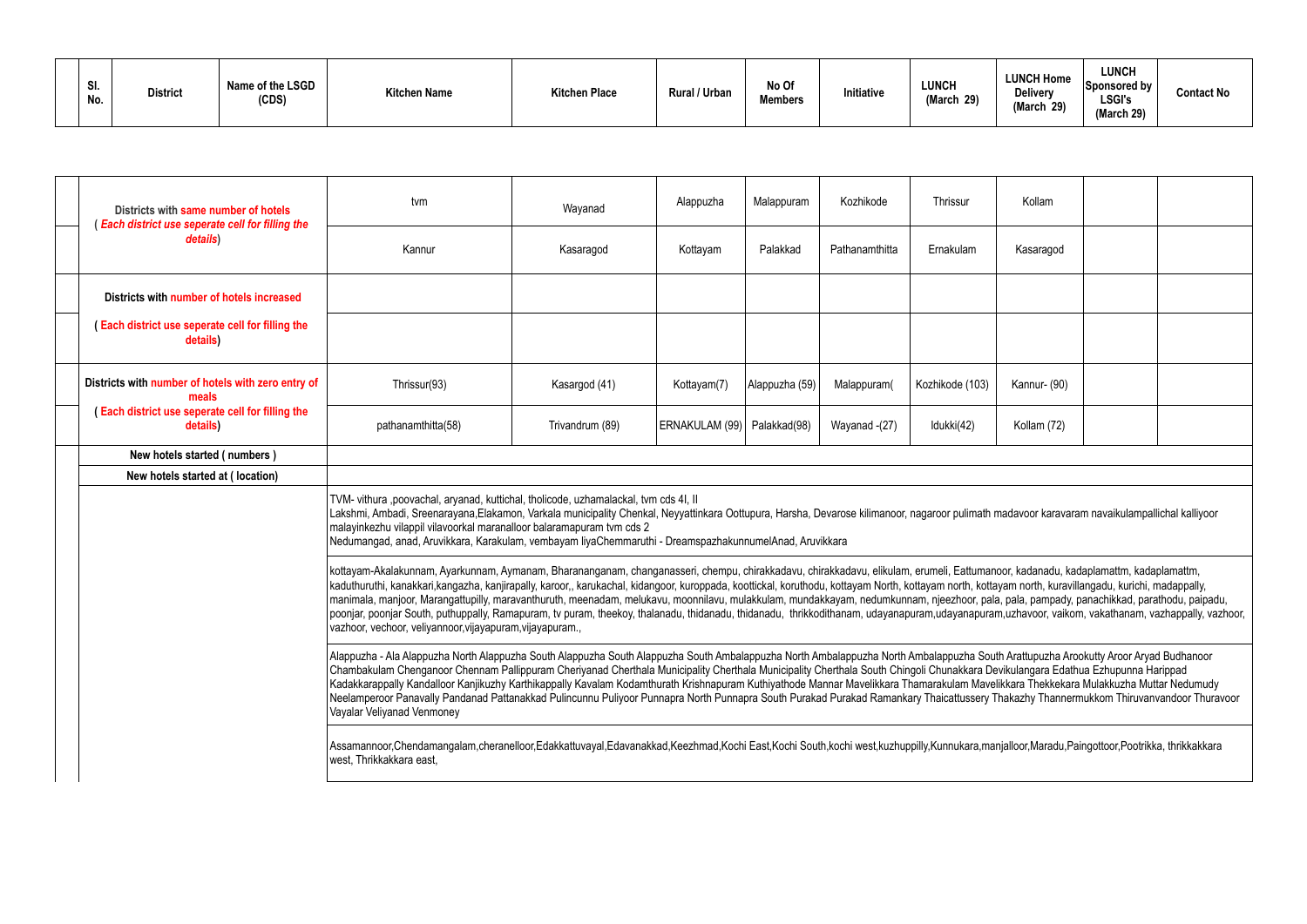Koduvally2, Madavoor, Omassery, Puthuppadi, Koduvally2, Madavoor, Omassery, Puthuppadi, Khemancheri, Arikkulam -2 Kkd central-6, Kkd north-4, Kowinghadi, Chemancheri, Arikkulam -2 Kkd central-6, Kkd north-4, Kuttiadi, Kavilumpara, Maruthonkara, Naripatta, Velom, Kunnumal, Thangaroth, Ayanchery, Villyappally, Maniyur, Payyoni, Changaroth, Ayanchery, Changaroth, Perambra, ra east (Today off)

Inapuram,Kodikkulam,Konnathadi (2),Kudayathoor, nam,Purappuzha,Rajakumari,Santhanpara,Senapathy,

Thrikkovilvattom, Shasthamcotta, Kollam-Athulya, West am East- Bharathalekshmi,, Chavara, Pavithreswaram, vanthoor, Kunnathoor, Alayamon, Kottarakkara, Chirakkara- Bhoomika, Kalluvathukkal, Chirakkara-Niram, Velinalloor- Mathruka, East Kallada, Anchal, Yeroor,Kollam -Iswarya, Nedumpana,Edamulakkal, Mylom, Thevalakkara, Thalavoor, Vilakkudy, am, Edamulakkal-Deepam, Aryankavu, Pattazhy North,

raviperoor,Koipuram,Thottappuzhassery,Puramattom, anni-Angadi,Ranni-Pazhavangadi,Seethathodu,Ranni, thu,Enadimangalam,Kadampanadu,Pallickal, Thumpamon,

ada, Vellangallur, Pavaratty, Edathiruthy, Irinjalakuda 1, , Alagappa Nagar, Kolazhy, Manalur, Arimpur, Thanniyam, Punnayur, Velookkara, Meloor, Vallathol Nagar, Eriyad, .<br>parambu, Thrissur 2(new), Kuzhur, Chazhur, Thalikulam, duanayur, Panalam, Chelakkara, Avinissery, Nadathara 2, Cherpu, Mullassery, Karalam, Chelakkara, Ch kadangodu, Chavakkadu, Guruvayoor 1

kampadi, Meenja, puthige, Bedaduka, Muliyar, Pallikara,

noor, Panniyannur, Kannapuram, Sreekandapuram, Panniyannur, Kannapuram, Panniyannur, Panniyannur, Rannapuram, Payam, Eramam kuttoor, Ramanthally, Thripangottur, iparamba, Peravoor, Kottiyoor, Kunnothparamba, Pariyaram, Kunjimangalam, Thillenkeri, Mayyil, Cherukunnu, Aaralam, Malappattam, Alakkode, Kanichar, Mokeri, Anjarakandy, Newmahi, Keezhallur, Vengad, Azhikode, Kolayad, Valapattanam, Anthoor,

:hiNelliayampathyCherppalasseriVellinezhiKeralasseriKotta<br>n kumaramputhur mpuzhaShoranur Kaniirapuzha

| SI.<br>No. | <b>District</b> | Name of the LSGD<br>(CDS) | <b>Kitchen Name</b>                                                                                                                                                                                                                                                                                                                                                                                                                                                                                                                                                                                                                                                                                                                                                                                                                                                                                                                                                                                                                                                                                                                                                                                                                                                                | <b>Kitchen Place</b>                                                                                                                         | Rural / Urban | No Of<br><b>Members</b> | Initiative | <b>LUNCH</b><br>(March 29) | <b>LUNCH Hom</b><br><b>Delivery</b><br>(March 29 |
|------------|-----------------|---------------------------|------------------------------------------------------------------------------------------------------------------------------------------------------------------------------------------------------------------------------------------------------------------------------------------------------------------------------------------------------------------------------------------------------------------------------------------------------------------------------------------------------------------------------------------------------------------------------------------------------------------------------------------------------------------------------------------------------------------------------------------------------------------------------------------------------------------------------------------------------------------------------------------------------------------------------------------------------------------------------------------------------------------------------------------------------------------------------------------------------------------------------------------------------------------------------------------------------------------------------------------------------------------------------------|----------------------------------------------------------------------------------------------------------------------------------------------|---------------|-------------------------|------------|----------------------------|--------------------------------------------------|
|            |                 |                           | Kozhikode - Balussery, Naduvannur2, Kottur, Koorachund2, Ulliyeri,Unnikulam2, Nanminda, Kakkodi, Thalakkulathur, Narikkuni, Kakkur, Chelannur, Koduvally2, Mad<br>Kizhakkoth, Thamarassery, Koodaranji, Kodenchery, Thiruvambadi, Kattippara, Koyilandi north2, Koyilandi south2, Atholi, Chengottukavu, Moodadi, Chemancheri, Ar<br>Kkd south-4, Olavanna2, Feroke-3, Kadalundi, Mukkam 2, Perumanna, Karassery, Kuruvattur, Kodiyathur, Chathamangalam, Peruvayal, Karassery, Kuttiadi, Kavilur<br>Kunnummal, Kayakkodi, Thurayur, Meppayur, Thikkodi, Keezhariyur, Payyoli, Chakkittapara, Cheruvannur, Koothali, Perambra, Kayanna, Nochad2, Changaroth, Aya<br>Thiruvallur, Edachery, Nadapuram, Valayam, Vanimel, Purameri, Chekkyad, Tuneri, Onchiyam, Chorode, Eramala, Azhiyur, Vadakara west, Vadakara east (Today off<br>Idukki - Adimali,Alackode,Arakkulam,Ayyappancovil,Bysonvalley,Edavetty,Erattayar,Kamakshi,Kanchiyar,Kanjikkuzhi,Kanthalloor,Karimannoor,Karunapuram,Kodikku<br>Kumaramangalam,Kumili,Manakkadu,Mankulam,Marayoor,Mariyapuram,Muttom,Nedumkandam,Pallivasal,Pampadumpara,Peermedu,Peruvanthanam,Purappuzha,F<br>Udumbannoor, Upputhara, Vandanmedu, Vandiperiyar, Vannappuram, Vathikkudi, Vazhathoppu, Vellathooval, Velliyamattam (Today off) |                                                                                                                                              |               |                         |            |                            |                                                  |
|            |                 |                           | "Kollam:-Ittiva, Melila, Kulakkada, Sooranad North, Clappana, Mayyanad-Krishna, Mayyanad -Souhrudha, Thekkumbhagom Oachira, Thodiyoor, ,Thrikkovilvattom ,S<br>Kalllada, Sooranad South, Thazhava, Kollam - Niravu, Kundara, Punalur-Saphalyam, Thrikkaruva, Mynagapally, Manrothuruthu, Karunagapally Kollam East-Bharatha<br>Veliyam, Velinallur-Quality,Elamadu, Kadakkal, Perayam, Adichanalloor, Poruvazhy,Nilamel, Panmana, Ummannoor, Kulathupuzha, Kareepra,Piravanthoor, Kunnatho<br>Chirakkara- Bhoomika, Kalluvathukkal, Chirakkara-Niram, Velinalloor- Mathruka, East Kallada, Anchal, Yeroor, Kollam -Iswarya, Nedumpana, Edamulakkal, Mylom, Tl<br>Poothakkulam, Pathanapuram, Chadayamangalam, Elampalloor Kottamkara, Vettikkavala, Pooyappally, Thenmala, Pattazhy, Neendakara, Panayam, Edamulakkal-<br>Kulashekharapuram-Vinayka JHs not opened today.                                                                                                                                                                                                                                                                                                                                                                                                          |                                                                                                                                              |               |                         |            |                            |                                                  |
|            |                 |                           | Pathanamthitta :Kaviyoor,Kottanadu,Kalloopara,Kunnamthanam,mallappally,kottangal,Nedumpuram,Niranam,Anicadu,Peringara,Kuttor,Kadapra,Eraviperoor,Koipura<br>Ayroor, Ezhumattor, Kozhencherry, Mallappuzhassery, Chennerkara, Cherukole, Elanthoor, naranganam, Omalloor, Chittar, Naranammoozhi, Perunadu, Ranni-Angadi, Ranni<br>Vechhoochira, Vadasserikara, Vallickodu, Pramadom, Aruvappulam, mylapra, Thannithodu, Malayappuzha, Konni, Kalanjoor, Ezhamkulam, Kodumon, Erathu, Enadimangala<br>Kulanada, Pandalam Thekkekara, Aranmula, Mezhuveli, Adoor, Pandalam, Thiruvalla East, Thiruvalla West, Pathanamthitta                                                                                                                                                                                                                                                                                                                                                                                                                                                                                                                                                                                                                                                         |                                                                                                                                              |               |                         |            |                            |                                                  |
|            |                 |                           | Thrissur: Chalakkudy, Pananchery, Kadavallur, Kattoor, Elavally, Paralam, Thrissur 2, Pazhayannur, Aloor, Muriyad, Kaipamangalam, Annamanada, Vellangallur,<br>Parapookkara, Puthanchira, SN Puram, Nadathara, Vallachira, Poyya, Wadakanchery 1, Varandarappilly, Nenmanikkara, Kodakara, Thekkumkkara, Alagappa Nagar<br>Madakkathara, Athirappilly, Kodassery, Mattathur, Koratty, Thrikkoor, Venkitangu, Padiyoor, Pariyaram, Wadakanchery cds2, Kodungaloor cds2, Punnayur, Velook<br>Edavilangu, Avanoor, Mala, Vadakkekad, Kadappuram, Engadiyoor, Varavoor, Punnayurkulam, Thiruvilwamala, Kattakampal, Kandanassery, Kaiparambu, Thrissur<br>orumanayur, Panjal, veloor, Chowanoor, Puthur, Erumapetty, Kondazhy, Mullurkkara, Porkkulam, Puthukad, Choondel, Cherpu, Mathilakam, Mullassery, Karalam,                                                                                                                                                                                                                                                                                                                                                                                                                                                                    | Chavakkad 2, Mala 2, Thrissur corp 1, Vadanappilly 2 (Holiday), Vadanappilly 1, Anthikakd (Temporarily Closed), Poomangalam, kadangodu, Chav |               |                         |            |                            |                                                  |
|            |                 |                           | kasasrgod-Kayyur cheemeni, Pilicode, Kodombelur, Chemnad,Trikarpur, Panathady, Westeleri,Madikai,valiyaparamba Ajanur,Badiadka,Kuttikkol,Delampadi, Meenja,<br>Kinanoorkarinthalam,Nileswaram,Kanhangad 1, Kanhangad 1, paivalike,Manjeswaram, Kanhangad2,Padne,cheruvathur, Pallikkara,Kumbala,Vorkady,Balal<br>Nileswaram, Kallar, Mangalpady, Uduma pullur periya, kumbadaje, Chengala<br>East elery, karadka (karmamthody),                                                                                                                                                                                                                                                                                                                                                                                                                                                                                                                                                                                                                                                                                                                                                                                                                                                    |                                                                                                                                              |               |                         |            |                            |                                                  |
|            |                 |                           | Kannur - Maloor, Kolacheri, Pinarayi, Muzhakkunnu, Chapparappadavu, Dharmadam, Peralasseri, Kadannappally Panapuzha, Cheruthazham, Anthoor, Panniyannur,<br>Thalasseri, Chokli, Karivellur Peralam, Muzhappilangad, Narath, Payyannur, Kangol Alappadamba, Naduvil, Kuttiattoor, Panoor, Chirakkal, Eranjoli, Payam, Eramam<br>Madayi, Kelakam, Kurumathoor, Peringome vayakkara, Munderi, Anjarakandy, Ayyankunnu, Padiyoor, Pappinissery, Mattannur, Chenghalayi, Thaliparamba, Peravo<br>Pariyaram, Kunjimangalam, Thillenkeri, Mayyil, Cherukunnu, Aaralam, Malappattam, Alakkode, Kanichar, Mokeri, Anjarakandy, Newmahi, Keezhallur, Vengad, Azhiko<br>Payyannur, Cherupuzha, Eruvessy, Pattuvam, Ulikkal, Kadambur, Mattool, Thalasseri, Kannur, Ulikkal ,payam, naduvil, mattanur                                                                                                                                                                                                                                                                                                                                                                                                                                                                                          |                                                                                                                                              |               |                         |            |                            |                                                  |
|            |                 |                           | Palakkad:- ElapullyNalleppillyEruthenpathyPerumattyVadakkencheryPKD NorthPattambi<br>ErimayurKizhekkencheriPeringottukkurrissiMundoorKodumbuAkathetharaMarutharoadKongadSreekrishnapuramNenmmaraAyilurMelarkodeVandazhiNelliayampathy<br>yiMalampauzhaPuduppariyaramkadambazhipuramKadambazhipuramKannambrakarakkurissiThenkaraAlanallurParaliMannurKavasseryKottopadam kumaramputhur<br>MalampuzhaAlathurKarimpuzhaThenkurissiPuthusheryKarimbaMathurChalavaraLakkidiperurNellaya ShornurShornurThrikkadiriAmbalapparaVallappuzhaShoranur K<br>PuthukodeTarurPirayiriPalakkad ulbPookkottukavu KuthanoorThachampara PattitharaMannarkkad Pirayiri Marutharoad                                                                                                                                                                                                                                                                                                                                                                                                                                                                                                                                                                                                                     |                                                                                                                                              |               |                         |            |                            |                                                  |